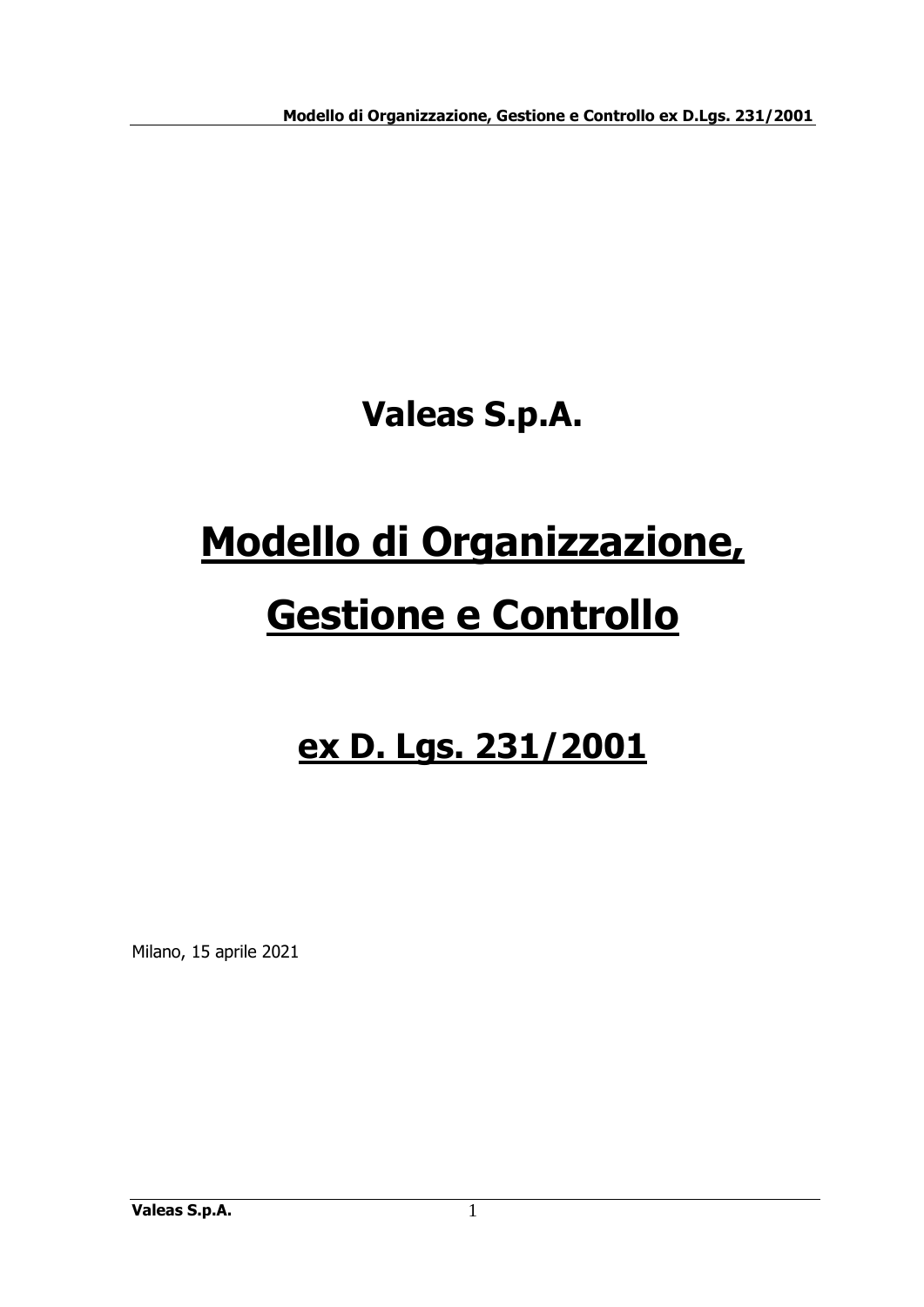## **INDICE**

## **PARTE GENERALE**

| <b>1. LA NORMATIVA</b>                                                                                                                                                                                                                                                                                                                                                                                                                                       |     |
|--------------------------------------------------------------------------------------------------------------------------------------------------------------------------------------------------------------------------------------------------------------------------------------------------------------------------------------------------------------------------------------------------------------------------------------------------------------|-----|
|                                                                                                                                                                                                                                                                                                                                                                                                                                                              |     |
| 1.2. I REATI                                                                                                                                                                                                                                                                                                                                                                                                                                                 |     |
| 1.3 REATI COMMESSI ALL'ESTERO<br>15                                                                                                                                                                                                                                                                                                                                                                                                                          |     |
|                                                                                                                                                                                                                                                                                                                                                                                                                                                              |     |
|                                                                                                                                                                                                                                                                                                                                                                                                                                                              |     |
|                                                                                                                                                                                                                                                                                                                                                                                                                                                              |     |
|                                                                                                                                                                                                                                                                                                                                                                                                                                                              |     |
|                                                                                                                                                                                                                                                                                                                                                                                                                                                              |     |
|                                                                                                                                                                                                                                                                                                                                                                                                                                                              |     |
|                                                                                                                                                                                                                                                                                                                                                                                                                                                              |     |
|                                                                                                                                                                                                                                                                                                                                                                                                                                                              |     |
|                                                                                                                                                                                                                                                                                                                                                                                                                                                              |     |
|                                                                                                                                                                                                                                                                                                                                                                                                                                                              |     |
|                                                                                                                                                                                                                                                                                                                                                                                                                                                              |     |
| 4. PRINCIPI ETICI IN RELAZIONE AI COMPORTAMENTI "RILEVANTI" AI SENSI DEL<br><b>DECRETO</b><br>$\overline{30}$<br>4.1 COMPORTAMENTI DA TENERE NEI RAPPORTI CON LA P.A. E CON L'AUTORITÀ 'GIUDIZIARIA DI CUI AGLI<br>4.2 COMPORTAMENTI DA TENERE NELL'AMBITO DELLE ATTIVITÀ SENSIBILI RISPETTO AI REATI SOCIETARI DI<br>cui all'articolo 25 ter<br>$\frac{37}{2}$<br>4.2.1 COMPORTAMENTI DA TENERE NELL'AMBITO DELLE ATTIVITÀ SENSIBILI RISPETTO AL DELITTO DI |     |
| 4.2.2 COMPORTAMENTI DA TENERE NELL'AMBITO DELLE ATTIVITÀ SENSIBILI RISPETTO AGLI ALTRI REATI<br>$\overline{40}$<br>SOCIETARI                                                                                                                                                                                                                                                                                                                                 |     |
| 4.3 COMPORTAMENTI DA TENERE NELL'AMBITO DELLE ATTIVITÀ SENSIBILI RISPETTO AI REATI DI OMICIDIO<br>COLPOSO E LESIONI COLPOSE GRAVI O GRAVISSIME DI CUI ALL'ARTICOLO 25 SEPTIES____________________ 44<br>4.4 COMPORTAMENTI DA TENERE NELL'AMBITO DELLE ATTIVITÀ SENSIBILI RISPETTO AI DELITTI INFORMATICI                                                                                                                                                     |     |
| 4.5 COMPORTAMENTI DA TENERE NEI RAPPORTI CON SOGGETTI TERZI PUBBLICI E PRIVATI NELL'AMBITO DELLE<br>ATTIVITÀ SENSIBILI RISPETTO AI DELITTI DI CRIMINALITA' ORGANIZZATA DI CUI ALL'ARTICOLO 24 TER, CON<br>PARTICOLARE RIFERIMENTO AL REATO DI ASSOCIAZIONE A DELINOUERE DI CUI ALL'ARTICOLO 416 DEL CODICE<br>PENALE<br>52                                                                                                                                   |     |
| 4.6 COMPORTAMENTI DA TENERE NELL'AMBITO DELLE ATTIVITÀ SENSIBILI RISPETTO ALLA COMMISSIONE DEI<br>DELITTI IN TEMA DI FALSITÀ IN STRUMENTI O SEGNI DI RICONOSCIMENTO DI CUI ALL'ARTICOLO 25 BIS, DEI<br>DELITTI CONTRO L'INDUSTRIA ED IL COMMERCIO DI CUI ALL'ARTICOLO 25 BIS. 1 E DEI DELITTI IN MATERIA DI<br>VIOLAZIONE DEL DIRITTO D'AUTORE DI CUI ALL'ARTICOLO 25 NOVIES                                                                                 | -54 |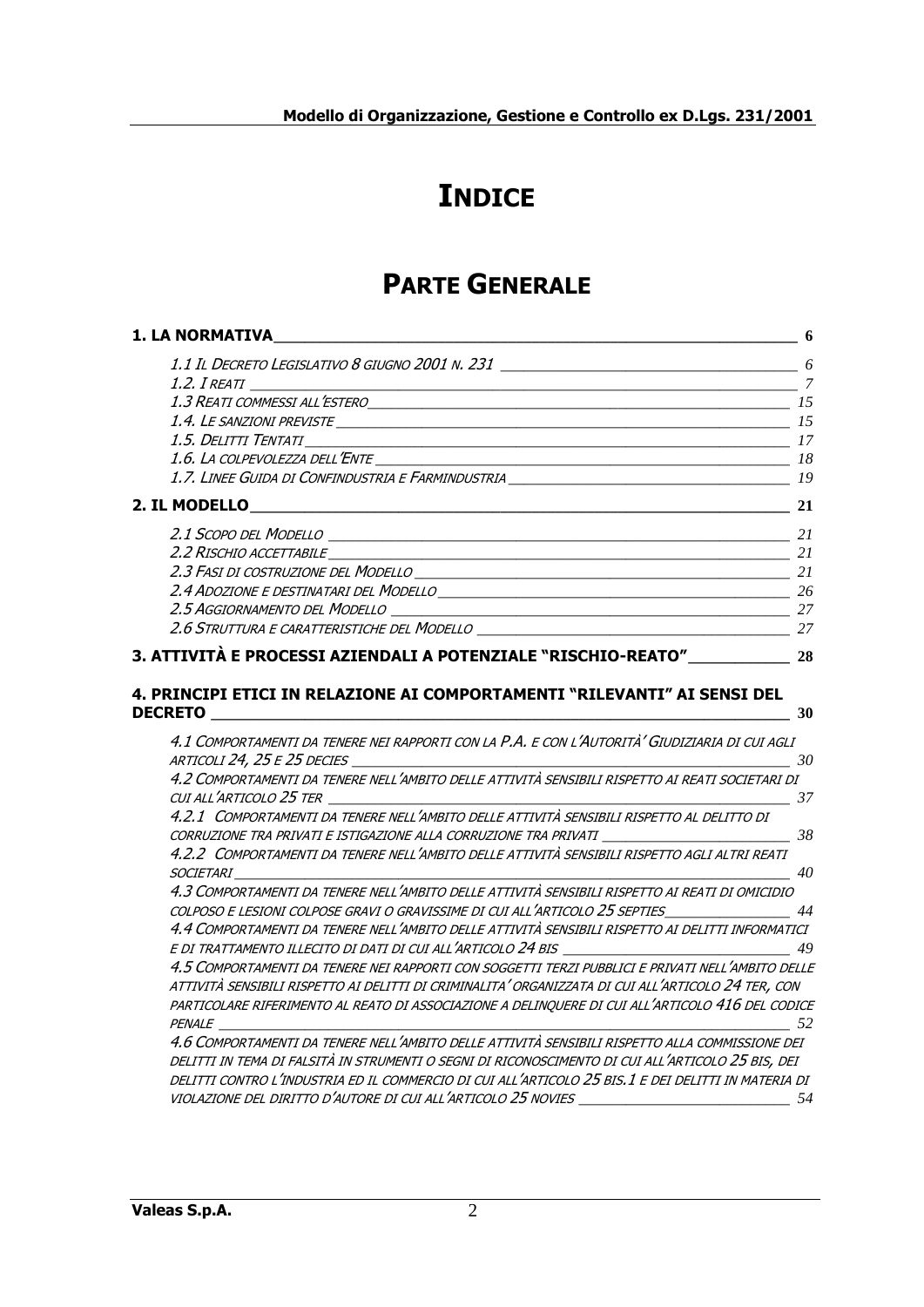| 4.7 COMPORTAMENTI DA TENERE NELL'AMBITO DELLE ATTIVITÀ SENSIBILI RISPETTO ALLA COMMISSIONE DEI<br>DELITTI IN TEMA DI RICETTAZIONE, RICICLAGGIO E IMPIEGO DI DENARO, BENI O UTILITÀ DI PROVENIENZA<br>ILLECITA, NONCHÉ AUTORICICLAGGIO DI CUI ALL'ARTICOLO 25 OCTIES ________________________________56 |    |
|--------------------------------------------------------------------------------------------------------------------------------------------------------------------------------------------------------------------------------------------------------------------------------------------------------|----|
| 4.8 COMPORTAMENTI DA TENERE NELL'AMBITO DELLE ATTIVITÀ SENSIBILI RISPETTO ALLA GESTIONE DI<br>ATTIVITA' E PROCESSI RILEVANTI AI FINI AMBIENTALI DI CUI ALL'ARTICOLO 25 UNDECIES _______________ 62                                                                                                     |    |
| 4.9 COMPORTAMENTI DA TENERE NELL'AMBITO DELLE ATTIVITÀ SENSIBILI RISPETTO AL REATO DI CUI                                                                                                                                                                                                              |    |
| 4.10 COMPORTAMENTI DA TENERE NELL'AMBITO DELLE ATTIVITÀ SENSIBILI RISPETTO AI REATI TRIBUTARI DI                                                                                                                                                                                                       |    |
| 5. PRINCIPI GENERALI DEL SISTEMA ORGANIZZATIVO E DI CONTROLLO ____________ 70                                                                                                                                                                                                                          |    |
|                                                                                                                                                                                                                                                                                                        |    |
|                                                                                                                                                                                                                                                                                                        |    |
|                                                                                                                                                                                                                                                                                                        |    |
|                                                                                                                                                                                                                                                                                                        |    |
|                                                                                                                                                                                                                                                                                                        |    |
|                                                                                                                                                                                                                                                                                                        |    |
| 7. MODALITÀ DI GESTIONE DELLE RISORSE FINANZIARIE_______________________________ 80                                                                                                                                                                                                                    |    |
| 8. FLUSSI INFORMATIVI VERSO GLI ORGANISMI DEPUTATI AL CONTROLLO _________ 80                                                                                                                                                                                                                           |    |
|                                                                                                                                                                                                                                                                                                        |    |
| 8.2 MODALITÀ DI TRASMISSIONE DELLE INFORMAZIONI E DELLE SEGNALAZIONI ALL'ORGANISMO DI VIGILANZA                                                                                                                                                                                                        |    |
|                                                                                                                                                                                                                                                                                                        |    |
|                                                                                                                                                                                                                                                                                                        |    |
|                                                                                                                                                                                                                                                                                                        |    |
|                                                                                                                                                                                                                                                                                                        | 85 |
|                                                                                                                                                                                                                                                                                                        |    |
|                                                                                                                                                                                                                                                                                                        |    |
|                                                                                                                                                                                                                                                                                                        |    |
| 9.6 MISURE IN CASO DI VIOLAZIONE DELLE MISURE DI TUTELA DEL SEGNALANTE E VERSO CHI EFFETTUA CON                                                                                                                                                                                                        |    |
|                                                                                                                                                                                                                                                                                                        |    |
| 10. SELEZIONE, INFORMAZIONE E FORMAZIONE DEL PERSONALE ________________________88                                                                                                                                                                                                                      |    |
|                                                                                                                                                                                                                                                                                                        |    |
|                                                                                                                                                                                                                                                                                                        |    |
|                                                                                                                                                                                                                                                                                                        |    |
|                                                                                                                                                                                                                                                                                                        |    |
|                                                                                                                                                                                                                                                                                                        |    |
|                                                                                                                                                                                                                                                                                                        |    |
|                                                                                                                                                                                                                                                                                                        |    |
| 2. MAPPATURA DELLE ATTIVITÀ E DEI PROCESSI SENSIBILI __________________________94                                                                                                                                                                                                                      |    |
| 3. ATTIVITÀ E PROCESSI STRUMENTALI A MAGGIOR "RISCHIO-REATO" _____________ 97                                                                                                                                                                                                                          |    |
|                                                                                                                                                                                                                                                                                                        |    |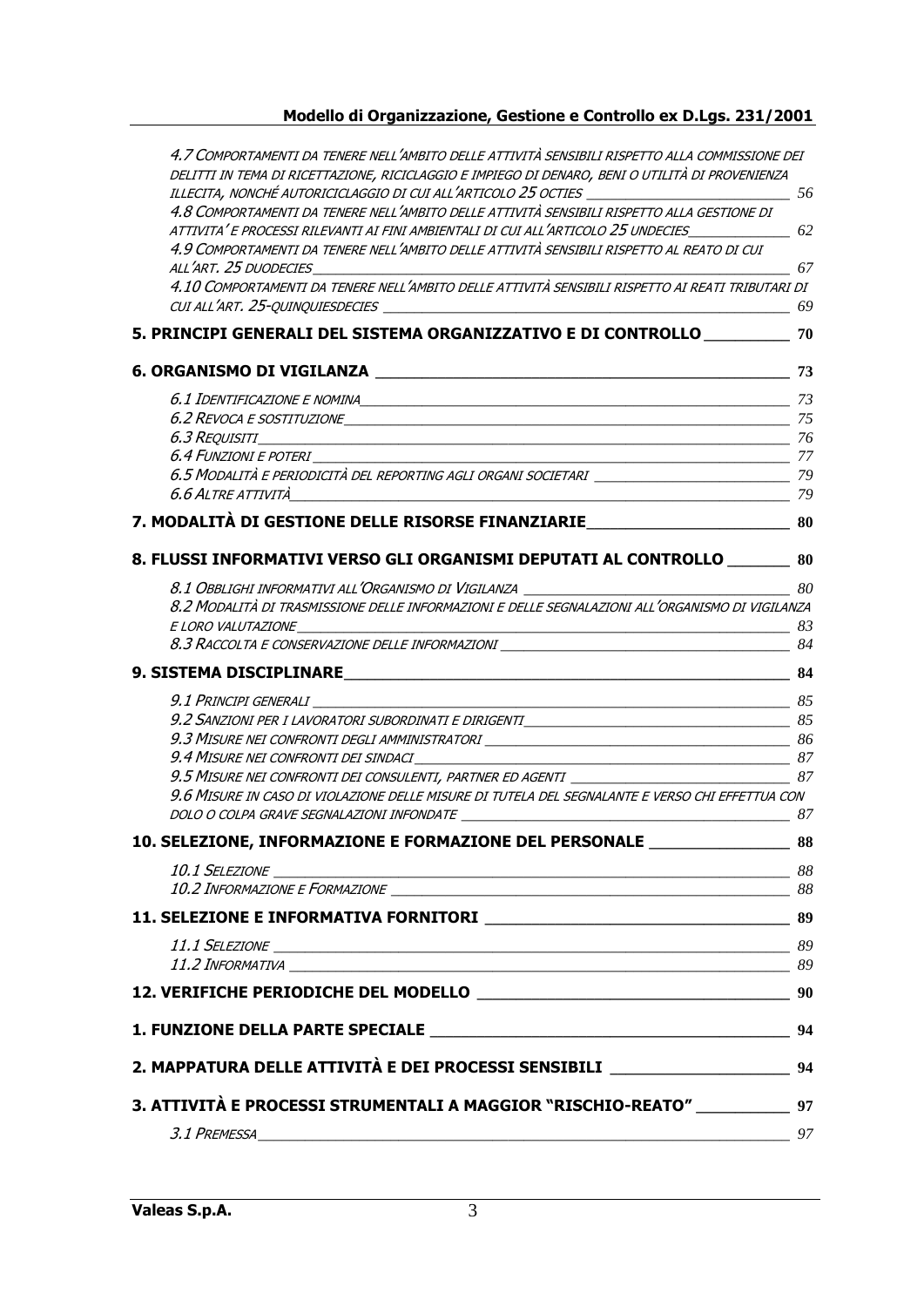| 3.2 ATTIVITÀ DI PROMOZIONE, COMUNICAZIONE, INFORMAZIONE DEI PRODOTTI E DELL'IMMAGINE DELLA                                                                                                  |     |
|---------------------------------------------------------------------------------------------------------------------------------------------------------------------------------------------|-----|
| SOCIETÀ A OPERATORI SANITARI/MEDICI/FARMACISTI _________________________________                                                                                                            | 99  |
| 3.3 Assegnazione di incarichi per sperimentazioni cliniche o studi clinici non interventistici                                                                                              |     |
| ("STUDI OSSERVAZIONALI"), VALUTAZIONI E COLLABORAZIONI TECNICO SCIENTIFICHE A CENTRI OSPEDALIERI,                                                                                           |     |
|                                                                                                                                                                                             | 105 |
|                                                                                                                                                                                             | 111 |
| 3.5 STUDI NO PROFIT (ATTIVITÀ DI SUPPORTO AGLI STUDI SPERIMENTALI ORIGINATI DA CLINICI, ENTI                                                                                                | 115 |
|                                                                                                                                                                                             |     |
| 3.7 PARTECIPAZIONE A CONGRESSI/CONVEGNI ANCHE ECM (ORGANIZZATI DA TERZI) [122]                                                                                                              |     |
| 3.8 ATTIVITÀ DI ORGANIZZAZIONE DA PARTE DI VALEAS DI CORSI ECM PER FINALITÀ FORMATIVE<br>(MONOSPONSOR)                                                                                      | 130 |
| 3.9 ASSEGNAZIONE DI INCARICHI PROFESSIONALI A OPERATORI SANITARI (PROFESSORI UNIVERSITARI,<br>PRIMARI, ) PER CONSULENZE DI NATURA SCIENTIFICA (ANCHE IN OCCASIONE DI INVESTIGATOR MEETING E | 138 |
|                                                                                                                                                                                             |     |
|                                                                                                                                                                                             | 146 |
| 4. STRUMENTI DI CONTROLLO E PROCEDURE DI ADEGUAMENTO                                                                                                                                        | 149 |
| 5. ALLEGATI                                                                                                                                                                                 | 151 |
| ALL. 1: MAPPATURA DELLE ATTIVITÀ E DEI PROCESSI STRUMENTALI _____________________                                                                                                           | 151 |
| ALL. 2: Procedure di base del controllo interno                                                                                                                                             |     |
|                                                                                                                                                                                             |     |
| ALL. 4: ILLUSTRAZIONE DEI DRIVER CON CUI È STATA REALIZZATA LA MAPPATURA ____________________ 151                                                                                           |     |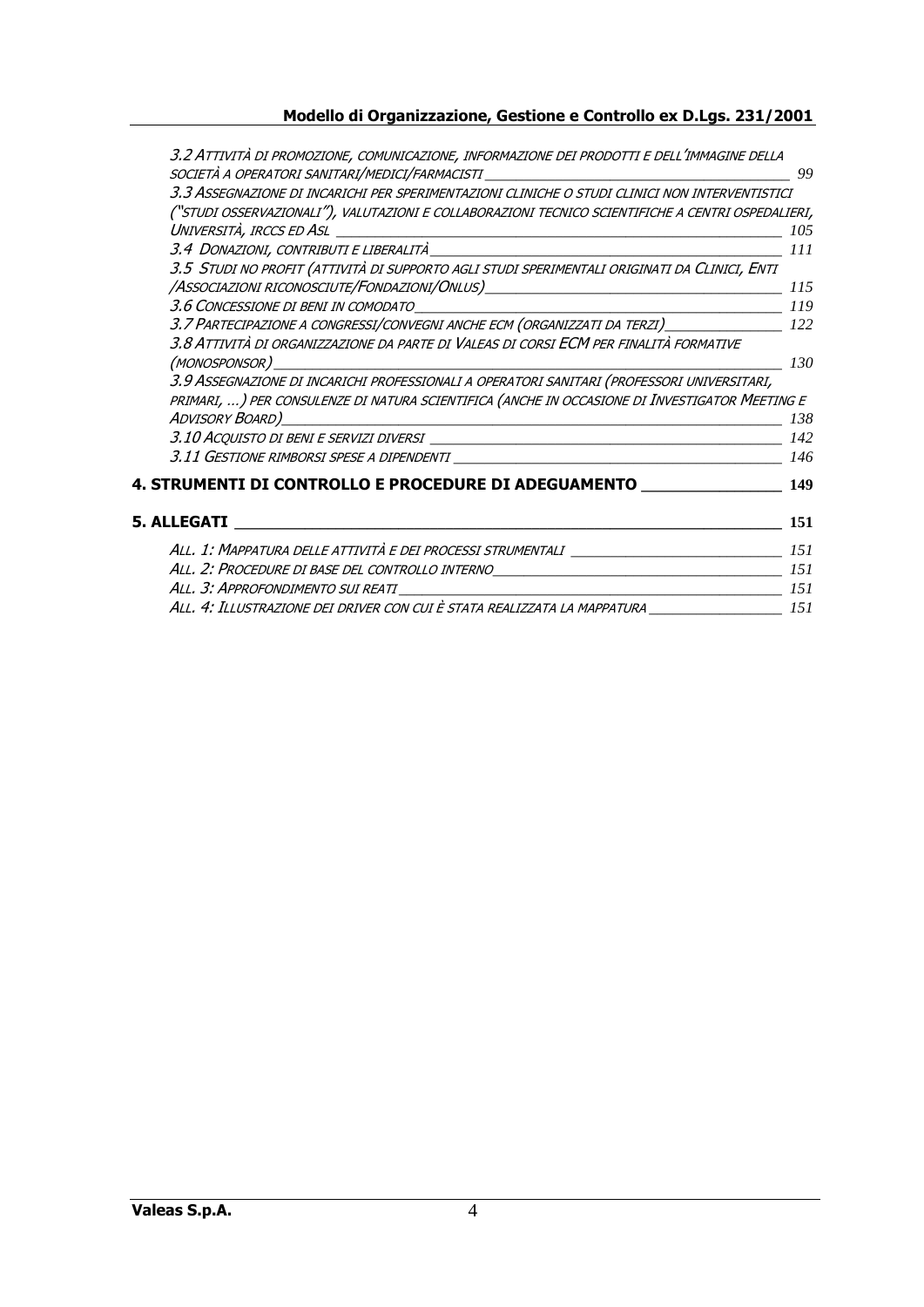## **PARTE GENERALE**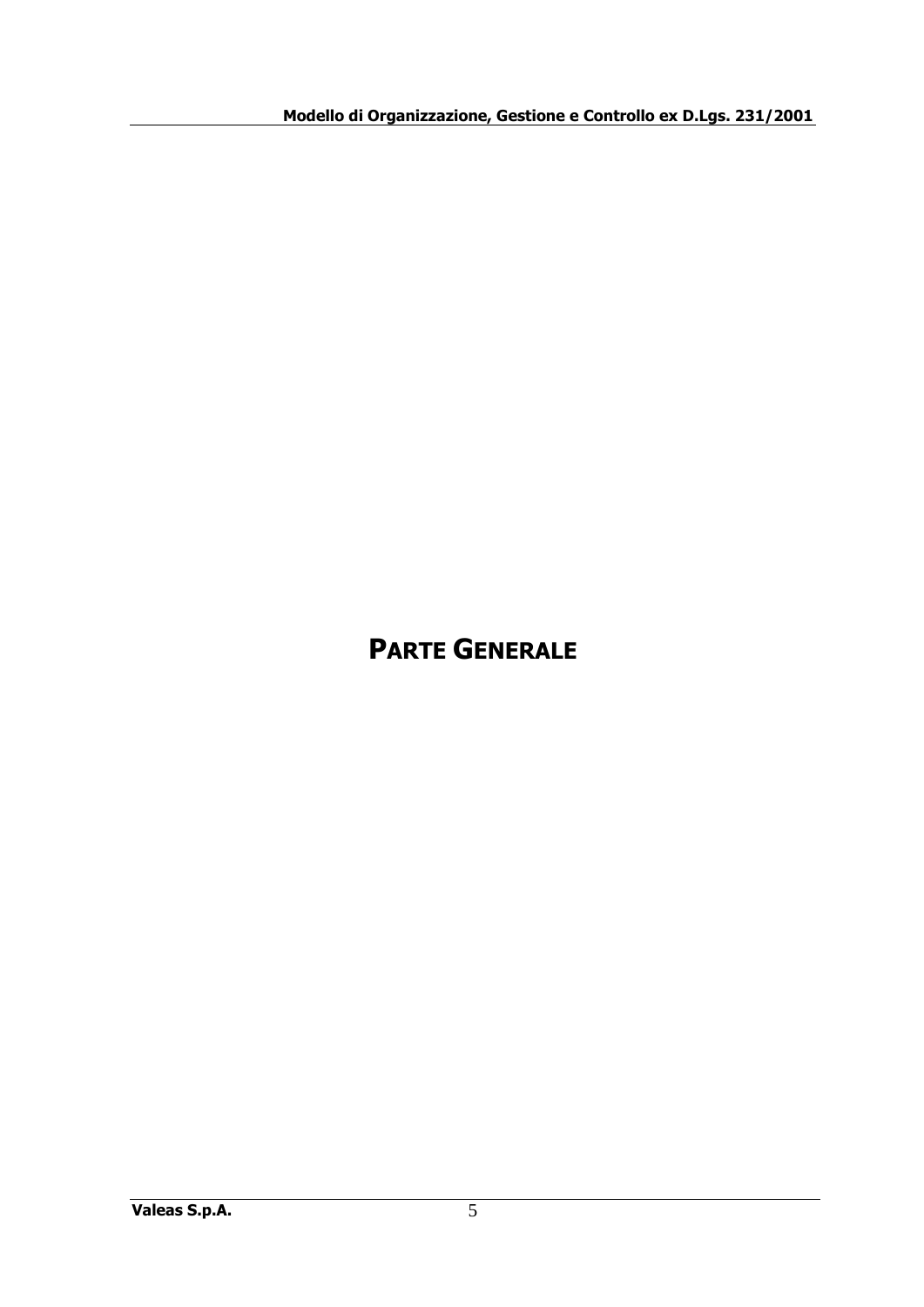### <span id="page-5-0"></span>**1. LA NORMATIVA**

#### <span id="page-5-1"></span>**1.1 IL DECRETO LEGISLATIVO 8 GIUGNO 2001 N. 231**

Il Decreto Legislativo n. 231/2001, a norma dell'art. 11 della legge 29 settembre 2000 n. 300, riguarda la responsabilità amministrativa delle persone giuridiche, delle società e delle associazioni anche prive di personalità giuridica delineandone i principi generali e i criteri di attribuzione.

Tale decreto intende adeguare la normativa interna in materia di responsabilità delle persone giuridiche ad alcune convenzioni internazionali:

- 1) Convenzione di Bruxelles del 26/07/95 in materia di tutela degli interessi finanziari della Comunità Europea;
- 2) Convenzione del 26/05/97 sulla lotta alla corruzione di funzionari della Comunità Europea o degli Stati membri;
- 3) Convenzione OCSE del 17/12/97 sulla lotta alla corruzione di pubblici ufficiali stranieri nelle operazioni economiche ed internazionali.

Il Decreto ha introdotto nell'ordinamento giuridico italiano un regime di responsabilità amministrativa (assimilabile sostanzialmente alla responsabilità penale) a carico degli enti (da intendersi come società, associazioni, consorzi, ecc.) per i reati elencati nel Decreto e commessi nel loro interesse o vantaggio. La responsabilità dell'ente si aggiunge a quella della persona fisica, che ha commesso materialmente il reato.

L'art. 5 del suddetto decreto ritiene l'ente responsabile per i reati commessi nel suo interesse o a suo vantaggio:

- da persone fisiche che rivestono funzioni di rappresentanza, di amministrazione o di direzione o di una sua unità organizzativa dotata di autonomia finanziaria e funzionale, nonché da persone che esercitano, anche di fatto, la gestione e il  $control$ <sub>;</sub>
- da persone fisiche sottoposte alla direzione o alla vigilanza di uno dei soggetti di cui sopra<sup>2</sup>.

Gli elementi costitutivi dell'interesse e del vantaggio dell'ente, contemplati nell'art. 5, quali criteri di ascrizione dell'illecito amministrativo dipendente da reato, hanno valenza alternativa e significati diversi. L'interesse esprime la direzione finalistica della condotta

<sup>1</sup> A titolo esemplificativo, si considerano rientranti in questa categoria i soggetti posti in posizione apicale, vale a dire il Presidente, gli Amministratori, i Direttori Generali, il Direttore di una filiale o di una divisione, nonché l'amministratore di fatto o il socio unico che si occupa della gestione.

<sup>2</sup> Devono considerarsi "sottoposti" agli apicali, tutti i soggetti aventi un rapporto funzionale con l'ente. Pertanto, oltre ai lavoratori subordinati, rientrano in questa categoria, anche i soggetti che intrattengono con la Società un rapporto di agenzia o rappresentanza commerciale, ovvero altri rapporti di collaborazione coordinata e continuativa prevalentemente personale e senza il vincolo della subordinazione (lavoro a progetto, lavoro somministrato, inserimento, tirocinio estivo di orientamento), ovvero qualsiasi altro rapporto contemplato dall'art. 409 del codice di procedura civile, nonché i prestatori di lavoro occasionali.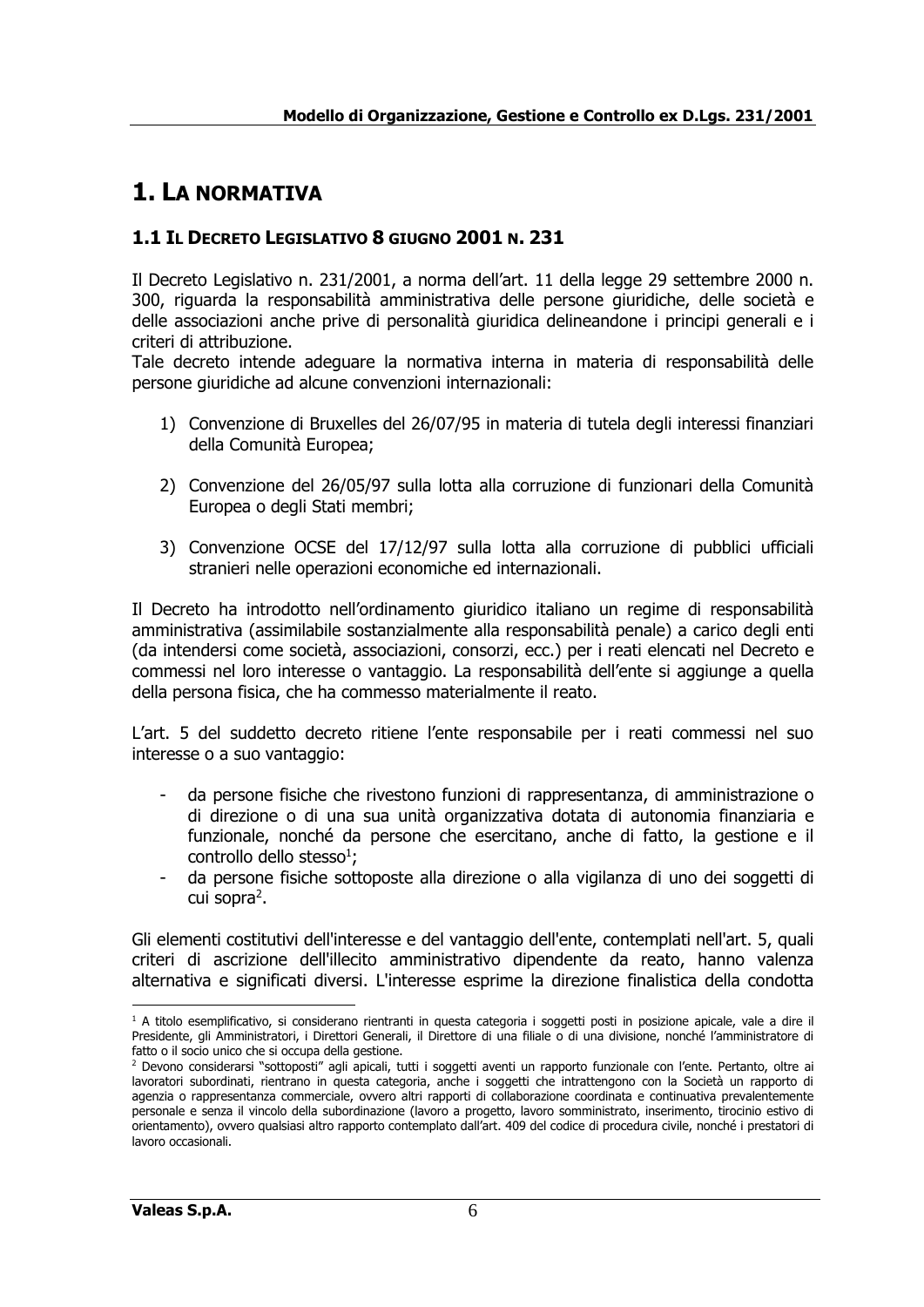delittuosa della persona fisica, verificabile in una prospettiva ex ante ("a monte" dell'evento): l'interesse attiene al tipo di attività che viene realizzata e deve, pertanto, trovare una perfetta incidenza nella idoneità della condotta a cagionare un beneficio per l'Ente, senza richiedere che l'utilità venga effettivamente conseguita. Il vantaggio è il risultato materiale dell'azione delittuosa e assume quindi connotati oggettivi potendo essere conseguito dall'Ente, anche quando la persona fisica non abbia agito nel suo interesse ed è dunque verificabile solo ex post. I due requisiti dell'interesse e del vantaggio sono cumulabili, ma è sufficiente uno solo per delineare la responsabilità dell'Ente.

L'inclusione all'interno dei reati-presupposto di quelli in materia di salute e sicurezza sul lavoro (art. 25 septies del decreto 231) e dei reati ambientali (art. 25 undecies), ha posto un problema di compatibilità logica tra la non volontà dell'evento, tipica degli illeciti colposi, e il finalismo sotteso al concetto di "interesse" dell'ente.

Sul punto, le Sezioni Unite della Cassazione nella sentenza n. 38343 del 24.4.2014 emessa "nell'ambito del processo per i fatti tragici della Thyssen", hanno chiarito che "nei reati colposi di evento i concetti di interesse e vantaggio devono necessariamente essere riferiti alla condotta e non all'esito antigiuridico". Viene chiarito che tale soluzione "non determina alcuna difficoltà di carattere logico: è ben possibile che una condotta caratterizzata dalla violazione della disciplina cautelare e quindi colposa sia posta in essere nell'interesse dell'ente o determini comunque il conseguimento di un vantaggio. […] Tale soluzione interpretativa […] si limita ad adattare l'originario criterio d'imputazione al mutato quadro di riferimento, senza che i criteri d'ascrizione ne siano alterati. L'adeguamento riguarda solo l'oggetto della valutazione che, coglie non più l'evento bensì solo la condotta, in conformità alla diversa conformazione dell'illecito. […] E' ben possibile che l'agente violi consapevolmente la cautela, o addirittura preveda l'evento che ne può derivare, pur senza volerlo, per corrispondere ad istanze funzionali a strategie dell'ente".

L'ente non risponde se le persone indicate hanno agito nell'interesse esclusivo proprio o di terzi.

La previsione della responsabilità amministrativa coinvolge materialmente nella punizione degli illeciti il patrimonio degli enti e quindi gli interessi economici dei soci. Tra le sanzioni, quelle certamente più gravose per l'ente sono rappresentate dalle misure interdittive, quali la sospensione o revoca di licenze e concessioni, il divieto di contrattare con la pubblica amministrazione, l'interdizione dall'esercizio dell'attività, l'esclusione o revoca di finanziamenti e contributi, il divieto di pubblicizzare beni e servizi.

#### <span id="page-6-0"></span>**1.2. I REATI**

Quanto ai reati cui si applica la disciplina in esame, si tratta attualmente delle seguenti tipologie: (a) reati commessi nei rapporti con la Pubblica Amministrazione e contro il patrimonio dello Stato o di altro Ente Pubblico, (b) reati in tema di falsità in monete, carte di pubblico credito, valori di bollo e in strumenti o segni di riconoscimento, c) reati in materia societaria (ivi compresi i reati di "corruzione tra privati" e "istigazione alla corruzione tra privati"), (d) reati con finalità di terrorismo e di eversione dell'ordine democratico , (e) pratiche di mutilazione degli organi genitali femminili (f) reati contro la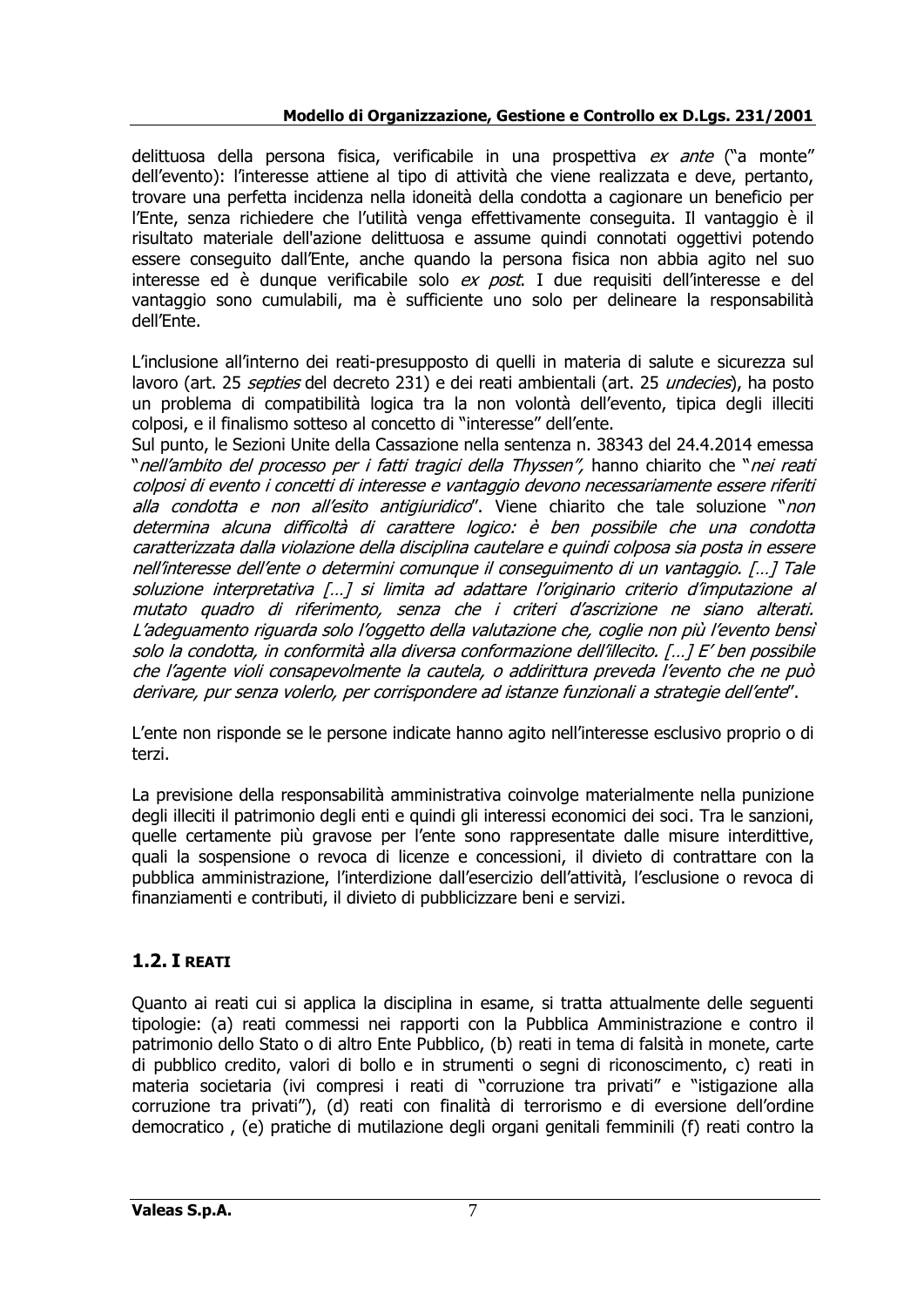personalità individuale, (g) reati di abuso di informazioni privilegiate e di manipolazione di mercato,(h) delitti commessi con violazione delle norme antinfortunistiche e sulla tutela dell'igiene e della salute sul lavoro, (i) ricettazione, riciclaggio e impiego di denaro, beni o utilità di provenienza illecita, nonché autoriciclaggio, (j) reati transnazionali, (k) delitti informatici e di trattamento illecito di dati, (l) delitti in materia di violazione del diritto di autore, (m) delitti contro l'industria e il commercio, (n) delitti di criminalità organizzata, (o) delitti contro l'amministrazione della giustizia, (p) reati ambientali, (q) delitti in materia di immigrazione e condizione dello straniero, (r) delitti in tema di razzismo e xenofobia, (s) reati di frode in competizioni sportive, esercizio abusivo di gioco o di scommessa e giochi d'azzardo esercitati a mezzo di apparecchi vietati, (t) reati tributari, (u) reati di contrabbando.

Nello specifico i reati, dettagliati nell'**Allegato 3**, cui si applica la disciplina sono i seguenti:

- a) REATI COMMESSI NEI RAPPORTI CON LA PUBBLICA AMMINISTRAZIONE E CONTRO IL PATRIMONIO DELLO STATO O DI ALTRO ENTE PUBBLICO O DELL'UNIONE EUROPEA (ARTT. 24 E 25):
	- 1) malversazione a danno dello Stato o di altro ente pubblico o dell'Unione Europea;
	- 2) indebita percezione di erogazioni in danno dello Stato o di altro ente pubblico o dell'Unione Europea;
	- 3) frode nelle pubbliche forniture in danno dello Stato o di altro ente pubblico o dell'Unione Europea;
	- 4) truffa in danno dello Stato o di altro ente pubblico o dell'Unione Europea;
	- 5) truffa aggravata per il conseguimento di erogazioni pubbliche in danno dello Stato o di altro ente pubblico o dell'Unione Europea;
	- 6) frode informatica in danno dello Stato o di altro ente pubblico o dell'Unione Europea;
	- 7) frode ai danni del Fondo europeo agricolo di garanzia e del Fondo europeo agricolo per lo sviluppo rurale;
	- 8) peculato in danno degli interessi finanziari dell'Unione Europea;
	- 9) peculato mediante profitto dell'errore altrui in danno degli interessi finanziari dell'Unione Europea;
	- 10) concussione;
	- 11) corruzione per l'esercizio della funzione;
	- 12) corruzione per un atto contrario ai doveri d'ufficio;
	- 13) corruzione in atti giudiziari;
	- 14) induzione indebita a dare o promettere utilità;
	- 15) corruzione di persona incaricata di un pubblico servizio;
	- 16)istigazione alla corruzione;
	- 17) peculato, concussione, induzione indebita a dare o promettere utilità, corruzione e istigazione alla corruzione di membri delle Corti internazionali o degli organi delle Comunità europee o di assemblee parlamentari internazionali o di organizzazioni internazionali e di funzionari delle Comunità europee e di Stati esteri;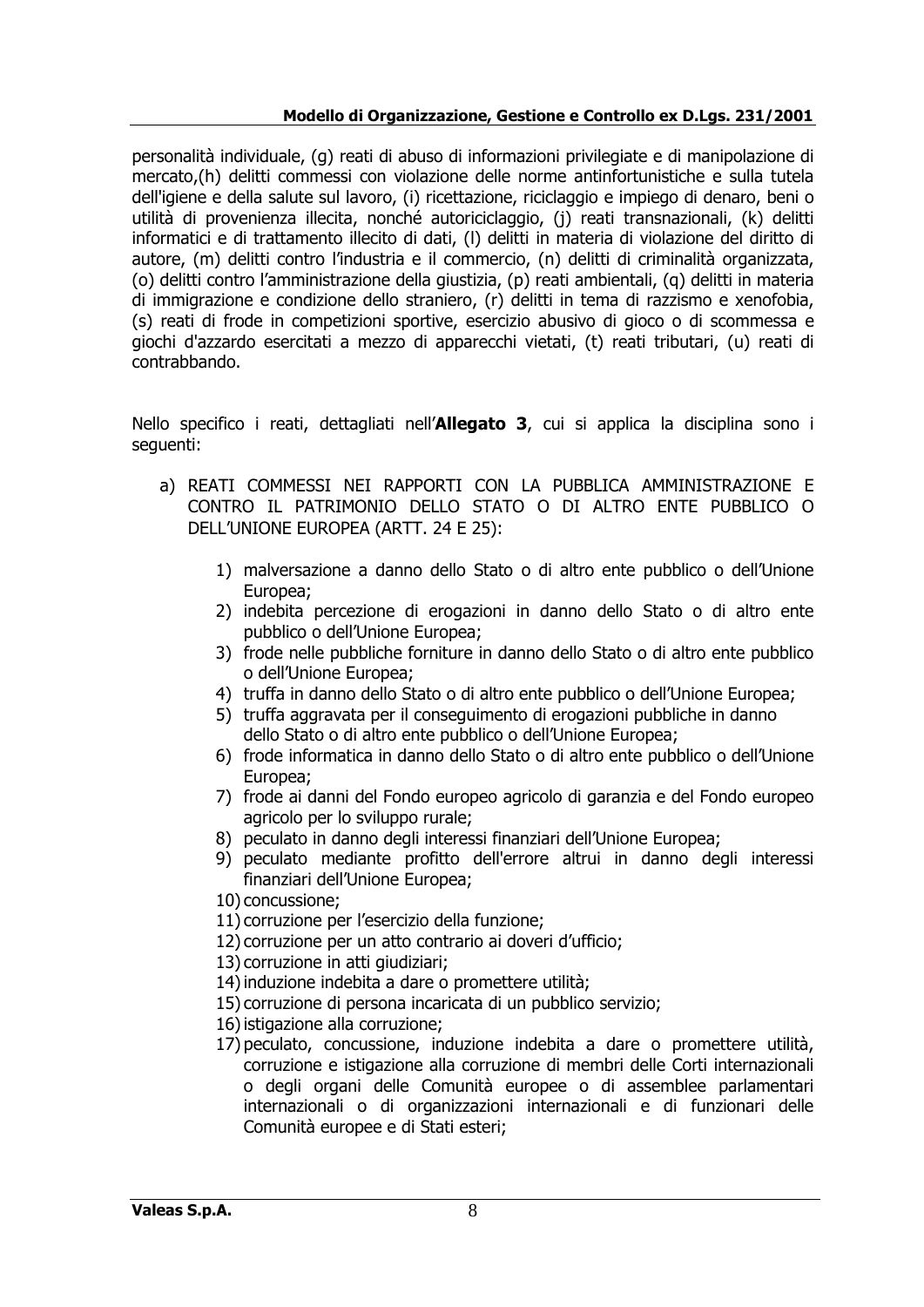18) abuso d'ufficio in danno degli interessi finanziari dell'Unione Europea; 19)traffico di influenze illecite.

- b) FALSITÀ IN MONETE, IN CARTE DI PUBBLICO CREDITO, IN VALORI DI BOLLO E IN STRUMENTI O SEGNI DI RICONOSCIMENTO (ART. 25-BIS):
	- 1) falsificazione di monete, spendita e introduzione nello Stato, previo concerto, di monete falsificate;
	- 2) alterazione di monete;
	- 3) spendita e introduzione nello Stato, senza concerto, di monete falsificate;
	- 4) spendita di monete falsificate ricevute in buona fede;
	- 5) falsificazioni di valori di bollo, introduzione nello Stato, acquisto, detenzione o messa in circolazione di valori di bollo falsificati;
	- 6) contraffazione di carta filigranata in uso per la fabbricazione di carte di pubblico credito o di valori di bollo;
	- 7) fabbricazione o detenzione di filigrane o di strumenti destinati alla falsificazione di monete, di valori di bollo o di carta filigranata;
	- 8) uso di valori di bollo contraffatti o alterati;
	- 9) contraffazione, alterazione o uso di marchi o segni distintivi ovvero di brevetti, modelli e disegni;
	- 10)introduzione nello Stato e commercio di prodotti con segni falsi.

#### c) REATI SOCIETARI (ART. 25-TER):

- 1) false comunicazioni sociali;
- 2) false comunicazioni sociali delle società quotate;
- 3) false comunicazioni sociali di lieve entità;
- 4) falso in prospetto<sup>3</sup>;
- 5) impedito controllo<sup>4</sup>;
- 6) formazione fittizia del capitale;
- 7) indebita restituzione dei conferimenti;
- 8) illegale ripartizione degli utili e delle riserve;
- 9) illecite operazioni sulle azioni o quote sociali o della società controllante;

<sup>3</sup> L'art. 34 della Legge 28 dicembre 2005 n. 262 (recante disposizioni per la tutela del risparmio e la disciplina dei mercati finanziari ed anche nota come "Legge sul risparmio") ha inserito la fattispecie del falso in prospetto nel novero dei reati previsti dal D. Lgs. 58/98 (TUF), nel dettaglio all'art. 173-bis, abrogando, al contempo, l'art. 2623 c.c.

La conseguenza della suddetta abrogazione sembrerebbe coincidere con la fuoriuscita dell'illecito di falso in prospetto dal novero dei c.d. reati presupposto e, dunque, con il conseguente venir meno della responsabilità amministrativa dell'ente.

Questa parrebbe essere la tesi accolta dalla maggioritaria dottrina; tuttavia, riteniamo opportuno dare rilevanza a tale reato, sul presupposto di orientamento, seppur minoritario, il quale ritiene che, nonostante la trasposizione della fattispecie nel TUF, il falso in prospetto continui a rilevare al fine dell'insorgenza della responsabilità dell'ente.

<sup>4</sup> L'articolo 37, comma 35 del D. Lgs. 27 gennaio 2010, n. 39 ha modificato l'articolo 2625, primo comma, del codice civile escludendo la revisione dal novero delle attività di cui la norma sanziona l'impedimento da parte degli amministratori; l'impedito controllo da parte dei revisori è ad oggi disciplinato dall'art. 29 D. Lgs. 39/2010, il quale prevede che "1. i componenti dell'organo di amministrazione che, occultando documenti o con altri idonei artifici, impediscono o comunque ostacolano lo svolgimento delle attività di revisione legale sono puniti con l'ammenda fino a 75.000 euro. 2. Se la condotta di cui al comma 1 ha cagionato un danno ai soci o a terzi, si applica la pena dell'ammenda fino a 75.000 euro e dell'arresto fino a 18 mesi, 3. Nel caso di revisione legale di enti di interesse pubblico, le pene di cui ai commi 1 e 2 sono raddoppiate. 4. Si procede d'ufficio".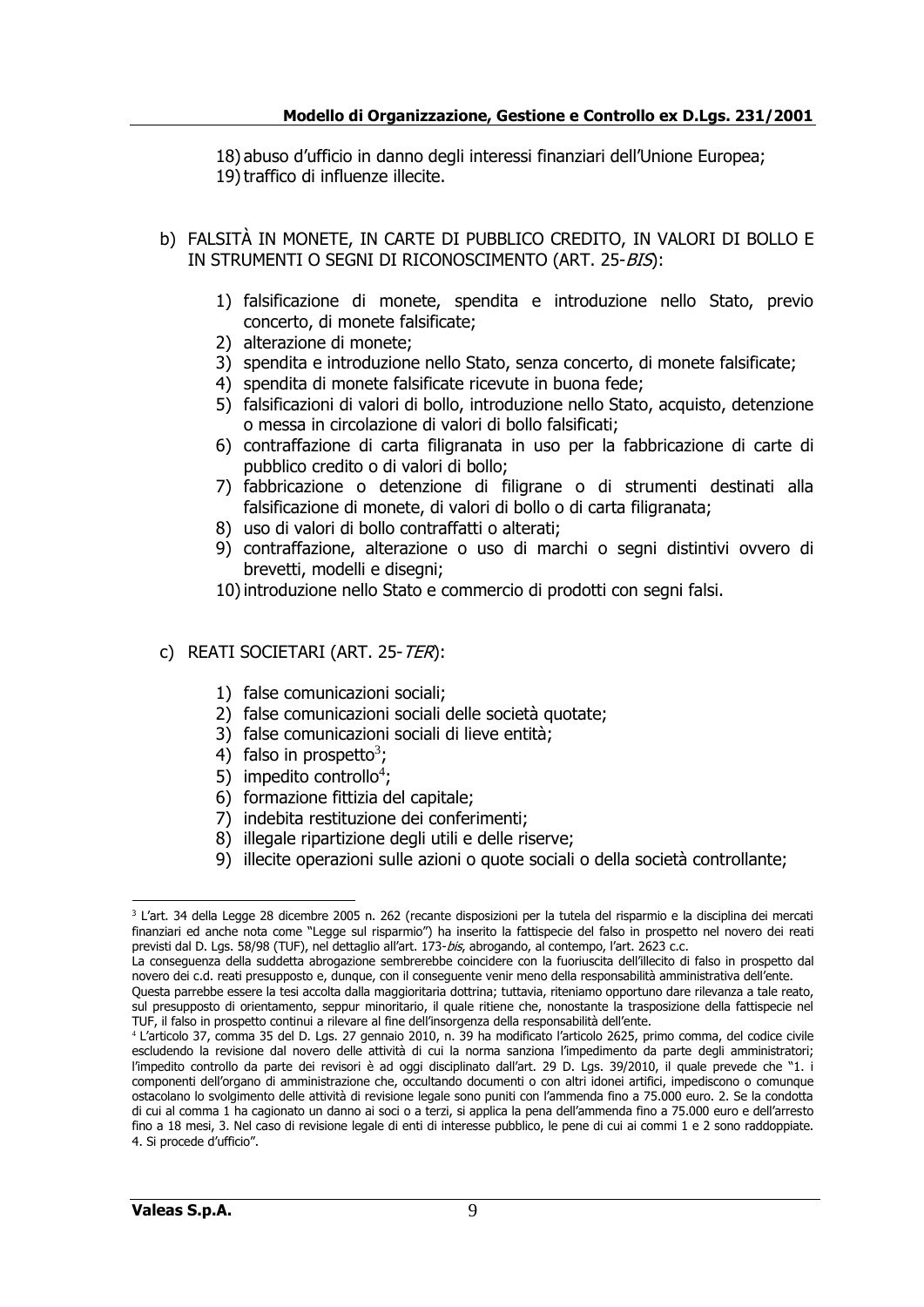- 10) operazioni in pregiudizio dei creditori;
- 11)indebita ripartizione dei beni sociali da parte dei liquidatori;
- 12)illecita influenza sull'assemblea;
- 13) aggiotaggio;
- 14) ostacolo all'esercizio delle funzioni delle autorità pubbliche di vigilanza;
- 15) omessa comunicazione del conflitto di interessi;
- 16) corruzione tra privati;
- 17)istigazione alla corruzione tra privati.

Per quanto riguarda il reato di falsità nelle relazioni o nelle comunicazioni delle società di revisione si segnala che l'art. 37, comma 34 del D. Lgs. 27 gennaio 2010, n. 39 ha abrogato l'articolo 2624 c.c. (falsità nelle relazioni o nelle comunicazioni delle società di revisione). Il D. Lgs. 27 gennaio 2010, n. 39 ha introdotto al contempo l'art. 27, che prevede la fattispecie di "falsità nelle relazioni o nelle comunicazioni dei responsabili della revisione legale"; la nuova fattispecie risulta di più ampia applicazione rispetto alla precedente, in quanto disciplina altresì l'ipotesi di reato da parte del revisore di un ente di interesse pubblico. Tuttavia, in base a quanto stabilito dalle Sezioni Unite della Corte di Cassazione penale con la pronuncia n. 34476/2011, il reato di falsità nelle relazioni o nelle comunicazioni dei responsabili della revisione legale non rientra nel novero dei reati di cui al D. Lgs. 231/01 in quanto questo richiama espressamente l'art. 2624 c.c. il quale è stato formalmente abrogato. Pertanto, in ottemperanza al principio di legalità stabilito dallo stesso art. 2 del D. Lgs. 231/01, non essendo stato modificato l'art. 25-ter del Decreto nel richiamo espresso all'art. 2624 c.c., in base a quanto deciso dalla Corte deve ritenersi che il reato di falsità nelle relazioni o nelle comunicazioni dei responsabili della revisione legale non sia sussistente ai sensi della responsabilità amministrativa delle imprese.

- d) REATI CON FINALITÀ DI TERRORISMO E DI EVERSIONE DELL'ORDINE DEMOCRATICO (ART. 25-QUATER)
- e) PRATICHE DI MUTILAZIONE DEGLI ORGANI GENITALI FEMMINILI (ART. 25 QUATER.1)
- f) REATI CONTRO LA PERSONALITÀ INDIVIDUALE (ART. 25-QUINQUIES):
	- 1) riduzione o mantenimento in schiavitù o in servitù;
	- 2) prostituzione minorile;
	- 3) pornografia minorile;
	- 4) detenzione di materiale pornografico;
	- 5) pornografia virtuale;
	- 6) iniziative turistiche volte allo sfruttamento della prostituzione minorile;
	- 7) tratta di persone;
	- 8) acquisto e alienazione di schiavi;
	- 9) intermediazione illecita e sfruttamento del lavoro;
	- 10) adescamento di minorenni.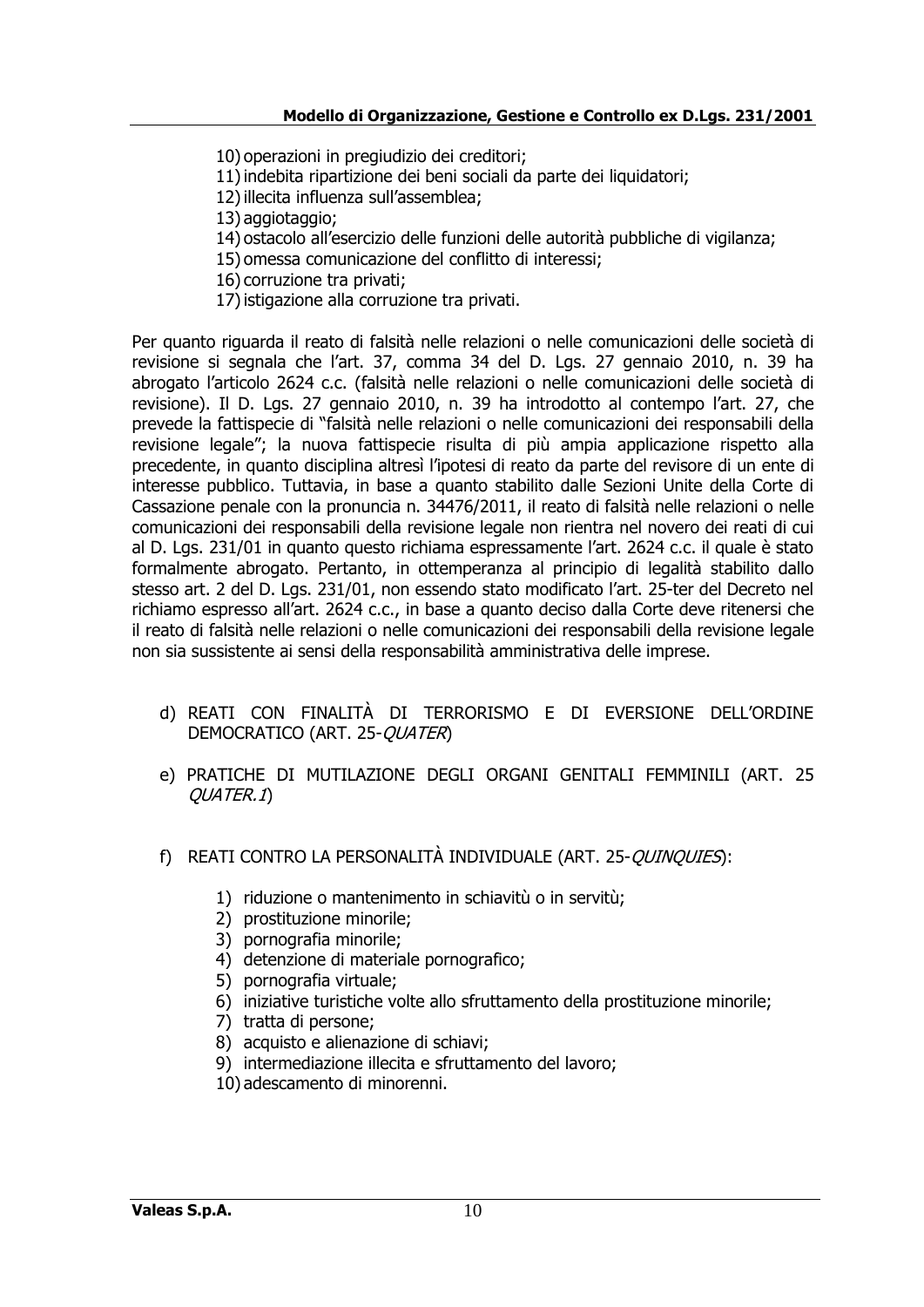- g) REATI DI ABUSO DI INFORMAZIONI PRIVILEGIATE E DI MANIPOLAZIONE DI MERCATO (ART. 25-SEXIES)
- h) OMICIDIO COLPOSO E LESIONI PERSONALI COLPOSE GRAVI O GRAVISSIME, COMMESSI CON VIOLAZIONE DELLE NORME ANTINFORTUNISTICHE E SULLA TUTELA DELLA SALUTE E SICUREZZA SUL LAVORO (ART. 25-SEPTIES)
- i) RICETTAZIONE, RICICLAGGIO, IMPIEGO DI DENARO, BENI O UTILITÀ DI PROVENIENZA ILLECITA, NONCHÈ AUTORICICLAGGIO (ART. 25-OCTIES)
- j) REATI TRANSNAZIONALI (L. 146/2006, ART. 10):
	- 1) associazione per delinquere;
	- 2) associazione di tipo mafioso;
	- 3) associazione per delinquere finalizzata al contrabbando di tabacchi lavorati esteri;
	- 4) associazione finalizzata al traffico illecito di sostanze stupefacenti o psicotrope;
	- 5) disposizioni contro le immigrazioni clandestine;
	- 6) induzione a non rendere dichiarazioni o a rendere dichiarazioni mendaci all'autorità giudiziaria;
	- 7) favoreggiamento personale.

Si precisa che la commissione dei c.d. reati "transnazionali" rileva unicamente qualora il reato sia punito con la pena della reclusione non inferiore nel massimo a quattro anni e sia coinvolto un gruppo criminale organizzato, nonché:

- sia commesso in più di uno Stato;
- ovvero sia commesso in uno Stato, ma una parte sostanziale della sua preparazione, pianificazione, direzione o controllo avvenga in un altro Stato;
- ovvero sia commesso in uno Stato, ma in esso sia implicato un gruppo criminale organizzato impegnato in attività criminali in più di uno Stato;
- ovvero sia commesso in uno Stato ma abbia effetti sostanziali in un altro Stato.

#### k) DELITTI INFORMATICI E DI TRATTAMENTO ILLECITO DI DATI (ART. 24-BIS):

- 1) accesso abusivo ad un sistema informatico o telematico;
- 2) intercettazione, impedimento o interruzione illecita di comunicazioni informatiche o telematiche;
- 3) installazione di apparecchiature atte ad intercettare, impedire od interrompere comunicazioni informatiche o telematiche;
- 4) danneggiamento di informazioni, dati e programmi informatici;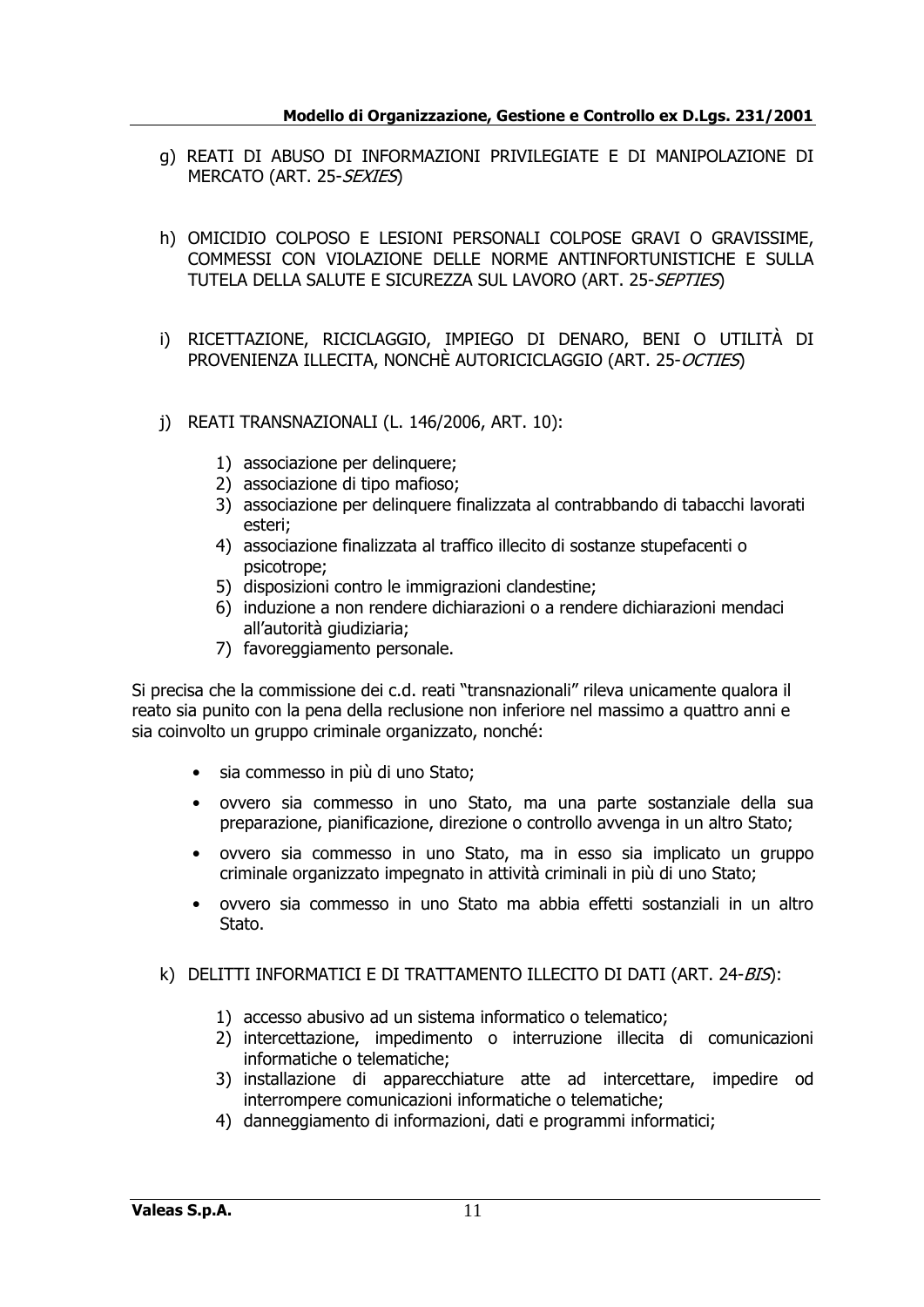- 5) danneggiamento di informazioni, dati e programmi informatici utilizzati dallo Stato o da un altro ente pubblico o comunque di pubblica utilità;
- 6) danneggiamento di sistemi informatici e telematici;
- 7) danneggiamento di sistemi informatici o telematici di pubblica utilità;
- 8) detenzione e diffusione abusiva di codici di accesso a sistemi informatici o telematici;
- 9) diffusione di apparecchiature, dispositivi o programmi informatici diretti a danneggiare o interrompere un sistema informatico o telematico;
- 10)falsità relativamente a documenti informatici;
- 11)frode informatica del soggetto che presta servizi di certificazione di firma elettronica;
- 12) omessa comunicazione o comunicazione non veritiera di informazioni, dati, elementi di fatto rilevanti in materia di perimetro di sicurezza cibernetica nazionale.
- l) DELITTI IN MATERIA DI VIOLAZIONE DEL DIRITTO DI AUTORE (ART. 25 NOVIES):
	- 1) delitti in violazione della legge a protezione del diritto di autore e degli altri diritti connessi al suo esercizio.
- m) DELITTI CONTRO L'INDUSTRIA ED IL COMMERCIO (ART. 25 BIS.1):
	- 1) turbata libertà dell'industria e del commercio;
	- 2) illecita concorrenza con minaccia o violenza;
	- 3) frodi contro le industrie nazionali;
	- 4) frode nell'esercizio del commercio;
	- 5) vendita di sostanze alimentari non genuine come genuine;
	- 6) vendita di prodotti industriali con segni mendaci;
	- 7) fabbricazione e commercio di beni realizzati usurpando titoli di proprietà industriale;
	- 8) contraffazione di indicazioni geografiche o denominazioni di origine dei prodotti agroalimentari.

#### n) DELITTI DI CRIMINALITA' ORGANIZZATA (ART. 24 – TER):

- 1) associazione per delinquere (anche finalizzata alla riduzione o al mantenimento in schiavitù, alla tratta di persone, al traffico di organi prelevati da persona vivente, all'acquisto e alienazione di schiavi ed ai reati concernenti le violazioni delle disposizioni sull'immigrazione clandestina e in materia di prelievi e di trapianti di organi e di tessuti);
- 2) associazioni di tipo mafioso, anche straniere;
- 3) scambio elettorale politico-mafioso;
- 4) sequestro di persona a scopo di estorsione;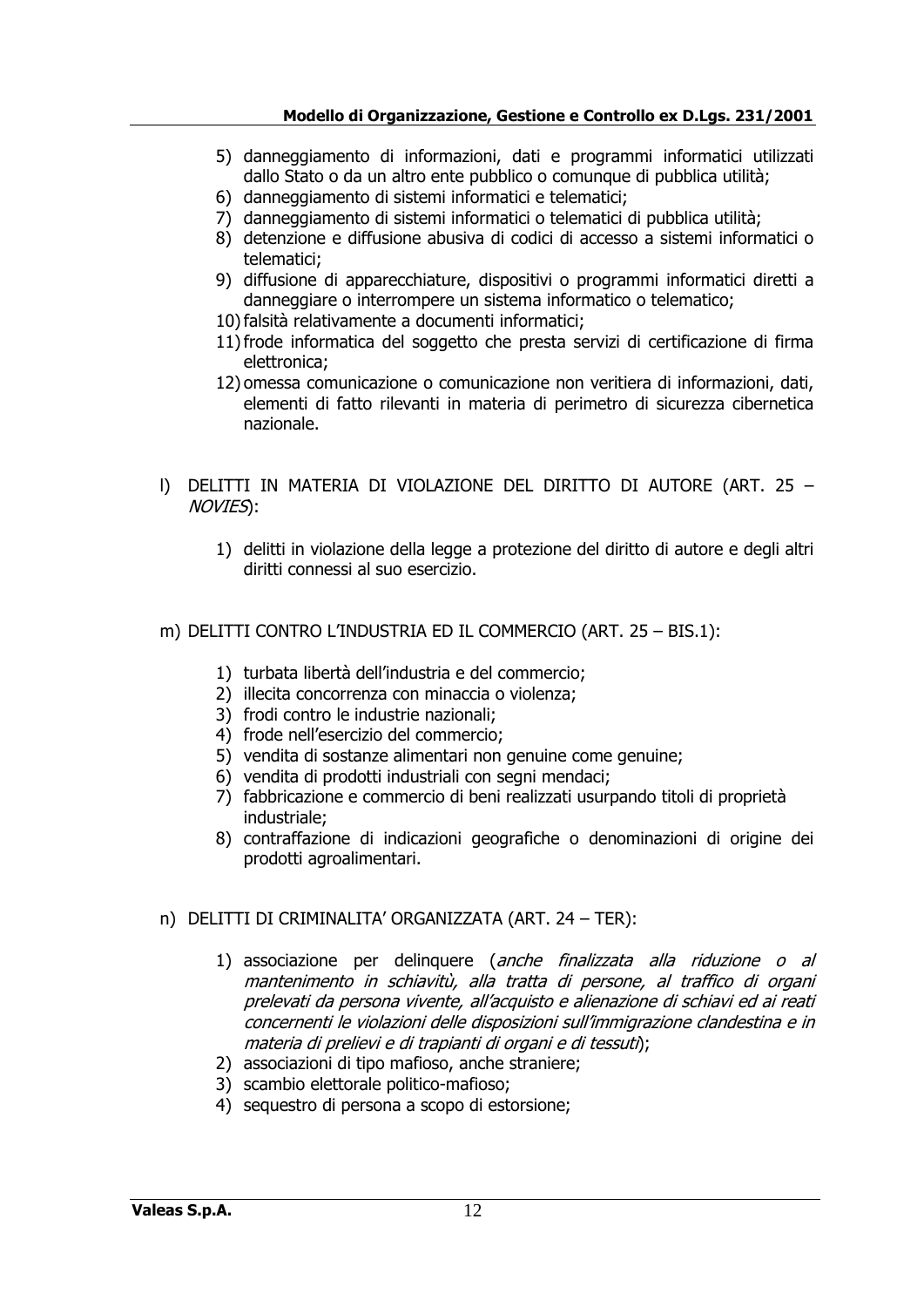- 5) associazione per delinquere finalizzata al traffico illecito di sostanze stupefacenti o psicotrope;
- 6) illegale fabbricazione ed il traffico di armi da guerra, o tipo guerra o parti di esse, di esplosivi, di armi clandestine, nonché armi comuni da sparo.
- o) DELITTI CONTRO L'AMMINISTRAZIONE DELLA GIUSTIZIA (ART. 25 DECIES):
	- 1) induzione a non rendere dichiarazioni o a rendere dichiarazioni mendaci all'autorità giudiziaria.

#### p) REATI AMBIENTALI (ART. 25 – UNDECIES):

- 1) uccisione o possesso di esemplari di specie animali o vegetali selvatiche protette;
- 2) danneggiamento di habitat all'interno di un sito protetto;
- 3) inquinamento ambientale;
- 4) disastro ambientale;
- 5) delitti colposi contro l'ambiente;
- 6) traffico ed abbandono di materiale ad alta radioattività;
- 7) circostanze aggravanti (delitti di associazione a delinquere anche di tipo mafioso e straniere in materia ambientale);
- 8) illeciti scarichi di acque reflue;
- 9) attività di gestione di rifiuti non autorizzata;
- 10) violazioni in materia di bonifica dei siti;
- 11) violazioni in tema di comunicazione, tenuta registri obbligatori e formulari ambientali;
- 12)traffico illecito di rifiuti;
- 13) attività organizzate per il traffico illecito di rifiuti;
- 14) superamento valori limite di emissione e di qualità dell'aria;
- 15) violazioni in tema di importazione, esportazione e commercio delle specie animali e vegetali protette;
- 16) violazioni delle misure a tutela dell'ozono stratosferico e dell'ambiente;
- 17)inquinamento doloso o colposo provocato dai natanti.

#### q) DELITTI IN MATERIA DI IMMIGRAZIONE E CONDIZIONE DELLO STRANIERO (ART. 25 - DUODECIES):

- 1) impiego di cittadini di paesi terzi il cui soggiorno è irregolare;
- 2) procurato ingresso illecito e favoreggiamento dell'immigrazione clandestina.
- r) DELITTI IN MATERIA DI RAZZISMO E XENOFOBIA (ART. 25 TERDECIES):
	- 1) propaganda e istigazione a delinquere per motivi di discriminazione razziale etnica e religiosa.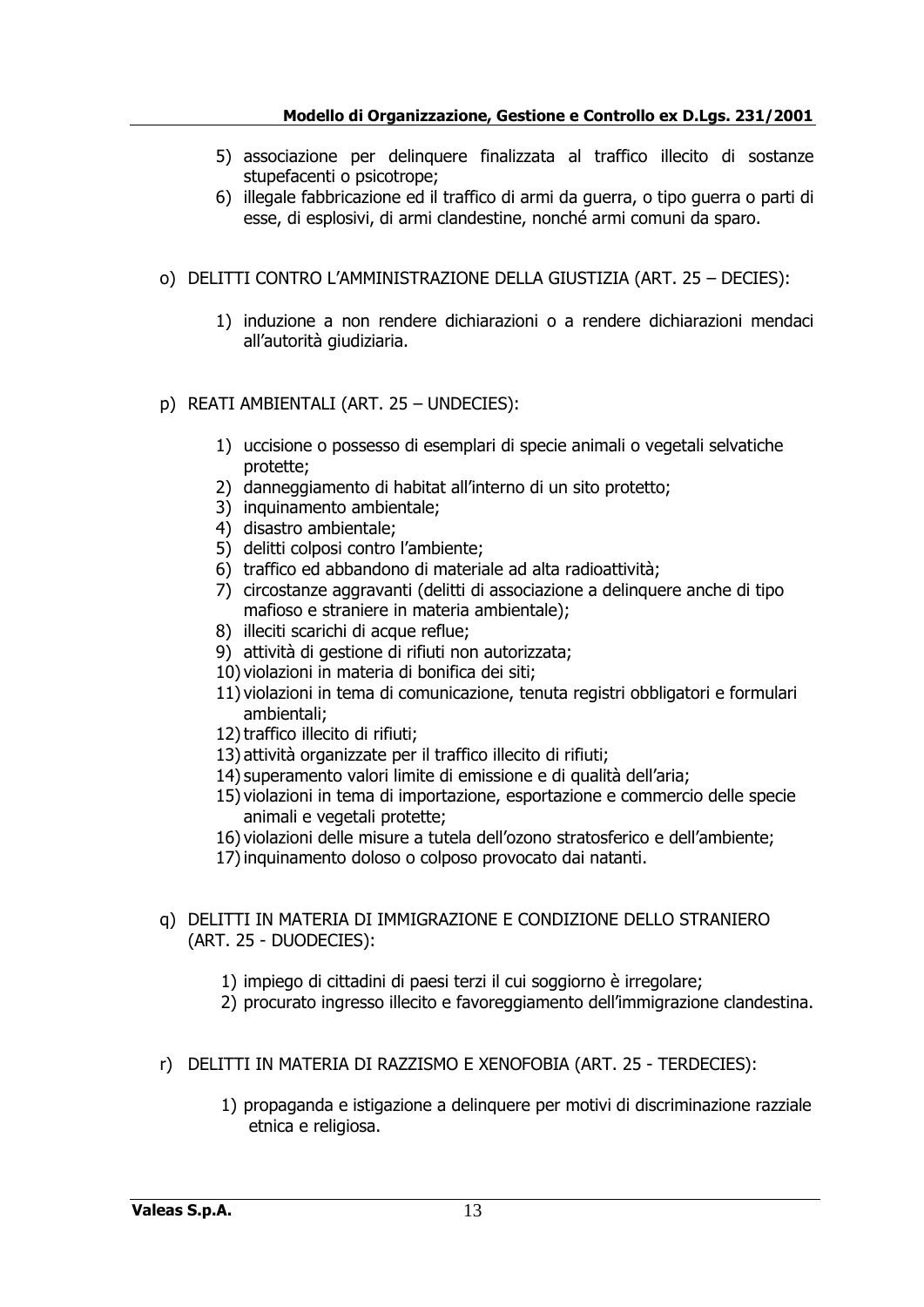#### s) REATI DI FRODE IN COMPETIZIONI SPORTIVE, ESERCIZIO ABUSIVO DI GIOCO O DI SCOMMESSA E GIOCHI D'AZZARDO ESERCITATI A MEZZO DI APPARECCHI VIETATI (ART. 25 - QUATERDECIES):

- 1) frode in competizioni sportive;
- 2) esercizio abusivo di attività di giuoco o di scommessa.
- t) REATI TRIBUTARI (ART. 25 QUINQUIESDECIES):
	- 1) dichiarazione fraudolenta mediante uso di fatture o altri documenti per operazioni inesistenti;
	- 2) dichiarazione fraudolenta mediante altri artifici;
	- 3) dichiarazione infedele nell'ambito di sistemi fraudolenti transfrontalieri e al fine di evadere l'imposta sul valore aggiunto per un importo complessivo non inferiore a dieci milioni di euro;
	- 4) omessa dichiarazione nell'ambito di sistemi fraudolenti transfrontalieri e al fine di evadere l'imposta sul valore aggiunto per un importo complessivo non inferiore a dieci milioni di euro;
	- 5) emissione di fatture o altri documenti per operazioni inesistenti;
	- 6) occultamento o distruzione di documenti contabili;
	- 7) indebita compensazione nell'ambito di sistemi fraudolenti transfrontalieri e al fine di evadere l'imposta sul valore aggiunto per un importo complessivo non inferiore a dieci milioni di euro;
	- 8) sottrazione fraudolenta al pagamento di imposte.
- u) CONTRABBANDO (ART. 25 SEXIESDECIES)<sup>5</sup>:
	- 1) contrabbando nel movimento delle merci attraverso i confini di terra e gli spazi doganali;
	- 2) contrabbando nel movimento delle merci nei laghi di confine;
	- 3) contrabbando nel movimento marittimo delle merci;
	- 4) contrabbando nel movimento delle merci per via aerea;
	- 5) contrabbando nelle zone extra-doganali;
	- 6) contrabbando per indebito uso di merci importate con agevolazioni doganali;
	- 7) contrabbando nei depositi doganali;
	- 8) contrabbando nel cabotaggio e nella circolazione;
	- 9) contrabbando nell'esportazione di merci ammesse a restituzione di diritti;
	- 10) contrabbando nell'importazione od esportazione temporanea;
	- 11) altri casi di contrabbando;
	- 12) circostanze aggravanti del contrabbando;
	- 13) contrabbando di tabacchi lavorati esteri;

<sup>&</sup>lt;sup>5</sup> Per i suddetti reati (e contravvenzioni), le violazioni costituiscono reato (quindi anche ai sensi del D.Lgs.231/01) quando l'ammontare dei diritti di confine dovuti è superiore a € 10.000 ai sensi dell'art. 1 comma 4, D. Lgs. 15 gennaio 2016, n.8, oltre che nelle ipotesi aggravate punite con la pena detentiva, da ritenersi fattispecie autonome di reato, ai sensi dell'art. 1, comma 2 D. Lgs. citato).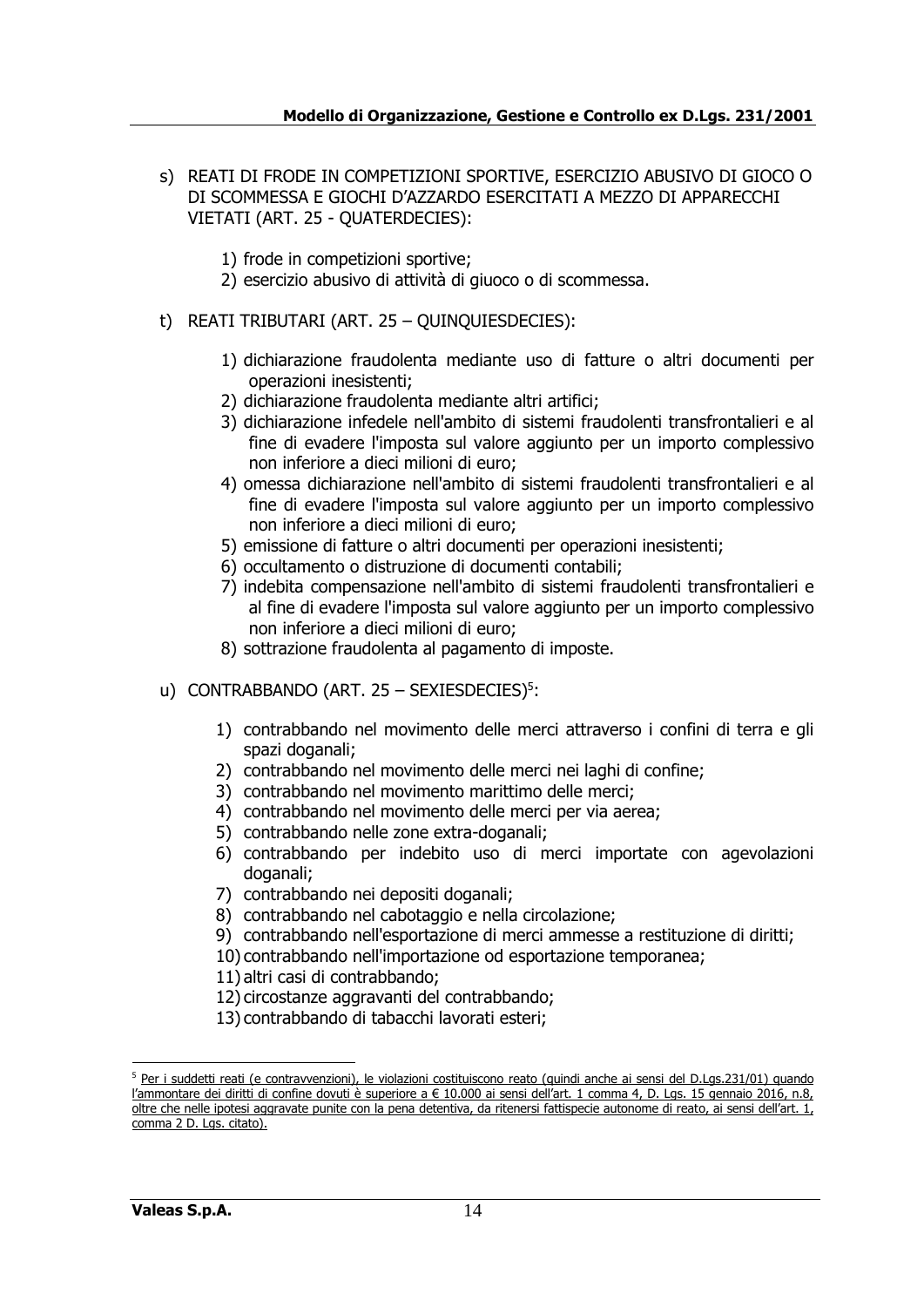- 14) circostanze aggravanti del delitto di contrabbando di tabacchi lavorati esteri;
- 15) associazione per delinquere finalizzata al contrabbando di tabacchi lavorati esteri.
- 16) contravvenzioni ex artt. dal 302 al 321 del Titolo VII Capo II del TULD (Testo Unico della Legge Doganale).
- v) INOSSERVANZA DELLE SANZIONI INTERDITTIVE (ART.23).

#### <span id="page-14-0"></span>**1.3 REATI COMMESSI ALL'ESTERO**

Secondo l'art. 4 del D. Lgs. 231/2001, l'ente può essere chiamato a rispondere in Italia in relazione a reati - contemplati dallo stesso D. Lgs. 231/2001 - commessi all'estero. La Relazione illustrativa al D. Lgs. 231/2001 sottolinea la necessità di non lasciare sfornita di sanzione una situazione criminologica di frequente verificazione, anche al fine di evitare facili elusioni dell'intero impianto normativo in oggetto.

I presupposti (previsti dalla norma ovvero desumibili dal complesso del D. Lgs. 231/2001) su cui si fonda la responsabilità dell'ente per reati commessi all'estero sono:

- a) il reato deve essere commesso all'estero da un soggetto funzionalmente legato all'ente, ai sensi dell'art. 5, comma 1, del D. Lgs. 231/2001;
- b) l'ente deve avere la propria sede principale nel territorio dello Stato italiano;
- c) l'ente può rispondere solo nei casi e alle condizioni previste dagli artt. 7, 8, 9, 10 c.p. Tale rinvio è da coordinare con le previsioni degli articoli da 24 a 25 sexiesdecies del D. Lgs. 231/2001, sicché - anche in ossequio al principio di legalità di cui all'art. 2 del D. Lgs. 231/2001 - a fronte della serie di reati menzionati dagli artt. 7-10 c.p., la società potrà rispondere soltanto di quelli per i quali la sua responsabilità sia prevista da una disposizione legislativa ad hoc;
- d) l'ente può rispondere nei casi in cui nei suoi confronti non proceda lo Stato nel quale è stato commesso il fatto;
- e) nei casi in cui la legge prevede che il colpevole sia punito a richiesta del Ministro della Giustizia, si procede contro l'ente solo se la richiesta è formulata anche nei confronti dell'ente stesso.

#### <span id="page-14-1"></span>**1.4. LE SANZIONI PREVISTE**

Le sanzioni previste per gli illeciti amministrativi dipendenti da reato sono:

- 1) sanzioni pecuniarie;
- 2) sanzioni interdittive;
- 3) confisca;
- 4) pubblicazione della sentenza.

#### **1) Le sanzioni pecuniarie**

Le sanzioni pecuniarie hanno natura amministrativa e si applicano sempre, anche nel caso in cui la persona giuridica ripari alle conseguenze derivanti dal reato.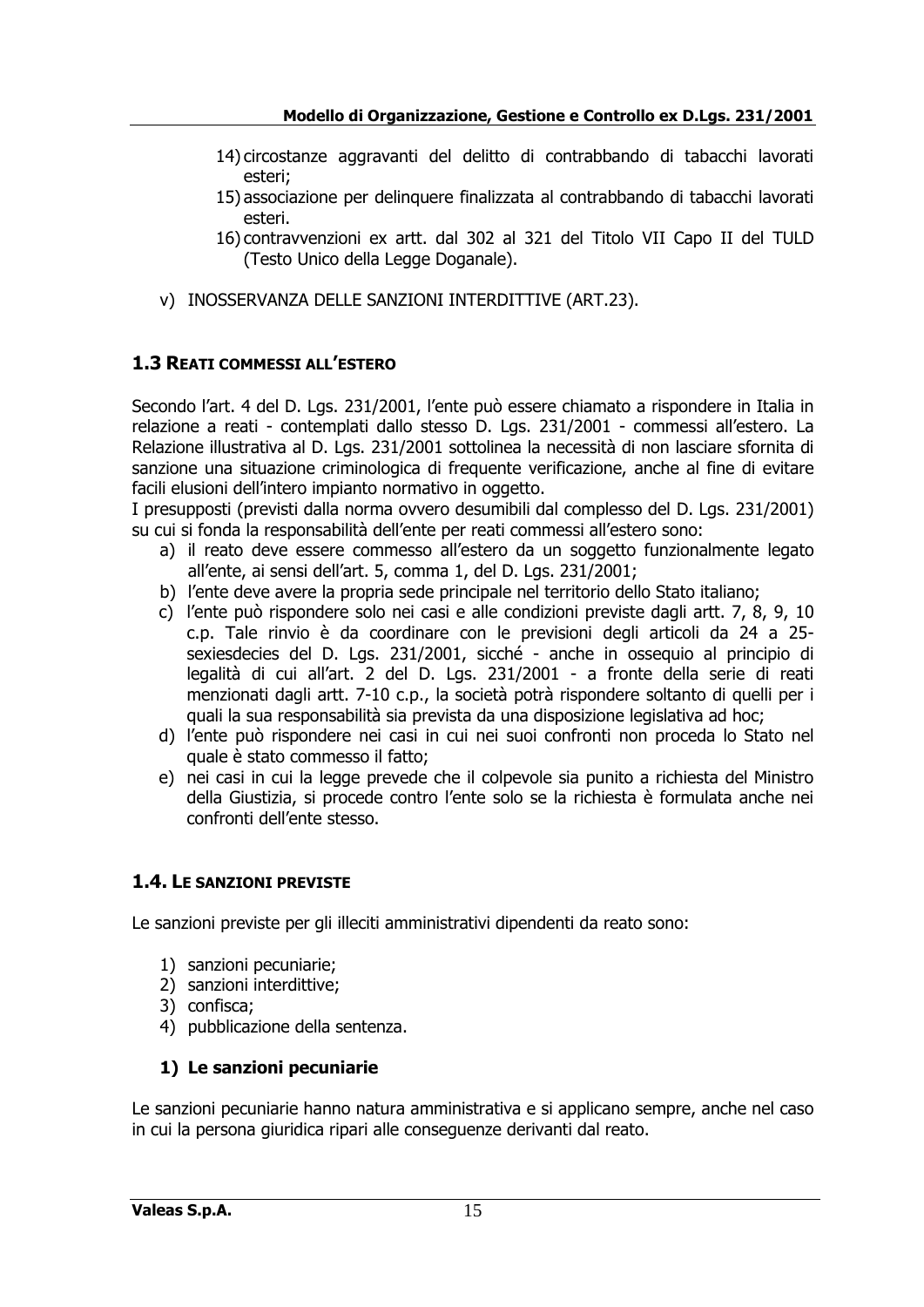La commisurazione della sanzione dipende da un duplice criterio:

- a) determinazione di quote in un numero non inferiore a 100 e non superiore a 1.000;
- b) attribuzione ad ogni singola quota di un valore compreso tra un minimo di € 258,00 ad un massimo di € 1.549,00 (sulla base delle condizioni economiche e patrimoniali dell'ente).

In concreto, le sanzioni pecuniarie potranno oscillare tra un minimo di € 25.822,84 (riducibili, ai sensi dell'art. 12 del Decreto, sino alla metà) ed un massimo di € 1.549.370,69. Il giudice determina il numero delle quote tenendo conto:

- a) della gravità del fatto;
- b) del grado della responsabilità dell'ente;
- c) dell'attività svolta per eliminare o attenuare le conseguenze del fatto e per prevenire la commissione di ulteriori illeciti.

#### **2) Le sanzioni interdittive**

Sono sanzioni che si aggiungono a quelle pecuniarie ed hanno la funzione di impedire la reiterazione del reato.

In sede di applicazione di tali pene, il giudice ha particolare riguardo per l'attività svolta dall'ente, al fine di determinare una maggiore invasività sull'esercizio dell'attività medesima.

Tale categoria di sanzioni ricomprende le seguenti misure:

- a) l'interdizione dall'esercizio dell'attività;
- b) il divieto di contrarre con la Pubblica Amministrazione;
- c) la sospensione o revoca delle autorizzazioni, licenze o concessioni funzionali alla commissione dell'illecito;
- d) l'esclusione da agevolazioni, finanziamenti, contributi e sussidi, e/o la revoca di quelli eventualmente già concessi;
- e) il divieto di pubblicizzare beni o servizi.

Nell'ipotesi di pluralità di reati, si applica la sanzione prevista per quello più grave.

La durata dell'interdizione è generalmente temporanea (da un minimo di 3 mesi ad un massimo di 7 anni), ad esclusione di alcuni casi tassativi, nei quali la temporaneità dell'interdizione è sostituita dalla definitività della medesima. A titolo esemplificativo:

- a) in caso di reiterazione del fatto delittuoso;
- b) in caso di profitto di rilevante entità;
- c) in caso di reiterazione per almeno tre volte negli ultimi sette anni.

Si segnala, inoltre, la possibile prosecuzione dell'attività dell'ente (in luogo dell'irrogazione della sanzione) da parte di un commissario nominato dal giudice ai sensi dell'art. 15 del D. Lgs. 231/2001, quando ricorre una delle seguenti condizioni: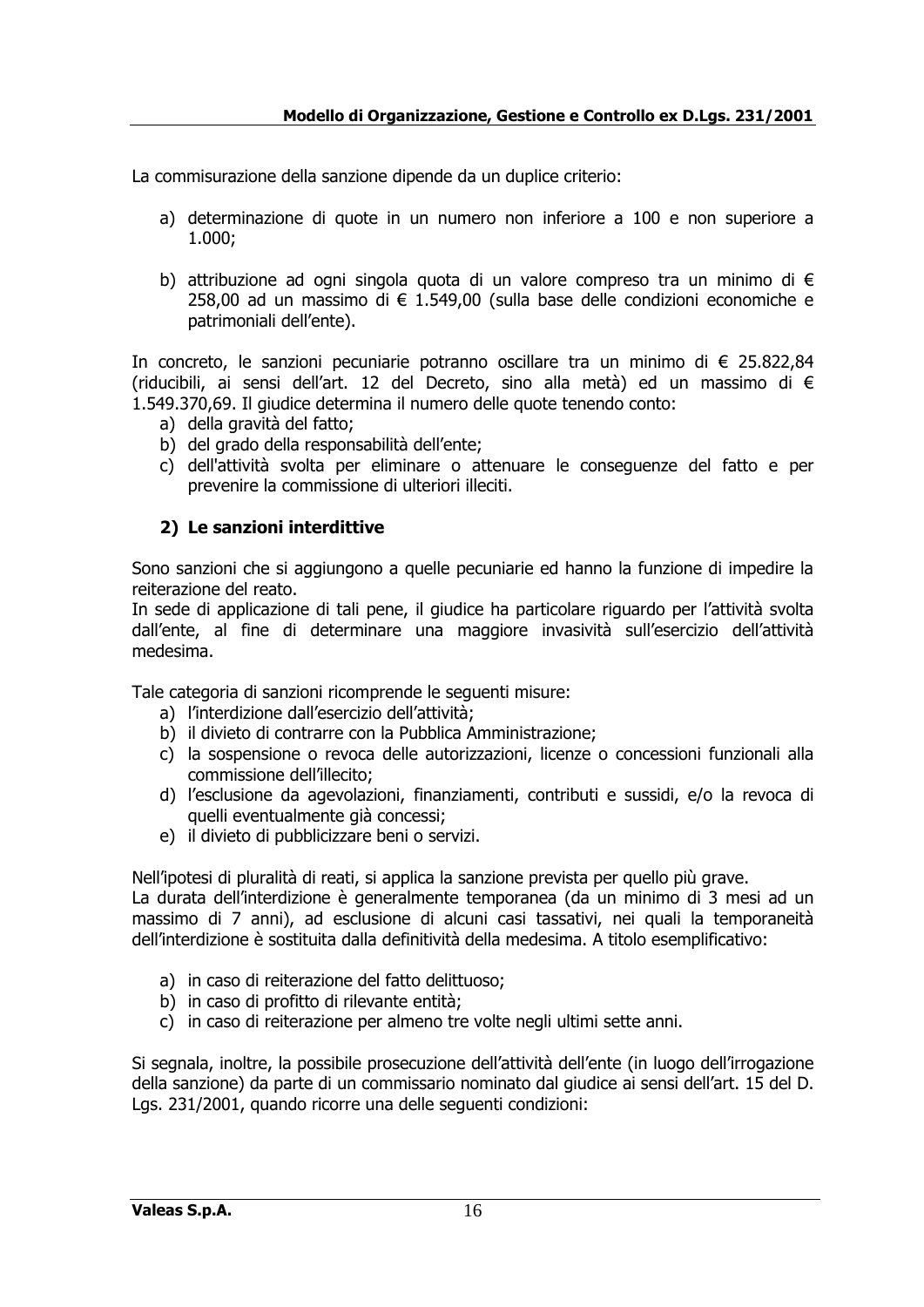- a) l'ente svolge un pubblico servizio o un servizio di pubblica necessità la cui interruzione può provocare un grave pregiudizio alla collettività;
- b) l'interruzione dell'attività dell'ente può provocare, tenuto conto delle sue dimensioni e delle condizioni economiche del territorio in cui è situato, rilevanti ripercussioni sull'occupazione.

#### **3) La confisca**

È una sanzione obbligatoria, principale e generale da disporsi con la sentenza di condanna (art. 19 del Decreto) e consiste nella confisca, da parte dell'Autorità Giudiziaria, del prezzo o del profitto generati dal reato, ad esclusione della parte di esso che può essere restituita al danneggiato.

Se la confisca del prodotto o del profitto del reato non è possibile, vengono confiscate somme di denaro, beni o altre utilità di valore equivalente al prezzo o al profitto del reato.

In realtà il Decreto prevede altre forme di ablazione patrimoniale, pur in assenza di sentenza di condanna. La prima ipotesi è contemplata dall'art. 6 comma 5 che prevede la confisca obbligatoria del profitto che l'ente ha tratto dal reato anche nel caso in cui l'ente non sia ritenuto responsabile, in virtù della prova liberatoria fornita, dell'illecito amministrativo dipendente dal reato commesso da soggetti in posizione apicale; in tal caso, la confisca ha funzione di compensazione, necessaria per ristabilire l'equilibrio economico alterato dal reato-presupposto e carattere preventivo cioè neutralizza ogni rischio oggettivo connesso alla ricaduta del profitto nella sfera dell'ente.

L'art. 15, comma 4 prevede altresì la confisca del profitto derivante dalla prosecuzione dell'attività dell'impresa allorquando questa sia disposta da parte del commissario giudiziale e in luogo dell'applicazione della sanzione interdittiva che determina l'interruzione dell'attività dell'ente quando ricorrono i requisiti previsti (l'ente svolge un pubblico servizio o un servizio di pubblica necessità la cui interruzione può causare un grave pregiudizio alla collettività o l'interruzione dell'attività dell'ente può provocare gravi ripercussioni sull'occupazione).

Infine, l'art. 23 prevede la confisca del profitto derivato all'ente dalla prosecuzione dell'attività quale sanzione principale in violazione degli obblighi e dei divieti imposti allo stesso attraverso una sanzione o una misura cautelare interdittiva.

#### **4) La pubblicazione della sentenza di condanna**

La pubblicazione della sentenza di condanna è disposta quando nei confronti dell'ente viene applicata una sanzione interdittiva.

La sentenza è pubblicata (a spese della persona giuridica condannata) una sola volta, per estratto o per intero, in uno o più giornali indicati dal giudice nella sentenza, nonché mediante affissione nel Comune ove l'ente ha la sede principale.

#### <span id="page-16-0"></span>**1.5. DELITTI TENTATI**

L'art. 26 del D.Lgs. 231/2001 prevede espressamente che nelle ipotesi di commissione, nelle forme del tentativo, dei delitti indicati nel Capo I del D. Lgs. 231/2001, le sanzioni pecuniarie (in termini di importo) e le sanzioni interdittive (in termini di tempo) sono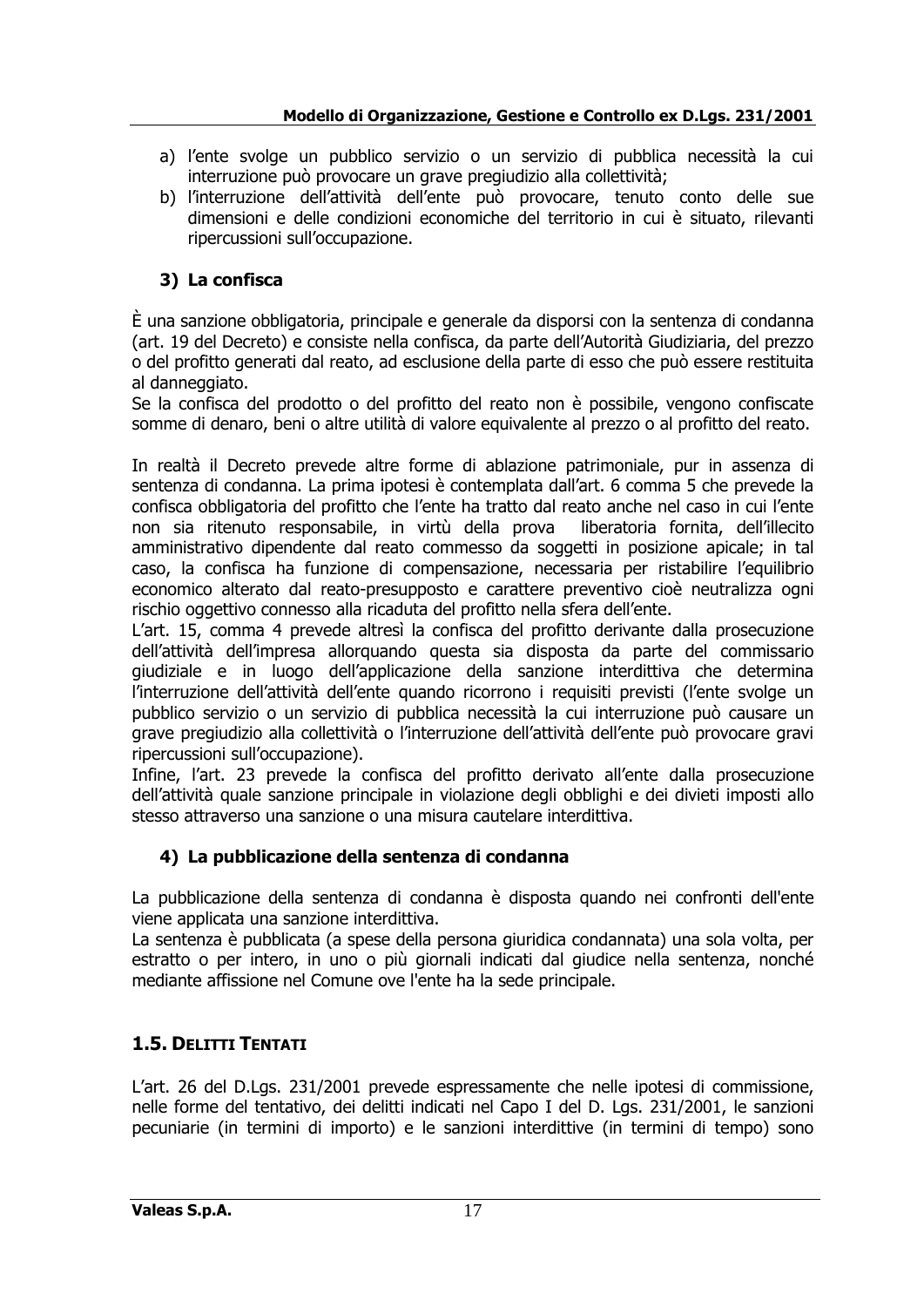ridotte da un terzo alla metà, mentre è esclusa l'irrogazione di sanzioni nei casi in cui l'ente impedisca volontariamente il compimento dell'azione o la realizzazione dell'evento. In riferimento ai reati tributari (di cui all'art. 25-quinquiesdecies del D. Lgs. 231/2001), sebbene secondo quanto stabilito dall'art. 6 del D.Lgs. n. 74/2000, la condotta illecita non assuma rilevanza penale a solo livello di tentativo, con il recepimento della Direttiva (UE) 2017/1371 (c.d. "Direttiva PIF"), rilevano quali illeciti presupposto della colpevolezza dell'ente le condotte di cui agli artt. 2, 3 e 4 del D.Lgs. n.74/2000 anche se realizzati nella forma tentata, solo se ricorrono le seguenti quattro condizioni:

- a) l'evasione deve avere ad oggetto un importo qualificato,
- b) l'evasione deve avere ad oggetto la sola imposta sul valore aggiunto,
- c) deve trattarsi di fatti transnazionali che interessino più stati dell'Unione europea,
- d) il fatto contestato non deve integrare il reato previsto dall'articolo 8 D.Lgs. 74 del 2000.

#### <span id="page-17-0"></span>**1.6. LA COLPEVOLEZZA DELL'ENTE**

Gli articoli 6 e 7 del D. Lgs. 231/2001 prevedono i criteri di imputazione soggettiva dell'illecito all'ente. Tali criteri differiscono in base alla funzione svolta dall'autore del reato.

Se si tratta di persone che rivestono funzioni di rappresentanza, di amministrazione o di direzione dell'Ente o di una sua unità organizzativa dotata di autonomia finanziaria e funzionale nonché da persone che esercitano, anche di fatto, la gestione e il controllo dello stesso, si presume la responsabilità dell'ente, a meno che esso dimostri che:

- 1) l'organo dirigente abbia adottato ed efficacemente attuato, prima della commissione del fatto, **modelli di organizzazione, gestione e controllo** idonei a prevenire la realizzazione di reati della specie di quello verificatosi;
- 2) il compito di vigilare sul funzionamento, l'efficacia e l'osservanza dei modelli, di curare il loro aggiornamento sia stato affidato a un **organismo dotato di autonomi poteri di iniziativa e di controllo**;
- 3) le persone abbiano commesso il reato eludendo fraudolentemente i modelli di organizzazione e di gestione;
- 4) non vi sia stata omessa o insufficiente **vigilanza** da parte dell'organismo di controllo.

La responsabilità dell'ente è presunta qualora l'illecito sia commesso da una persona fisica che ricopre posizioni di vertice o responsabilità; ricade di conseguenza sull'ente l'onere di dimostrare la sua estraneità ai fatti. Viceversa, la responsabilità dell'ente è da dimostrare nel caso in cui chi ha commesso l'illecito non ricopra funzioni apicali all'interno del sistema organizzativo aziendale; l'onere della prova ricade in tal caso sull'organo accusatorio.

Se il reato è stato commesso da persone sottoposte alla direzione o alla vigilanza di uno dei soggetti sopra indicati, l'ente è responsabile se l'accusa riesce a dimostrare che la commissione del reato è stata resa possibile dall'inosservanza degli obblighi di direzione o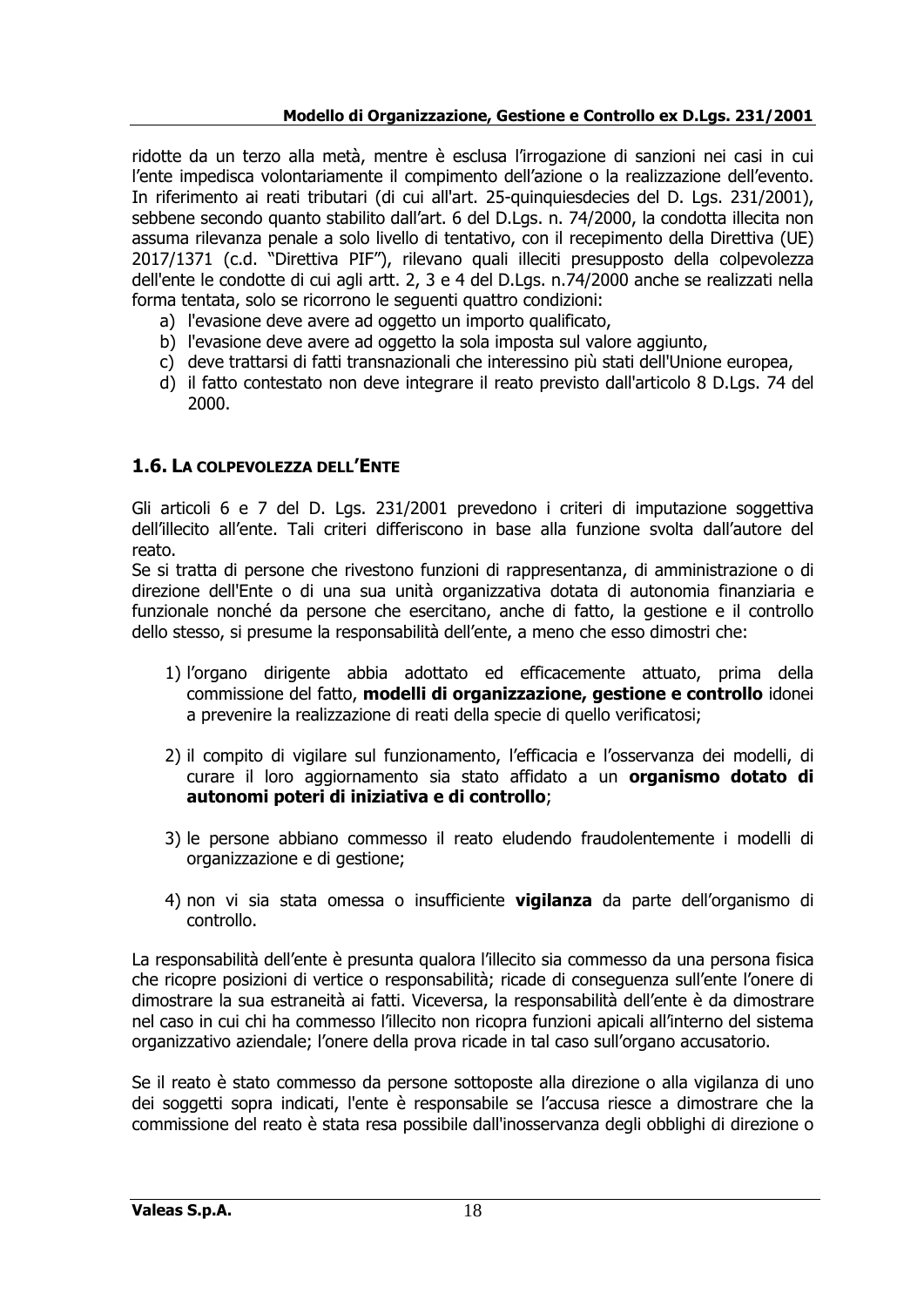vigilanza. Tali obblighi si presumono osservati qualora l'ente, prima della commissione del reato, abbia adottato ed efficacemente attuato un Modello idoneo a prevenire reati della specie di quello verificatosi.

In relazione all'estensione dei poteri delegati e al rischio di commissione dei reati i modelli devono rispondere alle seguenti esigenze (art. 6 comma 2 del D. Lgs. 231/2001):

- individuare le attività nel cui ambito possono essere commessi i reati;
- prevedere specifici protocolli diretti a programmare la formazione e l'attuazione delle decisioni dell'ente in relazione ai reati da prevenire;
- individuare modalità di gestione delle risorse finanziarie idonee ad impedire la commissione dei reati;
- prevedere obblighi di informazione nei confronti dell'organismo deputato a vigilare sul funzionamento e l'osservanza dei modelli;
- introdurre un sistema disciplinare, idoneo a sanzionare il mancato rispetto delle misure indicate nel Modello.

L'art. 6 del Decreto dispone, infine, che i modelli di organizzazione e di gestione possano essere adottati sulla base di codici di comportamento redatti da associazioni rappresentative di categoria, comunicati al Ministero della Giustizia, il quale, di concerto con i Ministeri competenti, potrà formulare osservazioni sull'idoneità dei modelli volti a prevenire i reati.

#### <span id="page-18-0"></span>**1.7. LINEE GUIDA DI CONFINDUSTRIA E FARMINDUSTRIA**

A seguito dei numerosi interventi legislativi che hanno esteso l'ambito applicativo della responsabilità amministrativa ad ulteriori fattispecie di reato, Confindustria ha provveduto ad aggiornare le Linee Guida per la costruzione dei modelli organizzativi. Nel marzo 2014 la versione aggiornata delle Linee Guida (che sostituisce le precedenti versioni, approvate nel 2004 e nel 2008) è stata trasmessa al Ministero della Giustizia.

Il 21 luglio 2014 il Ministero della Giustizia ha comunicato la conclusione del procedimento di esame della nuova versione delle Linee Guida con l'approvazione delle stesse. Inoltre, in considerazione della specificità del settore farmaceutico, Farmindustria, anche in considerazione di quanto specificato all'interno "del documento di riferimento per la certificazione delle procedure relative alle attività di informazione scientifica", ha provveduto ad emanare, a marzo 2009, e successivamente ad aggiornare(ultima versione luglio 2019) , un proprio documento per la costruzione dei modelli di organizzazione, gestione e controllo ai sensi del D. Lgs. 231/01.

I punti fondamentali che le Linee Guida individuano nella costruzione dei Modelli possono essere cosi schematizzati:

- attività di individuazione delle **aree di rischio**, volta a evidenziare le funzioni aziendali nell'ambito delle quali sia possibile la realizzazione degli eventi pregiudizievoli previsti dal Decreto;
- predisposizione di un **sistema di controllo** in grado di prevenire i rischi attraverso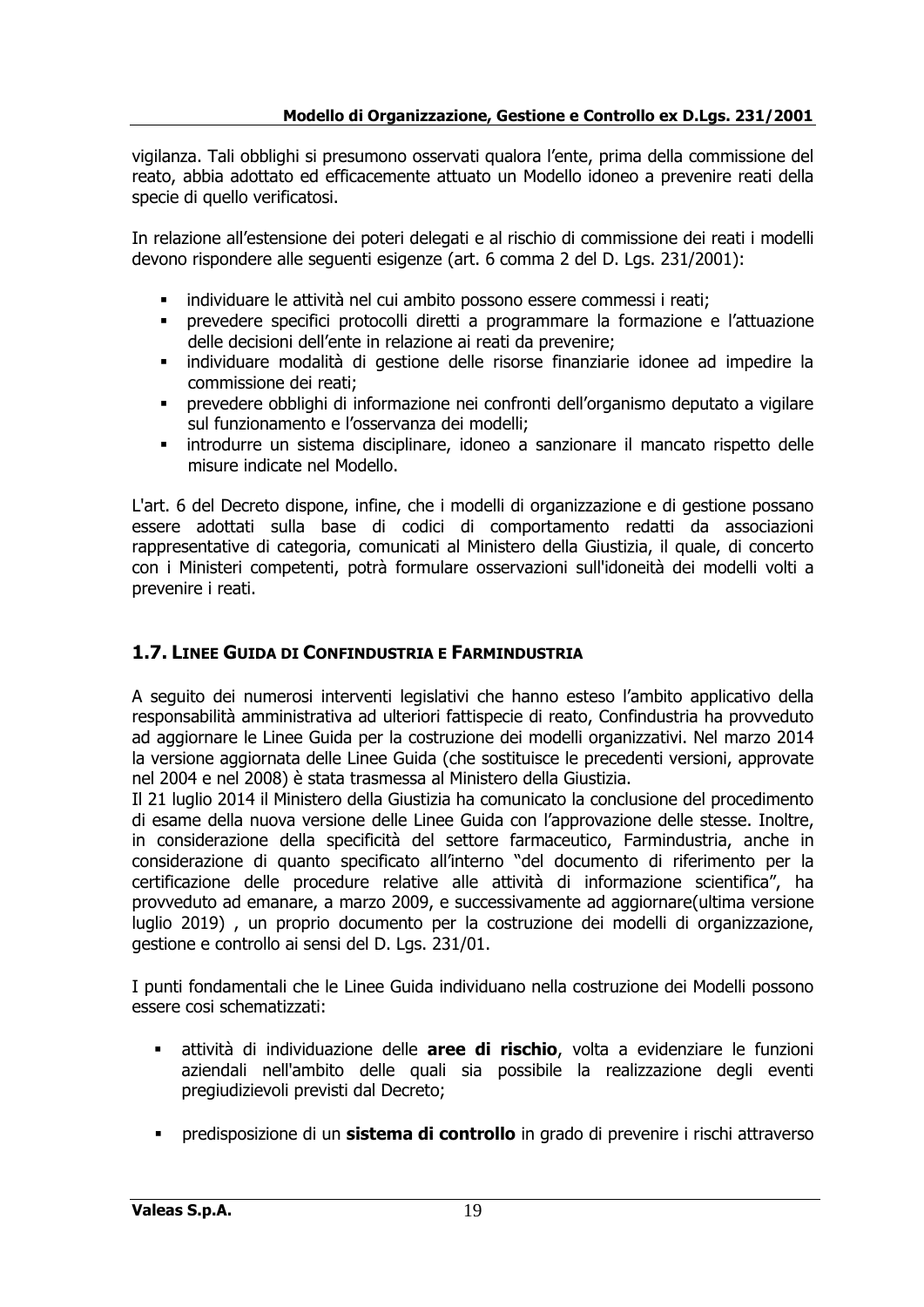l'adozione di appositi protocolli. Le componenti più rilevanti del sistema di controllo ideato da Confindustria sono:

- codice etico;
- sistema organizzativo;
- procedure manuali ed informatiche;
- poteri autorizzativi e di firma;
- sistemi di controllo integrato e di gestione;
- comunicazione al personale e sua formazione.

Le componenti del sistema di controllo devono essere ispirate ai seguenti principi:

- verificabilità, documentabilità, coerenza e congruenza di ogni operazione;
- applicazione del principio di separazione delle funzioni (nessuno può gestire in autonomia un intero processo);
- documentazione dei controlli;
- previsione di un adequato sistema sanzionatorio per la violazione delle norme del codice etico e delle procedure previste dal modello;
- individuazione dei requisiti dell'organismo di vigilanza, riassumibili in:
	- autonomia e indipendenza;
	- professionalità;
	- continuità di azione.
- previsione di modalità di gestione delle risorse finanziarie;
- obblighi di informazione dell'organismo di controllo.

Il mancato rispetto di punti specifici delle predette Linee Guida non inficia la validità del Modello. Infatti, il Modello adottato dall'Ente deve essere necessariamente redatto con specifico riferimento alla realtà concreta della Società, e pertanto lo stesso può anche discostarsi dalle Linee Guida di Confindustria, le quali, per loro natura, hanno carattere generale.

Si sottolinea inoltre la natura dinamica delle Linee Guida emanate da Confindustria, le quali, nel tempo, potranno subire aggiornamenti e revisioni di cui si dovrà tener conto in sede di analisi.

Inoltre, in considerazione delle specificità del settore farmaceutico, si sono tenute in considerazione anche le linee guida di Farmindustria, emanate nel mese di marzo 2009 e successivamente aggiornate nel mese di aprile 2014. Farmindustria, anche in considerazione di quanto specificato all'interno del "documento di riferimento per la certificazione delle procedure relative alle attività di informazione scientifica", ha infatti provveduto ad emanare un proprio documento per la costruzione dei modelli di organizzazione, gestione e controllo ai sensi del D. Lgs. 231/01.

In tale documento è specificato che le disposizioni in esso contenute non interferiscono con l'autonomia organizzativa delle singole imprese, che resta preservata, e che in ogni caso, per la parte generale, è necessario ispirarsi alle linee guida per la costruzione dei modelli di organizzazione, gestione e controllo sviluppate da Confindustria e sopra richiamate.

Si ritiene opportuno sottolineare che, come per le Linee Guida emanate da Confindustria, anche le disposizioni di Farmindustria di cui sopra potranno subire aggiornamenti e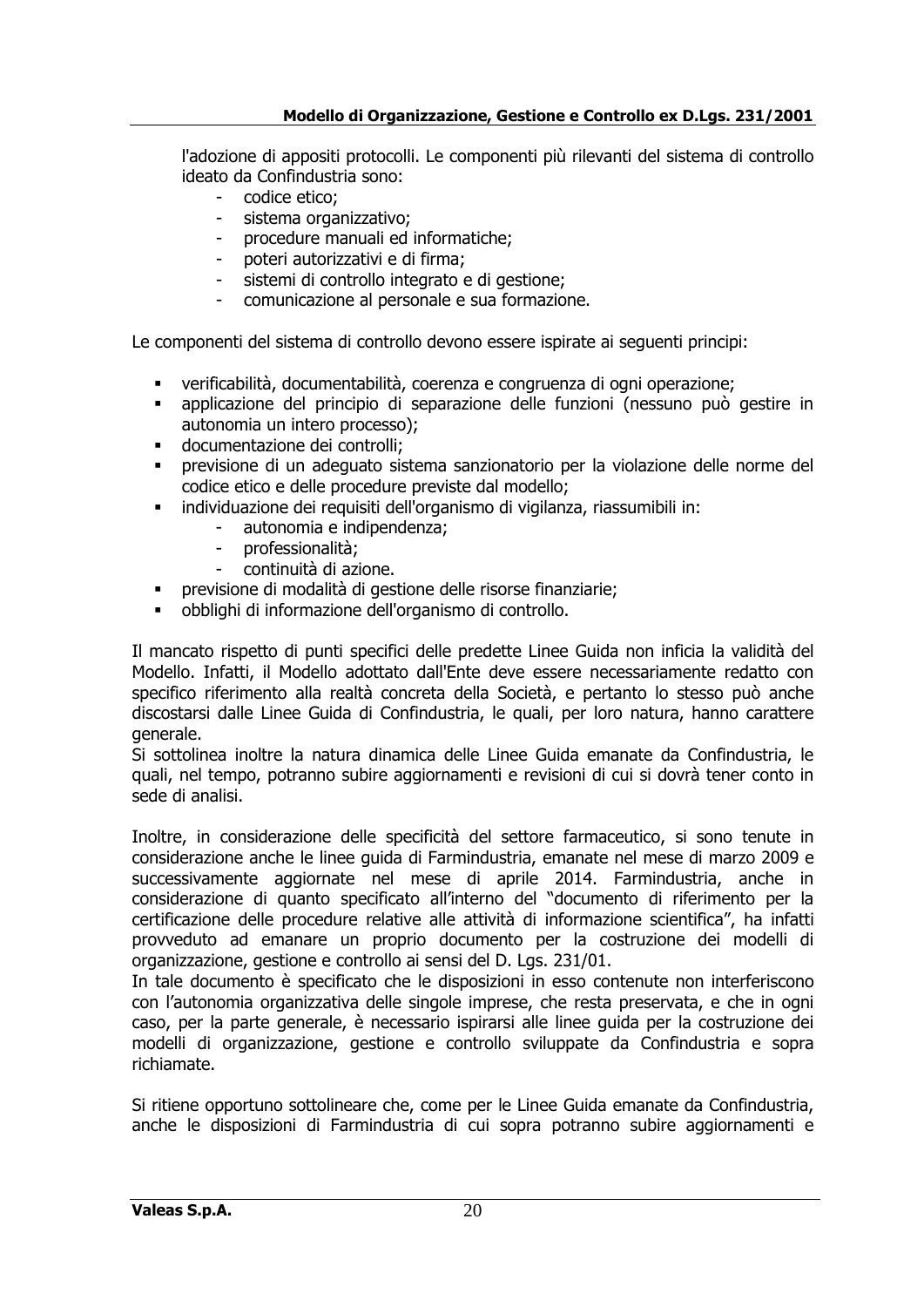revisioni di cui si dovrà tener conto in sede di analisi.

## <span id="page-20-0"></span>**2. IL MODELLO**

#### <span id="page-20-1"></span>**2.1 SCOPO DEL MODELLO**

Lo scopo del Modello di Organizzazione, Gestione e Controllo (in seguito anche "Modello") è la costruzione di un sistema strutturato ed organico di procedure ed attività di controllo che abbia l'obiettivo di prevenire i reati di cui al D. Lgs. 231/2001, mediante l'individuazione delle attività esposte a rischio di reato e la loro conseguente proceduralizzazione.

Attraverso l'adozione del Modello, Valeas S.p.A. si propone di perseguire le seguenti principali finalità:

- fissare i valori dell'etica ed il rispetto della legalità;
- determinare nei destinatari del Modello la consapevolezza di poter incorrere, in caso di violazione delle disposizioni ivi riportate, nella commissione di illeciti passibili di sanzioni penali comminabili nei loro stessi confronti e di sanzioni amministrative irrogabili alla Società;
- ribadire che tali forme di comportamento illecito sono fortemente condannate da Valeas S.p.A., in quanto le stesse (anche nel caso in cui la Società fosse apparentemente in condizione di trarne vantaggio) sono comunque contrarie, oltre che alle disposizioni di legge, anche ai principi etici ai quali Valeas S.p.A. intende attenersi nell'esercizio dell'attività aziendale;
- consentire alla Società, grazie ad un'azione di monitoraggio sulle aree di attività a rischio, di intervenire tempestivamente per prevenire o contrastare la commissione dei reati stessi.

#### <span id="page-20-2"></span>**2.2 RISCHIO ACCETTABILE**

Un concetto critico nella costruzione del Modello è quello di rischio accettabile. Infatti, ai fini dell'applicazione delle norme del decreto è importante definire una soglia che permetta di porre un limite alla quantità e qualità degli strumenti di prevenzione da introdurre per inibire la commissione del reato. In relazione al rischio di commissione dei reati di cui al D. Lgs. 231/2001, la soglia di accettabilità è rappresentata da un sistema preventivo tale da non poter essere aggirato se non intenzionalmente, ovvero, ai fini dell'esclusione di responsabilità amministrativa dell'ente, le persone che hanno commesso il reato devono aver agito eludendo fraudolentemente il Modello ed i controlli adottati.

#### <span id="page-20-3"></span>**2.3 FASI DI COSTRUZIONE DEL MODELLO**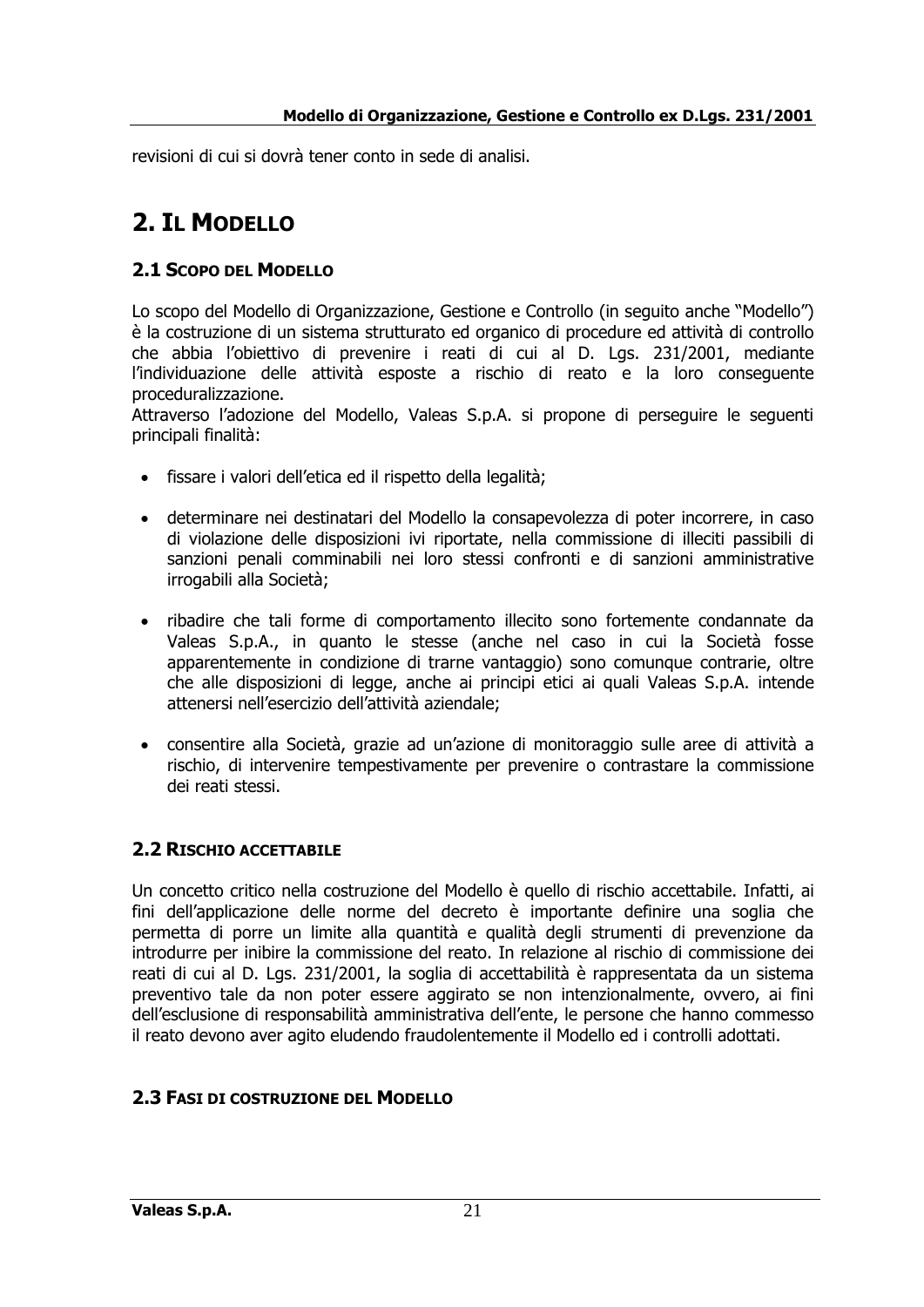Il processo di definizione del Modello si articola nelle fasi di seguito descritte:

#### 1) Preliminare analisi del contesto aziendale

Tale fase ha avuto come obiettivo il preventivo esame, tramite analisi documentale ed interviste con i soggetti informati nell'ambito della struttura aziendale, dell'organizzazione e delle attività svolte dalle varie Funzioni, nonché dei processi aziendali nei quali le attività sono articolate.

#### 2) Individuazione delle aree di attività e dei processi aziendali a "rischio reato"

Attraverso la sopra citata analisi preliminare del contesto aziendale, sono state identificate:

- le aree di attività "sensibili" alla commissione dei reati, vale a dire le attività nel cui ambito possono ipoteticamente crearsi le occasioni per la realizzazione dei comportamenti illeciti previsti dal Decreto;
- i processi "strumentali" alla realizzazione dei reati di cui al Decreto, vale a dire i processi nel cui ambito, in linea di principio, potrebbero crearsi le condizioni e/o gli strumenti per commettere reati.

L'analisi, riportata nella "mappatura delle attività sensibili e dei processi strumentali" di cui all'**Allegato 1**, ha interessato le attività sensibili alla commissione di alcuni dei reati di cui agli articoli 24 e 25 del Decreto (reati contro la pubblica amministrazione e contro il patrimonio commessi a danno dello Stato o di altro Ente pubblico o dell'Unione Europea), di alcuni dei reati di falsità in strumenti e segni di riconoscimento di cui all'art. 25-bis, di alcuni dei reati di cui all'art.25-ter del Decreto (c.d. reati societari, compresi i reati di "corruzione tra privati" e "istigazione alla corruzione tra privati"), dei reati di omicidio colposo e lesioni colpose gravi o gravissime commessi con violazione delle norme antinfortunistiche e sulla tutela dell'igiene e della salute sul lavoro di cui all'art. 25-septies, dei delitti di ricettazione, riciclaggio e impiego di denaro, beni o utilità di provenienza illecita, nonché autoriciclaggio di cui all'art. 25-octies, di alcuni dei reati di cui all'art. 24 bis (reati informatici), di alcuni dei reati in materia di violazione del diritto di autore di cui all'art. 25-novies, di alcuni dei reati contro l'industria ed il commercio di cui all'art. 25 bis.1, dei reati contro l'amministrazione della giustizia di cui all'art. 25-decies, di alcuni reati ambientali di cui all'art. 25-undecies e delle fattispecie di cui all'art. 25-duodecies (esclusivamente in riferimento all'impiego di cittadini di paesi terzi il cui soggiorno è irregolare) e dei reati tributari di cui all'art.25-quinquiesdecies.

I reati di falso in monete, in carte di pubblico credito e in valori di bollo e in strumenti o segni di riconoscimento di cui all'art. 25-bis ad eccezione dei reati di contraffazione, alterazione o uso di marchi o segni distintivi ovvero di brevetti, modelli e disegni, i reati di terrorismo di cui all'art. 25-quater, i reati contro la personalità individuale di cui all'art. 25-quinquies e 25-quater.1, i reati di abuso di informazioni privilegiate e di manipolazione di mercato di cui all'art 25-sexies, i reati di criminalità organizzata di cui all'art. 24-ter (con l'esclusione dell'associazione a delinquere ex art. 416 c.p.), i reati in tema di razzismo e xenofobia di cui all'art. 25- terdecies, alcuni dei reati ambientali di cui all'art. 25-undecies,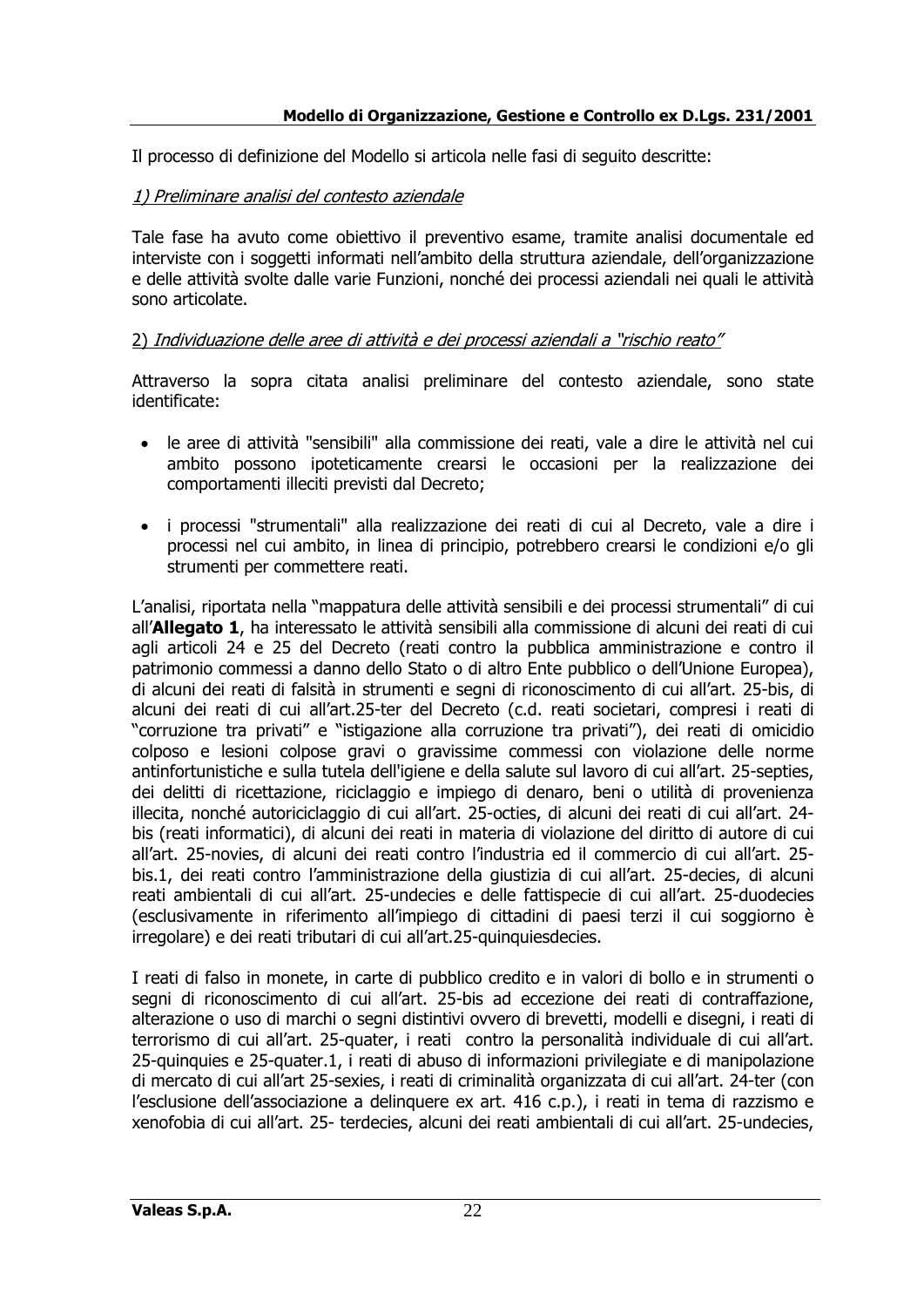i reati transnazionali, i reati di frode in competizioni sportive, esercizio abusivo di gioco o di scommessa e giochi d'azzardo esercitati a mezzo di apparecchi vietati di cui all'art. 25 quaterdecies, i reati di contrabbando di cui all'art. 25-sexiesdecies e alcuni dei reati di cui alle categorie del precedente paragrafo non riportati nell'**Allegato 1** sono stati analizzati in sede di mappatura delle attività e dei processi strumentali. Tuttavia, dopo un'attenta valutazione preliminare, supportata dall'ampio ciclo di interviste e verifica documentale in azienda, rispetto ad essi non sono state individuate specifiche occasioni di realizzazione del reato in quanto, pur non potendosi escludere del tutto la loro astratta verificabilità, la loro realizzazione in concreto è inverosimile, sia in considerazione della realtà operativa della Società, sia in considerazione degli elementi necessari alla realizzazione dei reati in questione (con particolare riferimento per alcuni di essi all'elemento psicologico del reato).

Per quanto attiene al reato di associazione per delinquere, ex art. 416 c.p., l'analisi si è concentrata sui profili di riconducibilità di detta fattispecie ai reati presi in considerazione nell'ambito della mappatura delle attività e dei processi strumentali.

In sostanza, pur non potendosi escludere del tutto il richiamo dell'associazione a delinquere anche per fattispecie di reato differenti rispetto a quelle oggetto di mappatura, l'analisi svolta ha portato a considerare in termini prioritari, nel rispetto del principio di rischio accettabile e di cost-effectiveness dei processi di controllo interno, i profili propri delle attività tipiche della realtà operativa della Società.

Pertanto, ferme restando le fattispecie di reato individuate in mappatura rispetto alle singole attività e ai processi sensibili e fermi restando i protocolli di controllo identificati nell'ambito del presente Modello (sviluppati nel rispetto del principio di tassatività dei reati presupposto), il reato di cui all'art. 416 c.p. viene considerato in base alla natura "associativa" con cui la manifestazione delittuosa delle fattispecie presupposto identificate in mappatura può trovare realizzazione. In concreto viene preso in considerazione il fatto che il delitto fine possa essere ipoteticamente commesso o anche solo pianificato da tre o più soggetti nell'ambito dell'organizzazione o al di fuori del perimetro della stessa (ad es. nei rapporti con fornitori o partner commerciali). A seguito del recepimento della Direttiva (UE) 2017/1371 (c.d. "Direttiva PIF"), sempre limitatamente alle fattispecie di reato già individuate in mappatura, tale accezione si considera comprensiva anche dei casi di perseguimento di finalità illecite lesive degli interessi finanziari dell'Unione Europea.

Per quanto attiene al reato di "autoriciclaggio" introdotto dalla L. 186/2014 sub art. 25 octies del D. Lgs. 231/01, l'analisi, alla luce del rigoroso rispetto dei principi espressi dall'art. 2 e 3 del D. Lgs. 231/01, con particolare riferimento alla tassatività delle fattispecie presupposto, è stata condotta secondo due profili:

• considerando il reato di autoriciclaggio come modalità con cui potrebbero essere impiegati, sostituiti o trasferiti, nell'ambito dell'attività economico-imprenditoriale della Società, il denaro, i beni o altre utilità provenienti da reati non colposi che già costituiscono fattispecie presupposto ai fini del D. Lgs. 231/01 oggetto di mappatura nell'analisi del rischio. In concreto, il reato di autoriciclaggio può essere considerato in tal senso come reato "strumentale" alle fattispecie presupposto di natura noncolposa già identificate in mappatura. Secondo questo profilo, i protocolli di controllo del reato "fonte" dell'autoriciclaggio, con esclusivo riferimento alle categorie di reato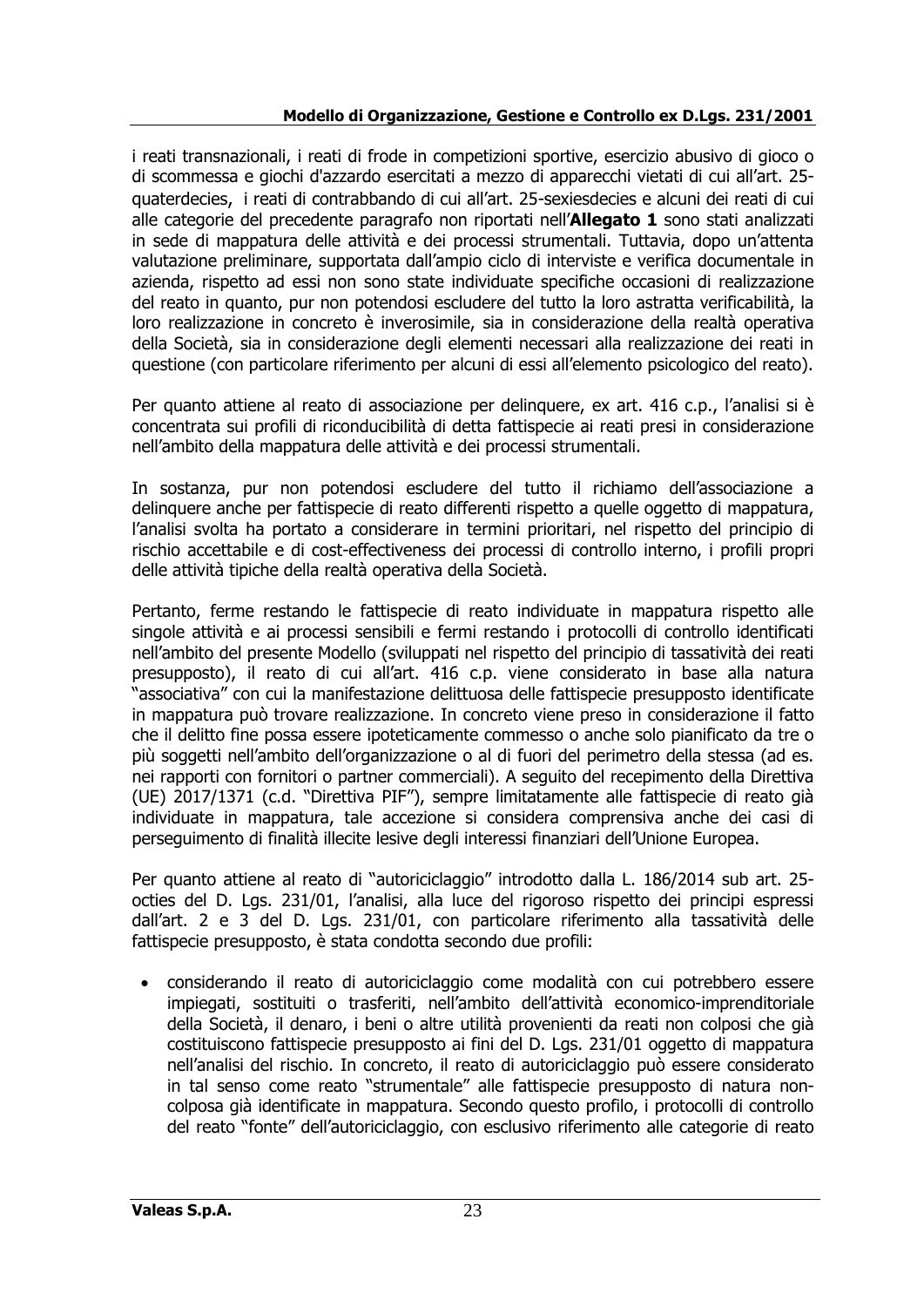che rientrano nell'elenco delle fattispecie presupposto ai sensi del D. Lgs. 231/01, sono quelli stabiliti nella parte speciale del modello per ogni macro-categoria di reato;

• considerando, inoltre, l'autoriciclaggio con attenzione al momento consumativo del reato stesso, con particolare riferimento alla clausola modale della norma che evidenzia, affinché si realizzi il reato di autoriciclaggio, la necessità di condotte volte ad ostacolare concretamente l'identificazione della provenienza delittuosa del denaro, beni o altre utilità derivanti dalla commissione di un qualsiasi delitto non colposo (quindi anche di quelli non oggetto di mappatura).

Secondo questo profilo le analisi si sono concentrate sulla tracciabilità dei flussi finanziari e di tesoreria, essendo questi i processi in cui è concretamente ipotizzabile la condotta di ostacolo concreto all'identificazione della provenienza delittuosa, con particolare ma non esclusivo riferimento ai flussi connessi a operazioni di natura non ordinaria, quali fusioni, acquisizioni, cessioni di rami d'azienda, finanziamenti soci, investimenti e gestioni dell'asset e degli investimenti, ecc.

Rispetto a tale profilo, sono stati integrati gli ulteriori principi comportamentali e i protocolli specifici indicati nel capitolo 4.2.4 della parte speciale.

Per le aree di attività ed i processi strumentali sensibili identificati, sono state individuate le potenziali fattispecie di rischio-reato, le possibili modalità di realizzazione delle stesse, le Funzioni ed i soggetti (dipendenti e non) normalmente coinvolti. Si è proceduto, quindi, ad una valutazione del livello di rischio potenziale associabile a ciascuna attività/processo sensibile, secondo una metodologia di *risk assessment* basata sui seguenti elementi:

- 1. identificazione e ponderazione dei due macro assi per l'analisi del rischio:
- $\circ$  asse probabilità, indicativo del grado di possibilità che l'evento a rischio si realizzi;
- $\circ$  asse impatto, indicativo delle conseguenze della realizzazione dell'evento a rischio;
- 2. assegnazione e ponderazione, per ognuno dei macro assi, di specifici parametri di valutazione, secondo il seguente schema:
- o Per l'asse probabilità:
	- frequenza di accadimento/svolgimento dell'attività descritta ed altri indicatori economico-quantitativi di rilevanza dell'attività o processo aziendale (es.: valore economico delle operazioni o atti posti in essere, numero e tipologia di soggetti coinvolti, ecc.);
	- probabilità di accadimento, nel contesto operativo, del reato ipotizzato (es. presunta "facilità" di realizzazione del comportamento delittuoso rispetto al contesto di riferimento);
	- eventuali precedenti di commissione dei reati nella Società o più in generale nel settore in cui essa opera.
- o Per l'asse impatto:
	- gravità delle sanzioni potenzialmente associabili alla commissione di uno dei reati previsti dal D.Lgs. 231/2001 nello svolgimento dell'attività;
	- potenziale beneficio che deriverebbe in capo alla Società a seguito della commissione del comportamento illecito ipotizzato e che potrebbe costituire una leva alla commissione della condotta illecita da parte del personale aziendale;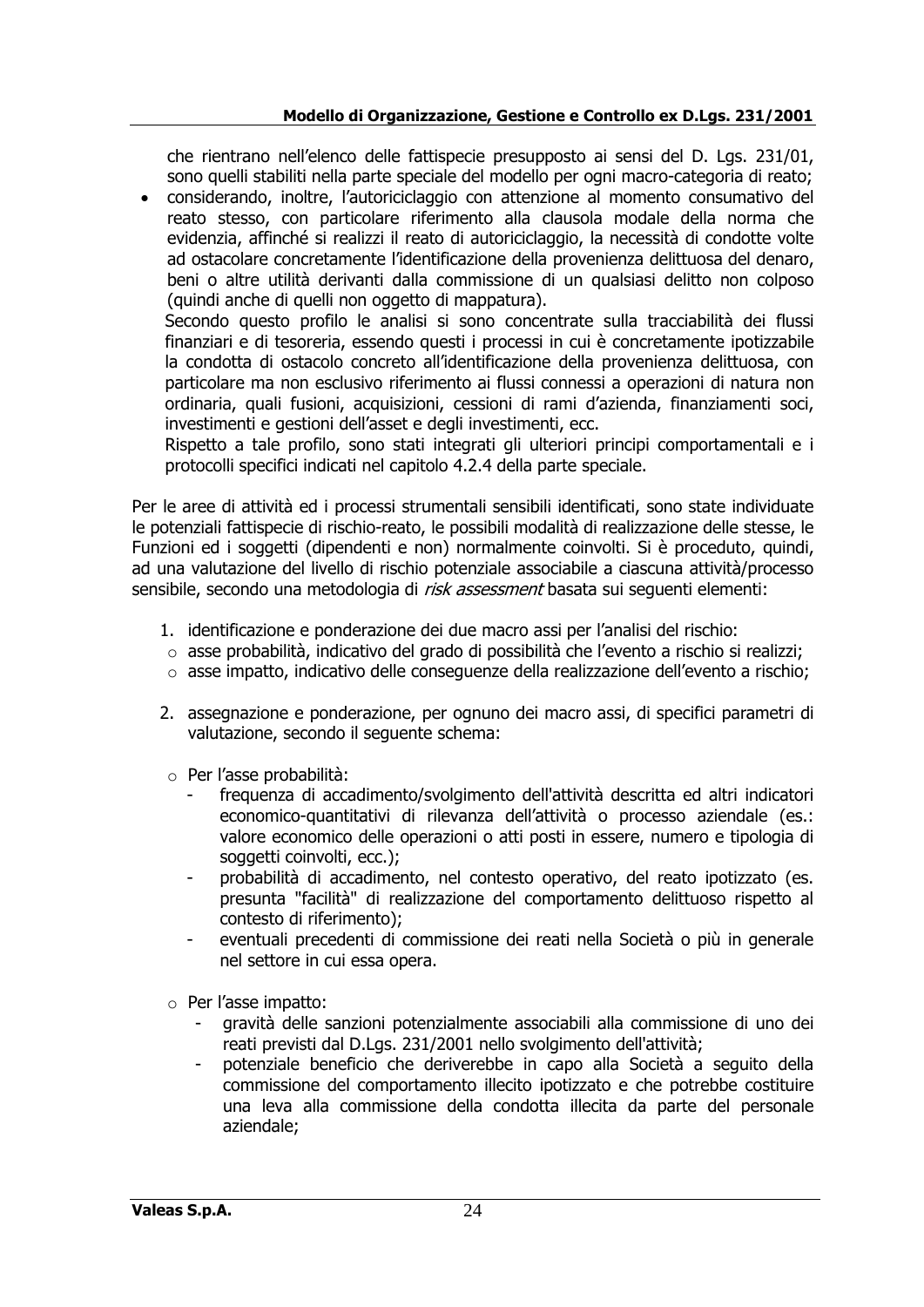- 3. assegnazione di uno *scoring* ad ogni parametro di valutazione sulla base di una scala qualitativa (ad es. molto basso - basso - medio- alto - molto alto);
- 4. definizione dello *scoring finale* (di asse e totale) e assegnazione di un giudizio sintetico di rischio in base allo stesso, qualificato nel seguente modo: ROSSO – rischio alto, GIALLO – rischio medio, VERDE – rischio basso.

Si fa presente che le variabili di cui sopra sono state utilizzate al fine di definire una gradazione del rischio generale associato alle singole attività/processi sensibili.

Con riferimento ai reati di cui all'art.  $25 -$  septies del D. Lgs. 231/01 (omicidio colposo e lesioni personali colpose gravi o gravissime di cui agli artt. 589 e 590 comma III c.p.), vista la specificità tecnica dei singoli adempimenti in materia di sicurezza e salute sul lavoro richiesti dal D. Lgs. 81/08, le variabili d'analisi sopra esposte non sono state applicate e per tali aree si rimanda alle valutazioni di rischio esplicitate nel Documento di Valutazione dei Rischi adottato ai sensi del D. Lgs. 81/08.

#### 3) Disegno del Modello

A seguito delle attività sopra descritte, Valeas S.p.A. ha ritenuto opportuno definire i principi di funzionamento ed i "protocolli" di riferimento del Modello che intende attuare, tenendo presenti:

- le prescrizioni del Decreto,
- le Linee Guida elaborate in materia da Confindustria,
- le Linee Guida emanate da Assobiomedica,
- il Codice Deontologico di Farmindustria,
- il Documento di riferimento per la certificazione delle procedure relative alle attività di informazione scientifica di Farmindustria,
- le Linee Guida per la costruzione dei Modelli di Organizzazione, Gestione e Controllo ex D.Lgs. 231/01 nel settore farmaceutico di Farmindustria.

Resta inteso che l'eventuale scelta di non adeguare il Modello ad alcune indicazioni di cui alle predette Linee Guida non inficia la validità del Modello. Infatti, il Modello adottato dall'Ente deve essere necessariamente redatto con specifico riferimento alla realtà concreta della Società, e pertanto lo stesso può anche discostarsi dalle relative Linee Guida, le quali, per loro natura, hanno carattere generale.

Il rispetto del Codice Deontologico, delle Linee Guida e l'obbligo di certificazione, previsti da Farmindustria, a partire dall'esercizio 2004 sono uno strumento a beneficio della prevenzione della realizzazione degli illeciti penali nell'ambito delle attività sensibili in quanto rappresentano l'impegno formale della società farmaceutica ad operare secondo trasparenti norme comportamentali oltre che al rispetto delle specifiche leggi vigenti. La regolamentazione del Codice ha il fine di garantire l'osservanza dei principi di concorrenza, dei principi democratici, il rispetto di una competizione leale e la difesa di una buona immagine. Il Codice infine stabilisce delle direttive comportamentali interne rivolte a tutti i collaboratori aziendali che sono responsabili verso la Società, sul piano etico e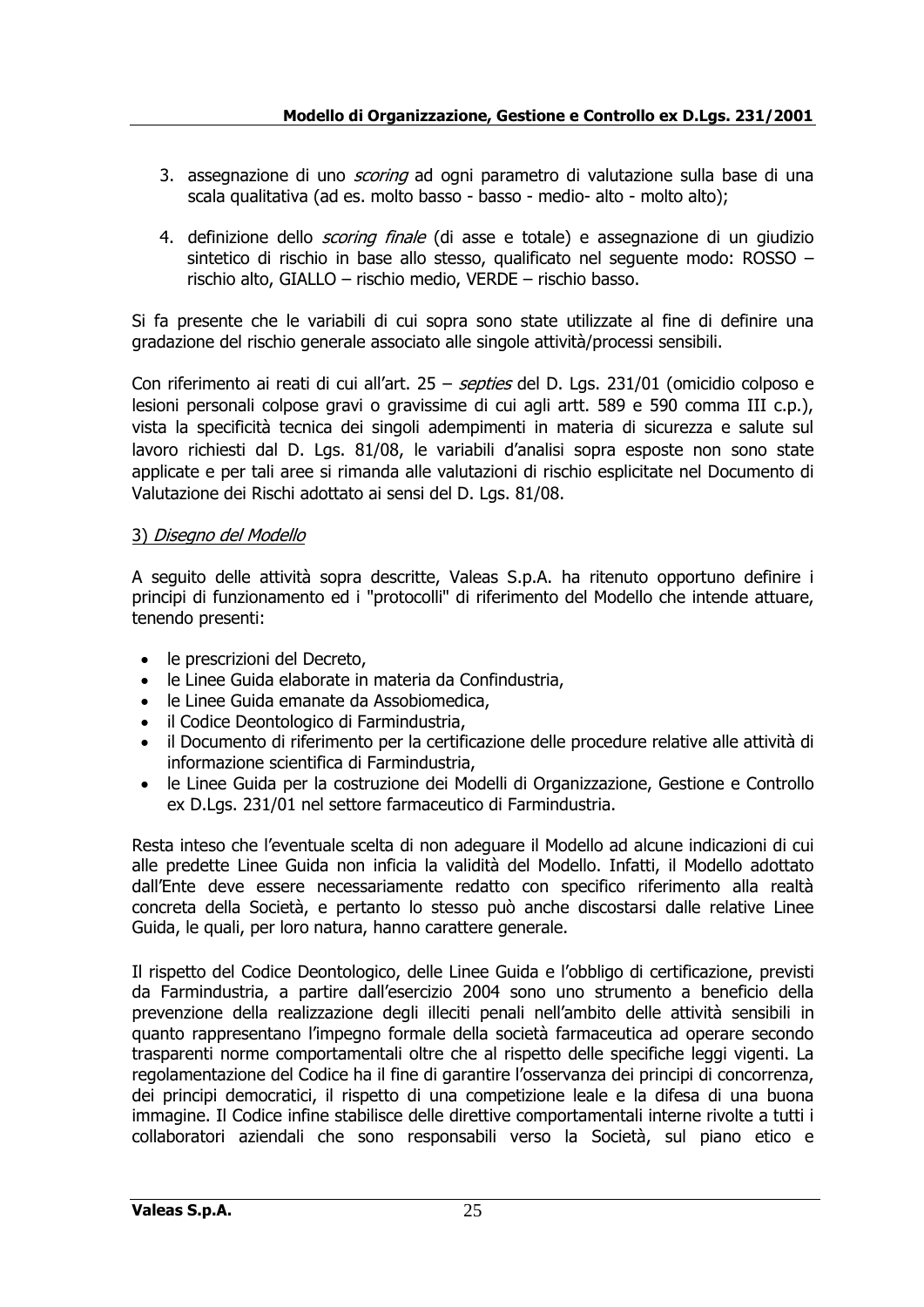professionale, del loro comportamento nell'esercizio delle attività caratteristiche e che sono state individuate come particolarmente sensibili nel Modello (informazione scientifica, partecipazione a convegni/congressi, collaborazioni con il mondo scientifico, sperimentazioni).

#### <span id="page-25-0"></span>**2.4 ADOZIONE E DESTINATARI DEL MODELLO**

Valeas S.p.A. svolge le proprie attività nell'ambito della fabbricazione, lavorazione, anche per conto terzi, e commercio, anche quale licenziataria e/o concessionaria, di specialità farmaceutiche mediche e veterinarie, prodotti galenici, preparati per l'igiene e l'estetica della persona, prodotti chimici o vegetali e presidi medico chirurgici.

Valeas S.p.A. produce e commercializza prodotti nell'ambito delle aree terapeutiche: pediatrica, broncopneumologica, rinoiatrica e neuropsichiatrica. In particolare, Valeas S.p.A. ha sviluppato un know-how approfondito verso specifiche patologie quali l'asma, la bronchite cronica ostruttiva, le rinopatie, le infezioni delle alte e basse vie respiratorie, l'ansia, l'insonnia e la depressione. E' una realtà industriale, con attività di marketing, produzione e commercializzazione focalizzate sul territorio italiano. Valeas S.p.A. si avvale di officine di produzione che utilizzano processi di produzione convalidati e procedure rigorose e dettagliate, conformi alle specifiche di qualità autorizzate dal Ministero della Salute.

Valeas vende farmaci di fascia A, soggetti a prescrizione medica e rimborsati dal Servizio Sanitario Nazionale, e di fascia C, non concessi dal Servizio Sanitario Nazionale e quindi a carico del cittadino.

Valeas svolge la sua attività di informazione medico-scientifica attraverso gli informatori scientifici del farmaco (ISF) coordinati da un gruppo di Area Manager. La clientela comprende sia il canale ospedaliero che il canale retail (vendite a farmacie e grossisti). I principali interlocutori sono i medici di medicina generale (pediatri) e specialisti delle aree terapeutiche di interesse. Valeas collabora con università, ospedali, ASL, associazioni no profit per la realizzazione o il supporto di progetti di ricerca o di sviluppo/formazione scientifica. L'attività di marketing comprende la realizzazione di materiali promozionali a supporto dell'attività medico-scientifica. Altre iniziative promozionali e di aggiornamento medico-scientifico rivolte alla classe medica comprendono la sponsorizzazione/organizzazione di eventi congressuali e corsi di formazione.

La Società è sensibile all'esigenza di assicurare condizioni di correttezza e trasparenza nella conduzione degli affari e delle attività aziendali, a tutela della propria posizione ed immagine, delle aspettative dei propri azionisti e del lavoro dei propri dipendenti ed è consapevole dell'importanza di dotarsi di un sistema di controllo interno idoneo a prevenire la commissione di comportamenti illeciti da parte dei propri amministratori, dipendenti, collaboratori, rappresentanti, partner ed agenti.

Tale iniziativa è stata assunta nella convinzione che l'adozione del Modello possa costituire un valido strumento di sensibilizzazione di tutti coloro che operano in nome e per conto della società, affinché tengano comportamenti corretti e lineari nell'espletamento delle proprie attività, tali da prevenire il rischio di commissione dei reati previsti dal Decreto stesso.

Sebbene l'adozione del Modello sia prevista dalla legge come facoltativa e non obbligatoria, Valeas S.p.A., in conformità con l'art. 6, comma 1, lettera a) del D. Lgs.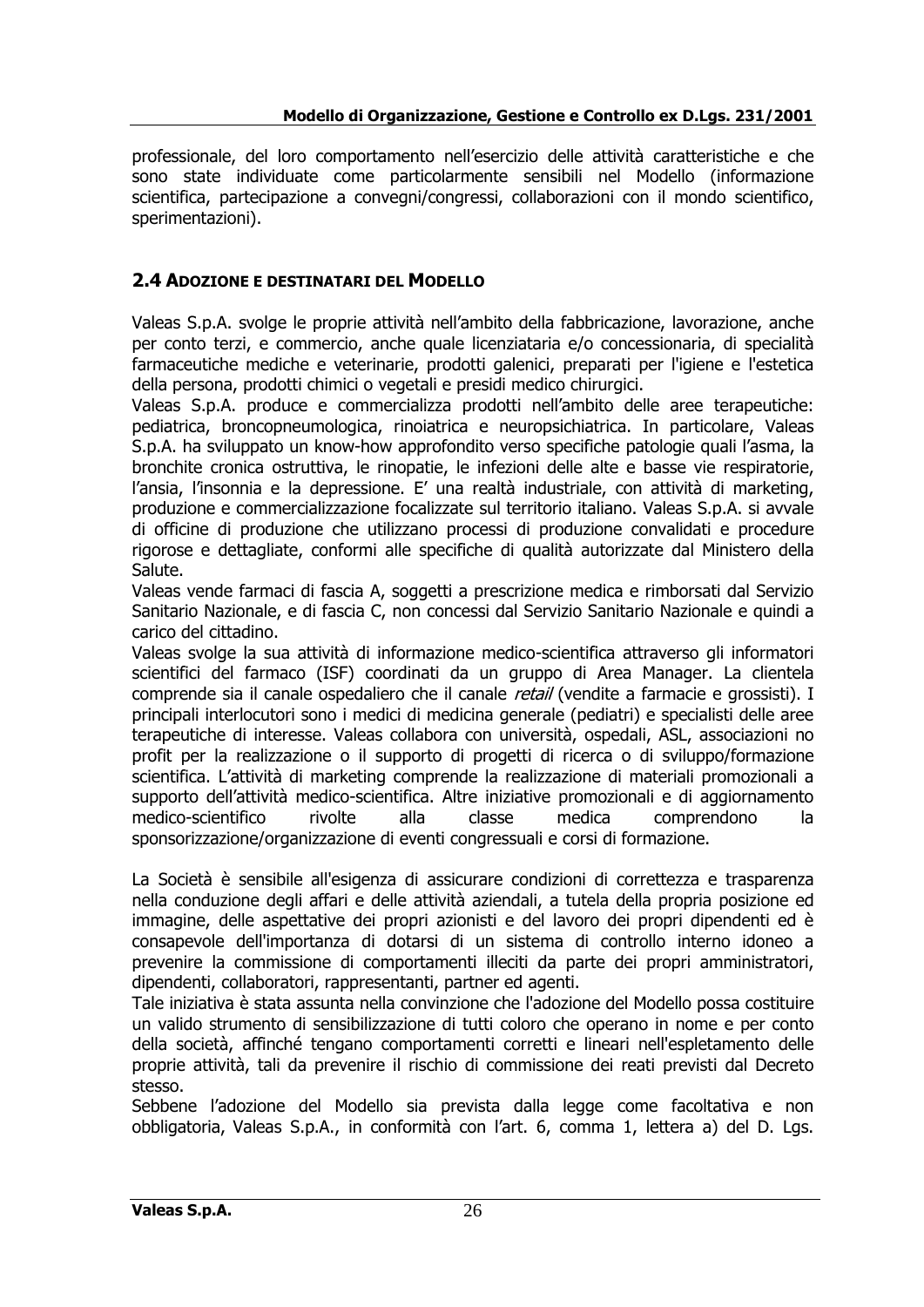231/2001 che richiede che il Modello sia un "atto di emanazione dell'organo dirigente", ha originariamente adottato un proprio Modello con la delibera del Consiglio di Amministrazione del 23/11/04.

Il presente aggiornamento del Modello è approvato con delibera del Consiglio di Amministrazione del 15 aprile 2021.

Valeas S.p.A. ha istituito l'Organismo di Vigilanza con il compito di vigilare sul funzionamento, sull'efficacia e sull'osservanza del Modello stesso, nonché di curarne l'aggiornamento.

Con l'adozione formale del Modello questo diviene regola imperativa per la Società, per i componenti degli Organi societari (intendendosi per tali il Consiglio di Amministrazione e il Collegio Sindacale della Società e i relativi componenti), per i dipendenti e per chiunque operi a qualunque titolo per conto o nell'interesse della Società medesima (collaboratori, consulenti, fornitori, partner, …).

L'adozione e l'efficace attuazione di tale sistema consentono alla Società di beneficiare dell'esonero di responsabilità previsto dal D. Lgs. 231/2001 e di ridurre il rischio di eventi pregiudizievoli entro livelli accettabili intervenendo direttamente sulla probabilità che l'evento si verifichi e sull'impatto dello stesso.

#### <span id="page-26-0"></span>**2.5 AGGIORNAMENTO DEL MODELLO**

Le successive modifiche o integrazioni di carattere sostanziale, anche proposte dall'Organismo di Vigilanza (intendendosi per tali le modifiche delle regole e dei principi generali contenuti nel presente Modello), sono rimesse alla competenza del Consiglio di Amministrazione della Società. Per l'adozione delle modifiche diverse da quelle sostanziali, il Consiglio di Amministrazione delega il Presidente/Amministratore Delegato, che periodicamente riferisce al Consiglio sulla natura delle modifiche apportate.

#### <span id="page-26-1"></span>**2.6 STRUTTURA E CARATTERISTICHE DEL MODELLO**

Il presente Modello, costruito tenendo conto delle Linee Guida emanate da Confindustria, è costituito da:

una "Parte Generale", che descrive la normativa rilevante e le regole generali di funzionamento del Modello e dell'Organismo di Vigilanza;

• una "Parte Speciale", focalizzata sulle aree di attività ed i processi strumentali ritenuti "sensibili", le norme di comportamento e gli altri strumenti di controllo ritenuti rilevanti in relazione ai reati da prevenire.

La Società si impegna a progettare e realizzare il Modello, ad adeguarlo costantemente ai cambiamenti del contesto interno ed esterno e garantisce la sua osservanza e il suo funzionamento applicando metodologie specifiche, adottando le modalità operative ritenute ogni volta più appropriate e rispettando principi inderogabili di controllo.

Il Modello si inserisce nel più ampio sistema di organizzazione e controllo già esistente in Società e che intende integrare con i seguenti elementi qualificanti: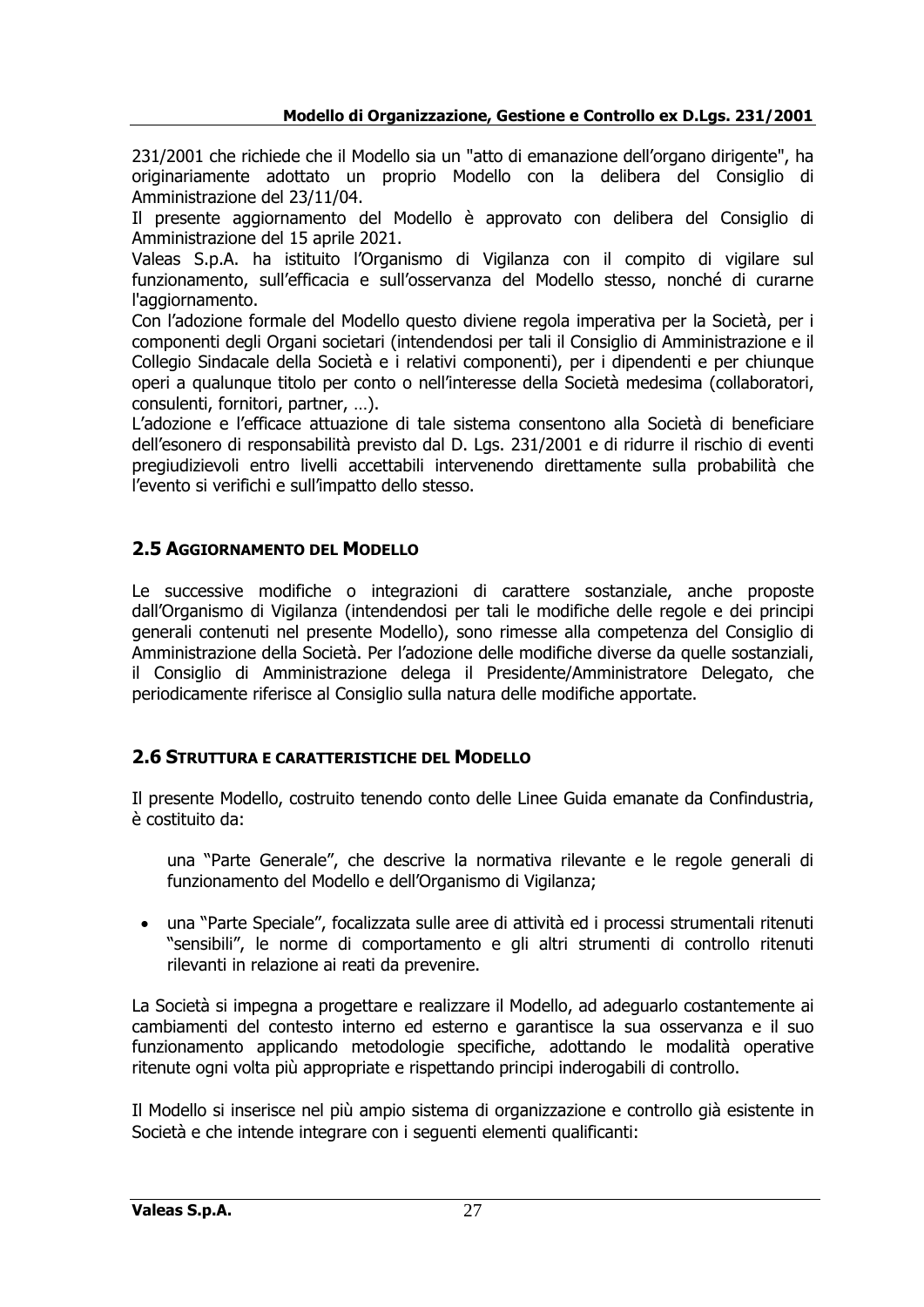- $\checkmark$  la mappatura delle attività e dei processi aziendali "sensibili" rispetto alla commissione dei reati previsti dal D. Lgs. 231/2001 da sottoporre ad analisi e monitoraggio periodico (Parte Speciale - **Allegato 1**);
- ✓ le regole di comportamento a cui la Società si è conformata, finalizzate ad impedire il verificarsi dei reati previsti nel D. Lgs. 231/2001;
- ✓ l'attribuzione ad un Organismo di Vigilanza (di seguito anche "O.d.V.") della Società dei compiti di vigilanza sull'efficace e corretto funzionamento del Modello;
- ✓ i flussi informativi nei confronti dell'O.d.V.;
- ✓ il sistema sanzionatorio idoneo a garantire l'efficace attuazione del Modello, contenente le disposizioni disciplinari applicabili in caso di mancato rispetto delle misure indicate nel Modello medesimo;
- $\checkmark$  la verifica e documentazione di ogni operazione rilevante;
- $\checkmark$  il rispetto del principio della separazione delle funzioni, garantito dalla presenza di un sistema di attribuzione dei poteri che definisce limiti precisi al potere decisionale delle persone e garantisce la separazione tra chi propone e chi autorizza, tra chi esegue e chi controlla e, conseguentemente, l'assenza in azienda di soggetti con potere assoluto ed incondizionato su un intero processo;
- $\checkmark$  la definizione di poteri autorizzativi coerenti con le responsabilità assegnate;
- ✓ una disponibilità a favore dell'O.d.V di risorse aziendali di numero e valore adeguato e proporzionato ai risultati attesi e ragionevolmente ottenibili;
- $\checkmark$  le regole e le responsabilità per l'adozione, l'implementazione e le successive modifiche o integrazioni del Modello (aggiornamento del Modello), nonché per la verifica nel continuo del funzionamento e dell'efficacia del Modello medesimo;
- $\checkmark$  l'attività di sensibilizzazione, informazione e divulgazione a tutti i livelli aziendali e ai destinatari esterni in relazione al rispetto dei principi normativi di cui al Decreto e delle regole comportamentali e delle procedure istituite.

### <span id="page-27-0"></span>**3. ATTIVITÀ E PROCESSI AZIENDALI A POTENZIALE "RISCHIO-REATO"**

A seguito delle analisi preliminari del contesto aziendale, sono state individuate le attività nell'ambito delle quali, in linea di principio, potrebbero essere commessi i reati previsti dal Decreto (cosiddette attività "sensibili"), nonché i processi aziendali nel cui ambito, sempre in linea di principio, potrebbero crearsi le condizioni o gli strumenti per la commissione di alcune tipologie di reati (cosiddetti processi "strumentali").

In particolare, le analisi hanno riguardato: a) i reati contro la Pubblica Amministrazione e contro il Patrimonio dello Stato o di altro ente pubblico o dell'Unione Europea; b) i delitti informatici; c) i delitti di criminalità organizzata; d) i reati di falsità in monete, carte di pubblico credito, valori di bollo e in strumenti o segni di riconoscimento; e) i delitti contro l'industria e il commercio; f) i reati societari (ivi compreso il reato di "corruzione e istigazione alla corruzione tra privati"); g) i reati di omicidio colposo e lesioni colpose gravi o gravissime, commessi con violazione delle norme antinfortunistiche e sulla tutela della salute e sicurezza sul lavoro; h) i delitti di ricettazione, riciclaggio, impiego di denaro, beni o altra utilità di provenienza illecita, nonché autoriciclaggio; i) alcuni dei delitti in materia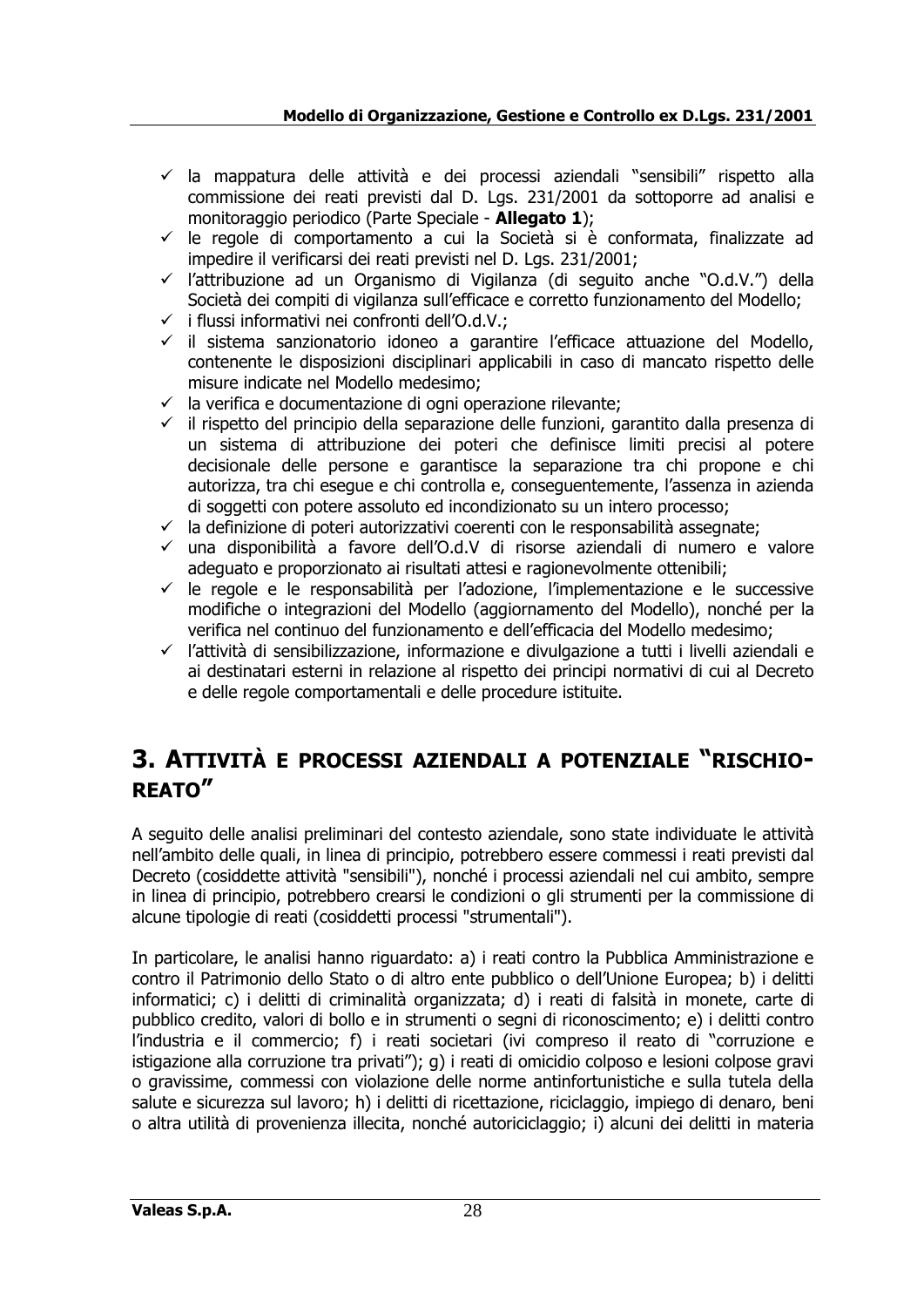di violazione del diritto di autore; j) i delitti contro l'amministrazione della giustizia; k) reati ambientali; l) delitti in materia di immigrazione e condizione dello straniero; m) reati tributari.

In considerazione delle peculiarità del business aziendale svolto da Valeas S.p.A. e della struttura interna adottata, le attività "sensibili" ed i processi "strumentali" identificati sono stati i seguenti:

- Attività di promozione, comunicazione, informazione dei prodotti e dell'immagine della Società a operatori sanitari/medici/farmacisti;
- Gestione rapporti con farmacie e grossisti;
- Partecipazione a gare ospedaliere;
- Incarichi per sperimentazioni cliniche o studi clinici non interventistici (osservazionali), valutazioni e collaborazioni tecnico-scientifiche a centri ospedalieri, università, IRCCS e ASL ed immissione in commercio dei farmaci;
- Definizione classe di appartenenza dei farmaci e conseguente rimborsabilità;
- Attività di Farmacovigilanza;
- Donazioni, contributi e liberalità;
- Studi "no profit" (attività di supporto agli studi sperimentali originati da Clinici, Enti /Associazioni riconosciute/Fondazioni/Onlus);
- Concessione di beni in comodato;
- Partecipazione a congressi/convegni anche ECM (organizzati da terzi);
- Organizzazione di corsi ECM per finalità formative (monosponsor);
- Incarichi professionali a operatori sanitari (professori universitari, primari, ecc…) per consulenze di natura scientifica (anche in occasione di Investigator Meeting/Advisory Board);
- Acquisto di beni e servizi diversi (compresi servizi di natura scientifica, commerciale/marketing, ricerche di mercato, editoriali, …);
- Gestione rimborsi spese a dipendenti;
- Gestione rapporti con agenti;
- Attività relative alla gestione e selezione del personale;
- Redazione del bilancio di esercizio;
- Gestione adempimenti e operazioni in materia societaria;
- Gestione dei contenziosi giudiziari e stragiudiziali (es.: civili, tributari, giuslavoristici, amministrativi, penali, ecc.), nomina dei legali e coordinamento attività;
- Gestione contenzioso tributario;
- Gestione degli adempimenti fiscali e dei rapporti con l'Amministrazione tributaria e gli Organi di Polizia tributaria anche in occasione di ispezioni ed accertamenti;
- Rapporti e gestione adempimenti verso il Ministero della Salute in occasione di verifiche e ispezioni;
- Gestione degli adempimenti relativi a salute e sicurezza sul luogo di lavoro e dei rapporti con Enti Pubblici per il rispetto delle cautele previste da leggi e regolamenti per l'impiego di dipendenti adibiti a particolari mansioni;
- Gestione adempimenti in materia di tutela della privacy;
- Processo produttivo e distributivo;
- Utilizzo di risorse e informazioni di natura informatica o telematica ovvero di qualsiasi altra opera dell'ingegno protetta dal diritto d'autore;
- Gestione dei rapporti con interlocutori terzi sia pubblici che privati nello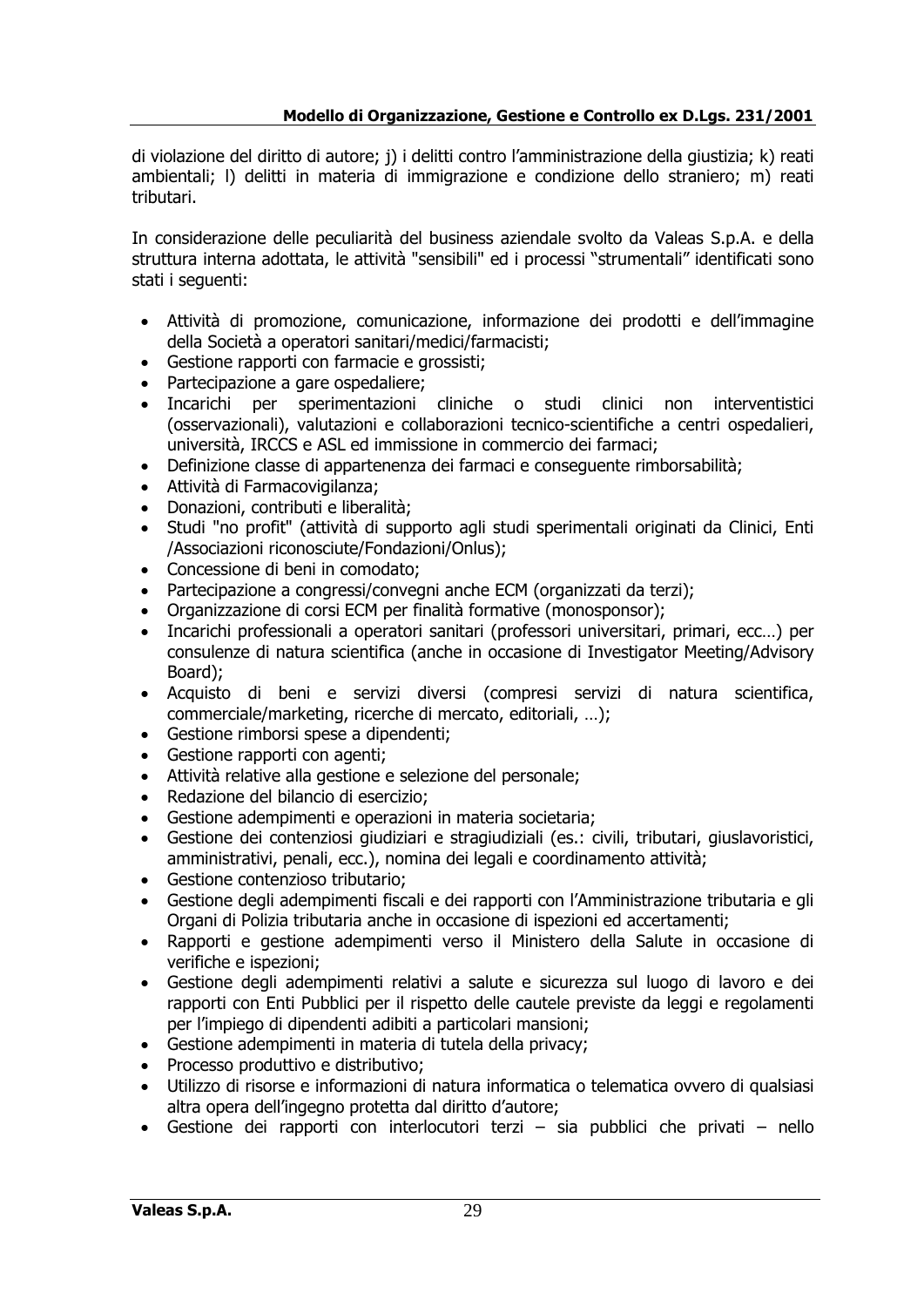svolgimento delle proprie attività lavorative per conto e/o nell'interesse della Società.

- Gestione delle attività di presentazione dell'Azienda al pubblico;
- Rapporti con clienti/fornitori/partner per la gestione di accordi negoziali e relative operazioni amministrative, contabili e di tesoreria;
- Gestione di attività e processi rilevanti ai fini ambientali anche in rapporto con terze parti;
- Gestione dei flussi finanziari.

Un'analisi dettagliata del potenziale profilo di rischio associato alle attività "sensibili" e ai processi "strumentali" identificati è riportata nella "mappatura delle attività sensibili e dei processi strumentali", elaborata nel corso delle attività preliminari di analisi e disponibile nella Parte Speciale del documento nell'**Allegato 1**.

È attribuito al Management aziendale, con il supporto dell'Organismo di Vigilanza, il compito di garantire l'aggiornamento continuo della "mappatura delle attività sensibili e dei processi strumentali", da effettuarsi con particolare attenzione nei momenti di cambiamento aziendale (ad esempio, apertura di nuove sedi, ampliamento di attività, acquisizioni, riorganizzazioni, ecc.) e/o di aggiornamento normativo.

### <span id="page-29-0"></span>**4. PRINCIPI ETICI IN RELAZIONE AI COMPORTAMENTI "RILEVANTI" AI SENSI DEL DECRETO**

#### <span id="page-29-1"></span>**4.1 COMPORTAMENTI DA TENERE NEI RAPPORTI CON LA P.A. E CON L'AUTORITÀ' GIUDIZIARIA DI CUI AGLI ARTICOLI 24, 25 E 25 DECIES**

Fatte salve le definizioni di soggetto "attivo" ai fini delle fattispecie di reato contemplate dal D. Lgs. 231/2001 e delle conseguenti prescrizioni del Modello di Organizzazione Gestione e Controllo della Società, qualificate:

- dall'art. 357 del codice penale in riferimento al pubblico ufficiale, inteso come colui il quale "esercita una pubblica funzione legislativa, giudiziaria o amministrativa"<sup>6</sup>;
- dall'art. 358 del codice penale in riferimento all'incaricato di pubblico servizio, inteso come colui il quale "a qualunque titolo, presta un pubblico servizio";

l'accezione con cui intendere la Pubblica Amministrazione e la conseguente configurazione dei soggetti attivi in essa operanti deve intendersi, ai presenti fini, come estensiva.

Dottrina e giurisprudenza hanno, infatti, affrontato il tema della qualificazione degli "Enti pubblici" e dei soggetti in essi operanti in tutti i casi in cui la natura "pubblica" dell'Ente

<sup>6</sup> Dallo stesso articolo la "funzione pubblica amministrativa" è definita come "disciplinata da norme di diritto pubblico e da atti autoritativi e caratterizzata dalla formazione e dalla manifestazione della volontà della pubblica amministrazione o dal suo svolgersi per mezzo di poteri autoritativi o certificativi".

<sup>7</sup> Per "pubblico servizio" deve intendersi "un'attività disciplinata nelle stesse forme della pubblica funzione, ma caratterizzata dalla mancanza dei poteri tipici di quest'ultima e con esclusione dello svolgimento di semplici mansioni di ordine e della prestazione di opera meramente materiale".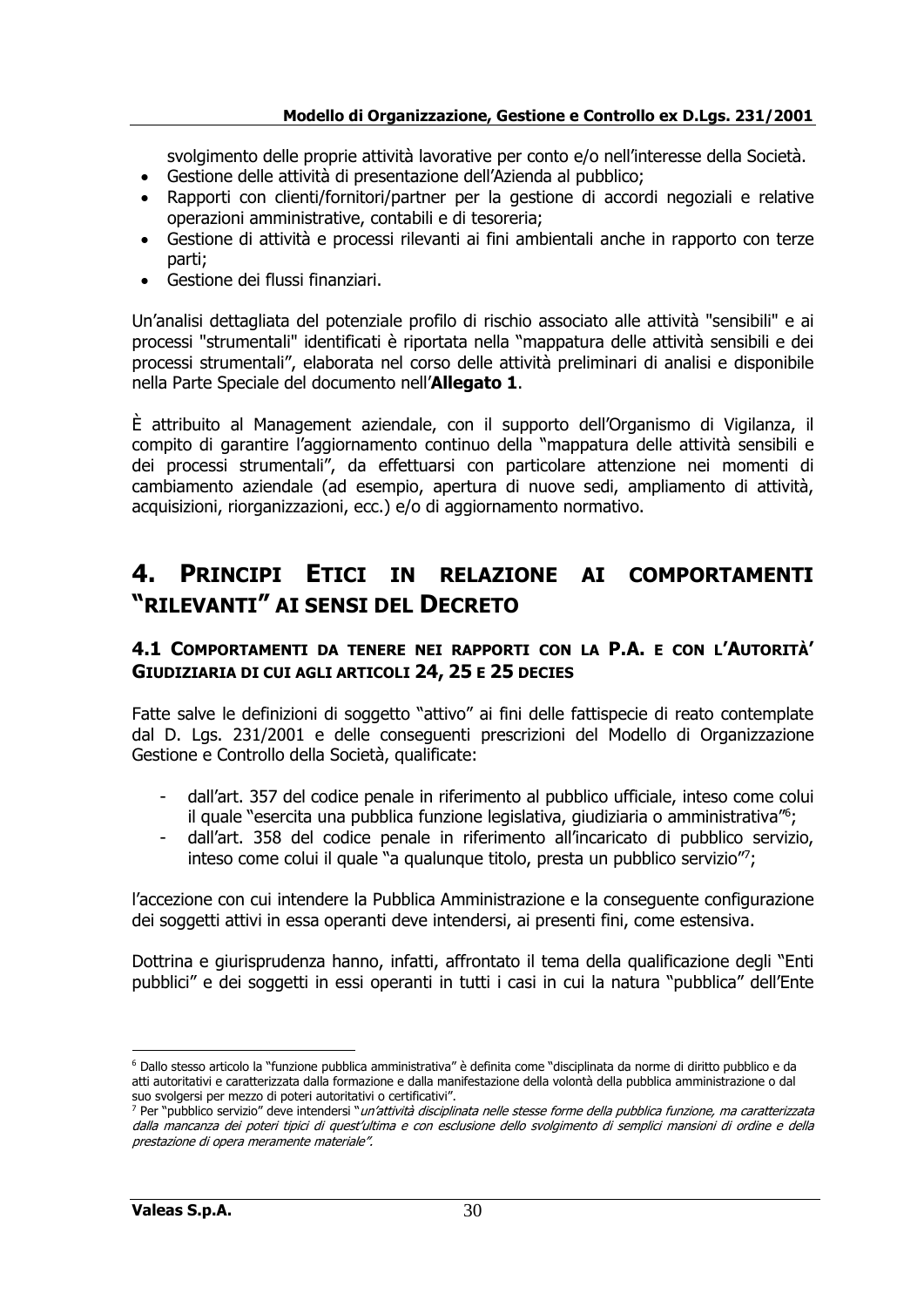non sia configurata direttamente dalla legge, derivando da tali analisi definizioni allargate rispetto a quella di "Ente pubblico in senso stretto"<sup>8</sup> .

Tali definizioni vertono sulla valutazione di una serie di elementi, da realizzare "in concreto" e non solo "in astratto", rispetto alla natura, alle attività e alle funzioni attribuite alle diverse tipologie di soggetti con cui la Società si trova ad interloquire.

Tra tali elementi, che devono costituire oggetto di analisi da parte di tutti i destinatari dei presenti protocolli e che, nel dubbio, devono essere interpretati secondo un principio estensivo di prudenza, si menziona a titolo esemplificativo e non esaustivo:

- il fatto che l'attività dell'Ente sia finanziata in modo maggioritario dallo Stato, dalle Regioni, dagli Enti Locali, da altri enti pubblici od organismi di diritto pubblico o che la gestione dello stesso sia sottoposta al loro controllo ovvero condotta con organismi di amministrazione, direzione o vigilanza costituiti in misura non inferiore alla metà da componenti designati dai medesimi soggetti;
- il fatto che l'Ente derivi dalla trasformazione di "ente pubblico economico" (ad es. IRI, INA, ENI, ENEL) fino a quando sussista una partecipazione esclusiva o maggioritaria dello Stato al capitale azionario;
- il fatto che l'Ente sia sottoposto ad un regime di controllo pubblico, di carattere funzionale o strutturale, da parte dello Stato o di altra Pubblica Amministrazione;
- il fatto che l'Ente possa o debba compiere atti in deroga al diritto comune ovvero che possa godere di c.d. "istituti di privilegio" ovvero che sia titolare di poteri amministrativi in senso tecnico (ad esempio in virtù di concessioni, diritti speciali o esclusivi concessi loro dall'autorità secondo le norme vigenti)<sup>9</sup>;
- il fatto che l'Ente, ed i soggetti attivi in esso operanti, svolgano attività ricollegabili a interessi pubblici ed, in particolare, siano incaricati di servizi pubblici essenziali quali, a titolo esemplificativo e non esaustivo:
- la sanità:
- l'igiene pubblica;
- la protezione civile;
- la raccolta e lo smaltimento dei rifiuti;
- le dogane:
- l'approvvigionamento di energie, risorse naturali e beni di prima necessità nonché la gestione e la manutenzione dei relativi impianti;

<sup>8</sup> L'Ente Pubblico è definito, tra l'altro, dall'art. 1 comma 2 del D. Lgs. 165/2000 laddove si precisa che "per amministrazioni pubbliche si intendono tutte le amministrazioni dello Stato, ivi compresi gli istituti e scuole di ogni ordine e grado e le istituzioni educative, le aziende ed amministrazioni dello Stato ad ordinamento autonomo, le Regioni, le Province, i Comuni, le Comunità montane, e loro consorzi e associazioni, le istituzioni universitarie, gli Istituti autonomi case popolari, le Camere di commercio, industria, artigianato e agricoltura e loro associazioni, tutti gli enti pubblici non economici nazionali, regionali e locali, le amministrazioni, le aziende e gli enti del Servizio sanitario nazionale, l'Agenzia per la rappresentanza negoziale delle pubbliche amministrazioni (ARAN) e le Agenzie di cui al decreto legislativo 30 luglio 1999, n. 300".

<sup>9</sup> In tal senso un indicatore significativo può, tra l'altro, essere la sottoposizione dell'Ente alla normativa in materia di Appalti Pubblici.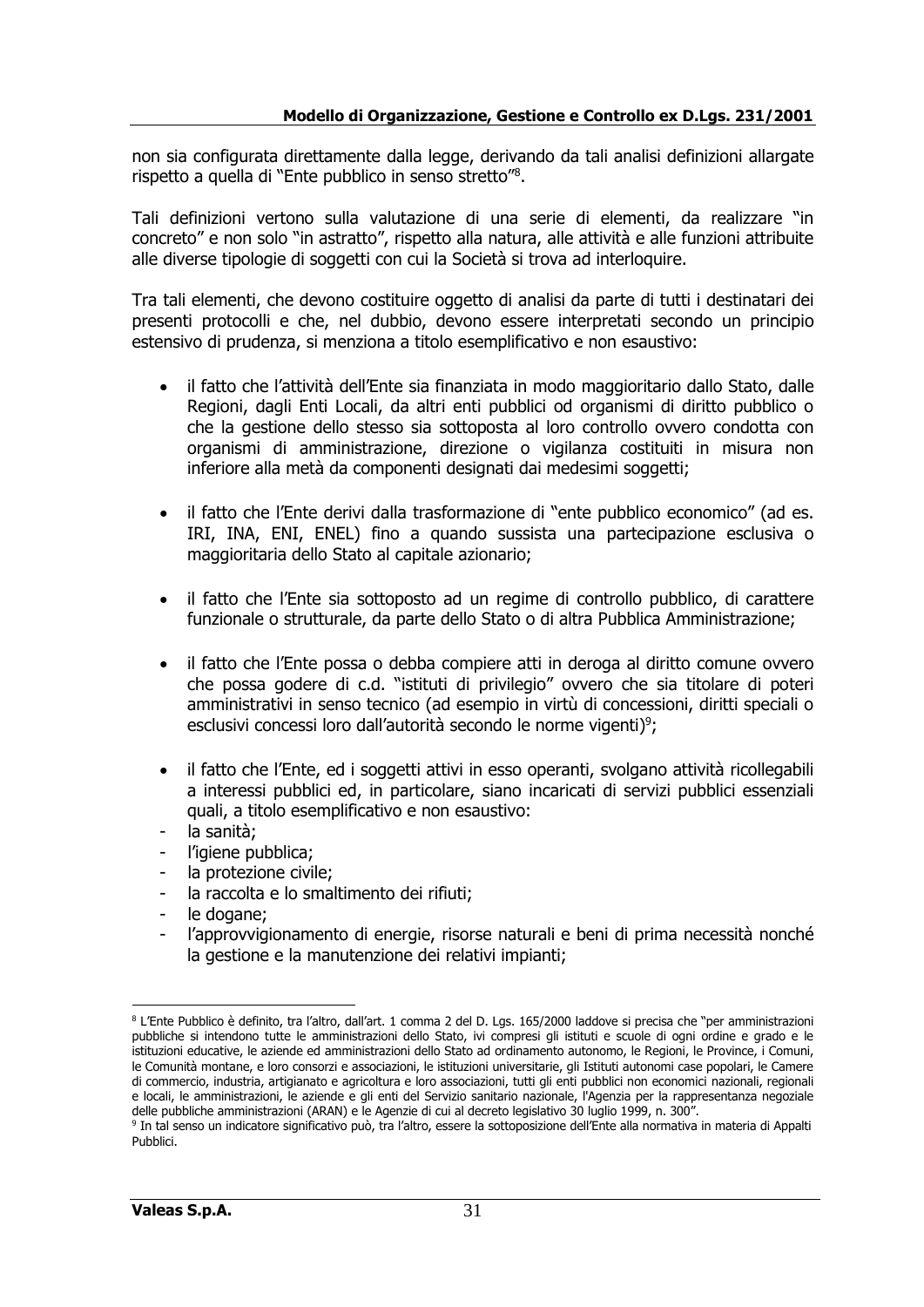- i trasporti pubblici urbani ed extraurbani, autoferrotranviari, ferroviari aerei, aeroportuali e marittimi;
- i servizi di supporto ed erogazione in merito all'assistenza e la previdenza sociale;
- l'istruzione pubblica;
- le poste, le telecomunicazioni e l'informazione radiotelevisiva pubblica.

A titolo esemplificativo, rivestono la qualifica di Pubblico Ufficiale e/o di Incaricato di Pubblico Servizio: dipendenti comunali non esercenti attività meramente materiale, componenti della Commissione Gare d'Appalto indette dalla P.A., Militari della Guardia di Finanza o NAS, Militari dei Carabinieri, Vigili Urbani, componenti dell'ufficio tecnico del Comune, curatore (in qualità di organo del fallimento), operatore amministrativo addetto al rilascio di certificati presso la cancelleria di un Tribunale, medico dipendente del Servizio Sanitario Nazionale, ispettore ASL, ecc.

Inoltre, ai sensi di quanto stabilito dalla Direttiva (UE) 2017/1371 (c.d. "Direttiva PIF"), in riferimento alla tutela degli interessi finanziari dell'Unione Europea (ovvero delle spese e dei beni ai danni del bilancio generale dell'Unione europea), è necessario includere nella definizione di "funzionario pubblico" tutti coloro che ricoprono un incarico formale nell'Unione, negli Stati membri o nei paesi terzi ovvero persone che, pur non ricoprendo un incarico formale, sono tuttavia investite di funzioni di pubblico servizio, e le esercitano in maniera analoga, relativamente a fondi o beni dell'Unione, quali contraenti coinvolti (in quanto incaricati direttamente o indirettamente) nella gestione di tali fondi o beni. Nello specifico, s'intende per "funzionario pubblico":

a) un funzionario dell'Unione o un funzionario nazionale, compresi i funzionari nazionali di un altro Stato membro e i funzionari nazionali di un paese terzo;

i) per "funzionario dell'Unione" s'intende una persona che rivesta la qualifica di funzionario o di altro agente assunto per contratto dall'Unione o distaccata da uno Stato membro o da qualsiasi organismo pubblico o privato presso l'Unione, che vi eserciti funzioni corrispondenti a quelle esercitate dai funzionari o dagli altri agenti dell'Unione;

ii) per "funzionario nazionale" s'intende il "funzionario" o il "funzionario pubblico" secondo quanto definito nel diritto nazionale dello Stato membro o del paese terzo in cui la persona in questione svolge le sue funzioni. Il termine "funzionario nazionale" comprende qualsiasi persona che eserciti una funzione esecutiva, amministrativa o giurisdizionale a livello nazionale, regionale o locale. È assimilata a un funzionario nazionale qualsiasi persona che eserciti una funzione legislativa a livello nazionale, regionale o locale;

b) qualunque altra persona a cui siano state assegnate o che eserciti funzioni di pubblico servizio che implichino la gestione degli interessi finanziari dell'Unione, o decisioni che li riguardano, negli Stati Membri o in paesi terzi.

Quindi, per quanto riguarda i reati di corruzione e di appropriazione indebita, contemplati dagli artt. 24 e 25 del D.Lgs. 231/2001, considereremo la definizione di "Pubblica Amministrazione" comprensiva di tutte le specifiche sopra riportate.

I seguenti principi di comportamento di carattere generale si applicano ai destinatari del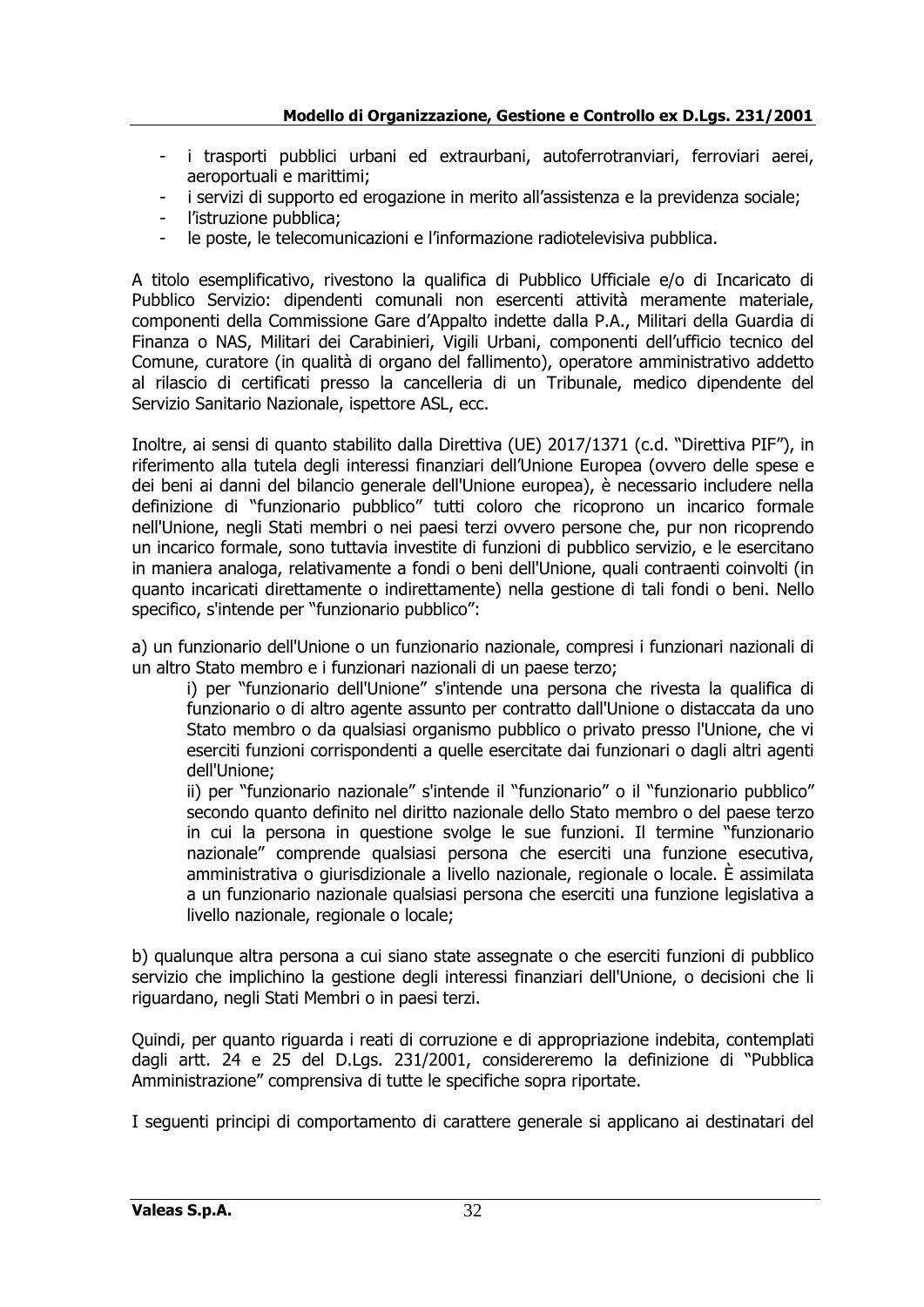presente Modello che, a qualunque titolo, intrattengano rapporti con la Pubblica Amministrazione (compresi i pubblici ufficiali e gli incaricati di pubblico servizio) per conto o nell'interesse di Valeas S.p.A. ovvero a coloro che possano avere rapporti diretti o indiretti con l'Autorità Giudiziaria, in relazione a circostanze oggetto di attività processuale comunque attinenti la Società stessa.

In via generale, a tali soggetti è fatto divieto di porre in essere, collaborare o dare causa alla realizzazione di comportamenti tali che, presi individualmente o collettivamente, integrino o possano integrare, direttamente o indirettamente, le fattispecie di reato previste dagli artt. 24, 25 e 25 *decies* del D. Lgs. 231/2001. È altresì proibito porre in essere comportamenti che determinino situazioni di conflitto di interesse nei confronti di rappresentanti della Pubblica Amministrazione ovvero creino degli ostacoli all'Autorità Giudiziaria nell'amministrazione della giustizia.

In particolare, coerentemente con i principi deontologici aziendali, è fatto divieto di:

- promettere o effettuare erogazioni in denaro a favore di rappresentanti della Pubblica Amministrazione, italiana o straniera, per finalità diverse da quelle istituzionali e di servizio ed in violazione delle prescrizioni normative;
- distribuire omaggi e regali al di fuori di quanto previsto dalle specifiche procedure aziendali (vale a dire ogni forma di regalo offerto eccedente le normali pratiche commerciali o di cortesia, o comunque rivolto ad acquisire trattamenti di favore nella conduzione di qualsiasi attività aziendale). In particolare, è vietata qualsiasi forma di regalo a funzionari pubblici italiani ed esteri (anche in quei paesi in cui l'elargizione di doni rappresenta una prassi diffusa), o a loro familiari, che possa influenzare l'indipendenza di giudizio o indurre ad assicurare un qualsiasi vantaggio per l'azienda. Gli omaggi consentiti si caratterizzano sempre per l'esiguità del loro valore o perché volti a promuovere iniziative di carattere benefico o culturale, o la *brand image* della Società. La quantificazione degli stessi è comunque prevista dalle procedure aziendali. I regali offerti - salvo quelli di modico valore - devono essere documentati in modo adeguato per consentire le verifiche da parte dell'Organismo di Vigilanza;
- promettere o concedere vantaggi di qualsiasi natura (es.: promesse di assunzione) in favore di rappresentanti della Pubblica Amministrazione, italiana o straniera, al fine di influenzare l'indipendenza di giudizio o indurre ad assicurare un qualsiasi vantaggio per l'azienda;
- effettuare spese di rappresentanza ingiustificate e con finalità diverse dalla mera promozione dell'immagine aziendale e comunque non conformi alle specifiche procedure aziendali;
- effettuare prestazioni o pagamenti di compensi in favore di collaboratori, fornitori, consulenti, partner o altri soggetti terzi che operino per conto della Società, che non trovino adeguata giustificazione nel contesto del rapporto contrattuale costituito con gli stessi e/o in relazione al tipo di incarico da svolgere dalle prassi vigenti in ambito locale;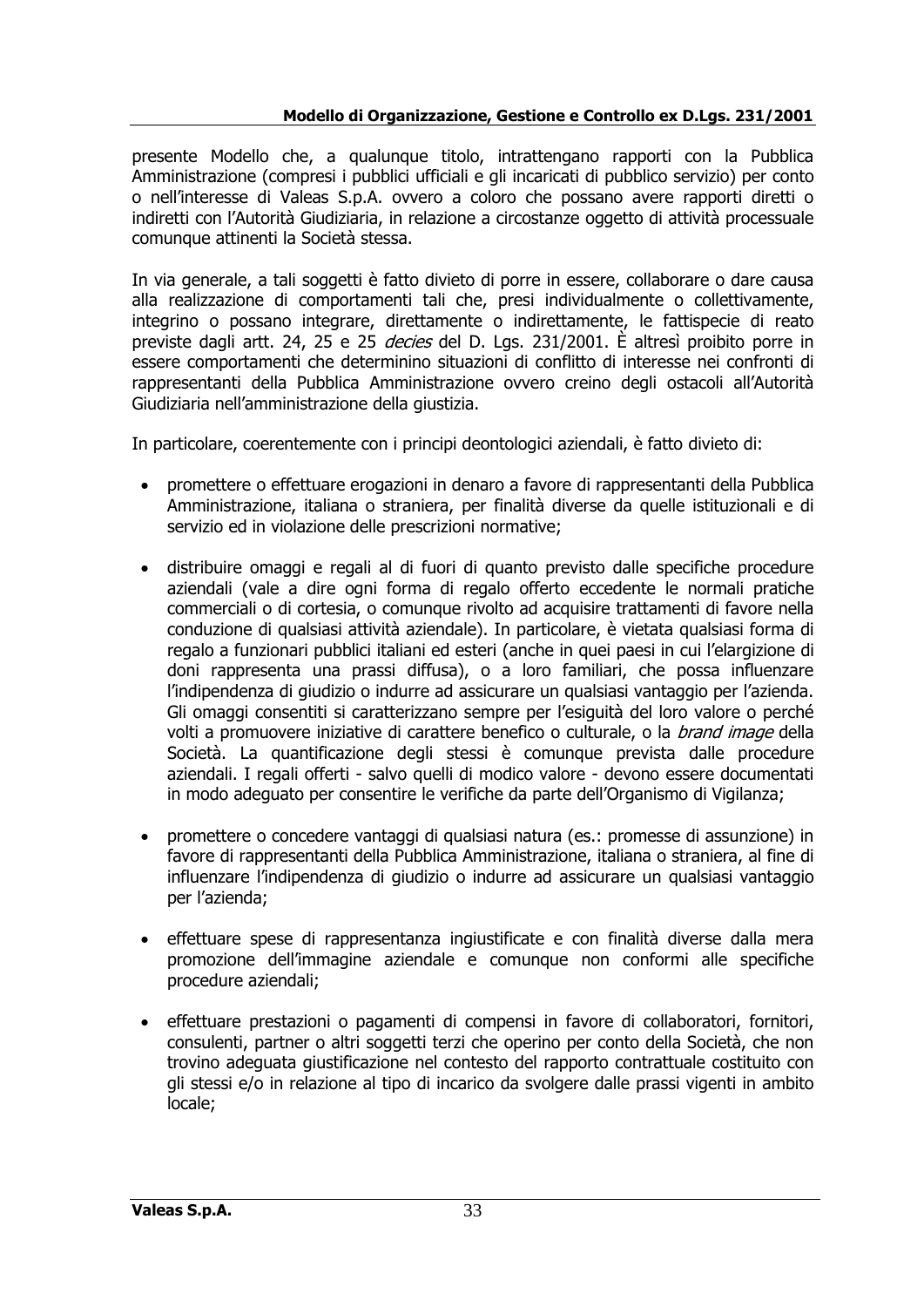- favorire, nei processi di acquisto, collaboratori, fornitori, consulenti o altri soggetti terzi in quanto indicati da rappresentanti della Pubblica Amministrazione, italiana o straniera, come condizione per lo svolgimento di successive attività;
- fornire o promettere di rilasciare informazioni e/o documenti riservati;
- promettere/offrire denaro o qualsivoglia utilità ovvero ricorrere all'uso di violenza o minaccia, al fine di indurre un soggetto chiamato a testimoniare a non rilasciare dichiarazioni ovvero a rilasciare dichiarazioni false davanti all'Autorità Giudiziaria, qualora tali dichiarazioni possano essere utilizzate all'interno di un processo penale;
- dare o promettere denaro o altra utilità a soggetti intermediari quale prezzo della propria mediazione illecita, affinché, sfruttando relazioni esistenti o asserite con i soggetti pubblici, esercitino un'influenza verso la PA volta a condizionare l'azione pubblica a vantaggio della Società;
- violare il dovere di buona fede nella esecuzione delle obbligazioni e del contratto di pubblica fornitura ovvero, nell'ambito di un appalto pubblico, omettere di informare la PA su circostanze sopravvenute in corso di esecuzione del contratto che comportino una modifica della fornitura.
- concludere contratti o conferire incarichi per attività lavorativa o professionale, nei tre anni successivi alla cessazione del rapporto di pubblico impiego, a ex dipendenti pubblici che, ai sensi di quanto previsto dal comma 16-ter dell'art. 53 del D. Lgs. 30 marzo 2001 n. 165, negli ultimi tre anni di servizio abbiano esercitato poteri autoritativi o negoziali per conto delle pubbliche amministrazioni di cui all'art. 1 comma 2 del medesimo decreto, se la Società è stata destinataria dell'attività della pubblica amministrazione svolta attraverso i medesimi poteri. A far data dall'entrata in vigore della L. 190/2012 i contratti conclusi e gli incarichi conferiti in violazione di questo divieto sono nulli ed è fatto divieto ai soggetti privati che li hanno conclusi o conferiti di contrattare con le pubbliche amministrazioni per i successivi tre anni con obbligo di restituzione dei compensi eventualmente percepiti e accertati ad essi riferiti.

I divieti sopra rappresentati si intendono estesi anche ai rapporti indiretti (attraverso parenti, affini ed amici) con i rappresentanti della Pubblica Amministrazione, italiana o straniera.

Inoltre, nei confronti della Pubblica Amministrazione, italiana o straniera (anche in occasione di visite o ispezioni) - così come nei confronti di privati - è fatto divieto di:

- esibire documenti e dati falsi o alterati;
- tenere una condotta ingannevole che possa indurre la Pubblica Amministrazione in errore al fine di ottenere un indebito vantaggio (es. in caso di valutazione tecnicoeconomica dei prodotti offerti/servizi forniti) ovvero al fine di far apparire l'esecuzione di un contratto pattuito con la Pubblica Amministrazione conforme agli obblighi assunti;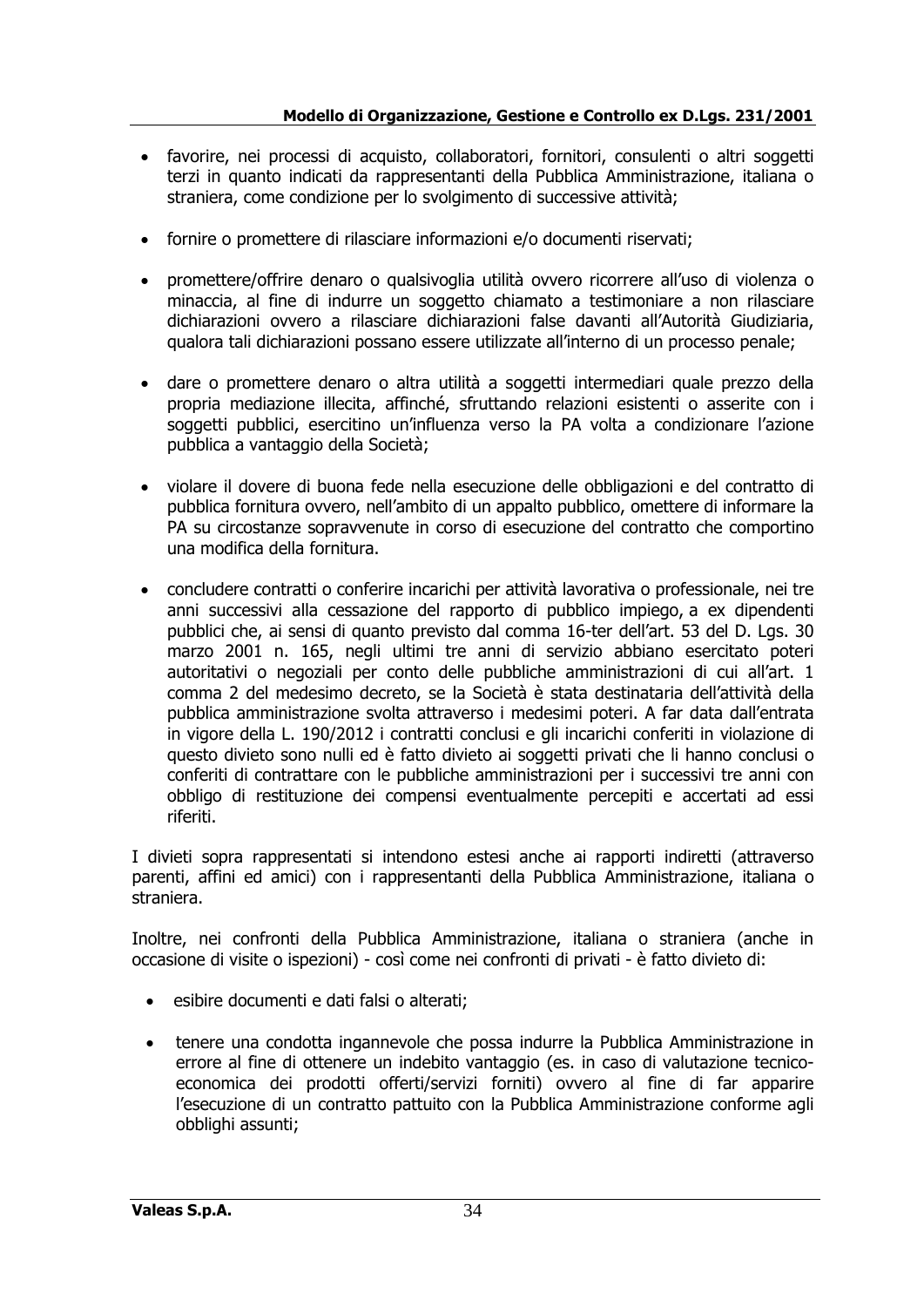- omettere informazioni dovute al fine di orientare a proprio favore le decisioni della Pubblica Amministrazione;
- fornire informazioni o dichiarazioni non veritiere al fine dell'ottenimento di erogazioni, contributi, sovvenzioni o finanziamenti concessi dallo Stato o da altro ente pubblico o dall'Unione Europea ovvero destinare tali erogazioni, contributi, sovvenzioni o finanziamenti a finalità diverse da quelle per le quali sono stati ottenuti;
- nell'ambito della esecuzione di [contratti di pubblica fornitura](https://www.brocardi.it/dizionario/4836.html) o dell'adempimento degli altri obblighi da essi derivanti consegnare cose o servizi difformi da quelli pattuiti con la Pubblica Amministrazione.

Ai destinatari del presente Modello che intrattengono rapporti o gestiscono flussi di interlocuzione con la Pubblica Amministrazione per conto della Società deve essere formalmente conferito, con apposita delega per i Dipendenti o gli Amministratori o con specifica indicazione contrattuale per consulenti o partner, potere in tal senso. Quando necessario sarà rilasciata a tali soggetti specifica procura.

Per quanto attiene alla gestione degli adempimenti di natura tecnico-normativa relativamente all'ottenimento di autorizzazioni, licenze, concessioni o permessi nonché dei rapporti con gli Enti in caso di ispezioni, accertamenti e contenzioni, i destinatari del presente Modello sono tenuti a porre in essere tutti i controlli necessari per assicurare il rispetto dei presenti principi:

- assicurare che tutte le informazioni trasmesse agli Enti di riferimento in forma verbale, scritta o attraverso l'uso di sistemi info-telematici siano:
	- predisposte nel rispetto della specifica normativa che regola l'attività sottostante;
	- adeguatamente analizzate e verificate, prima della trasmissione, da parte di tutti i soggetti aziendali a ciò preposti;
	- autorizzate e sottoscritte da parte dei soggetti aziendali a ciò esplicitamente delegati;
	- complete, veritiere e corrette;
	- ricostruibili, in termini di tracciabilità dei flussi informativi e dei dati che le hanno generate;
	- adeguatamente archiviate nel rispetto delle direttive dei vari Responsabili di Funzione;
- evitare di omettere indicazioni o informazioni che, se taciute, potrebbero ingenerare nella controparte pubblica erronee rappresentazioni o decisioni inopportune;
- assicurare, con la dovuta diligenza, che gli adempimenti richiesti dagli Enti di riferimento, anche quando conseguenti ad accertamenti o visite ispettive, siano tempestivamente e correttamente rispettati;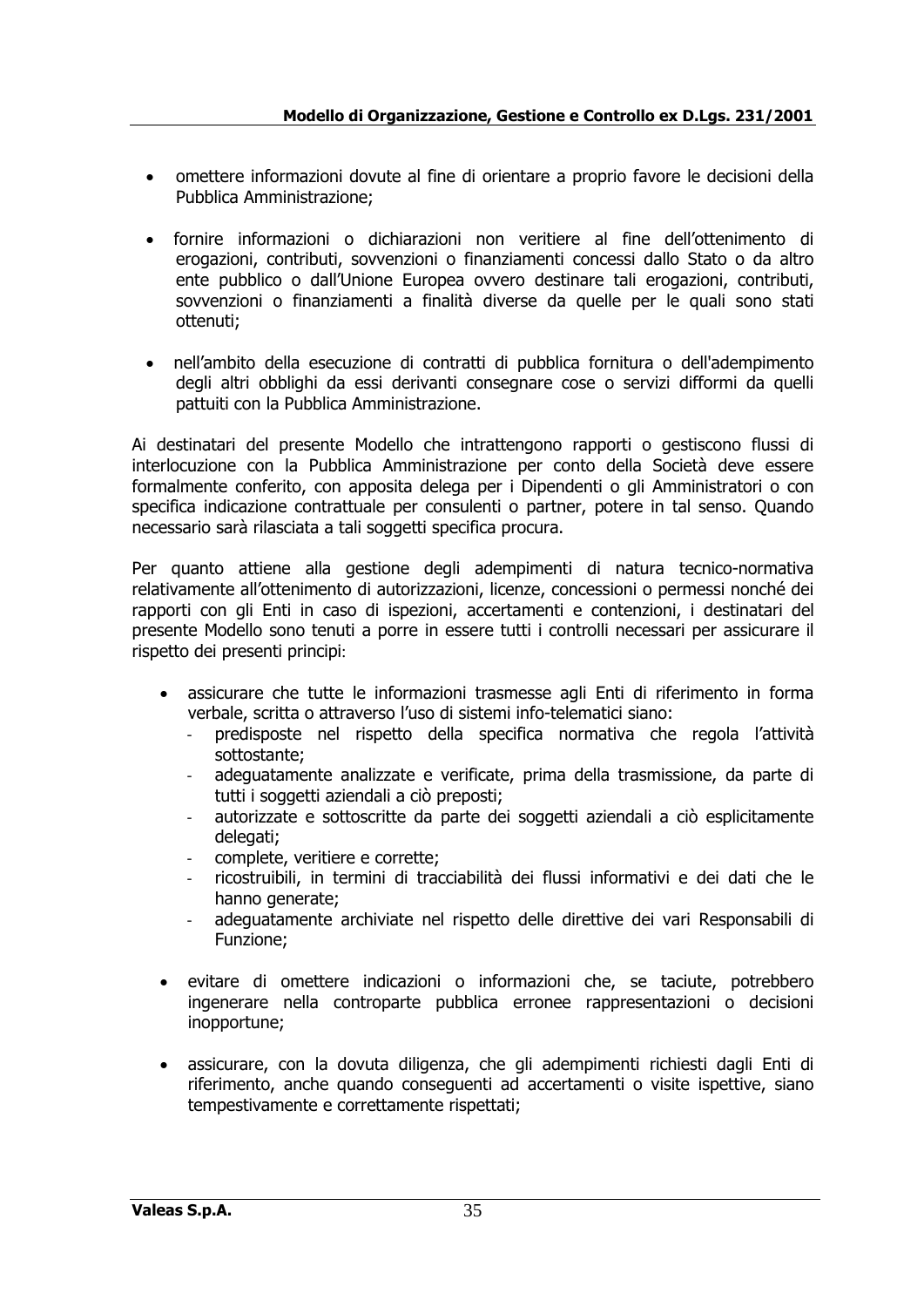- informare prontamente il proprio responsabile gerarchico nel caso in cui, per qualsivoglia ragione, gli adempimenti in oggetto possano subire ritardi d'esecuzione o variazioni rispetto a quanto previsto dalla normativa o richiesto dall'Ente;
- concordare conseguentemente con il proprio responsabile gerarchico e con la direzione aziendale le modalità con cui informare l'Ente di riferimento dell'eventuale ritardo/variazione;
- in caso di ispezioni, verifiche o visite di accertamento, la Società identifica, in funzione della natura dell'accertamento e nel rispetto delle deleghe in essere, il referente interno per l'ispezione;
- il referente e gli altri responsabili di Funzione eventualmente coinvolti nell'ispezione devono attenersi alle seguenti condotte:
	- tenere un atteggiamento improntato ai principi di trasparenza, correttezza e professionalità nel corso dell'intera ispezione;
	- assicurare che ogni informazione veicolata agli ispettori in forma verbale o scritta sia veritiera e corretta e non derivi da mere induzioni, interpretazioni o valutazioni soggettive;
	- non ricercare e/o instaurare, anche solo potenzialmente, relazioni di favore, influenza o ingerenza, idonee a condizionare, direttamente o indirettamente, l'esito dell'ispezione;
	- non far riferimento, neanche indiretto, a relazioni di natura parentale o amicale;
	- con soggetti legati all'Amministrazione di provenienza degli ispettori o comunque ad essi collegati o collegabili;
	- non elargire, né promettere doni, omaggi o qualsivoglia altra utilità, anche se di modico valore;
	- non tenere una condotta ingannevole che possa indurre gli ispettori in errore di valutazione;
	- non omettere informazioni dovute al fine di orientare un esito favorevole dell'ispezione.

È, infine, fatto obbligo ai destinatari del presente Modello di attenersi alle seguenti prescrizioni:

- in caso di tentata concussione/induzione indebita a dare o promettere denaro o altra utilità da parte di un pubblico funzionario, ovvero nel caso di contatto/minaccia da parte di terzi finalizzati ad impedire/condizionare una testimonianza davanti all'Autorità Giudiziaria, ovvero a remunerarli per l'esercizio di una influenza illecita verso un soggetto pubblico, il soggetto interessato deve: (i) non dare seguito alla richiesta o al contratto; (ii) fornire tempestivamente informativa al proprio Responsabile (in caso di dipendente Valeas S.p.A.) o al referente interno (in caso di soggetti terzi) ed attivare formale informativa verso l'Organismo di Vigilanza:
- in caso di conflitti di interesse che sorgano nell'ambito dei rapporti con la Pubblica Amministrazione o con l'Autorità Giudiziaria, il soggetto interessato deve fornire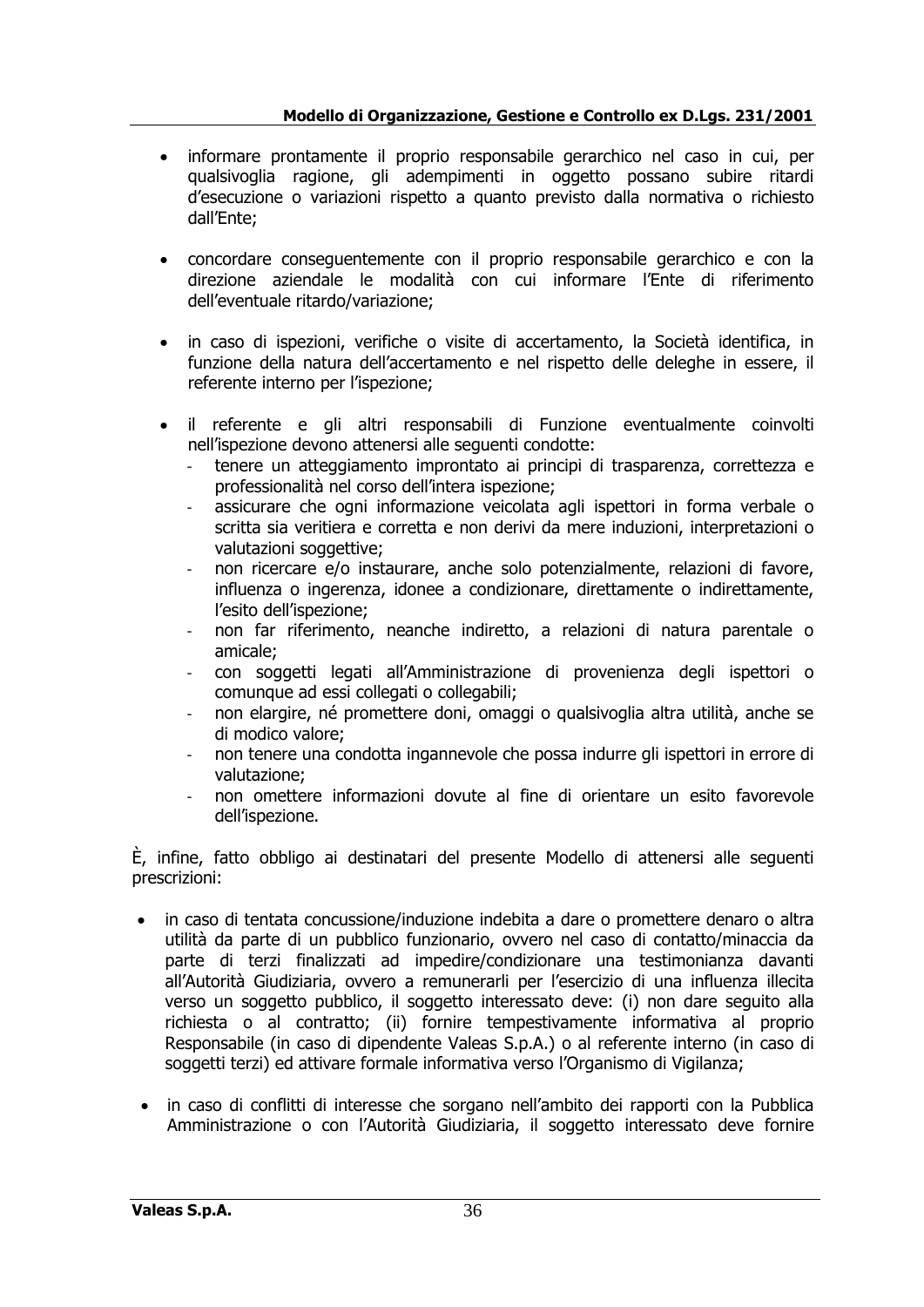tempestivamente informativa al proprio Responsabile (in caso di dipendente Valeas S.p.A.) o al referente interno (in caso di soggetto terzo) ed attivare formale informativa verso l'Organismo di Vigilanza;

• in caso di dubbi circa la corretta attuazione dei principi etico-comportamentali di cui sopra nel corso dello svolgimento delle attività operative, è fatto obbligo al soggetto interessato di interpellare il proprio Responsabile (in caso di dipendente Valeas S.p.A.) e referente interno (in caso di soggetti terzi) ed inoltrare formalmente richiesta di parere all'Organismo di Vigilanza.

Tutte le operazioni inerenti a prestazioni atipiche o inusuali devono essere specificamente e chiaramente motivate e comunicate all'Organismo di Vigilanza.

E' fatto obbligo ai soggetti coinvolti di comunicare immediatamente all'Organismo di Vigilanza l'impossibilità di attuare gli obblighi previsti indicandone la motivazione e ogni anomalia significativa riscontrata nonché ogni evento suscettibile di incidere sull'operatività ed efficacia dell'attività (es. modifiche legislative e regolamenti, circostanze non regolamentate, mutamenti nell'attività disciplinata, modifica delle struttura aziendale e delle funzioni coinvolte, ecc.).

Ogni funzione aziendale è responsabile della veridicità, autenticità ed originalità della documentazione e delle informazioni rese nello svolgimento dell'attività di propria competenza.

Infine, i rapporti negoziali con terze parti contraenti (es.: collaboratori, consulenti, partner, fornitori, ecc.) coinvolte nello svolgimento di attività a rischio rispetto alla categoria di reati in oggetto e che operano per conto o nell'interesse della Società, dovranno prevedere l'applicazione dei protocolli e degli standard previsti nelle "Procedure di Base" (**Allegato 2**) del Modello (essere definiti per iscritto, contenere clausole standard o dichiarazioni di impegno al fine del rispetto del D. Lgs. 231/2001 nonché clausole che regolino le conseguenze sul rapporto in caso di violazione delle norme di cui al Decreto).

#### **4.2 COMPORTAMENTI DA TENERE NELL'AMBITO DELLE ATTIVITÀ SENSIBILI RISPETTO AI REATI SOCIETARI DI CUI ALL'ARTICOLO 25 TER**

Il presente paragrafo tratta i reati contemplati dall'art. 25–ter del D. Lgs. 231/2001 (Reati societari).

In considerazione dell'introduzione, nel novero di tali reati, dell'art. 2635, comma 3 c.c. ("corruzione tra privati") nonché dell'art. 2635 bis comma 1 c.c. ("istigazione alla corruzione tra privati"), e degli aspetti di peculiarità di tale delitto nell'ambito della categoria dei reati societari presupposto ex D. Lgs. 231/01, il presente paragrafo è distinto in due sezioni, la prima dedicata specificatamente alla "corruzione tra privati" e "istigazione alla corruzione tra privati" la seconda agli altri reati societari.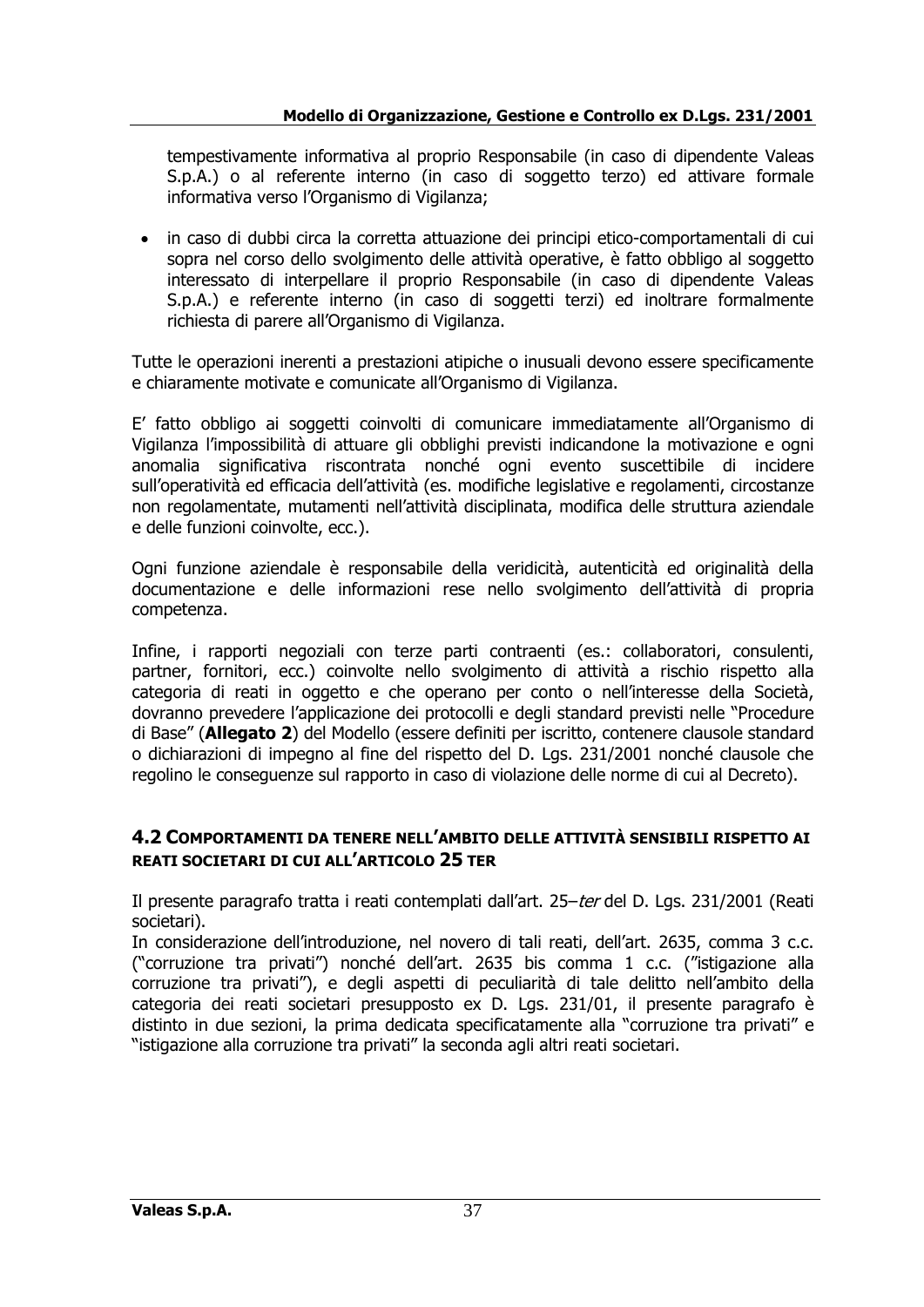#### **4.2.1 COMPORTAMENTI DA TENERE NELL'AMBITO DELLE ATTIVITÀ SENSIBILI RISPETTO AL DELITTO DI CORRUZIONE TRA PRIVATI E ISTIGAZIONE ALLA CORRUZIONE TRA PRIVATI**

L'art. 25-ter del D. Lgs. 231/01, ("Reati societari") richiama il terzo comma dell'art. 2635 c.c. (corruzione tra privati) e il primo comma dell'art. 2635-bis c.c. (istigazione alla corruzione tra privati).

Ai fini della responsabilità amministrativa dell'ente rileva esclusivamente la corruzione c.d. "attiva"; di conseguenza, potrà essere sanzionato l'ente presso cui opera il soggetto che, attraverso la dazione o la promessa di denaro o altra utilità non dovuti, anche per interposta persona, abbia corrotto "amministratori, direttori generali, dirigenti preposti alla redazione dei documenti contabili societari, i sindaci e i liquidatori di società o enti privati, nonché chi svolge in essi un'attività lavorativa con l'esercizio di funzioni direttive <sup>o</sup> persone sottoposte alla direzione o alla vigilanza di tali soggetti", anche qualora l'offerta o la promessa non sia accettata.

I seguenti principi di comportamento di carattere generale si applicano ai destinatari del presente Modello che, a qualunque titolo, siano coinvolti nelle attività "sensibili" rispetto ai reati in esame.

In via generale è fatto divieto di porre in essere, collaborare o dare causa alla realizzazione di comportamenti tali che, presi individualmente o collettivamente, integrino, direttamente o indirettamente, la fattispecie di reato di "corruzione tra privati" e di "istigazione alla corruzione tra privati", definite rispettivamente dall'art. 2635 comma 3 e dall'art. 2635-bis c.c. comma 1 e richiamate dall'art. 25-ter del D. Lgs. 231/2001.

In particolare, nella gestione dei rapporti con gli interlocutori (referenti apicali e funzioni direttive o soggetti sottoposti alla direzione e vigilanza degli stessi) di Società o enti privati, è fatto divieto di:

- offrire, promettere o effettuare dazioni indebite di denaro o riconoscimenti indebiti di altra utilità;
- distribuire omaggi e regali eccedenti le normali pratiche commerciali o di cortesia. Gli omaggi consentiti si caratterizzano sempre per l'esiguità del loro valore;
- effettuare spese di rappresentanza ingiustificate e con finalità diverse dalla mera promozione dell'immagine aziendale o comunque non conformi alle specifiche procedure aziendali;
- effettuare promesse di assunzione o assunzioni in favore di soggetti segnalati dall'interlocutore/referente privato;

al fine di ottenere indebiti benefici o vantaggi derivanti da comportamenti scorretti dell'interlocutore (compimento o omissione di atti in violazione degli obblighi inerenti al proprio ufficio o degli obblighi di fedeltà alla propria Società di appartenenza.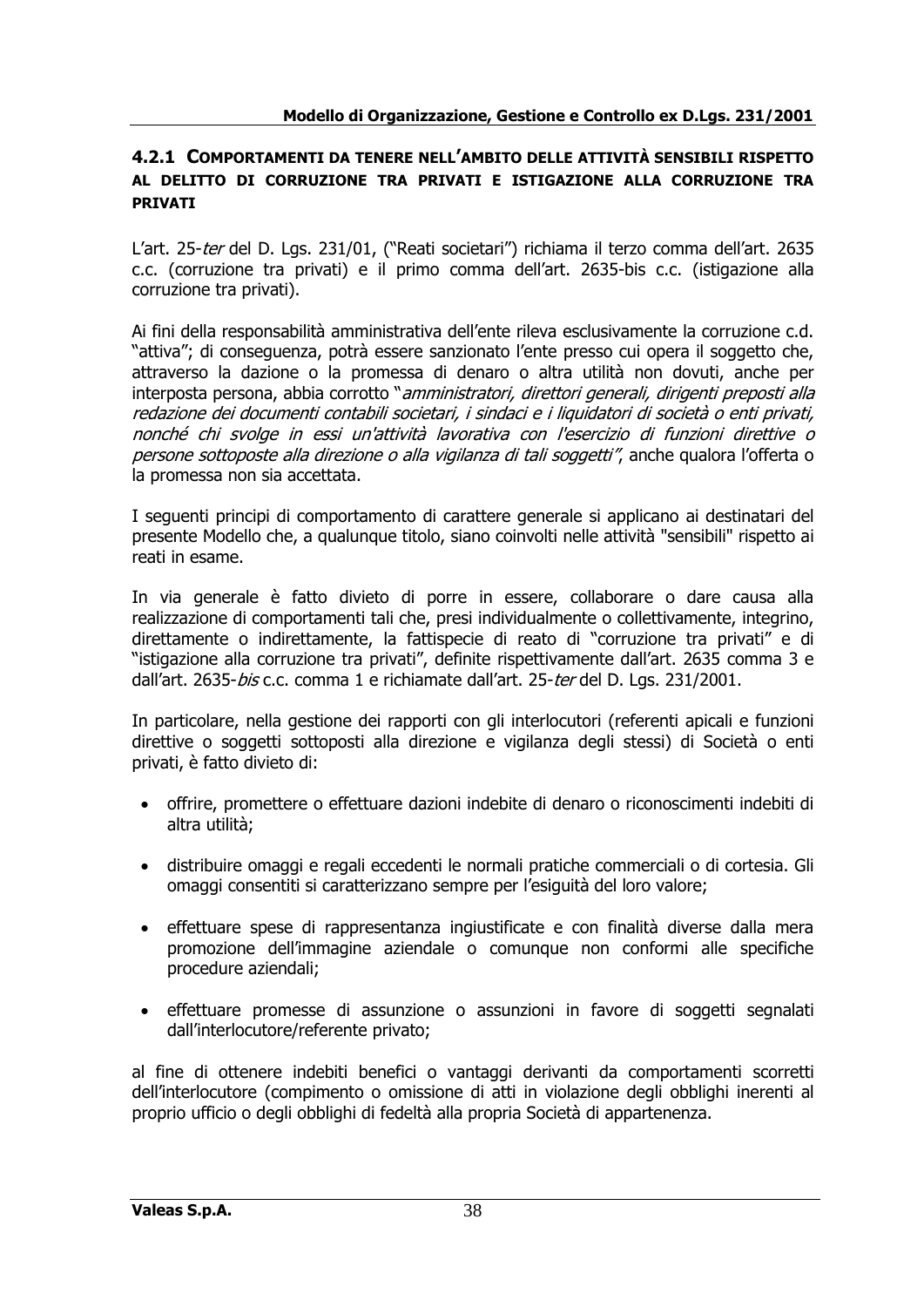Tali divieti si intendono estesi anche a soggetti terzi (ad esempio agenti o distributori) che agiscano nell'interesse della Società.

Ogni accordo con terze parti deve essere:

- formalizzato per iscritto e dettagliare le condizioni e i termini del rapporto;
- sottoscritto dai soggetti aventi idonei poteri e a ciò espressamente delegati, secondo il vigente sistema di procure e deleghe;
- sottoposto ad un iter autorizzativo interno orientato al rispetto del principio di separazione delle funzioni (tra chi propone l'accordo, chi lo verifica e chi lo sottoscrive) e alla corretta verifica dei contenuti e degli impegni economici.

Rispetto ai c.d. "processi strumentali" alla realizzazione dei rischi in analisi, si applicano i principi nel seguito descritti.

La Società definisce, attraverso opportune *policy* aziendali, le regole e i criteri da applicare al processo di richiesta, autorizzazione ed erogazione del rimborso di spese sostenute dai dipendenti.

Coloro che richiedono rimborsi spese sono tenuti alla predisposizione della nota spese in modo onesto e rispondente al vero.

Le spese di rappresentanza sono rimborsate solo se motivate, pertinenti e coerenti con l'attività svolta, proporzionate alla tipologia di acquisto, validamente documentate e solo se sostenute nel rispetto delle vigenti prescrizioni di legge.

Premesso che la Società condanna l'utilizzo improprio dello strumento delle liberalità, donazioni e sponsorizzazioni al fine di creare disponibilità finanziarie utili alla commissione di reati di corruzione, nell'eventuale caso di donazioni/elargizioni liberali a enti privati ovvero sponsorizzazione degli stessi, i destinatari del presente Modello sono tenuti a porre in essere tutti i controlli necessari per assicurare il rispetto dei presenti principi:

- le donazioni e sponsorizzazioni non possono essere effettuate nei confronti di persone fisiche, ma solo a favore di persone giuridiche;
- il potere decisionale per tali iniziative spetta esclusivamente ai soggetti a questo espressamente delegati;
- la Società si impegna a verificare la natura giuridica dei beneficiari, assicurando che le iniziative vengano realizzate solo nei confronti di soggetti che dimostrino credibilità e buona reputazione e che orientino la propria gestione a criteri di eticità e trasparenza;
- nel caso di sponsorizzazioni o donazioni effettuate in denaro, la Società si impegna a non ricorrere all'uso di contanti o metodi di versamento assimilabili;
- in caso di sponsorizzazioni, il rapporto deve basarsi sul principio di congruità tra le prestazioni corrispettive e deve essere formalizzato all'interno di un contratto.

E' fatto divieto: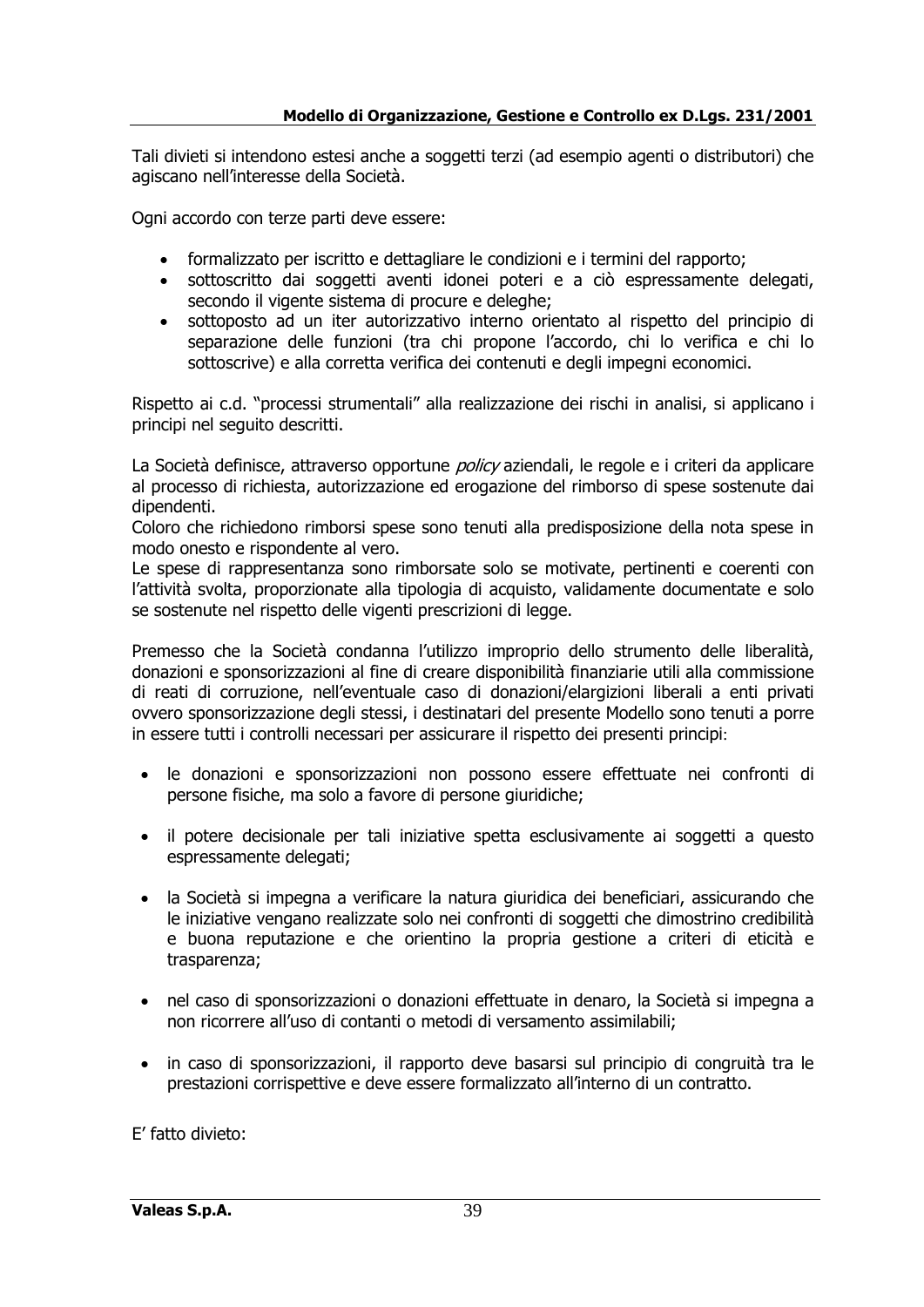- di favorire indebitamente, nei processi di acquisto, collaboratori, fornitori, consulenti o altri soggetti terzi, in quanto indicati dagli interlocutori/referenti privati;
- di effettuare prestazioni o pagamenti di compensi in favore di collaboratori, fornitori, consulenti, partner o altri soggetti terzi che operino per conto della Società, che non trovino adeguata giustificazione nel contesto del rapporto contrattuale costituito con gli stessi e/o in relazione al tipo di incarico da svolgere dalle prassi vigenti.

È infine fatto obbligo ai destinatari del Modello di attenersi alle seguenti prescrizioni:

- in caso di conflitti di interesse ovvero di oggettive difficoltà nell'ambito dei rapporti con interlocutori di società terze, il soggetto interessato deve informare il proprio Responsabile (in caso di dipendente Valeas S.p.A.) o il referente interno (in caso di soggetto terzo) ed attivare formale informativa verso l'Organismo di Vigilanza;
- in caso di dubbi circa la corretta attuazione dei principi etico-comportamentali di cui sopra nel corso dello svolgimento delle attività operative, il soggetto interessato deve interpellare senza ritardo il proprio Responsabile (in caso di dipendente Valeas S.p.A.) o il referente interno (in caso di soggetto terzo) ed inoltrare formalmente richiesta di parere all'Organismo di Vigilanza.

Tutte le operazioni inerenti a prestazioni atipiche o inusuali devono essere specificamente e chiaramente motivate e comunicate all'Organismo di Vigilanza.

E' fatto obbligo ai soggetti coinvolti di comunicare immediatamente all'Organismo di Vigilanza l'impossibilità di attuare gli obblighi previsti indicandone la motivazione e ogni anomalia significativa riscontrata nonché ogni evento suscettibile di incidere sull'operatività ed efficacia dell'attività (es. modifiche legislative e regolamenti, circostanze non regolamentate, mutamenti nell'attività disciplinata, modifica delle struttura aziendale e delle funzioni coinvolte, ecc.).

Ogni funzione aziendale è responsabile della veridicità, autenticità ed originalità della documentazione e delle informazioni rese nello svolgimento dell'attività di propria competenza.

Infine, i rapporti negoziali con terze parti contraenti (es.: collaboratori, consulenti, partner, fornitori, ecc.) coinvolte nello svolgimento di attività a rischio rispetto alla categoria di reati in oggetto e che operano per conto o nell'interesse della Società, dovranno prevedere l'applicazione dei protocolli e degli standard previsti nelle "Procedure di Base" (**Allegato 2**) del Modello (essere definiti per iscritto, contenere clausole standard o dichiarazioni di impegno al fine del rispetto del D. Lgs. 231/2001 nonché clausole che regolino le conseguenze sul rapporto in caso di violazione delle norme di cui al Decreto).

#### **4.2.2 COMPORTAMENTI DA TENERE NELL'AMBITO DELLE ATTIVITÀ SENSIBILI RISPETTO AGLI ALTRI REATI SOCIETARI**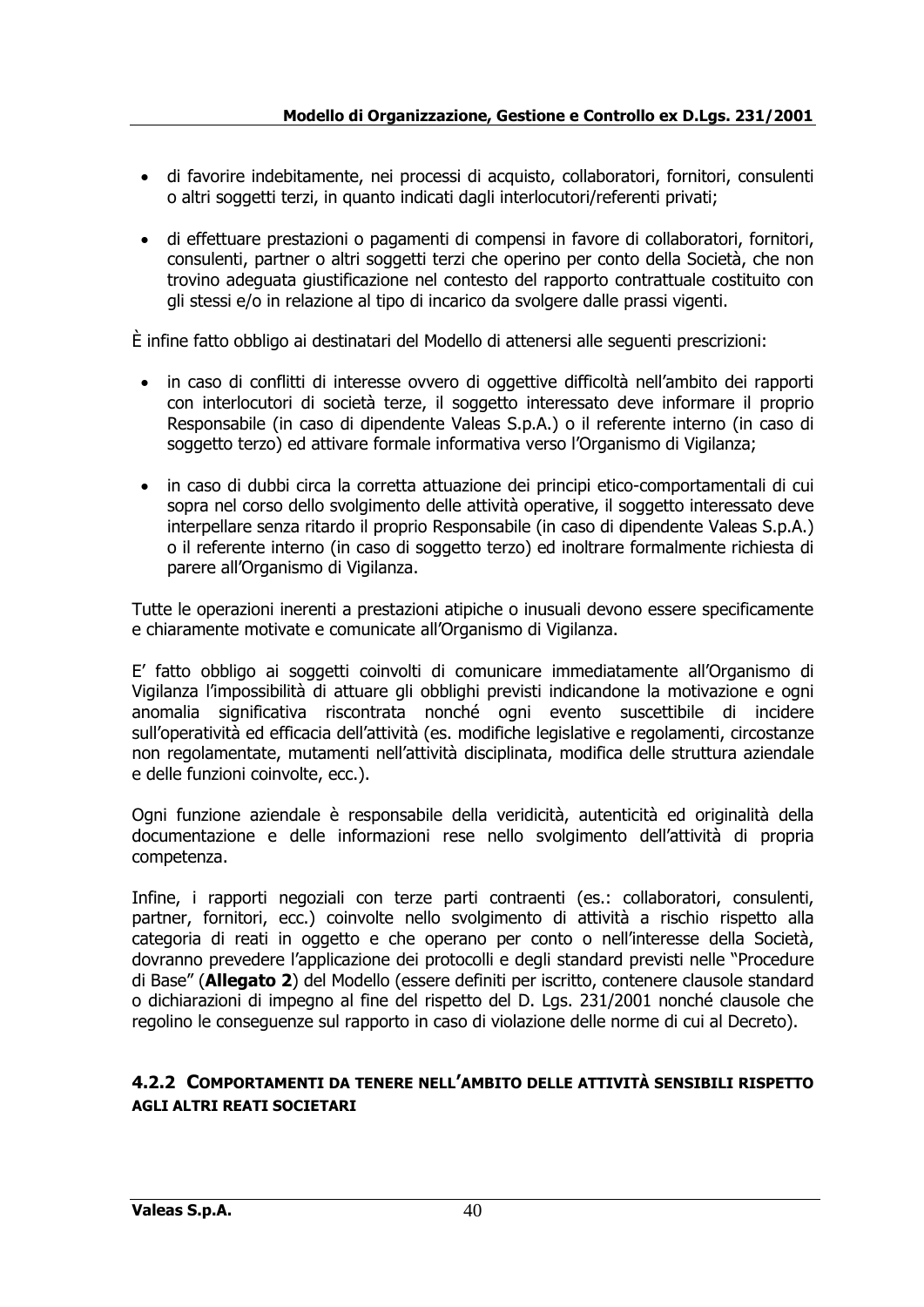I seguenti principi di comportamento di carattere generale si applicano ai destinatari del presente Modello che, a qualunque titolo, siano coinvolti nelle attività "sensibili" rispetto ai reati societari *(in primis,* i componenti degli Organi societari della Società).

In via generale è fatto divieto di porre in essere, collaborare o dare causa alla realizzazione di comportamenti tali che, presi individualmente o collettivamente, integrino, direttamente o indirettamente, le fattispecie di reato rientranti tra quelle sopra considerate (art. 25 ter del D. Lgs. 231/2001).

In particolare, è richiesto di:

- tenere un comportamento corretto, trasparente e collaborativo, nel rispetto delle norme di legge e delle procedure aziendali interne, in tutte le attività finalizzate alla formazione del bilancio e delle altre comunicazioni sociali, al fine di fornire ai soci ed ai terzi un'informazione veritiera e corretta sulla situazione economica, patrimoniale e finanziaria della Società. In particolare:
	- o fornire tempestivamente dati e notizie necessarie per la chiusura del bilancio elaborato dalla funzione Amministrativa;
	- $\circ$  trasmettere con tempestività a tutti i membri del Consiglio di Amministrazione e del Collegio dei Sindaci la bozza di bilancio e la relazione del Revisore Legale, nonché la registrazione di tale trasmissione;
- tenere un comportamento rispettoso delle regole stabilite in tema di libera concorrenza e di leale competizione con le altre imprese, cui la Società ispira le proprie attività;
- osservare rigorosamente tutte le norme poste dalla legge a tutela dell'integrità ed effettività del capitale sociale al fine di non ledere le garanzie dei creditori e dei terzi in genere. In particolare, per le operazioni sul capitale sociale, operazioni di destinazione di utili e riserve, operazioni di acquisto e cessione di partecipazioni di Aziende o loro rami, operazioni di fusione, scissione, scorporo, nonché per tutte quelle che possono potenzialmente lederne l'integrità:
	- o prevedere l'informativa da parte del Management aziendale e garantire la discussione delle operazioni anzidette in riunioni del Collegio Sindacale, Revisore Legale e O.d.V.;
	- o garantire la loro esplicita approvazione da parte del Consiglio di Amministrazione;
- assicurare il regolare funzionamento della Società e degli Organi sociali, garantendo ed agevolando ogni forma di controllo interno sulla gestione sociale previsto dalla legge, nonché la libera e corretta formazione della volontà assembleare. In particolare:
	- o effettuare con tempestività la trasmissione al Collegio Sindacale di tutti i documenti relativi ad argomenti posti all'ordine del giorno di Assemblee e Consigli di Amministrazione o sui quali il Collegio debba esprimere un parere;
	- o mettere a disposizione del Collegio e del Revisore Legale i documenti sulla gestione della Società per le verifiche proprie dei due organismi;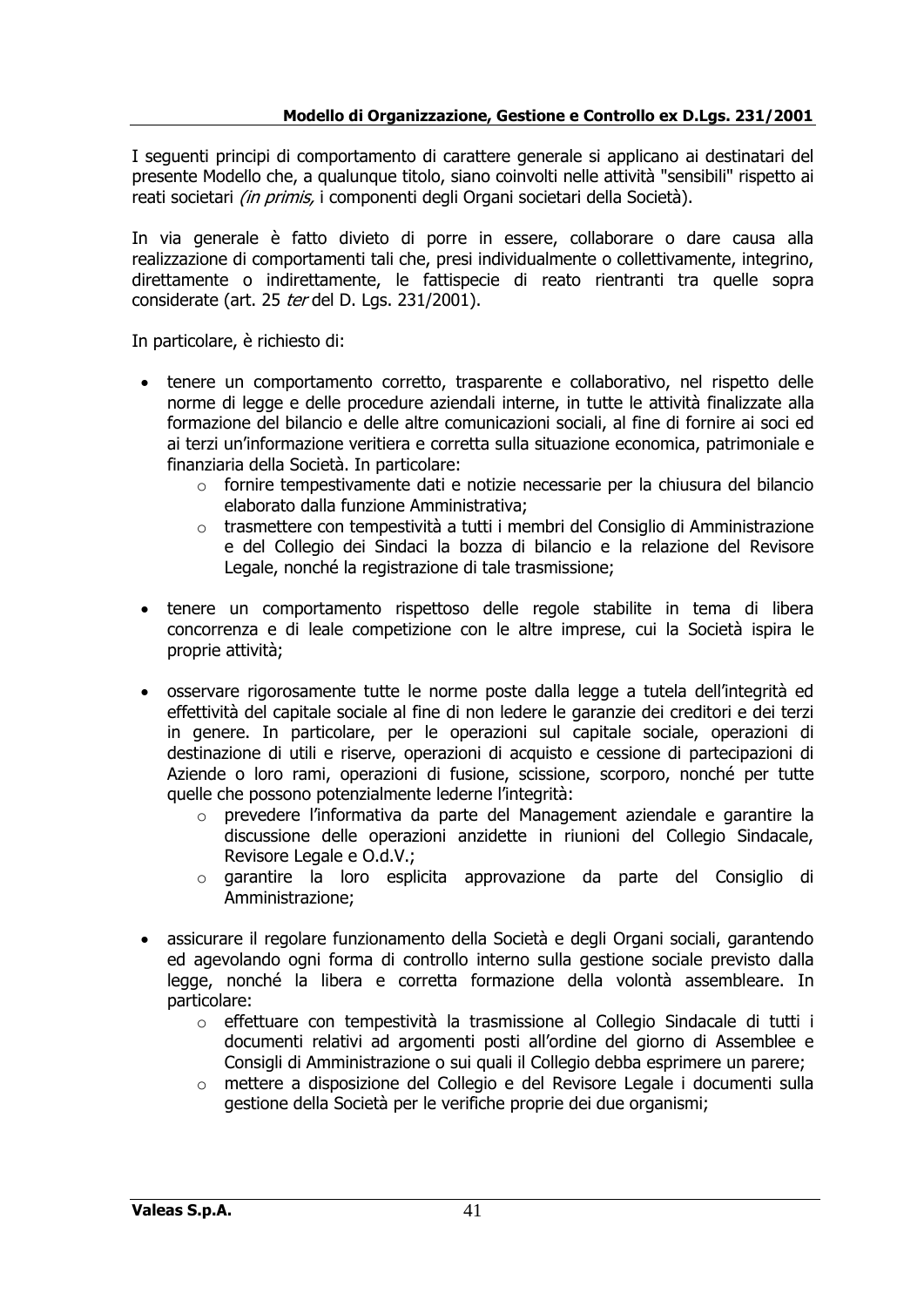• effettuare con tempestività, correttezza e buona fede tutte le comunicazioni previste dalla legge nei confronti delle autorità di vigilanza, non frapponendo alcun ostacolo all'esercizio delle funzioni di vigilanza da questi esercitate.

La redazione del bilancio annuale e la relazione sulla gestione debbono essere realizzate in base ai seguenti principi:

- redazione (esposizione e valutazione) dei documenti contabili ai fini civilistici italiani ai sensi dei Principi Contabili vigenti ed applicabili;
- correttezza nella redazione delle altre comunicazioni imposte o comunque previste dalla legge e dirette ai soci (o al pubblico) affinché le stesse contengano informazioni chiare, precise, veritiere e complete;
- tracciabilità delle operazioni che comportino il trasferimento e/o dilazione di posizioni creditorie, attraverso le figure della surrogazione, cessione del credito, l'accollo di debiti, il ricorso alla figura della delegazione, le transazioni e/o rinunce alle posizioni creditorie e delle relative ragioni giustificatrici.

È inoltre previsto l'espresso divieto a carico dei soggetti sopra indicati, qualora se ne configuri l'applicabilità, di:

- porre in essere operazioni simulate o diffondere notizie false sulla Società (e sulle sue eventuali controllate), nonché sulla loro attività;
- rappresentare o trasmettere per l'elaborazione e la rappresentazione in bilanci, relazioni e prospetti o altre comunicazioni sociali, dati falsi, lacunosi o, comunque, non rispondenti alla realtà, sulla situazione economica, patrimoniale e finanziaria della Società e delle sue eventuali controllate;
- omettere dati ed informazioni imposti dalla legge sulla situazione economica, patrimoniale e finanziaria della Società (e delle sue eventuali controllate);
- restituire conferimenti ai soci o liberare gli stessi dall'obbligo di eseguirli, al di fuori dei casi di legittima riduzione del capitale sociale;
- ripartire utili o acconti su utili non effettivamente conseguiti o destinati per legge a riserva;
- acquistare o sottoscrivere azioni della Società e/o delle sue eventuali controllate fuori dai casi previsti dalla legge, con lesione all'integrità del capitale sociale;
- effettuare riduzioni del capitale sociale, fusioni o scissioni, in violazione delle disposizioni di legge a tutela dei creditori, provocando ad essi un danno;
- procedere a formazione o aumento fittizi del capitale sociale, attribuendo azioni per un valore inferiore al loro valore nominale in sede di aumento del capitale sociale;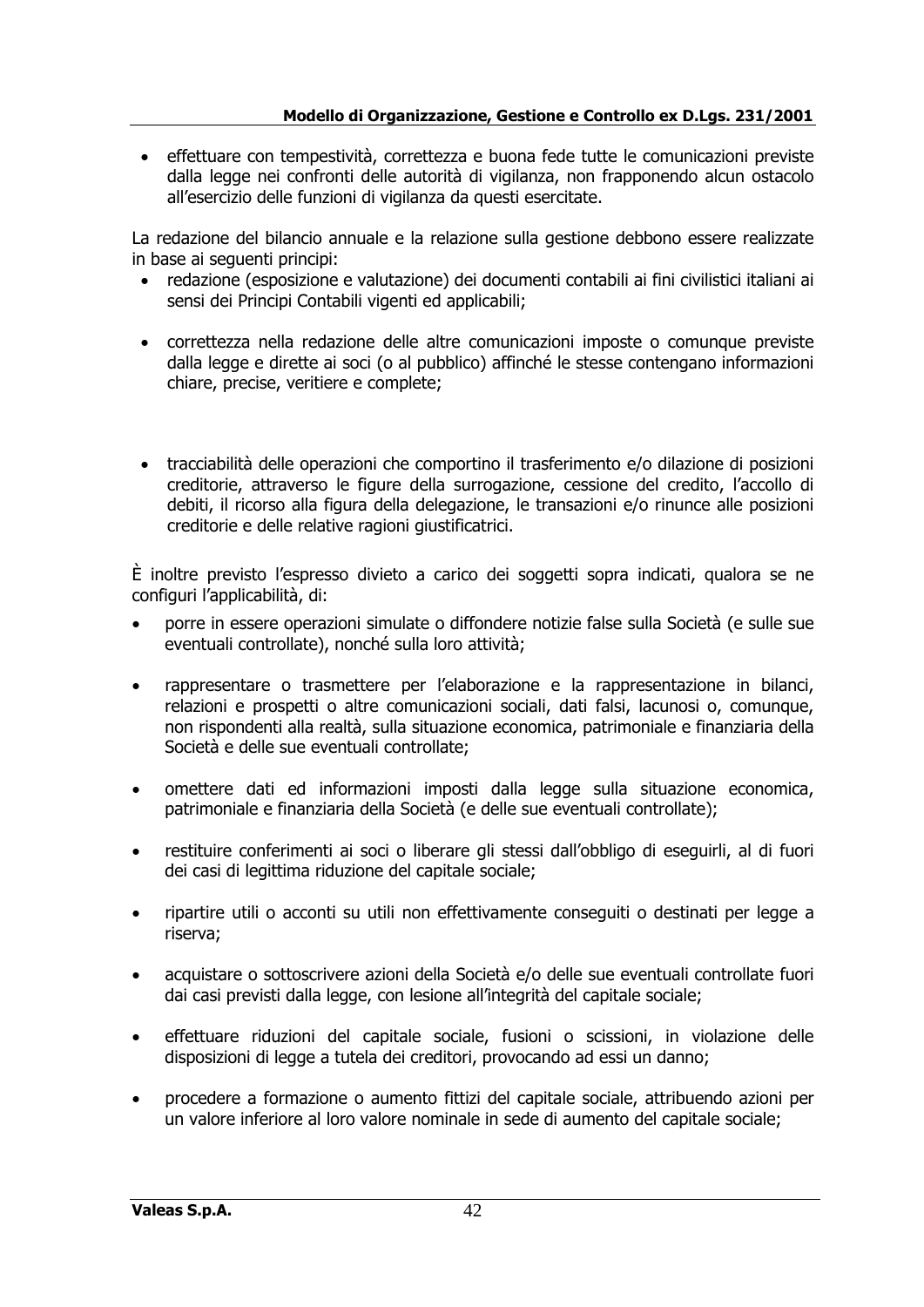- porre in essere comportamenti che impediscano materialmente, mediante l'occultamento di documenti o l'uso di altri mezzi fraudolenti, o che comunque ostacolino lo svolgimento dell'attività di controllo e di revisione da parte del Collegio Sindacale o del Revisore Legale;
- determinare o influenzare l'assunzione delle deliberazioni dell'assemblea, ponendo in essere atti simulati o fraudolenti finalizzati ad alterare il regolare procedimento di formazione della volontà assembleare;
- omettere di effettuare, con la dovuta completezza, accuratezza e tempestività, tutte le segnalazioni previste dalle leggi e dalla normativa applicabile nei confronti delle autorità di vigilanza e/o degli Enti Pubblici svolgenti funzioni di controllo cui è soggetta l'attività aziendale, nonché la trasmissione dei dati e documenti previsti dalla normativa e/o specificamente richiesti dalle predette autorità;
- esporre nelle predette comunicazioni e trasmissioni fatti non rispondenti al vero, ovvero occultare fatti rilevanti relativi alle condizioni economiche, patrimoniali o finanziarie della Società;
- porre in essere qualsiasi comportamento che sia di ostacolo all'esercizio delle funzioni di vigilanza anche in sede di ispezione da parte delle autorità pubbliche di vigilanza o degli Enti incaricati del controllo (espressa opposizione, rifiuti pretestuosi, o anche comportamenti ostruzionistici o di mancata collaborazione, quali ritardi nelle comunicazioni o nella messa a disposizione di documenti).

In caso di dubbi circa la corretta attuazione dei principi etico-comportamentali di cui sopra nel corso dello svolgimento delle attività operative, è fatto obbligo al soggetto interessato di interpellare il proprio Responsabile (in caso di dipendente Valeas S.p.A.) e referente interno (in caso di soggetti terzi) ed inoltrare formalmente richiesta di parere all'Organismo di Vigilanza.

Tutte le operazioni inerenti a prestazioni atipiche o inusuali devono essere specificamente e chiaramente motivate e comunicate all'Organismo di Vigilanza.

E' fatto obbligo ai soggetti coinvolti di comunicare immediatamente all'Organismo di Vigilanza l'impossibilità di attuare gli obblighi previsti indicandone la motivazione e ogni anomalia significativa riscontrata nonché ogni evento suscettibile di incidere sull'operatività ed efficacia dell'attività (es. modifiche legislative e regolamenti, circostanze non regolamentate, mutamenti nell'attività disciplinata, modifica delle struttura aziendale e delle funzioni coinvolte, ecc.).

Ogni funzione aziendale è responsabile della veridicità, autenticità ed originalità della documentazione e delle informazioni rese nello svolgimento dell'attività di propria competenza.

Infine, i rapporti negoziali con terze parti contraenti (es.: collaboratori, consulenti, partner, fornitori, ecc.) coinvolte nello svolgimento di attività a rischio rispetto alla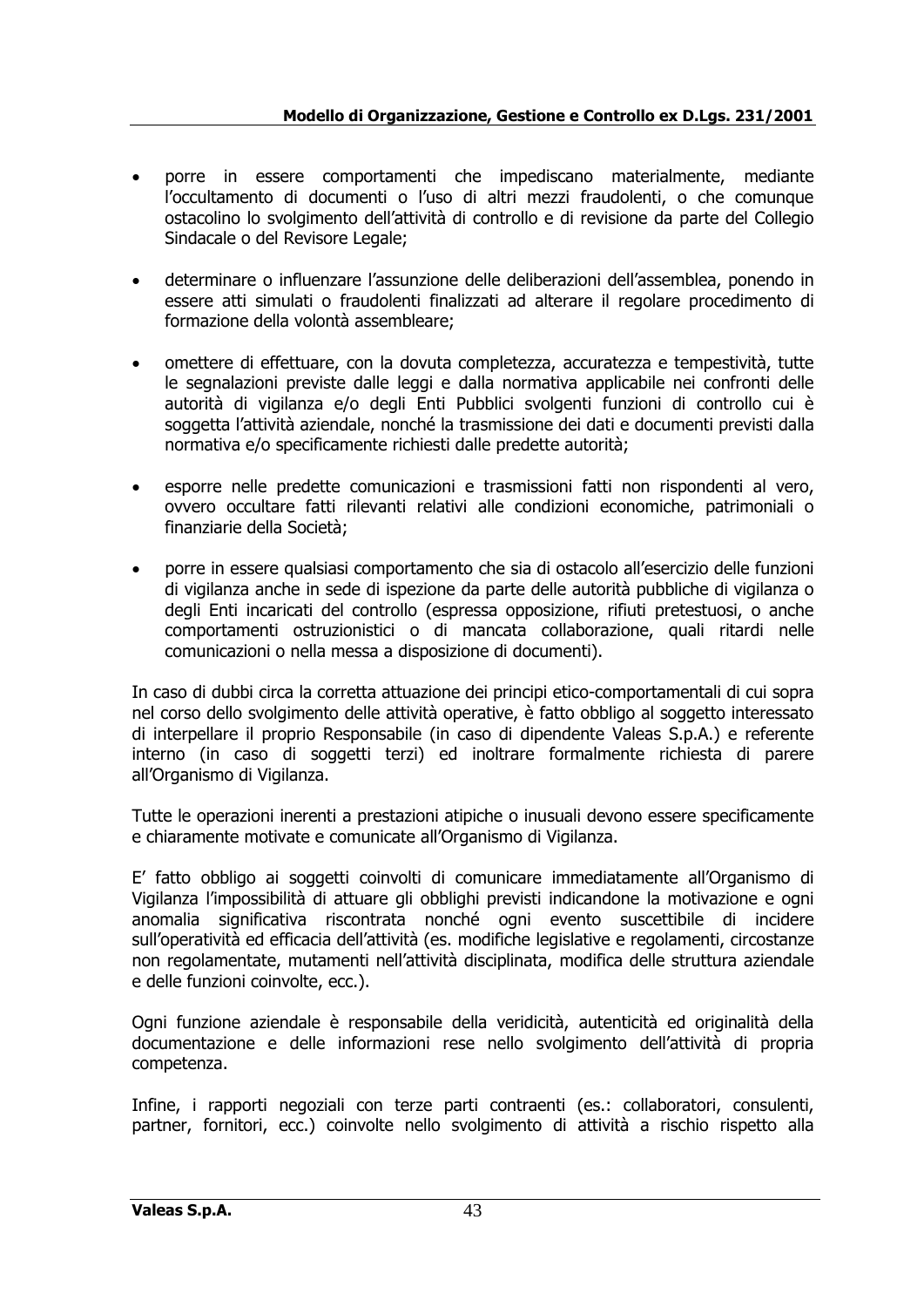categoria di reati in oggetto e che operano per conto o nell'interesse della Società, dovranno prevedere l'applicazione dei protocolli e degli standard previsti nelle "Procedure di Base" (**Allegato 2**) del Modello (essere definiti per iscritto, contenere clausole standard o dichiarazioni di impegno al fine del rispetto del D. Lgs. 231/2001 nonché clausole che regolino le conseguenze sul rapporto in caso di violazione delle norme di cui al Decreto).

#### **4.3 COMPORTAMENTI DA TENERE NELL'AMBITO DELLE ATTIVITÀ SENSIBILI RISPETTO AI REATI DI OMICIDIO COLPOSO E LESIONI COLPOSE GRAVI O GRAVISSIME DI CUI ALL'ARTICOLO 25 SEPTIES**

I seguenti principi di comportamento di carattere generale si applicano ai destinatari del presente Modello che, a qualunque titolo, direttamente o indirettamente, siano coinvolti nelle attività "sensibili" rispetto ai reati di omicidio colposo e lesioni colpose gravi o gravissime previsti dall'art. 25 septies.

Si precisa che l'applicazione dei principi di comportamento oggetto del presente paragrafo segue un doppio binario; in particolare, unitamente ai precetti che tutti i dipendenti/collaboratori sono obbligati a rispettare, sono di seguito elencati i comportamenti di natura "preventiva", che la Società è tenuta ad adottare al fine di garantire l'incolumità dei suoi dipendenti/collaboratori e, di conseguenza, evitare il verificarsi di qualsivoglia evento che possa comportare l'insorgenza della responsabilità dell'ente ai sensi del D. Lgs. 231/01.

In via generale, a tutti i destinatari del presente Modello è richiesto di:

- osservare rigorosamente tutte le norme poste dalla legge e dalle procedure aziendali interne in materia di salute, sicurezza ed igiene sul lavoro, in particolare:
	- o rispettare le prescrizioni contenute nel Piano di Emergenza ed Evacuazione (per il personale interno);
	- o rispettare le procedure di sicurezza/emergenza trasmesse dal RSPP ad ogni singolo collaboratore, anche esterno alla Società;
	- $\circ$  promuovere ed attuare ogni ragionevole iniziativa finalizzata a minimizzare i rischi e a rimuovere le cause che possono mettere a repentaglio la sicurezza e la salute dei dipendenti e dei terzi che prestano la propria attività presso la Società;
- comunicare tempestivamente al Responsabile designato dall'azienda per la Sicurezza e alla Direzione Personale, nonché all'Organismo di Vigilanza, qualsivoglia informazione relativa ad infortuni avvenuti a collaboratori/dipendenti nell'esercizio della propria attività professionale, anche qualora il verificarsi dei suddetti avvenimenti non abbia comportato la violazione del Modello;
- garantire che siano prontamente segnalate all'Organismo di Vigilanza possibili aree di miglioramento e/o eventuali gap procedurali riscontrati nell'espletamento della propria attività professionale e sul luogo di lavoro sia da parte di soggetti con responsabilità codificate in termini di sicurezza (RSPP, Addetti al servizio di SPP, RSL, Medico Competente) sia da parte dei soggetti in posizione apicale che abbiano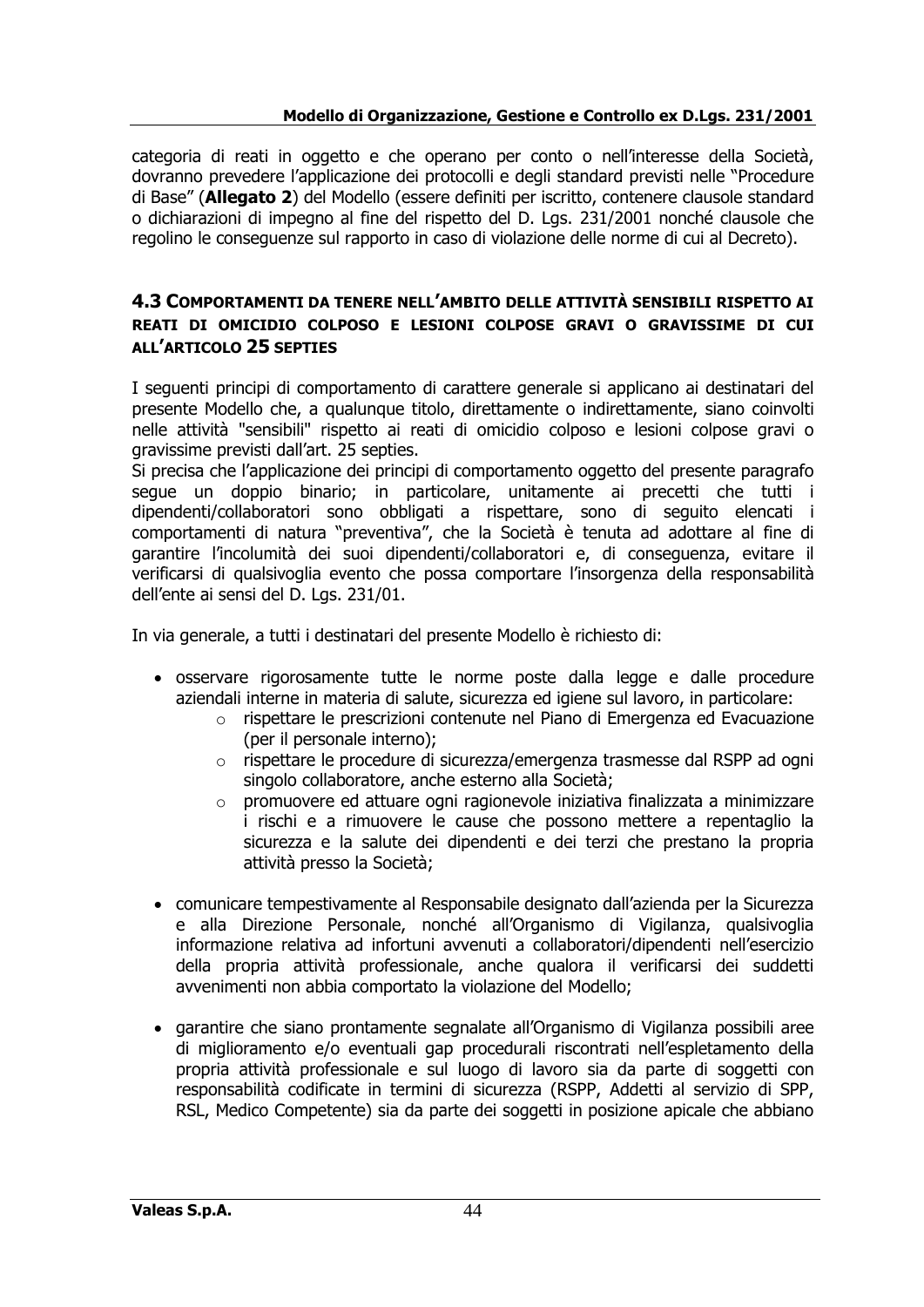ricevuto apposite segnalazioni in tal senso da parte dei propri collaboratori/sottoposti;

• non realizzare condotte volte ad esercitare nei confronti dei soggetti coinvolti pressioni (anche basate sul grado o sulla funzione ricoperta all'interno dell'azienda) per ottenere comportamenti elusivi dei protocolli di seguito riportati. I soggetti coinvolti possono segnalare all'OdV l'eventuale esistenza di tali condotte o l'instaurarsi di prassi di questo genere.

In particolare Valeas S.p.A. si impegna al rispetto dei seguenti principi comportamentali:

- rispetto del diritto alla salute e dei diritti del lavoratore quali principi fondamentali garantiti dalla Costituzione Italiana;
- elaborare, all'interno del più ampio sistema generale di gestione dell'impresa, una politica di individuazione dei rischi inerenti alla sicurezza ed alla salute sui luoghi di lavoro (anche relativamente ai rischi che non possono essere evitati), con riferimento, tra l'altro, alla natura ed all'incidenza degli stessi rispetto alle attività svolte ed alle dimensioni della Società;
- assicurare il rispetto e partecipare all'attuazione degli adempimenti previsti dal D. Lgs. 81/08 e da ulteriore legislazione specifica in materia di salute e sicurezza sul lavoro (in particolare, relativamente alla predisposizione ed all'aggiornamento del documento di valutazione dei rischi; al rispetto del principio di adeguatezza del lavoro all'uomo; all'attenzione nei confronti dell'evoluzione tecnica e dell'eventuale usura degli arredamenti, strumenti, attrezzi e, più in generale, di tutte le apparecchiature utilizzate nell'ambito di qualsivoglia attività; alla programmazione delle attività di prevenzione in generale, alla formazione ed informazione dei dipendenti/collaboratori, alla predisposizione di ulteriori flussi documentali previsti ex lege), con la duplice finalità di eliminare alla fonte il rischio individuato, nonché evitare l'insorgenza di rischi ulteriori;
- adottare, direttamente attraverso il Datore di Lavoro ovvero tramite soggetto a ciò delegato, provvedimenti disciplinari, in conformità alle disposizioni contrattuali e legislative, nei confronti dei lavoratori che non osservino le misure di prevenzione e le procedure di sicurezza mettendo in pericolo, attuale o potenziale, la propria o altrui sicurezza;
- prevedere, in aggiunta al controllo di natura tecnico-operativo in capo al Responsabile della Sicurezza un controllo di secondo livello da parte dell'Organismo di Vigilanza, che avrà il compito monitorare i presidi implementati dall'azienda in tema di salute, igiene e sicurezza sul lavoro;
- prevedere un flusso di informazioni biunivoco tra l'Organismo di Vigilanza ed il Responsabile della Sicurezza, stabilendo le modalità di scambio delle informazioni e le regole atte a garantire la riservatezza dei soggetti che effettuano la segnalazione.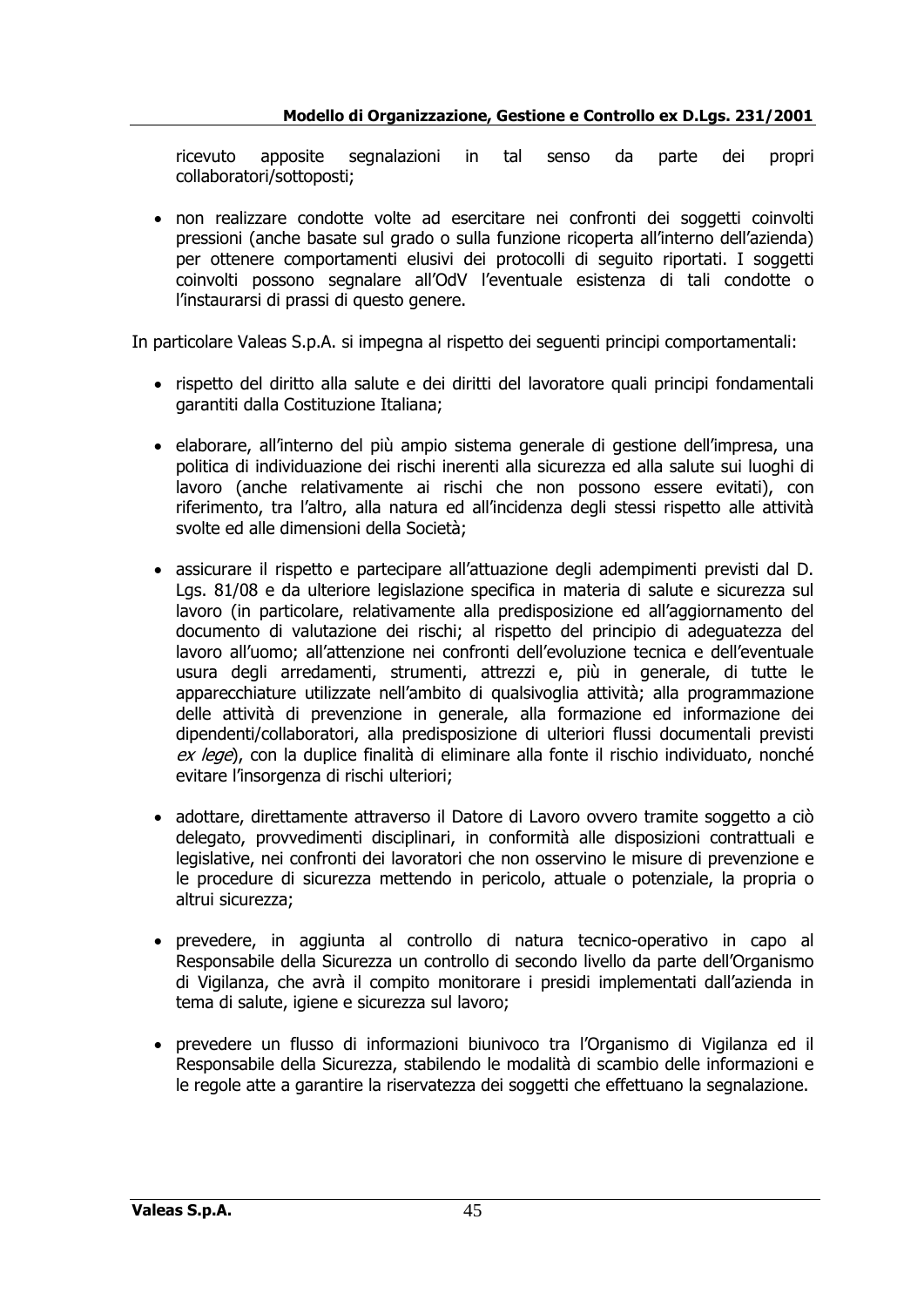• garanza dell'assegnazione di un budget adeguato a tutte le funzioni aziendali responsabili per la salute e la sicurezza sui luoghi di lavoro, al fine di garantire un corretto adempimento di tutte le prescrizioni normative nonché la tempestiva risoluzione di anomalie riscontrate.

Nell'ambito dei comportamenti sopra menzionati, è fatto divieto di porre in essere, collaborare o dare causa alla realizzazione di condotte (commissive od omissive) tali che, prese individualmente o collettivamente, integrino, direttamente o indirettamente, le fattispecie di reato di omicidio colposo e lesioni colpose gravi o gravissime.

In caso di dubbi circa la corretta attuazione dei principi etico-comportamentali di cui sopra nel corso dello svolgimento delle attività operative, è fatto obbligo al soggetto interessato di interpellare il proprio Responsabile (in caso di dipendente Valeas S.p.A.) e referente interno (in caso di soggetti terzi) ed inoltrare formalmente richiesta di parere all'Organismo di Vigilanza.

Tutte le operazioni inerenti a prestazioni atipiche o inusuali devono essere specificamente e chiaramente motivate e comunicate all'Organismo di Vigilanza.

E' fatto obbligo ai soggetti coinvolti di comunicare immediatamente all'Organismo di Vigilanza l'impossibilità di attuare gli obblighi previsti indicandone la motivazione e ogni anomalia significativa riscontrata nonché ogni evento suscettibile di incidere sull'operatività ed efficacia dell'attività (es. modifiche legislative e regolamenti, circostanze non regolamentate, mutamenti nell'attività disciplinata, modifica delle struttura aziendale e delle funzioni coinvolte, ecc.).

Ogni funzione aziendale è responsabile della veridicità, autenticità ed originalità della documentazione e delle informazioni rese nello svolgimento dell'attività di propria competenza.

Infine, i rapporti negoziali con terze parti contraenti (es.: collaboratori, consulenti, partner, fornitori, ecc.) coinvolte nello svolgimento di attività a rischio rispetto alla categoria di reati in oggetto e che operano per conto o nell'interesse della Società, dovranno prevedere l'applicazione dei protocolli e degli standard previsti nelle "Procedure di Base" (**Allegato 2**) del Modello (essere definiti per iscritto, contenere clausole standard o dichiarazioni di impegno al fine del rispetto del D. Lgs. 231/2001 nonché clausole che regolino le conseguenze sul rapporto in caso di violazione delle norme di cui al Decreto).

Di seguito si intendono richiamati i protocolli specifici di controllo connessi all'adozione delle principali misure necessarie per garantire igiene, salute e sicurezza sul luogo di lavoro, da adottarsi in relazione al D. Lgs. 81/2008 – anche con riferimento a rischi che non possono essere previsti – al fine di prevenire ragionevolmente la commissione dei potenziali comportamenti illeciti.

La Società:

**PROCEDURE**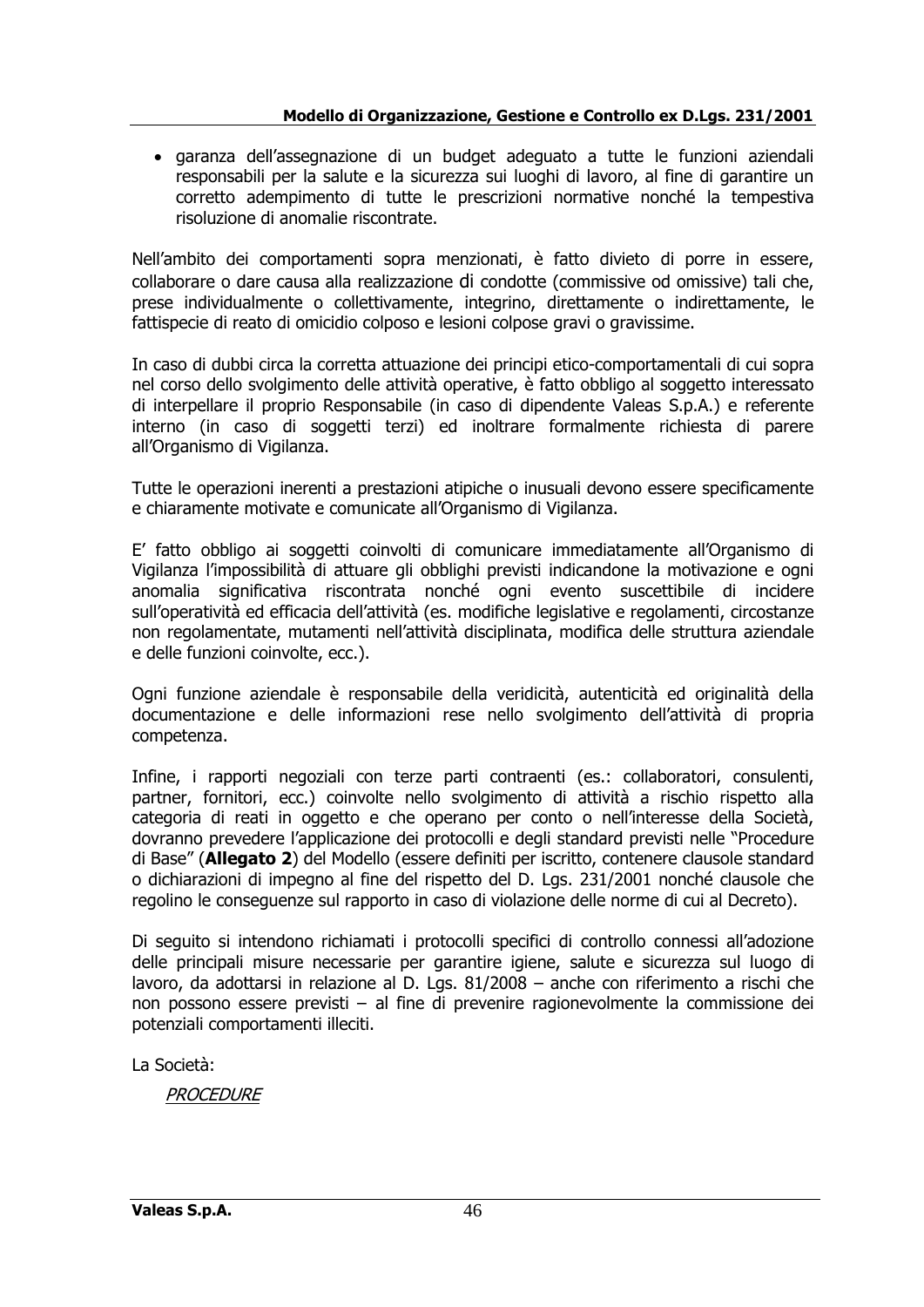#### **Modello di Organizzazione, Gestione e Controllo ex D.Lgs. 231/2001**

- Adotta procedure adeguate, volte a definire in modo formale i compiti e le responsabilità in materia di sicurezza, accertamenti sanitari preventivi e periodici, gestione di pronto soccorso, emergenza, evacuazione e prevenzione incendi, gestione amministrativa delle pratiche di infortunio e delle malattie professionali.
- Consegna ai Dipendenti copia della documentazione relativa a tali procedure.

## RSPP – ADDETTI AL SPP – MEDICO COMPETENTE

- Designa il Responsabile e gli Addetti al Servizio di Prevenzione e Protezione interno o esterno all'azienda, in base ai requisiti richiesti dall'articolo 32 del D. Lgs. 81/2008.
- Nomina il Medico Competente per l'effettuazione della sorveglianza sanitaria, in base ai requisiti di cui all'articolo 38 del D. Lgs. 81/2008.

# ATTIVITA' DI INFORMAZIONE E FORMAZIONE

- Garantisce che sia fornita adeguata informativa ai dipendenti ed ai nuovi assunti (compresi lavoratori interinali, stagisti e co.co.pro.) sui rischi dell'impresa, le misure di prevenzione e protezione adottate, i nominativi del Responsabile del Servizio Protezione e Prevenzione (di seguito "RSPP"), del Medico Competente e degli addetti ai compiti specifici per il pronto soccorso, il salvataggio, l'evacuazione e la prevenzione incendi.
- Garantisce che sia data evidenza dell'attività informativa erogata per la gestione di pronto soccorso, emergenza, evacuazione e prevenzione incendi anche tramite verbalizzazione degli eventuali incontri.
- Cura che sia formalmente predisposta l'informazione e l'istruzione per l'uso dei dispositivi di lavoro dei dipendenti.
- Si assicura che sia fornita adeguata formazione ai dipendenti in materia di sicurezza sia in occasione dell'assunzione che del trasferimento ad altre mansioni. In ogni caso la formazione deve essere adeguata agli eventuali rischi specifici della mansione cui il lavoratore è in concreto assegnato.

## DOCUMENTAZIONE - REGISTRI

- Adempie agli obblighi di trasmissione (telematica) agli enti preposti (INAIL) delle comunicazioni in tema di infortuni e malattie professionali mantenendone opportunamente traccia.
- Registra ed archivia documentazione attestante le visite dei luoghi di lavoro effettuate congiuntamente tra il RSPP ed il Medico Competente.
- Registra ed archivia documentazione attestante gli adempimenti in materia di sicurezza e igiene sul lavoro.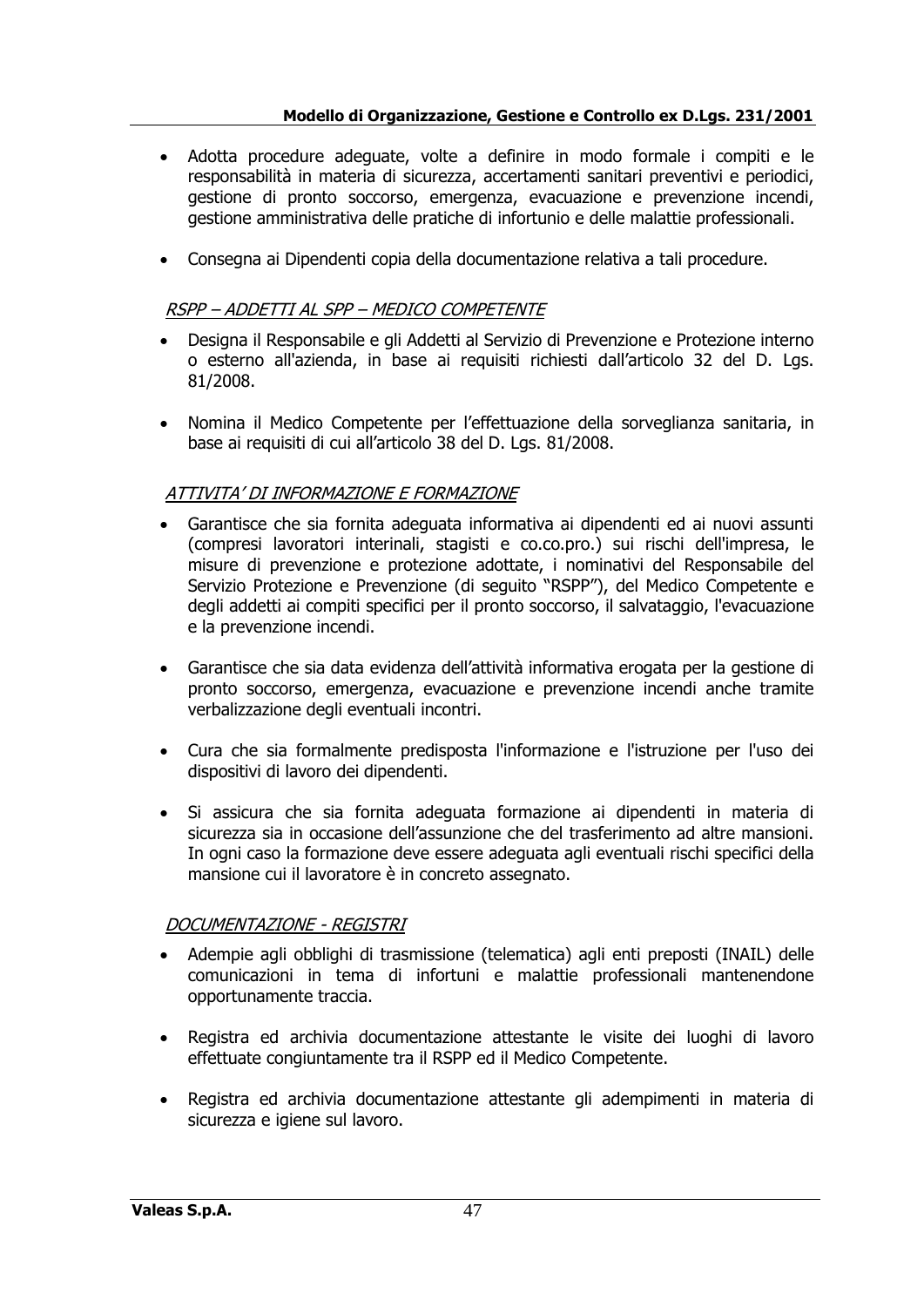- Predispone un elenco delle aziende che operano all'interno dei propri siti con contratto di appalto.
- Registra ed archivia documentazione attestante la preventiva consultazione degli Rappresentante dei Lavoratori per la Sicurezza (di seguito "RSL") sulla:
	- o organizzazione delle attività di rilevazione e valutazione dei rischi;
	- $\circ$  definizione degli addetti alla attività di prevenzione incendi, pronto soccorso ed evacuazione.
- Garantisce che i lavoratori osservino le disposizioni e le istruzioni impartite, utilizzando correttamente le attrezzature/dispositivi di lavoro, e segnalando immediatamente eventuali deficienze o anomalie.
- Garantisce almeno un incontro annuale tra le funzioni preposte alla sicurezza, mediante formale convocazione degli incontri e relativa verbalizzazione sottoscritta dei partecipanti.

#### MISURE DI SICUREZZA E PREVENZIONE

- Adotta le misure necessarie per la sicurezza e la salute dei lavoratori, designando preventivamente i lavoratori incaricati dell'attuazione delle misure di prevenzione incendi e lotta antincendio, di evacuazione dei lavoratori in caso di pericolo grave e immediato, di salvataggio, di pronto soccorso e, comunque, di gestione dell'emergenza.
- Aggiorna le misure di prevenzione, fornendo ai lavoratori i necessari e idonei dispositivi di protezione collettivi e, se previsti, anche quelli di protezione individuale, richiedendo l'osservanza da parte dei singoli lavoratori delle norme vigenti, nonché delle disposizioni aziendali in materia di sicurezza e di igiene del lavoro e di uso dei mezzi di protezione collettivi ed eventualmente individuali.

## ELABORAZIONE DEL DOCUMENTO UNICO PER LA VALUTAZIONE DEI RISCHI

- In collaborazione con il RSSP e sentito il RSL, valuta tutti i rischi per la sicurezza e per la salute dei lavoratori, ed elabora un documento (da custodirsi presso l'azienda o l'unità produttiva, se applicabile) contenente l'indicazione dei rischi, nonché delle modalità di mantenimento e/o miglioramento degli standard di sicurezza implementati (il c.d. "Documento Unico per la Valutazione dei Rischi").
- Nel caso di appalti a terzi stipula per iscritto contratti che descrivano le modalità di gestione e coordinamento dei lavori in appalto, avendo cura di verificare l'iscrizione alla camera di commercio, industria e artigianato, l'idoneità tecnicoprofessionale delle imprese appaltatrici o dei lavoratori autonomi in relazione ai lavori da affidare in appalto o contratto d'opera, indicando altresì agli stessi soggetti i rischi specifici esistenti nell'ambiente in cui sono destinati ad operare e le misure di prevenzione e di emergenza adottate in relazione alla propria attività in modo da eliminare rischi dovuti alle interferenze.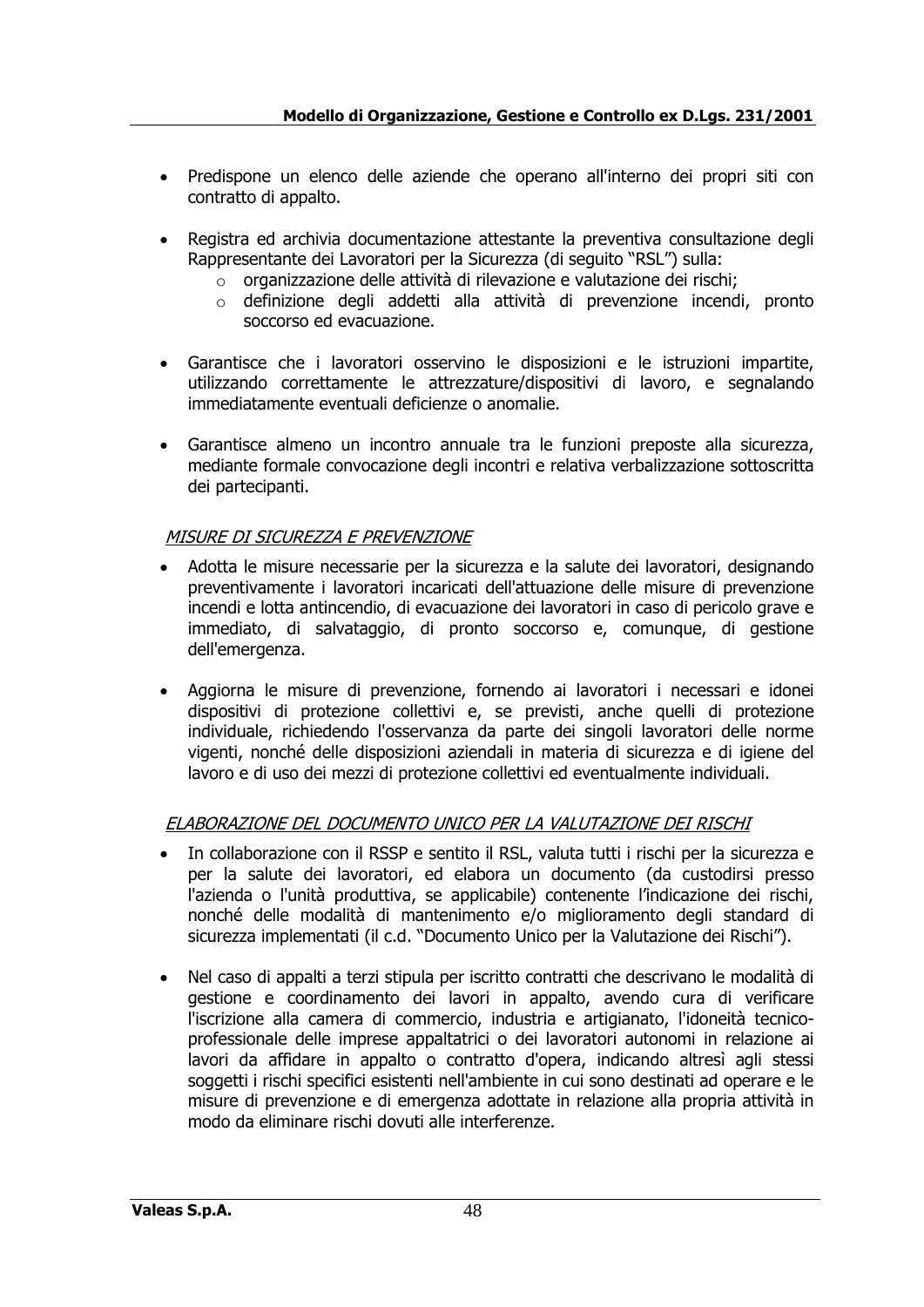# COMUNICAZIONI E RAPPORTI CON ORGANI DI CONTROLLO

- In aggiunta al controllo di natura tecnico-operativo in capo al RSPP, prevede un controllo di secondo livello da parte dell'Organismo di Vigilanza, che avrà il compito verificare costantemente l'idoneità delle procedure vigenti in materia di salute, igiene e sicurezza sul lavoro (ad. es. attraverso rapporti annuali da parte dell'RSPP).
- Infine, definisce nel rispetto dei protocolli previsti alla presente sezione, le modalità con cui le varie funzioni sono tenute a gestire i rapporti con i funzionari incaricati di attività di vigilanza, ispezione o controllo, anche nel caso di visite ispettive.

#### **4.4 COMPORTAMENTI DA TENERE NELL'AMBITO DELLE ATTIVITÀ SENSIBILI RISPETTO AI DELITTI INFORMATICI E DI TRATTAMENTO ILLECITO DI DATI DI CUI ALL'ARTICOLO 24 BIS**

I seguenti principi di comportamento di carattere generale si applicano ai destinatari del presente Modello che, a qualunque titolo, direttamente o indirettamente, siano coinvolti nelle attività "sensibili" rispetto ai delitti informatici ed al trattamento illecito di dati di cui all'art. 24 bis e, in particolare, a tutte le risorse che utilizzano sistemi informativi (soprattutto riguardo a linee di comunicazione dei dati e server) per l'espletamento della propria attività lavorativa in favore dell'Azienda.

In via generale, a tali soggetti è richiesto di:

- osservare rigorosamente tutte le norme poste dalla legge e dalle procedure aziendali interne in merito alla sicurezza dei sistemi informativi dell'Azienda ed al trattamento di qualsivoglia dato personale;
- astenersi dal porre in essere, collaborare o dare causa alla realizzazione di comportamenti tali che, presi individualmente o collettivamente, integrino, direttamente o indirettamente, le fattispecie di delitti informatici e trattamento illecito di dati;
- non realizzare condotte volte ad esercitare nei confronti dei soggetti coinvolti pressioni (anche basate sul grado o sulla funzione ricoperta all'interno dell'azienda) per ottenere comportamenti elusivi dei protocolli di seguito riportati. I soggetti coinvolti possono segnalare all'OdV l'eventuale esistenza di tali condotte o l'instaurarsi di prassi di questo genere;
- tenere un comportamento rispettoso delle regole stabilite in tema di libera concorrenza e di leale competizione con le altre imprese, cui la Società ispira le proprie attività.

È inoltre previsto l'espresso obbligo a carico dei sopraccitati soggetti di: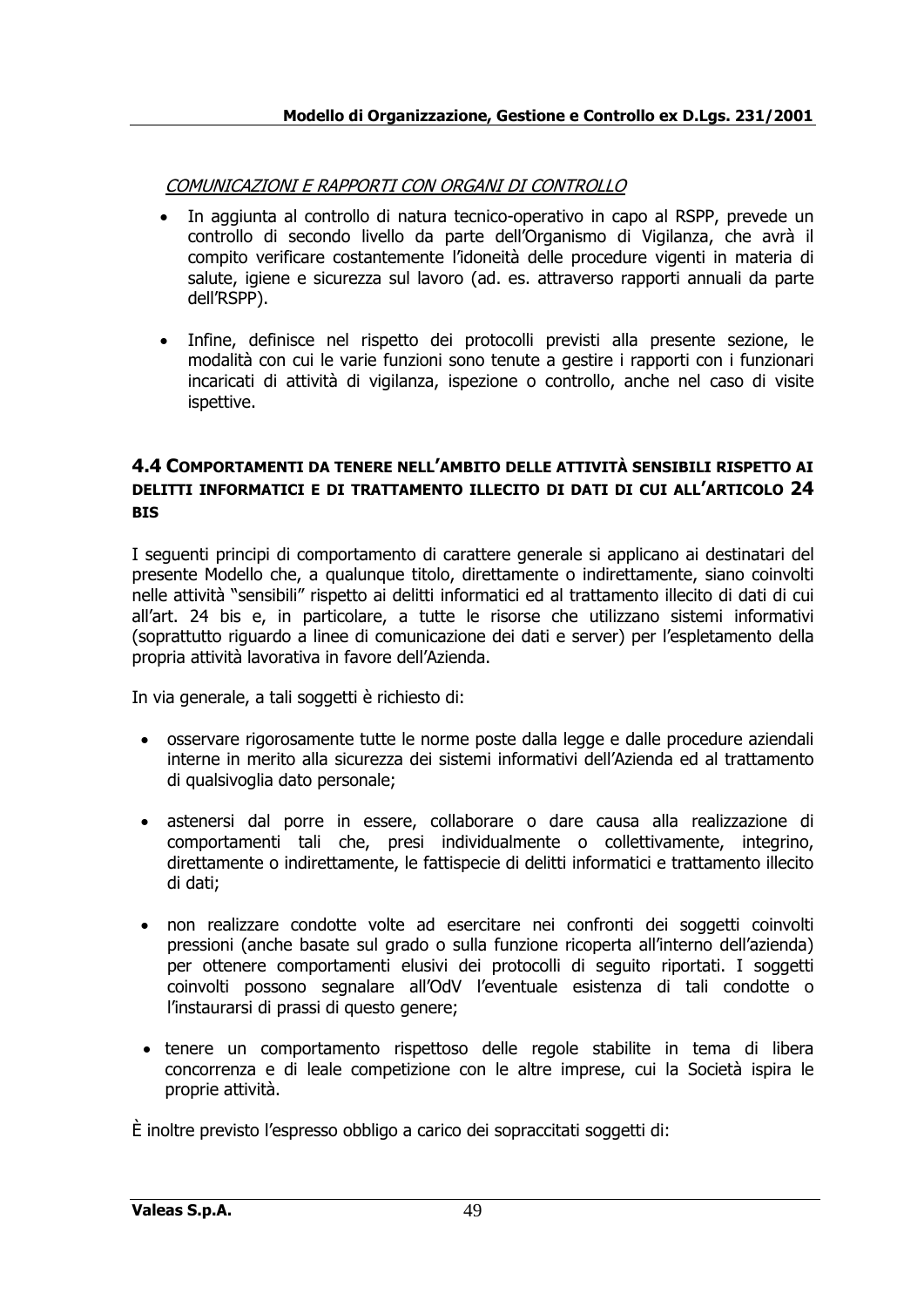- impegnarsi a non rendere pubbliche tutte le informazioni loro assegnate per l'utilizzo delle risorse informatiche e l'accesso a dati e sistemi (avuto particolare riguardo allo username ed alla password, anche se superata, necessaria per l'accesso ai sistemi dell'Azienda);
- attivare ogni misura ritenuta necessaria per la protezione del sistema, evitando che terzi possano avere accesso allo stesso in caso di allontanamento dalla postazione (uscita dal sistema o blocco dell'accesso tramite password);
- accedere ai sistemi informativi unicamente a mezzo dei codici identificativi assegnati al singolo soggetto e provvedere, entro le scadenze indicate dal Responsabile della sicurezza informatica, alla modifica periodica della password;
- astenersi dal porre in essere qualsivoglia comportamento che possa mettere a rischio la riservatezza e/o l'integrità dei dati aziendali;
- non intraprendere azioni atte a superare le protezioni applicate ai sistemi informativi aziendali;
- non installare alcun programma, anche se attinente all'attività aziendale, senza aver prima interpellato il Responsabile per la sicurezza informatica;
- non utilizzare connessioni alternative rispetto a quelle messe a disposizione da parte dell'Azienda al dipendente per l'espletamento della propria attività lavorativa;
- non accedere in maniera non autorizzata ai sistemi informativi di terzi, né alterarne in alcun modo il loro funzionamento, al fine di ottenere e/o modificare, senza diritto, dati, programmi o informazioni;
- assicurare la veridicità delle informazioni contenute in qualsivoglia atto e/o documento informatico.

L'Azienda inoltre, al fine di proteggere i propri sistemi informativi ed evitare, per quanto possibile, il proprio coinvolgimento in attività suscettibili di concretizzare uno o più delitti informatici o di trattamento illecito di dati, si impegna a:

- implementare un approccio di *governance* dei sistemi informativi aziendali improntato al rispetto degli standard di sicurezza attiva e passiva, volti a garantire l'identità degli utenti e la protezione, la confidenzialità, l'integrità e la disponibilità dei dati;
- prevedere la possibilità di accedere ai sistemi informativi solo previa opportuna identificazione da parte dell'utente, a mezzo username e password assegnati originariamente dall'Azienda;
- stabilire le modalità di cambiamento della password, a seguito del primo accesso, sconsigliando vivamente l'utilizzo di password ripetute ciclicamente;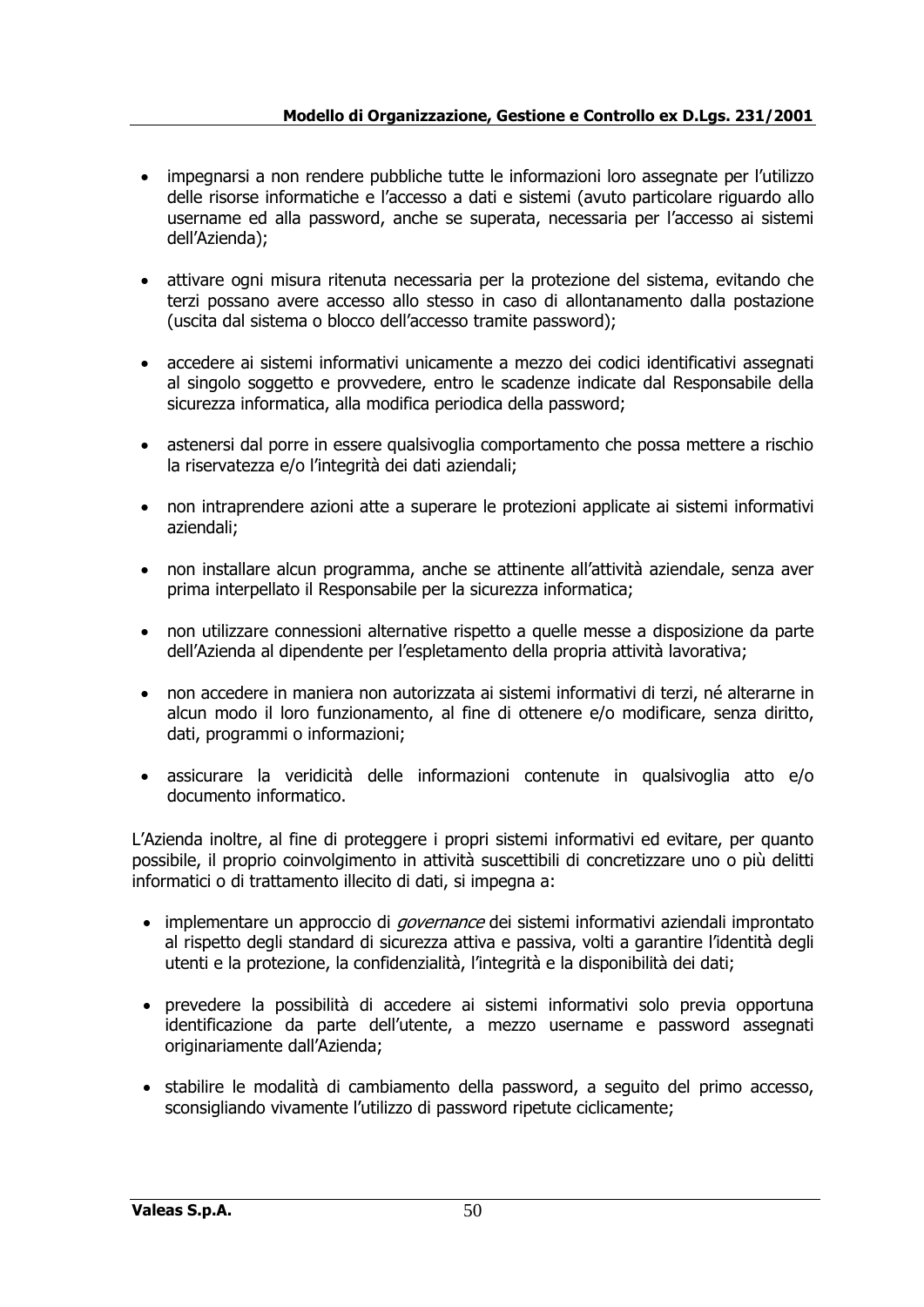- stabilire la periodicità di modifica della suddetta password, a seconda della frequenza di utilizzo e della criticità dei dati cui si accede per mezzo di quella password;
- verificare costantemente la coincidenza tra i poteri assegnati al profilo utente e le sue mansioni all'interno dell'Azienda, sia nei casi in cui un soggetto venga adibito a differenti attività, sia in caso di conclusione del rapporto di lavoro con Valeas S.p.A.;
- monitorare, con frequenza periodica, tutte gli accessi e le attività svolte sulla rete aziendale;
- formare in maniera adeguata ogni risorsa sui comportamenti da tenere per garantire la sicurezza dei sistemi informativi e sulle possibili conseguenze, anche penali, che possono derivare dalla commissione di un illecito.

Nell'ambito dei comportamenti sopra menzionati, è fatto divieto di porre in essere, collaborare o dare causa alla realizzazione di condotte (commissive od omissive) tali che, prese individualmente o collettivamente, integrino, direttamente o indirettamente, le fattispecie di delitti informatici e trattamento illecito dei dati.

In caso di dubbi circa la corretta attuazione dei principi etico - comportamentali di cui sopra nel corso dello svolgimento delle attività operative, è fatto obbligo al soggetto interessato di interpellare il proprio Responsabile (in caso di dipendente Valeas S.p.A.) o referente interno (in caso di soggetti terzi) ed inoltrare formalmente richiesta di parere all'Organismo di Vigilanza.

Tutte le operazioni inerenti prestazioni atipiche o inusuali devono essere specificamente e chiaramente motivate e comunicate all'Organismo di Vigilanza.

E' fatto obbligo ai soggetti coinvolti di comunicare immediatamente all'Organismo di Vigilanza l'impossibilità di attuare gli obblighi previsti indicandone la motivazione e ogni anomalia significativa riscontrata nonché ogni evento suscettibile di incidere sull'operatività ed efficacia dell'attività (es. modifiche legislative e regolamenti, circostanze non regolamentate, mutamenti nell'attività disciplinata, modifica della struttura aziendale e delle funzioni coinvolte, ecc.).

Ogni funzione aziendale è responsabile della veridicità, autenticità ed originalità della documentazione e delle informazioni rese nello svolgimento dell'attività di propria competenza.

Infine, i rapporti negoziali con terze parti contraenti (es.: collaboratori, consulenti, partner, fornitori, ecc.) coinvolte nello svolgimento di attività a rischio rispetto alla categoria di reati in oggetto e che operano per conto o nell'interesse della Società, dovranno prevedere l'applicazione dei protocolli e degli standard previsti nelle "Procedure di Base" (**Allegato 2**) del Modello (essere definiti per iscritto, contenere clausole standard o dichiarazioni di impegno al fine del rispetto del D. Lgs. 231/2001 nonché clausole che regolino le conseguenze sul rapporto in caso di violazione delle norme di cui al Decreto).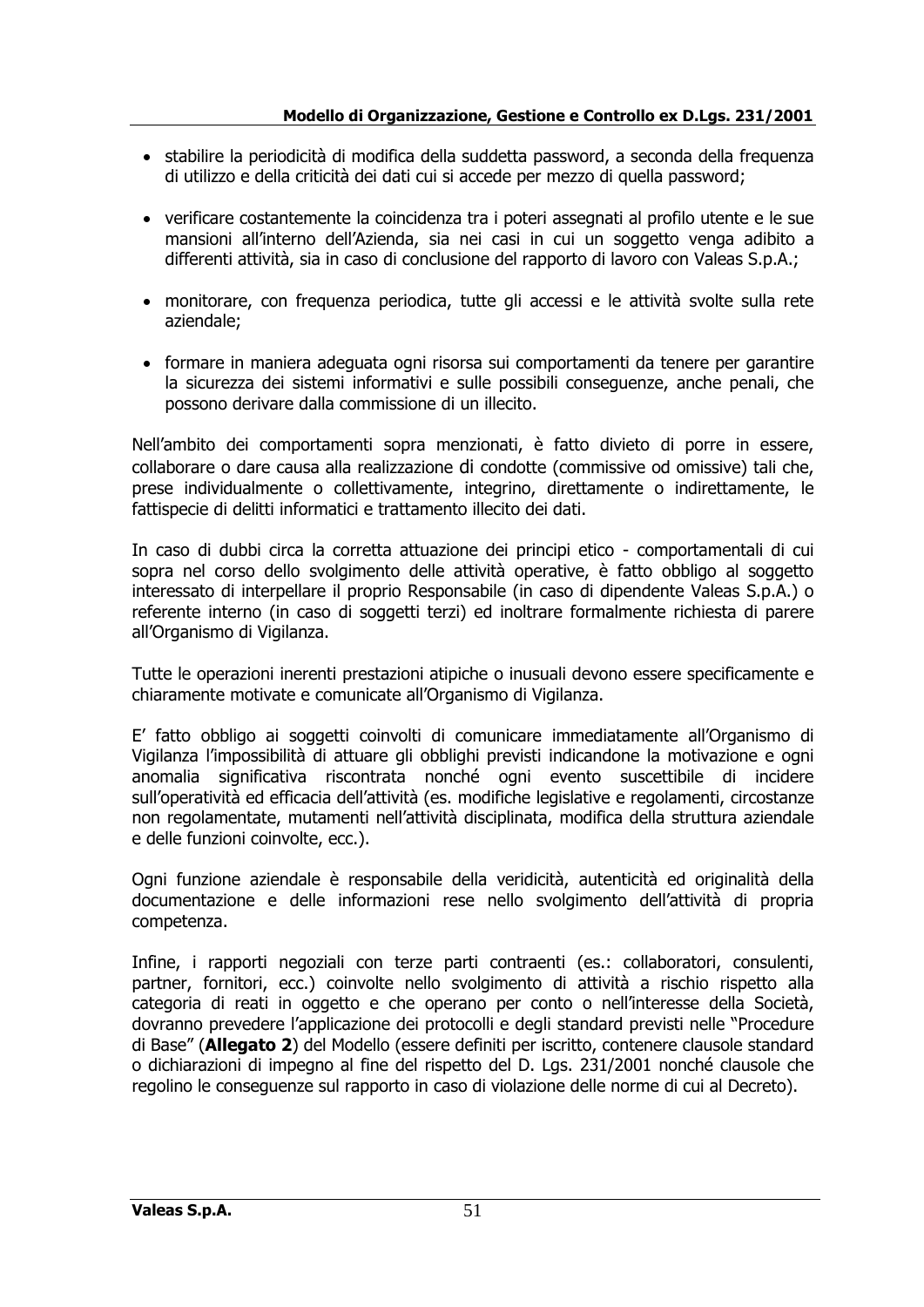## **4.5 COMPORTAMENTI DA TENERE NEI RAPPORTI CON SOGGETTI TERZI PUBBLICI E PRIVATI NELL'AMBITO DELLE ATTIVITÀ SENSIBILI RISPETTO AI DELITTI DI CRIMINALITA' ORGANIZZATA DI CUI ALL'ARTICOLO 24 TER, CON PARTICOLARE RIFERIMENTO AL REATO DI ASSOCIAZIONE A DELINQUERE DI CUI ALL'ARTICOLO 416 DEL CODICE PENALE**

I seguenti principi di comportamento di carattere generale si applicano ai destinatari del presente Modello che, a qualunque titolo, direttamente o indirettamente, siano coinvolti nelle attività "sensibili" rispetto ai delitti di criminalità organizzata con particolare riferimento al reato di associazione a delinquere di cui all'articolo 416 del codice penale per l'espletamento della propria attività lavorativa in favore dell'Azienda.

In particolare, è fatto obbligo di:

- tenere un comportamento corretto, trasparente e collaborativo conformemente ai principi stabiliti dalle norme di legge e dalle procedure aziendali interne;
- osservare rigorosamente le norme poste dalla legge a tutela del diritto costituzionalmente garantito – ad associarsi per scopi e fini che non siano vietati ai singoli dalla legge penale;
- garantire che l'iniziativa economica non si svolga in contrasto con l'utilità sociale e, quindi, l'ordine pubblico;
- assicurare il regolare funzionamento della Società e degli Organi sociali, garantendo ed agevolando ogni forma di controllo interno sulle attività societarie, che possano essere strumentali all'attuazione di comportamenti o condotte non conformi ai principi normativi sopra richiamati;
- non ostacolare in alcun modo lo svolgimento di eventuali indagini e iniziative da parte degli Organi sociali, o più in generale da qualsiasi organo/ente ispettivo, finalizzate a rilevare e combattere condotte illecite in relazione all'ipotesi del reato associativo considerato.

Gli obblighi sopra rappresentati si intendono riferiti non solo ai rapporti instaurati con soggetti privati, ma anche ad interlocutori appartenenti alla Pubblica Amministrazione.

Inoltre, alla Società e ai propri dipendenti è fatto divieto di adottare con consapevolezza, coscienza e volontà le seguenti condotte:

- promuovere, costituire, organizzare ovvero partecipare ad associazioni di tre o più soggetti con lo scopo di commettere uno o più delitti o, più in generale, tenere condotte direttamente o indirettamente vietate dalla legge penale;
- implementare e svolgere qualsivoglia iniziativa economica che, nella forma associativa e con le modalità di cui sopra, si ponga in contrasto con l'utilità sociale, recando danno alla sicurezza e alla libertà altrui, con conseguente violazione dell'ordine economico e dell'ordine pubblico;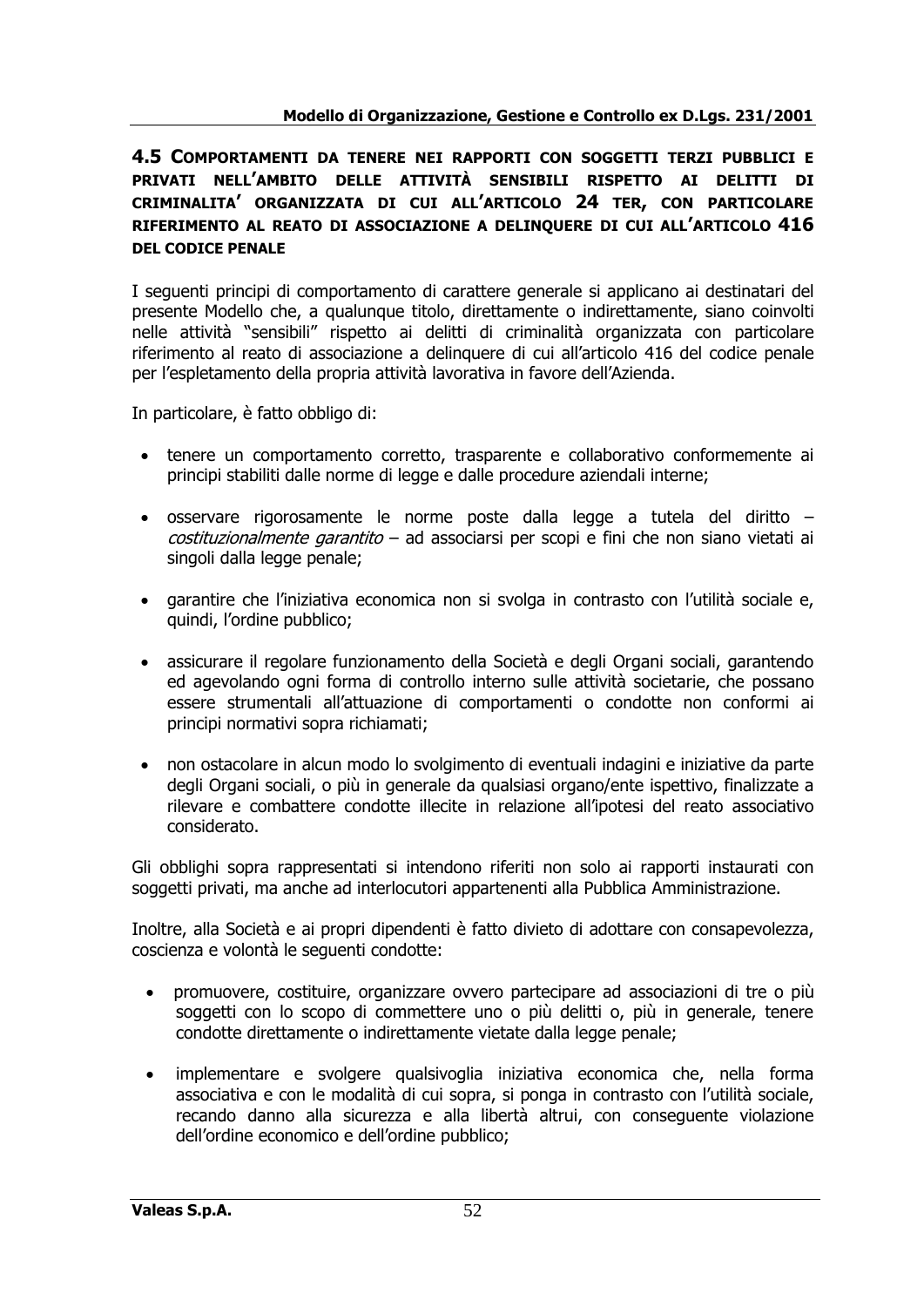- attuare anche strumentalizzando attività riconducibili alla comune gestione societaria – condotte che si concretino in un'attiva e stabile partecipazione all'associazione illecita;
- contribuire anche attraverso il proprio assetto organizzativo a creare e garantire nel tempo una struttura organizzativa che, seppur minima, sia comunque idonea ed adeguata alla realizzazione di obiettivi delittuosi nell'interesse dell'associazione illecita;
- predisporre *ovvero contribuire a predisporre* i mezzi attraverso i quali supportare l'operatività della associazione illecita;
- promuovere o comunque proporre, la realizzazione di obiettivi delittuosi di volta in volta individuati come utili o necessari nell'ottica del conseguimento di un vantaggio per la Società.

È inoltre fatto obbligo ai destinatari dei presenti principi etico-comportamentali di attenersi alle seguenti prescrizioni:

- nel caso in cui si venisse contattati da soggetti interessati ad instaurare un rapporto associativo con la finalità di perseguire scopi delittuosi, il soggetto interessato deve: (i) non dare seguito al contatto; (ii) fornire tempestivamente informativa al proprio Responsabile (in caso di dipendente di Valeas S.p.A.) o al referente interno (in caso di soggetti terzi) ed attivare formale informativa verso l'Organismo di Vigilanza;
- in caso di conflitti di interesse che sorgano nell'ambito dei rapporti con soggetti terzi nell'ambito dei rapporti commerciali o comunque istituzionali, il soggetto interessato deve fornire tempestivamente informativa al proprio Responsabile (in caso di dipendente di Valeas S.p.A.) o al referente interno (in caso di soggetto terzo) ed attivare formale informativa verso l'Organismo di Vigilanza;
- in caso di dubbi circa la corretta attuazione dei principi etico-comportamentali di cui sopra nel corso dello svolgimento delle attività operative, il soggetto interessato deve interpellare senza ritardo il proprio Responsabile (in caso di dipendente di Valeas S.p.A. o il referente interno, in caso di soggetto terzo) ed inoltrare formalmente richiesta di parere all'Organismo di Vigilanza.

Nell'ambito dei comportamenti sopra menzionati, è fatto divieto di porre in essere, collaborare o dare causa alla realizzazione di condotte commissive od omissive tali che, prese individualmente o collettivamente, integrino, direttamente o indirettamente, le fattispecie di reato di delitti di criminalità organizzata con particolare riferimento al reato di associazione a delinquere di cui all'articolo 416 del codice penale.

Tutte le operazioni inerenti a prestazioni atipiche o inusuali devono essere specificamente e chiaramente motivate e comunicate all'Organismo di Vigilanza.

E' fatto obbligo ai soggetti coinvolti di comunicare immediatamente all'Organismo di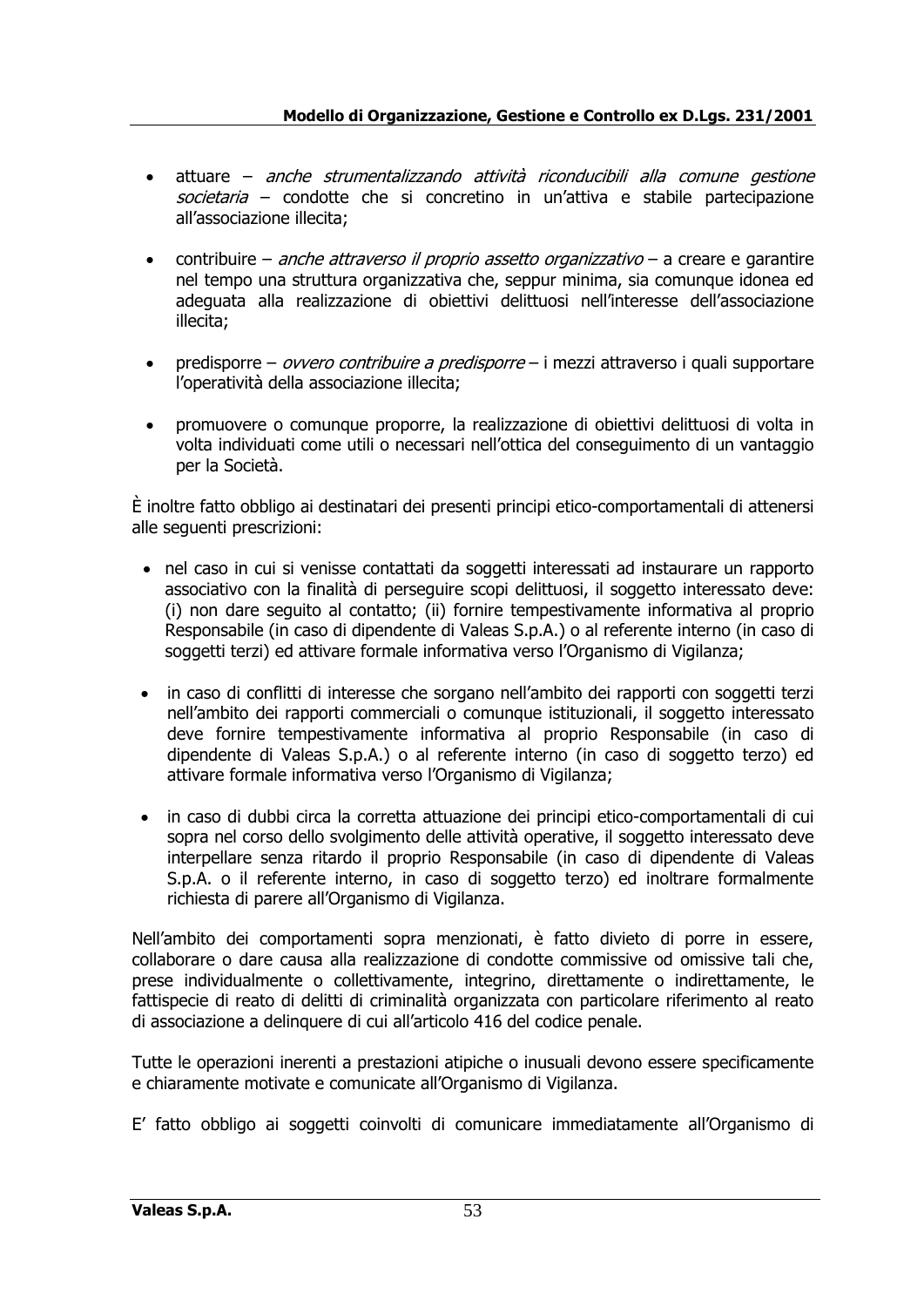Vigilanza l'impossibilità di attuare gli obblighi previsti indicandone la motivazione e ogni anomalia significativa riscontrata nonché ogni evento suscettibile di incidere sull'operatività ed efficacia dell'attività (es. modifiche legislative e regolamenti, circostanze non regolamentate, mutamenti nell'attività disciplinata, modifica della struttura aziendale e delle funzioni coinvolte, ecc.).

Ogni funzione aziendale è responsabile della veridicità, autenticità ed originalità della documentazione e delle informazioni rese nello svolgimento dell'attività di propria competenza.

Infine, i rapporti negoziali con terze parti contraenti (es.: collaboratori, consulenti, partner, fornitori, ecc.) coinvolte nello svolgimento di attività a rischio rispetto alla categoria di reati in oggetto e che operano per conto o nell'interesse della Società, dovranno prevedere l'applicazione dei protocolli e degli standard previsti nelle "Procedure di Base" (**Allegato 2**) del Modello (essere definiti per iscritto, contenere clausole standard o dichiarazioni di impegno al fine del rispetto del D. Lgs. 231/2001 nonché clausole che regolino le conseguenze sul rapporto in caso di violazione delle norme di cui al Decreto).

#### **4.6 COMPORTAMENTI DA TENERE NELL'AMBITO DELLE ATTIVITÀ SENSIBILI RISPETTO ALLA COMMISSIONE DEI DELITTI IN TEMA DI FALSITÀ IN STRUMENTI O SEGNI DI RICONOSCIMENTO DI CUI ALL'ARTICOLO 25 BIS, DEI DELITTI CONTRO L'INDUSTRIA ED IL COMMERCIO DI CUI ALL'ARTICOLO 25 BIS.1 E DEI DELITTI IN MATERIA DI VIOLAZIONE DEL DIRITTO D'AUTORE DI CUI ALL'ARTICOLO 25 NOVIES**

I seguenti principi di comportamento di carattere generale si applicano ai destinatari del presente Modello che, a qualunque titolo, direttamente o indirettamente, siano coinvolti nelle attività "sensibili" rispetto alla commissione dei delitti in tema di falsità in strumenti o segni di riconoscimento, dei delitti contro l'industria ed il commercio e dei delitti in materia di violazione del diritto d'autore, per conto o nell'interesse della Società e per l'espletamento della propria attività lavorativa in favore dell'Azienda.

In via generale, a tali soggetti è richiesto di:

- osservare rigorosamente tutte le norme poste dalla legge e dalle procedure aziendali interne in merito a limiti, condizioni e modalità con cui svolgere l'attività economicocommerciale della Società;
- tenere condotte tali da garantire il libero e corretto svolgimento del commercio nonché di una lecita concorrenza nel rispetto della fede pubblica;
- astenersi da condotte commerciali finalizzate o comunque idonee a ledere la buona fede del consumatore/cliente ovvero il lecito affidamento del cittadino;
- evitare comportamenti idonei a ledere gli altrui diritti di proprietà industriale e intellettuale;
- astenersi dal porre in essere, collaborare o dare causa alla realizzazione di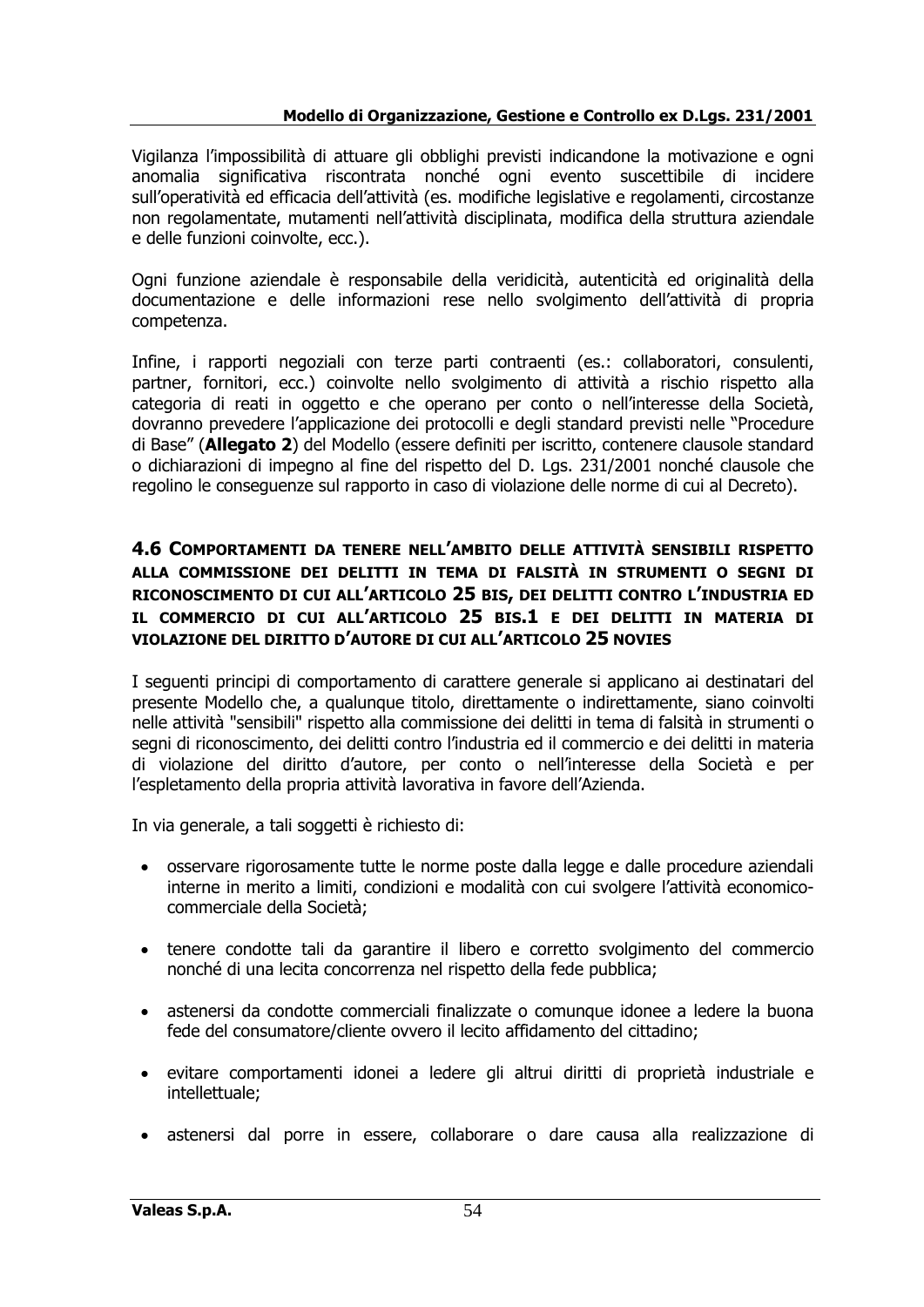comportamenti tali che, presi individualmente o collettivamente, integrino, direttamente o indirettamente, le fattispecie di delitto in tema di falsità in strumenti o segni di riconoscimento, contro l'industria ed il commercio ovvero in materia di violazione del diritto d'autore.

In particolare, coerentemente con i principi deontologici aziendali espressi nel Codice Etico della Società, è fatto divieto di:

- alterare ovvero contraffare *attraverso qualsivoglia tipo di riproduzione* marchi o segni distintivi nazionali ed esteri depositati/registrati ovvero fare uso di marchi o segni distintivi alterati oppure contraffatti;
- alterare oppure contraffare *attraverso qualsivoglia tipo di riproduzione* brevetti, disegni, modelli industriali ovvero fare uso di brevetti, disegni o modelli industriali alterati oppure contraffatti;
- importare per trarne profitto, vendere o detenere per la vendita opere dell'ingegno o prodotti con marchi, segni distintivi e brevetti contraffatti o alterati;
- adottare condotte violente *ovvero* ricorrere a raggiri o artifici di qualunque tipo, al fine di creare ostacoli al libero svolgimento dell'attività commerciale ed industriale di terzi, quale aspetto particolare dell'interesse economico collettivo;
- impiegare l'uso di violenza o minaccia al fine di ostacolare illecitamente la concorrenza con forme di intimidazione dirette nei confronti di possibili competitor;
- effettuare la vendita o comunque mettere in altro modo in circolazione, anche attraverso l'immagazzinamento finalizzato alla distribuzione e lo sdoganamento, opere o prodotti con nomi, marchi o segni distintivi alterati o contraffatti, che possano produrre un danno per l'industria;
- effettuare la vendita o comunque mettere in altro modo in circolazione, anche attraverso l'immagazzinamento finalizzato alla distribuzione e lo sdoganamento, opere o prodotti con nomi, marchi o segni distintivi altrui, anche se non registrati, al fine di trarre in inganno il consumatore/cliente;
- fabbricare o adoperare industrialmente oggetti o altri beni, realizzati usurpando o violando il diritto d'autore altrui o brevetti di terzi;
- introdurre nel territorio dello Stato, detenere per la vendita, porre in vendita o comunque mettere in circolazione - al fine di trarne profitto - beni/opere realizzati usurpando il diritto d'autore o brevetti di terzi;
- diffondere tramite reti telematiche un'opera dell'ingegno o parte di essa;
- duplicare, importare, distribuire, vendere, concedere in locazione, diffondere/trasmettere al pubblico, detenere a scopo commerciale - o comunque per trarne profitto - programmi per elaboratori, banche dati protette ovvero qualsiasi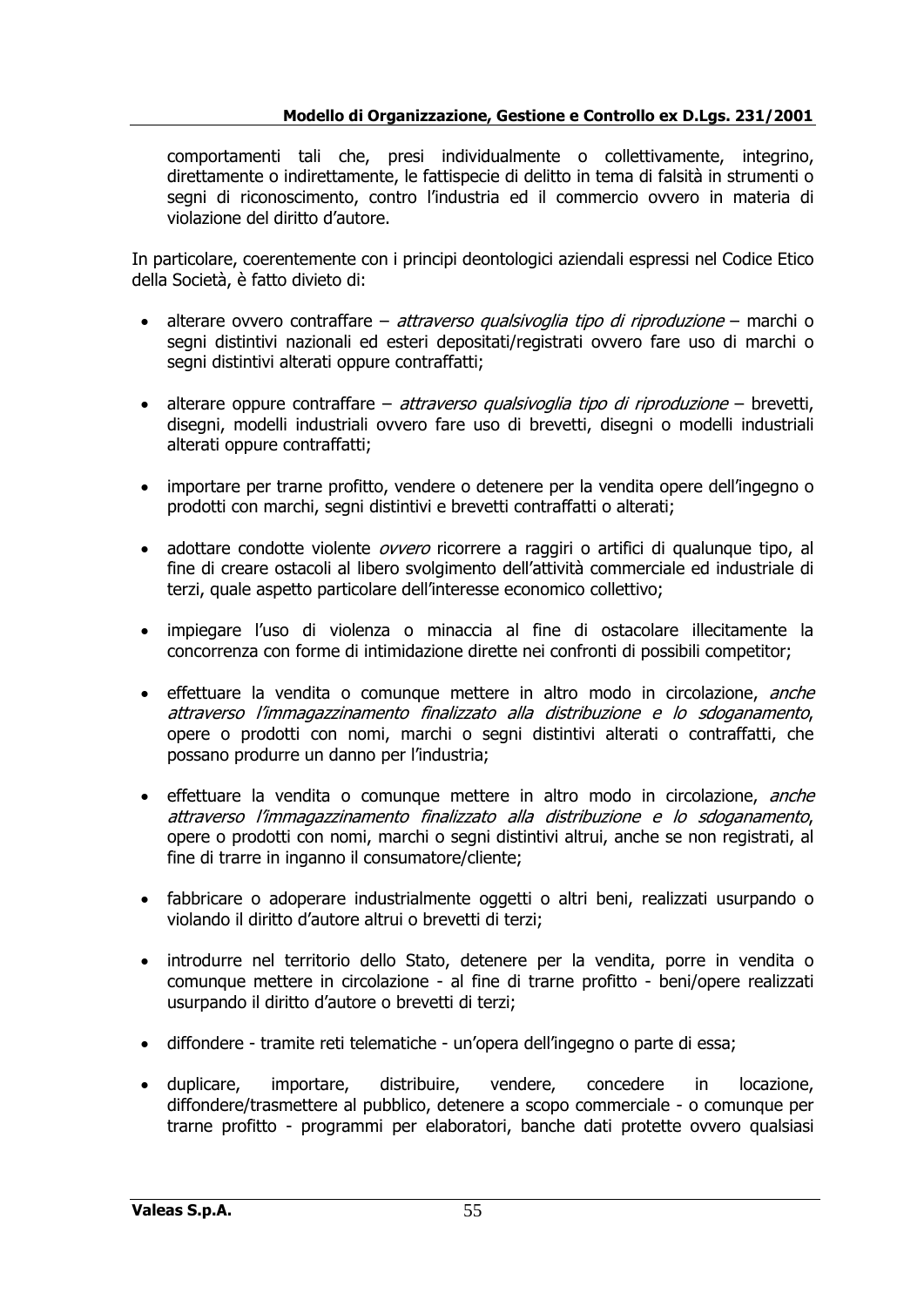opera protetta dal diritto d'autore e da diritti connessi, incluse opere a contenuto letterario, musicale, multimediale, cinematografico, artistico.

Nell'ambito dei comportamenti sopra menzionati, è fatto divieto di porre in essere, collaborare o dare causa alla realizzazione di condotte commissive od omissive tali che, prese individualmente o collettivamente, integrino, direttamente o indirettamente, le fattispecie di reato rientranti tra quelle sopra considerate (art. 25 bis, art. 25 bis.1 e art. 25 *novies* del D. Lgs. 231/2001).

In caso di dubbi circa la corretta attuazione dei principi etico-comportamentali di cui sopra nel corso dello svolgimento delle attività operative, è fatto obbligo al soggetto interessato di interpellare il proprio Responsabile (in caso di dipendente di Valeas S.p.A.) e referente interno (in caso di soggetti terzi) ed inoltrare formalmente richiesta di parere all'Organismo di Vigilanza.

Tutte le operazioni inerenti a prestazioni atipiche o inusuali devono essere specificamente e chiaramente motivate e comunicate all'Organismo di Vigilanza.

E' fatto obbligo ai soggetti coinvolti di comunicare immediatamente all'Organismo di Vigilanza l'impossibilità di attuare gli obblighi previsti indicandone la motivazione e ogni anomalia significativa riscontrata nonché ogni evento suscettibile di incidere sull'operatività ed efficacia dell'attività (es. modifiche legislative e regolamenti, circostanze non regolamentate, mutamenti nell'attività disciplinata, modifica della struttura aziendale e delle funzioni coinvolte, ecc.).

Ogni funzione aziendale è responsabile della veridicità, autenticità ed originalità della documentazione e delle informazioni rese nello svolgimento dell'attività di propria competenza.

Infine, i rapporti negoziali con terze parti contraenti (es.: collaboratori, consulenti, partner, fornitori, ecc.) coinvolte nello svolgimento di attività a rischio rispetto alla categoria di reati in oggetto e che operano per conto o nell'interesse della Società, dovranno prevedere l'applicazione dei protocolli e degli standard previsti nelle "Procedure di Base" (**Allegato 2**) del Modello (essere definiti per iscritto, contenere clausole standard o dichiarazioni di impegno al fine del rispetto del D. Lgs. 231/2001 nonché clausole che regolino le conseguenze sul rapporto in caso di violazione delle norme di cui al Decreto).

#### **4.7 COMPORTAMENTI DA TENERE NELL'AMBITO DELLE ATTIVITÀ SENSIBILI RISPETTO ALLA COMMISSIONE DEI DELITTI IN TEMA DI RICETTAZIONE, RICICLAGGIO E IMPIEGO DI DENARO, BENI O UTILITÀ DI PROVENIENZA ILLECITA, NONCHÉ AUTORICICLAGGIO DI CUI ALL'ARTICOLO 25 OCTIES**

In riferimento alla fattispecie di autoriciclaggio, stante quanto già evidenziato nel paragrafo 2.3 "fasi di costruzione del Modello" rispetto al duplice profilo d'analisi utilizzato nella valutazione del rischio, occorre tenere inoltre in considerazione che, oltre alle attività sopra elencate, l'autoriciclaggio potrebbe trovare realizzazione anche in conseguenza di altre fattispecie presupposto ai sensi del D. Lgs. 231/01 di natura non-colposa collegate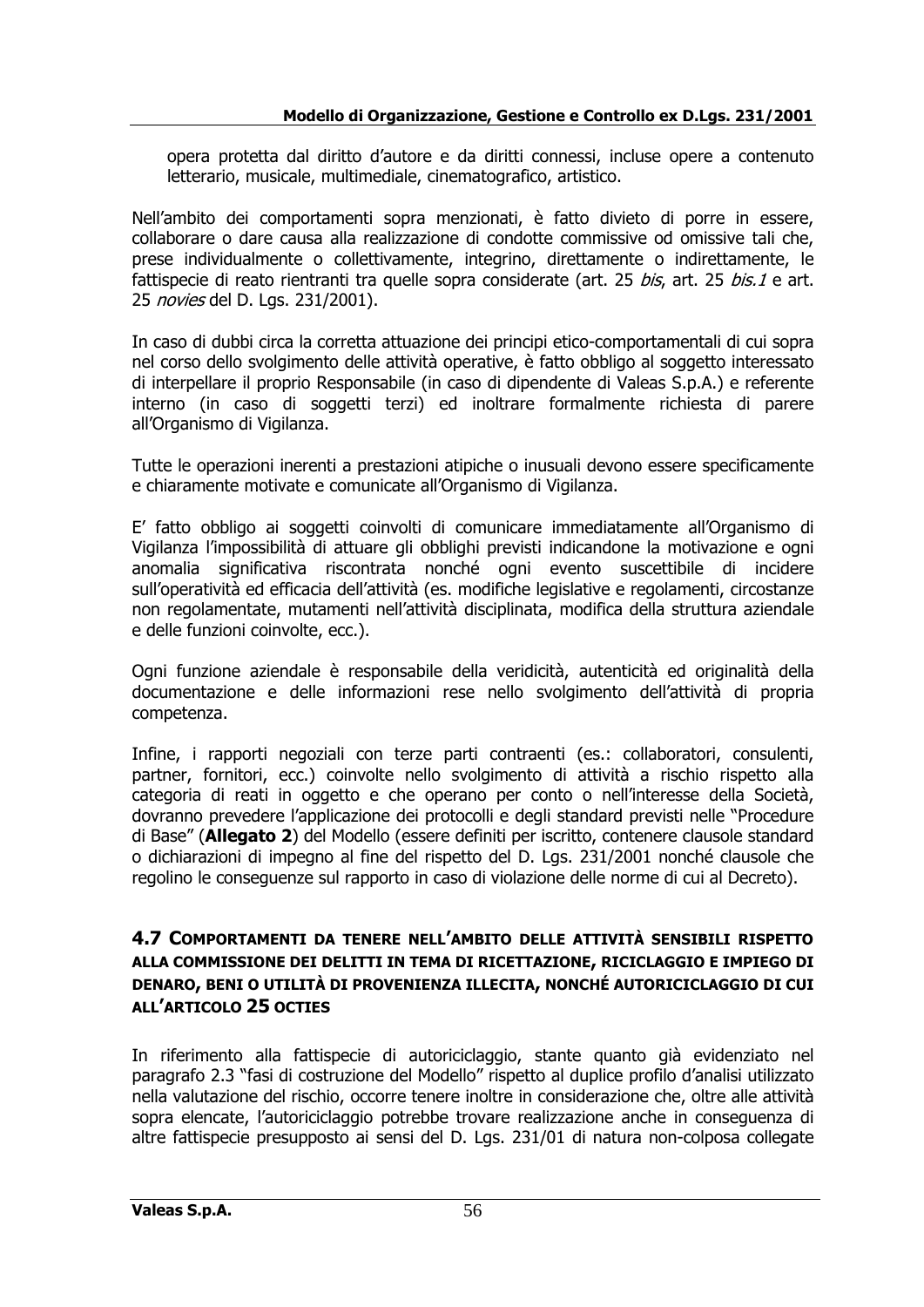alle diverse attività sensibili mappate (solo a titolo di esempio si pensi alla corruzione, alla truffa, alla frode in commercio ai reati contro la proprietà intellettuale e industriale, ai delitti informatici, ecc., i cui proventi potrebbero essere oggetto di "autoriciclaggio" nel caso di condotte mirate ad ostacolare concretamente l'identificazione della provenienza delittuosa).Per semplicità di rappresentazione e per non appesantire la mappatura delle attività sensibili e dei processi strumentali, essendo tale profilo di rischio potenzialmente "trasversale" a tutte le fattispecie presupposto ai sensi del D. Lgs. 231/01 di natura noncolposa mappate, lo stesso non è stato abbinato ad ogni attività a rischio identificata.

I seguenti principi di comportamento di carattere generale si applicano ai destinatari del presente Modello che, a qualunque titolo, siano coinvolti nelle attività "sensibili" rispetto ai reati in oggetto (*in primis*, i componenti degli Organi societari della Società).

Ogni flusso finanziario in entrata e in uscita della Società, sia quelli afferenti ad operazioni ordinarie (incassi e pagamenti) che a quelli riferiti ad esigenze finanziarie (liquidità, finanziamenti a breve, medio e lungo termine, coperture di rischi, ecc.) o ad operazioni straordinarie (a titolo esemplificativo e non esaustivo acquisti o cessioni di partecipazioni o rami di aziende, liquidazioni, scambi di partecipazioni, liquidazioni, investimenti o cessioni di asset, operazioni sul capitale ecc.), deve essere legittimo e posto in essere nel rispetto della vigente normativa, tracciato, ricostruibile ex post, adeguatamente motivato, autorizzato e rispondente alle effettive esigenze aziendali.

Parimenti devono essere adeguatamente formalizzati e tracciabili, in appositi documenti, atti o contratti i rapporti e le operazioni di natura commerciale o finanziaria con terze parti sottostanti ai flussi finanziari in entrata o in uscita, come pure i rapporti e le operazioni con i soci.

Ai destinatari è fatto tassativo divieto porre in essere, collaborare o dare causa alla realizzazione di condotte volte a impiegare, sostituire, trasferire nell'ambito delle attività economiche-imprenditoriali della Società e dei relativi flussi finanziari, denaro, beni o altre utilità provenienti da delitti non colposi, in modo da ostacolare concretamente l'identificazione della loro provenienza delittuosa.

In via generale, a tali soggetti è richiesto di:

- ottemperare a quanto stabilito da norme di legge e dalle procedure aziendali interne, in tutte le attività finalizzate alla gestione dei rapporti commerciali con fornitori/clienti/partner anche stranieri e alle conseguenti attività contabili e amministrative;
- tenere un comportamento corretto, assicurare la tracciabilità di ogni transazione e operazione finanziaria e ottemperare a quanto stabilito da norme di legge e dalle procedure aziendali interne, in tutte le attività finalizzate alla formazione del bilancio, alla gestione della cassa e in generale dei flussi finanziari e delle operazioni di tesoreria;
- non intrattenere rapporti commerciali con soggetti (fisici o giuridici) dei quali sia conosciuta o sospettata l'appartenenza ad organizzazioni criminali o comunque operanti al di fuori della liceità quali, a titolo esemplificativo ma non esaustivo, persone legate all'ambiente del riciclaggio, al traffico di droga, all'usura;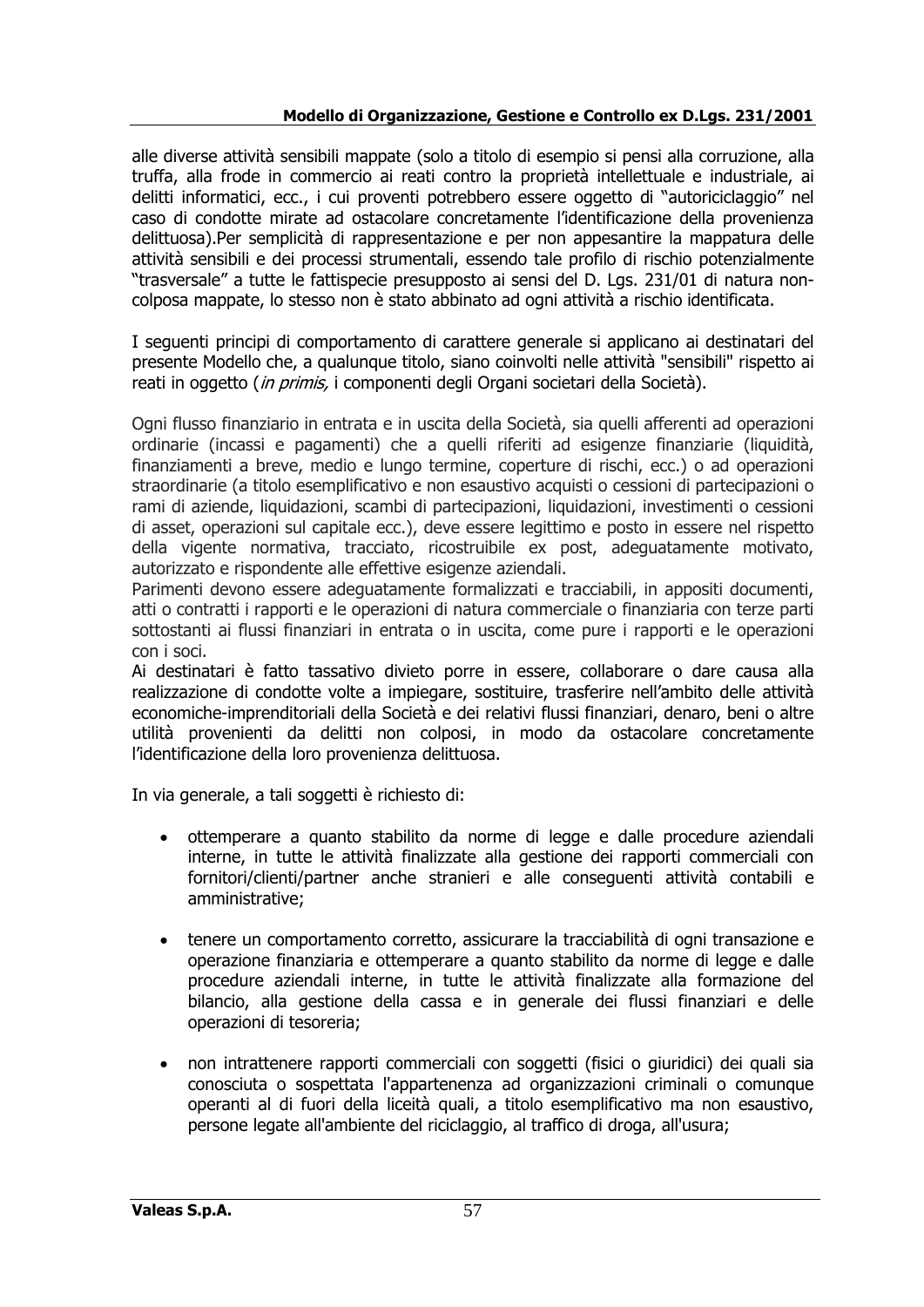• effettuare un costante monitoraggio dei flussi finanziari aziendali, sia in entrata che in uscita.

In questa sede, si intendono richiamati i protocolli specifici di controllo connessi all'adozione delle principali misure necessarie al fine di prevenire ragionevolmente la commissione dei potenziali comportamenti illeciti di cui in oggetto.

Pertanto, al fine di evitare il verificarsi di fattispecie qualificabili come critiche, la Società:

- garantisce la segregazione delle funzioni nell'ambito dei diversi processi gestionali e contabili;
- garantisce che ogni operazione aziendale che si riflette sul sistema contabile, inclusa la mera attività di inserimento dati, avvenga sulla scorta di adeguata evidenza documentale; tale documentazione dovrà consentire un agevole controllo e sarà posta, sotto la responsabilità di chi ha registrato o autorizzato l'operazione, a corredo del libro/registro contabile/fiscale obbligatorio nel quale l'operazione è stata annotata/registrata, e conseguentemente conservata secondo i termini e le modalità previste dalla legge per il libro/registro in questione;
- implementa una procedura interna di gestione dell'anagrafica di clienti e fornitori (ragione/denominazione sociale, indirizzo di fatturazione, indirizzo spedizione merci, coordinate IBAN, modalità di pagamento) e di corretta gestione contabile dei rapporti con gli stessi;
- implementa una procedura volta al controllo di corrispondenza tra le prestazioni rese dei fornitori, gli importi fatturati dagli stessi e gli importi pagati;
- non effettua pagamenti a soggetti interni o esterni che non trovino adeguata giustificazione alla luce del rapporto contrattuale con essi costituito, che non avvengano in compenso di beni, servizi, prestazioni etc. effettivamente ricevute dalla Società nel rispetto delle condizioni contrattuali oppure che non sono dovute dalla Società a causa di obblighi di legge;
- effettua pagamenti solo a fronte di un documento giustificativo (ad es. fattura, nota spese, nota di addebito etc.) adeguatamente controllato e autorizzato e devono corrispondere in termini di soggetto beneficiario, importo dell'elargizione, tempistiche e modalità di pagamento con quanto definito nel documento giustificativo stesso oppure con quanto concordato formalmente (ad es. attraverso un contratto) tra la Società e il destinatario del pagamento;
- non concede a soggetti terzi sconti, premi, note di credito o la riduzione in qualsiasi altra forma della somma dovuta che non trovino adeguata giustificazione alla luce del rapporto contrattuale con essi costituito e non siano motivati da fattori obiettivi;
- implementa una procedura volta al controllo di corrispondenza tra le prestazioni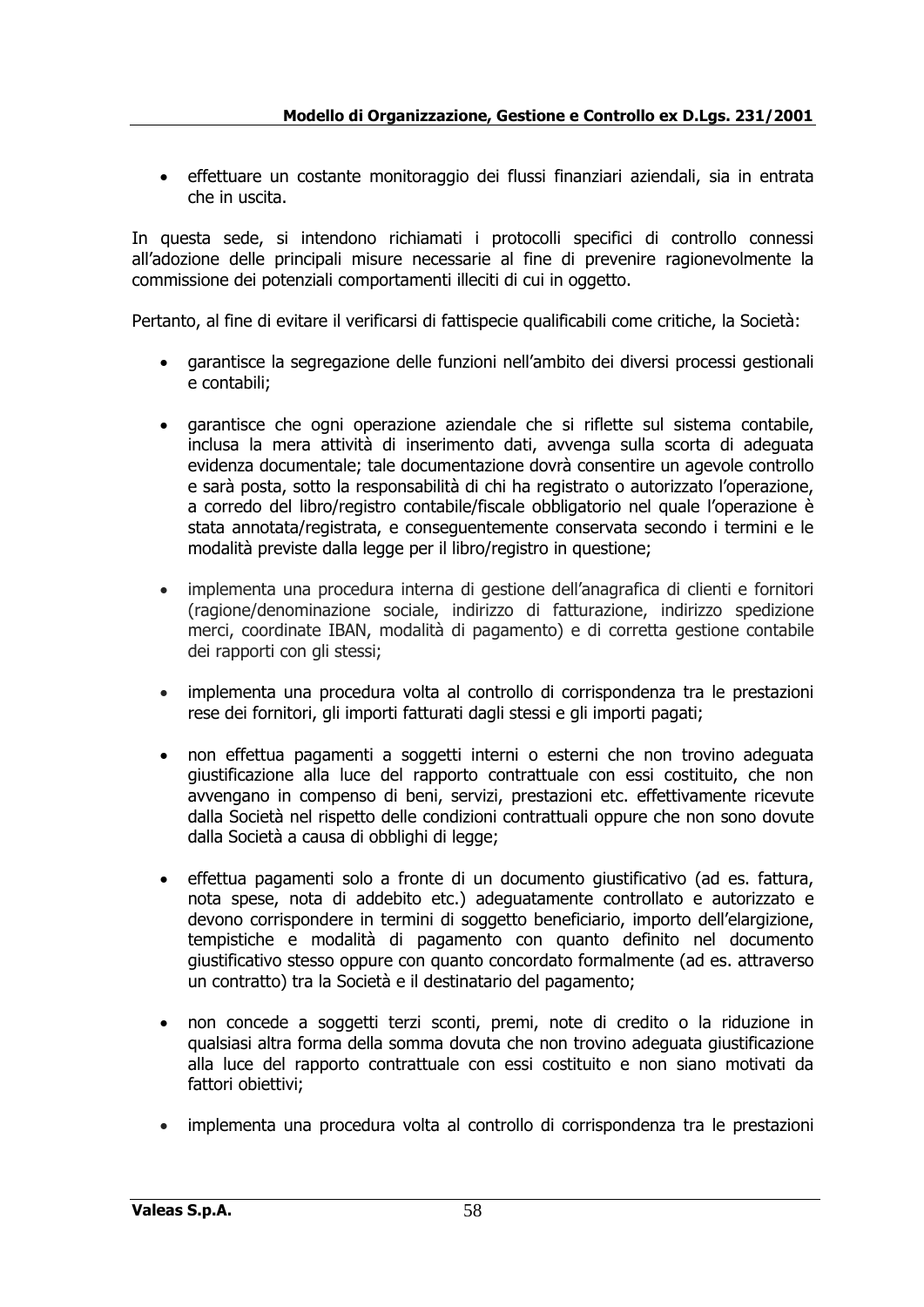rese ai Clienti, gli importi fatturati e gli importi incassati;

- tutti gli incassi e i pagamenti derivanti da rapporti di collaborazione con soggetti terzi Fornitori, aumenti di capitale, incasso dividendi, ecc. sono regolati esclusivamente attraverso il canale bancario, l'unico atto ad assicurare, grazie ai moderni sistemi elettronici e telematici, adeguati livelli di sicurezza, tracciabilità ed efficienza nelle operazioni di trasferimento di denaro tra operatori economici;
- non utilizza conti correnti o libretti di risparmio in forma anonima o con intestazione fittizia, né in Italia né presso altri Stati esteri;
- regolamenta la piccola cassa con un'apposita procedura;
- effettua controlli formali e sostanziali e un costante monitoraggio dei flussi finanziari aziendali, con riferimento ai pagamenti verso terzi, tenendo conto:
	- o della sede legale della società controparte;
	- o degli Istituti di credito utilizzati (con particolare riferimento alla sede legale delle banche coinvolte nelle operazioni, ovvero ad Istituti che non hanno insediamenti fisici in alcun paese);
	- $\circ$  di eventuali schermi societari e strutture fiduciarie utilizzate per transazioni o operazioni straordinarie;
- implementa procedure e flussi informativi atti a garantire che tutte le operazioni straordinarie di natura societaria (quali a titolo esemplificativo e non esaustivo acquisti o cessioni di partecipazioni o rami di aziende, fusioni, scissioni, liquidazioni, scambi di partecipazioni, ecc.):

- siano svolte nel rispetto delle vigenti normative, con particolare ma non esclusivo riferimento alle previsioni del codice civile, e dello statuto,

- prevedano un'adeguata e sufficiente conoscenza da parte della Società delle controparti (anche in termini di solidità reputazionale), nonchè dei profili, dei razionali, delle prospettive e dei ritorni attesi di natura strategica, economica, finanziaria dell'operazione,

- siano gestite fornendo agli organi societari e di controllo (con particolare ma non esclusivo riferimento al Collegio Sindacale) adeguati flussi informativi e documentazione a supporto,

- siano approvate dagli organi o dai soggetti delegati a ciò preposti nel rispetto di quanto previsto dalla legge e dallo statuto,

- siano poste in essere assicurando la tracciabilità dei flussi finanziari relativi;
- implementa procedure e flussi informativi atti a garantire che le operazioni connesse alla copertura di esigenze finanziarie o di liquidità, di breve, medio o lungo termine, ovvero coperture di rischi a mezzo di strumenti finanziari, in particolare quando non attivate ricorrendo a canali di credito bancario ma attraverso operazioni quali ad esempio finanziamenti da parte di soci o di soggetti terzi o strutture di cash-pooling:

- siano effettuate nel rispetto della legge,

- siano attivate a fronte di effettive necessità finanziare,
- prevedano un'adeguata e sufficiente conoscenza da parte della Società delle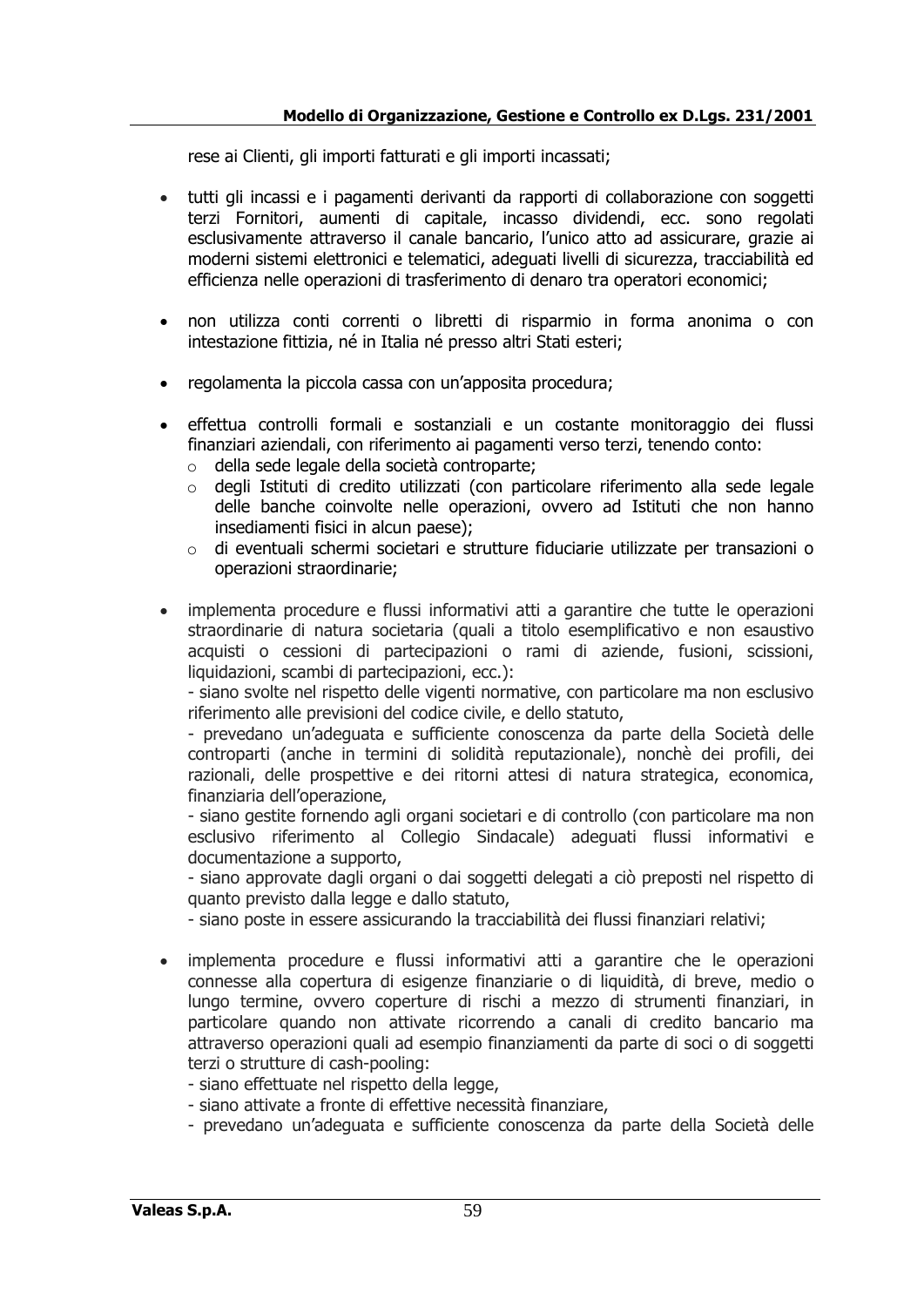controparti (quando i finanziamenti non siano effettuati da soci),

- siano gestite fornendo agli organi societari e di controllo (con particolare ma non esclusivo riferimento al Collegio Sindacale) adeguati flussi informativi e documentazione a supporto,

- siano formalizzate in appositi atti o contratti, rispondano a criteri di economicità e sostenibilità dell'operazione, siano autorizzate dagli organi o soggetti a ciò espressamente delegati,

- siano poste in essere assicurando la tracciabilità dei flussi finanziari relativi.

Gli stessi principi si applicano nel caso di finanziamenti eventualmente erogati dalla Società a terzi;

• implementa procedure e flussi informativi atti a garantire che le operazioni sul capitale (quali ad esempio aumenti di capitale, anche mediante conferimenti) siano effettuate nel rispetto della legge e dello statuto, gestite fornendo agli organi societari e di controllo (con particolare ma non esclusivo riferimento al Collegio Sindacale) adeguati flussi informativi, deliberate dagli organi a ciò preposti e poste in essere assicurando la tracciabilità dei flussi finanziari relativi (vedi Capitolo 4.2.2);

• implementa procedure e flussi informativi atti a garantire che le operazioni connesse ad investimenti, all'acquisto di asset materiali o immateriali, anche quando effettuate attraverso leasing o altri strumenti finanziari:

- siano effettuate nel rispetto della legge,

- siano attivate nel rispetto del principio dell'economicità e sostenibilità dell'operazione rispetto alle esigenze di natura strategica e operativa della Società,

- prevedano un'adeguata e sufficiente conoscenza da parte della Società delle controparti e delle caratteristiche dell'operazione d'investimento;

- siano gestite fornendo agli organi societari e di controllo (con particolare ma non esclusivo riferimento al Collegio Sindacale) adeguati flussi informativi e documentazione a supporto,

- siano formalizzate in appositi atti o contratti,
- siano autorizzate dagli organi o soggetti a ciò espressamente delegati,
- siano poste in essere assicurando la tracciabilità dei flussi finanziari relativi;
- implementa una procedura di verifica dei flussi di entrata ed uscita merci e in generale della corrispondenza tra quanto fatturato e quanto pagato;
- prevede modalità formalizzate e debitamente autorizzate per la modifica delle coordinate bancarie di pagamento/incasso rispetto a quelle inizialmente concordate in sede contrattuale con la controparte ovvero rispetto a quelle utilizzate in precedenti rapporti contrattuali;
- nei casi in cui si renda necessario verificare l'affidabilità commerciale e professionale di fornitori, clienti e partner (ad esempio per nuovi rapporti con controparti non note) procede attraverso la richiesta di informazioni (ad es. certificati camerali) o l'interrogazione di banche dati specializzate;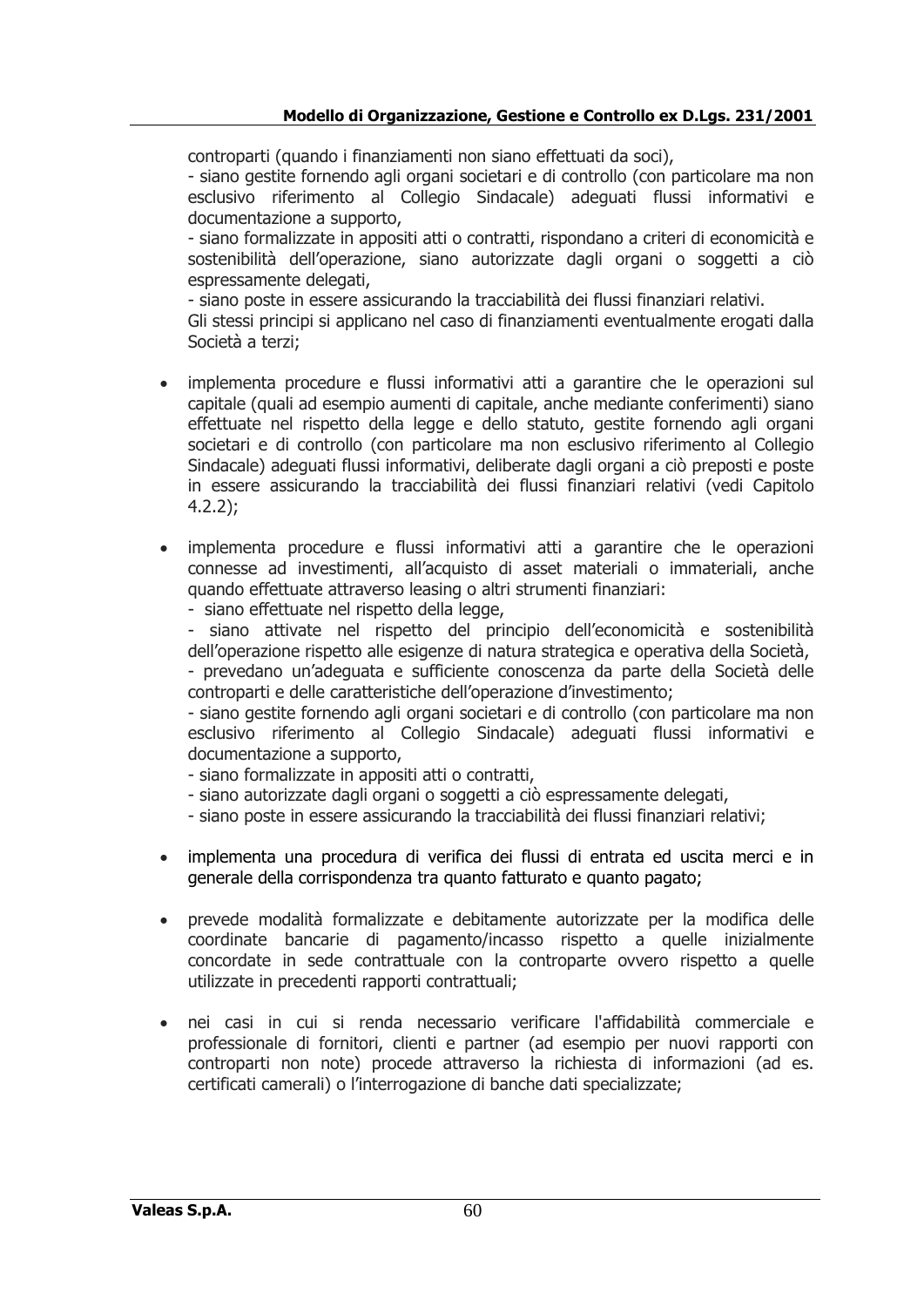#### **Modello di Organizzazione, Gestione e Controllo ex D.Lgs. 231/2001**

- procede ad accordi negoziali nei confronti di fornitori e partner con sede o residenza in paesi considerati come non cooperativi dal GAFI ovvero residenti nei c.d. paesi a fiscalità agevolata (cfr "black list" pubblicate sul sito della Banca d'Italia) solo ed esclusivamente previa verifica dell'attendibilità commerciale e professionale della controparte e comunque nel rispetto di quanto previsto dal D.L. n. 40/2010 convertito nella Legge n. 73/2010;
- effettua controlli sia formali che sostanziali dei flussi finanziari aziendali in entrata ed uscita; tali controlli devono tener conto della sede legale della società controparte (ad es. paradisi fiscali, Paesi a rischio terrorismo ecc.), delle sedi degli istituti di credito utilizzati per le transazioni e di eventuali ricorsi a società terze;
- rifiuta di effettuare/ricevere pagamenti in denaro contante e titoli al portatore (assegni, vaglia postali, certificati di deposito, ecc.) per importi complessivamente superiori alle soglie stabilite dal D. Lgs. 231/07 e s.m.i., se non tramite intermediari a ciò abilitati dal D. Lgs. 231/2007, quali banche e Poste Italiane S.p.A.;
- implementa un sistema interno di gestione dei pagamenti che preveda un iter standardizzato di autorizzazioni a livelli successivi nel caso in cui il personale addetto riscontri casi di possibile anomalia ai sensi di quanto ai punti precedenti;
- comunica all'Agenzia delle Entrate tutte le cessioni di beni e le prestazioni di servizi effettuate e ricevute, registrate o soggette a registrazione, nei confronti di operatori economici aventi sede, residenza o domicilio in Paesi cosiddetti "black list" (cfr D.L. n. 40/2010 convertito nella Legge n. 73/2010).

Nell'ambito dei comportamenti sopra menzionati, è fatto divieto di porre in essere, collaborare o dare causa alla realizzazione di comportamenti tali che, presi individualmente o collettivamente, integrino, direttamente o indirettamente, le fattispecie di reato rientranti tra quelle sopra considerate (art. 25 *octies* del D. Lgs. 231/2001).

In caso di dubbi circa la corretta attuazione dei principi etico-comportamentali di cui sopra nel corso dello svolgimento delle attività operative, è fatto obbligo al soggetto interessato di interpellare il proprio Responsabile (in caso di dipendente di Valeas S.p.A.) e referente interno (in caso di soggetti terzi) ed inoltrare formalmente richiesta di parere all'Organismo di Vigilanza.

Tutte le operazioni inerenti a prestazioni atipiche o inusuali devono essere specificamente e chiaramente motivate e comunicate all'Organismo di Vigilanza.

E' fatto obbligo ai soggetti coinvolti di comunicare immediatamente all'Organismo di Vigilanza l'impossibilità di attuare gli obblighi previsti indicandone la motivazione e ogni anomalia significativa riscontrata nonché ogni evento suscettibile di incidere sull'operatività ed efficacia dell'attività (es. modifiche legislative e regolamenti, circostanze non regolamentate, mutamenti nell'attività disciplinata, modifica della struttura aziendale e delle funzioni coinvolte, ecc.).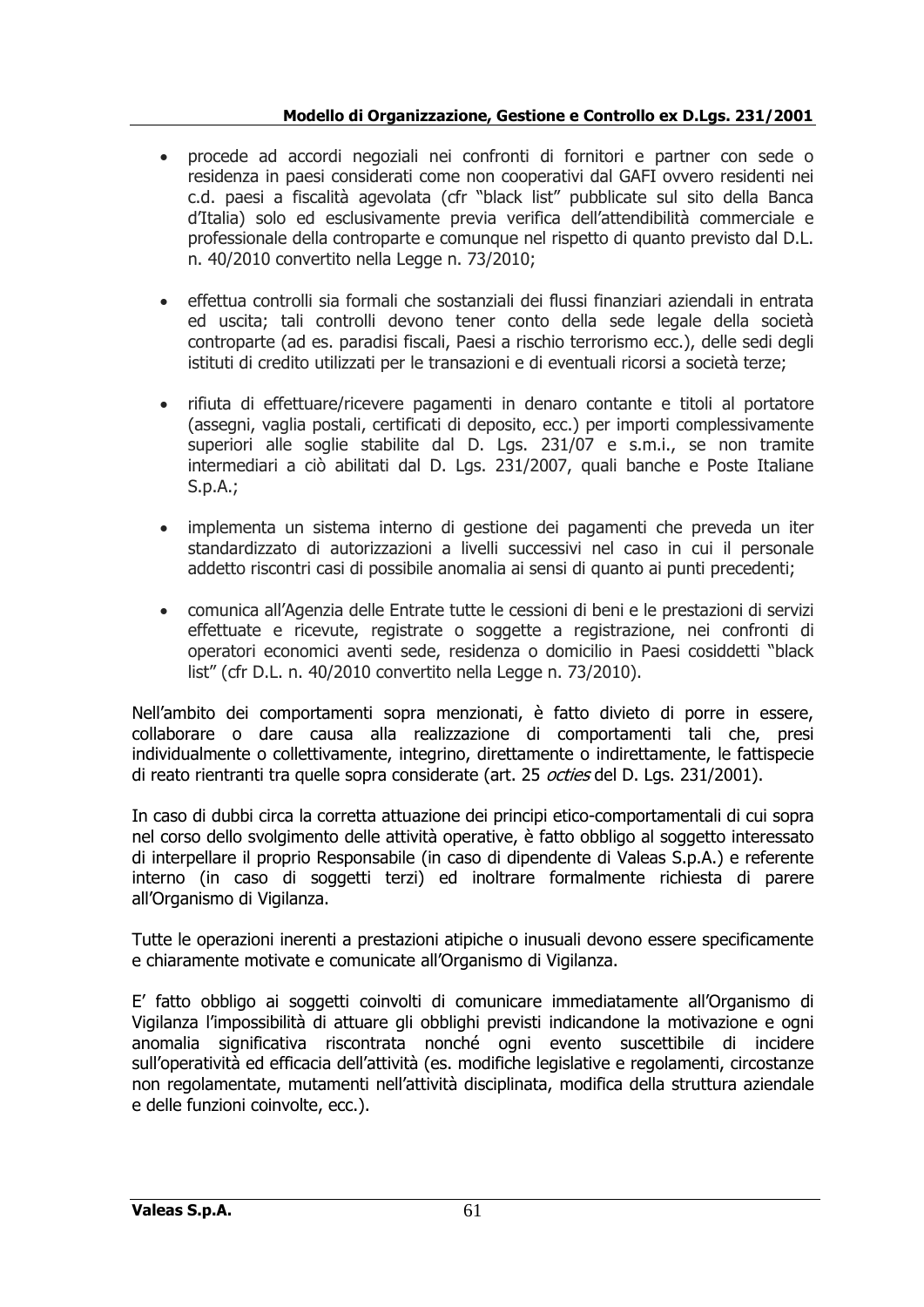Ogni funzione aziendale è responsabile della veridicità, autenticità ed originalità della documentazione e delle informazioni rese nello svolgimento dell'attività di propria competenza.

All'Organismo di Vigilanza deve essere indirizzato un flusso informativo sintetico, ogni qualvolta venga posta in essere un'operazione che per caratteristiche, rilevanza dimensionale, o natura non ordinaria rispetto ai normali flussi d'operatività aziendale<sup>10</sup>, possa afferire ai profili trattati nel presente capitolo, quali, ad esempio:

- operazioni societarie di natura straordinaria;
- attivazione di finanziamenti da parte di soci o terzi di natura non bancaria;
- operazioni sul capitale (es. aumenti di capitale, anche mediante conferimenti);
- altre operazioni o flussi finanziari di natura straordinaria;
- operazioni di investimento di particolare rilevanza.

Almeno una volta all'anno e comunque quando se ne crei la necessità, l'Organismo di Vigilanza organizza un incontro con il Collegio Sindacale, per approfondire, alla luce e nel rispetto dei doveri di vigilanza attribuiti al Collegio, ai sensi dell'art. 2403 del c.c., anche sulle operazioni di cui sopra, tematiche ritenute rilevanti ex D. Lgs. 231/01 rispetto agli elementi oggetto del presente capitolo.

Infine, i rapporti negoziali con terze parti contraenti (es.: collaboratori, consulenti, partner, fornitori, ecc.) coinvolte nello svolgimento di attività a rischio rispetto alla categoria di reati in oggetto e che operano per conto o nell'interesse della Società, dovranno prevedere l'applicazione dei protocolli e degli standard previsti nelle "Procedure di Base" (**Allegato 2**) del Modello (essere definiti per iscritto, contenere clausole standard o dichiarazioni di impegno al fine del rispetto del D. Lgs. 231/2001 nonché clausole che regolino le conseguenze sul rapporto in caso di violazione delle norme di cui al Decreto).

#### **4.8 COMPORTAMENTI DA TENERE NELL'AMBITO DELLE ATTIVITÀ SENSIBILI RISPETTO ALLA GESTIONE DI ATTIVITA' E PROCESSI RILEVANTI AI FINI AMBIENTALI DI CUI ALL'ARTICOLO 25 UNDECIES**

I seguenti principi di comportamento di carattere generale si applicano ai destinatari del presente Modello che, a qualunque titolo, direttamente o indirettamente, siano coinvolti nelle attività "sensibili" rispetto ai reati ambientali di cui all'articolo 25 undecies, in particolare, a tutte le risorse che intervengano a vario titolo nelle attività e processi che impattano sull'ambiente circostante per l'espletamento della propria attività lavorativa in favore dell'Azienda.

In via generale, a tali soggetti è richiesto di:

• osservare rigorosamente tutte le norme poste dalla legge e dalle procedure aziendali interne in merito alla sicurezza degli impianti e dei sistemi adottati dalla Società per la

<sup>10</sup> L'Organismo di Vigilanza può stabilire, con propria comunicazione, limiti di importo o rilevanza rispetto alle operazioni su cui ricevere i flussi informativi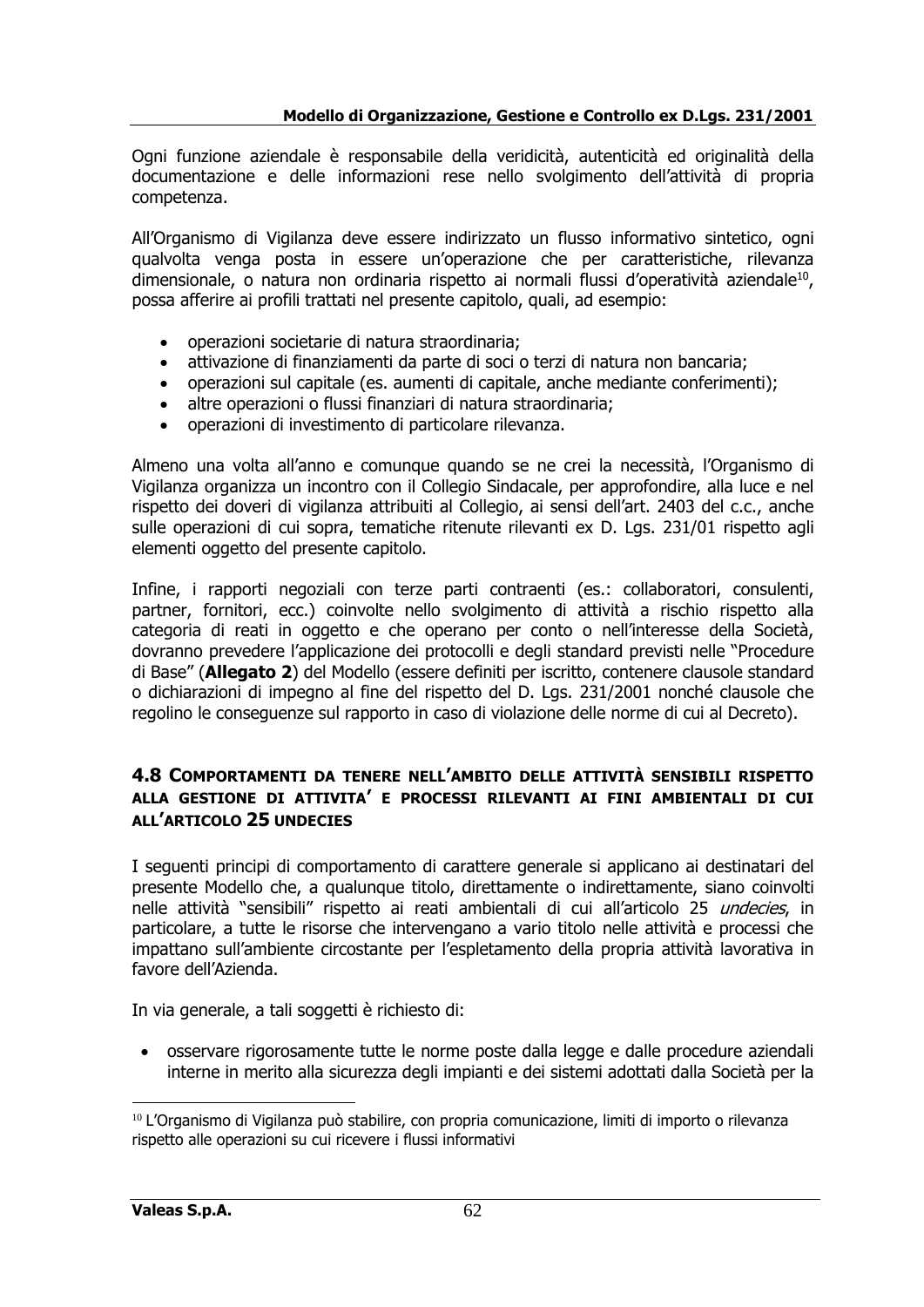protezione ambientale;

• astenersi dal porre in essere, collaborare o dare causa alla realizzazione di comportamenti tali che, presi individualmente o collettivamente, integrino, direttamente o indirettamente, le fattispecie previste nell'ambito dei reati ambientali (art. 25 undecies del D. Lgs. 231/01).

È inoltre previsto l'espresso divieto a carico dei sopraccitati soggetti di:

- aprire o effettuare nuovi scarichi di acque reflue industriali contenenti le sostanze pericolose normativamente individuate dalle tabelle 3, 3A, 4 e 5 di cui all'Allegato 5, parte terza del D. Lgs. 152/2006 e s.m.i., in assenza di autorizzazione ovvero qualora la stessa sia sospesa o revocata ovvero in violazione delle prescrizioni presenti nell'autorizzazione, o delle altre prescrizioni dell'Autorità competente;
- effettuare scarichi di acque reflue industriali contenenti le sostanze pericolose di cui sopra con superamento dei limiti normativamente individuati dal D. Lgs. 152/2006 e s.m.i. ovvero dei limiti più restrittivi fissati dalle regioni o dalle province autonome o dall'Autorità;
- effettuare gli scarichi di acque nel suolo, sottosuolo e acque sotterranee al di fuori dei casi normativamente previsti;
- effettuare attività di raccolta, trasporto, recupero, smaltimento, commercio ed intermediazione di rifiuti in mancanza della prescritta autorizzazione, iscrizione o comunicazione ovvero in violazione di alcuni dei requisiti normativamente previsti per lo svolgimento di dette attività;
- gestire una discarica non autorizzata di rifiuti anche pericolosi;
- effettuare attività non autorizzata di miscelazione dei rifiuti;
- procedere al deposito temporaneo di rifiuti sanitari pericolosi presso il luogo di produzione in violazione della normativa di riferimento (D.P.R. 254/2003 e s.m.i.);
- omettere i doverosi interventi di bonifica ovvero violare le disposizioni inerenti il progetto di bonifica approvato dall'autorità competente nel caso di eventi inquinanti del suolo, del sottosuolo, delle acque superficiali o delle acque sotterranee con il superamento delle concentrazioni soglia di rischio, in violazione di quanto previsto dall'articolo 242 del D. Lgs. 152/2006 e s.m.i.;
- omettere la comunicazione dell'evento inquinante alle Autorità competenti, ai sensi della norma di cui al punto precedente;
- predisporre ovvero utilizzare durante il trasporto un certificato di analisi di rifiuti contenenti false indicazioni sulla natura, sulla composizione e sulle caratteristiche chimico-fisiche dei rifiuti;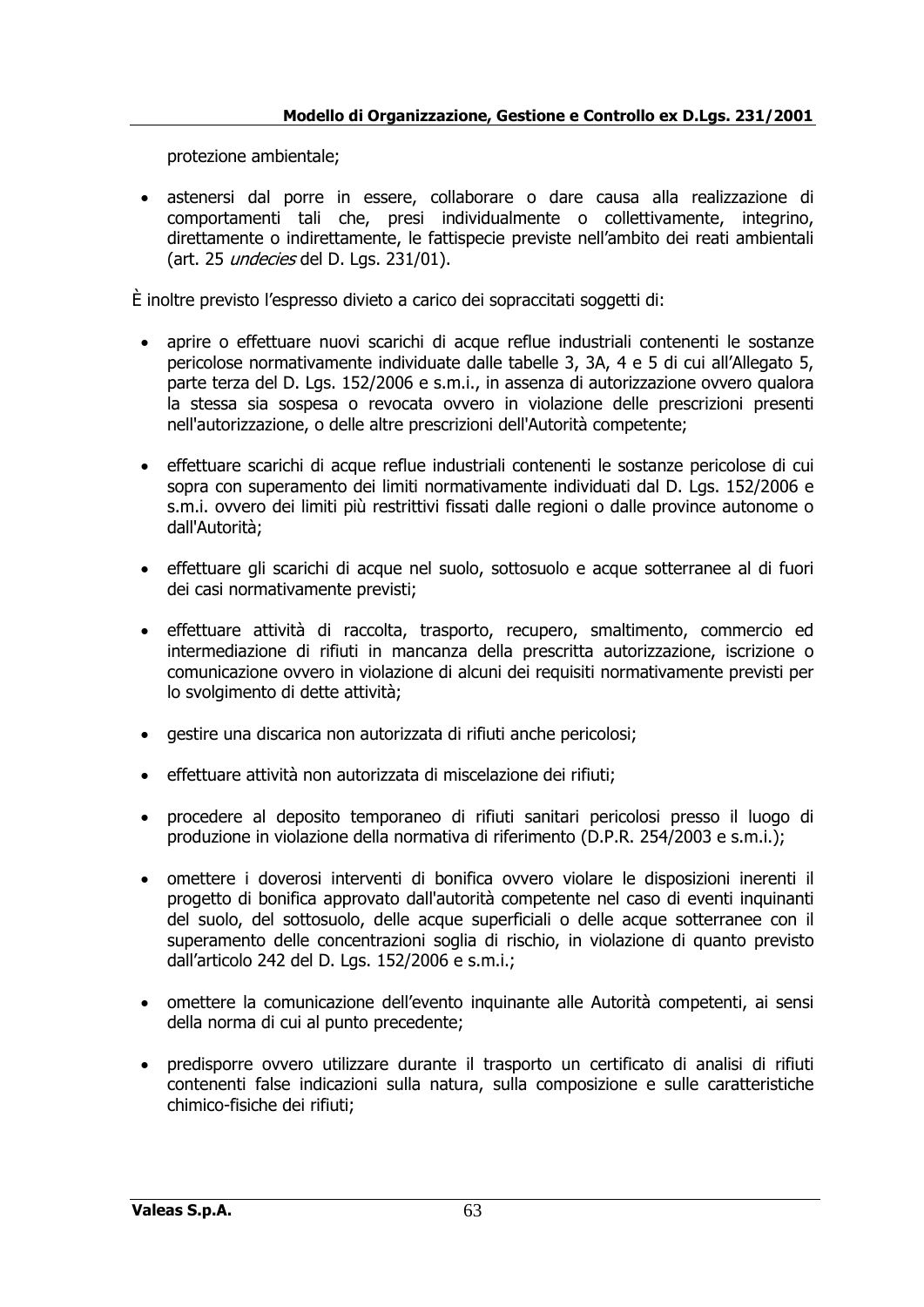#### **Modello di Organizzazione, Gestione e Controllo ex D.Lgs. 231/2001**

- ricevere ovvero effettuare spedizioni di rifiuti da e per uno o più Stati Membri ovvero da e per l'area comunitaria in mancanza della notifica alle Autorità competenti ovvero della autorizzazione delle stesse ovvero in caso di autorizzazioni ottenute fraudolentemente, e in tutti gli altri casi costituenti traffico illecito ai sensi del Reg. CEE 259/1993 e s.m.i.;
- cedere, ricevere, trasportare, esportare, importare, o comunque gestire abusivamente ingenti quantitativi di rifiuti, anche radioattivi, effettuando più operazioni ovvero ricorrendo a mezzi e attività continuative organizzate, al fine di per conseguire un ingiusto profitto;
- predisporre un certificato di analisi dei rifiuti fornendo false indicazioni sulla natura, sulla composizione e sulle caratteristiche chimico-fisiche dei rifiuti ovvero inserire un certificato falso nei dati da fornire ai fini della tracciabilità dei rifiuti;
- utilizzare durante il trasporto un certificato di analisi contenente false indicazioni su natura, composizione e sulle caratteristiche chimico-fisiche dei rifiuti trasportati;
- violare le disposizioni previste dalla normativa sulla tutela dell'ozono in caso di produzione, consumo, importazione, esportazione, detenzione e commercializzazione delle sostanze considerate lesive ai sensi del Reg. CEE 3093/94 e s.m.i. .

È fatto obbligo ai soggetti coinvolti di comunicare immediatamente all'Organismo di Vigilanza l'impossibilità di attuare gli obblighi previsti indicandone la motivazione e ogni anomalia significativa riscontrata nonché ogni evento suscettibile di incidere sull'operatività ed efficacia dell'attività (es. modifiche legislative e regolamenti, circostanze non regolamentate, mutamenti nell'attività disciplinata, modifica della struttura aziendale e delle funzioni coinvolte, ecc.).

In particolare, a titolo esemplificativo e non esaustivo, è necessario che in tutti i casi di:

- a. violazioni presunte o effettive delle prescrizioni normative ovvero di quelle di cui al presente paragrafo;
- b. verificarsi di eventi dannosi/incidenti rilevanti ai fini della applicazione della normativa sui reati ambientali (es.: eventi inquinanti del suolo, del sottosuolo, delle acque superficiali o delle acque sotterranee con il superamento delle concentrazioni soglia di rischio);
- c. verifiche e ispezioni da parte delle Autorità competenti;
- d. apertura e chiusura di procedimenti,

ne venga data immediata e tempestiva comunicazione all'Organismo di Vigilanza.

La Società inoltre, al fine di evitare il proprio coinvolgimento in attività suscettibili di concretizzare uno o più reati ambientali, si impegna a svolgere responsabilmente la propria attività secondo modalità che garantiscano il rispetto dell'ambiente, ed in particolare a:

• implementare un approccio di governo delle attività e dei processi aziendali in grado di identificare, analizzare, prevedere, prevenire e controllare gli effetti ambientali, modificare e aggiornare continuamente l'organizzazione e migliorare le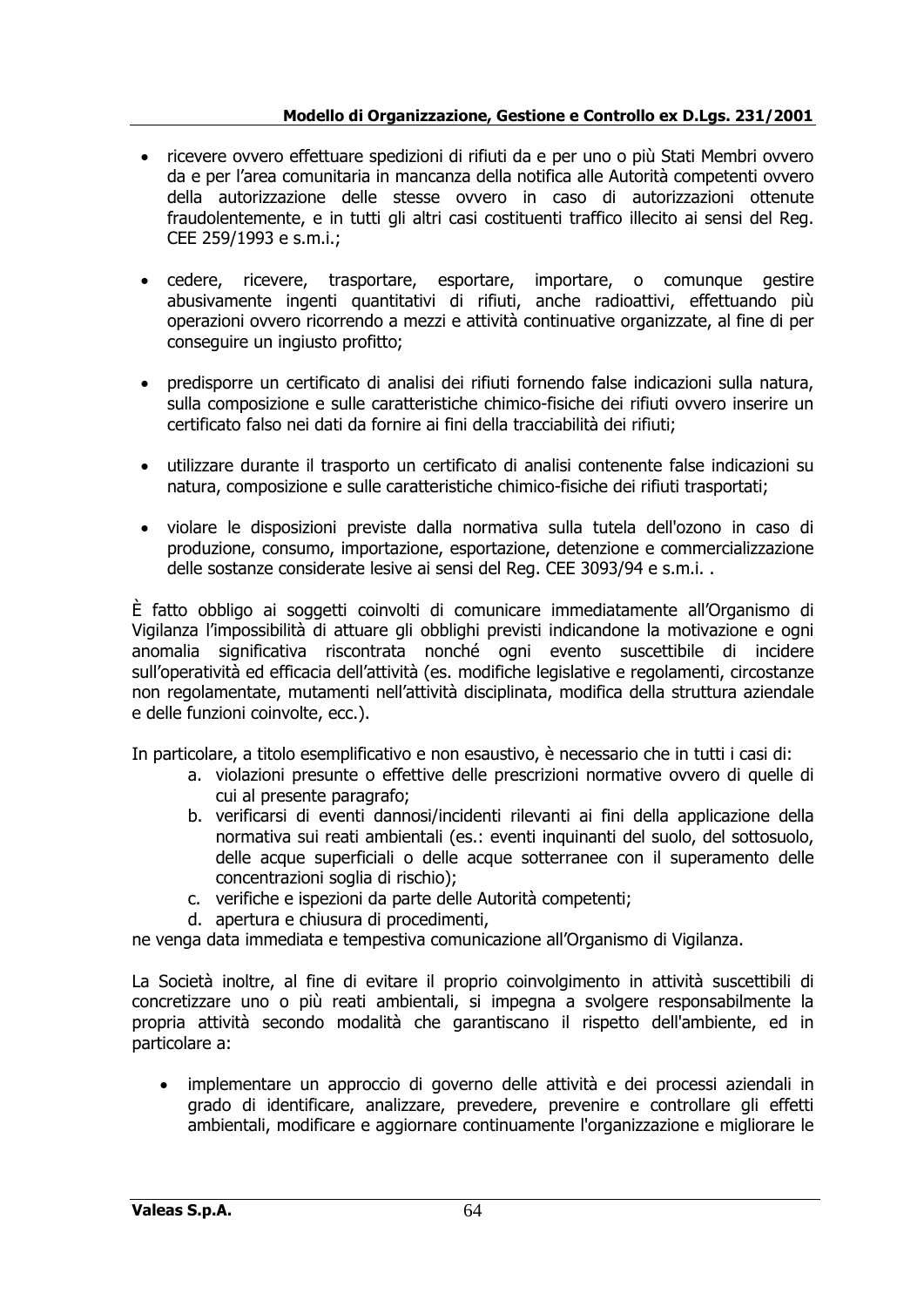prestazioni ambientali, attivare e valorizzare l'iniziativa di tutti gli attori all'interno dell'organizzazione. A titolo esemplificativo la Società procede a:

- raccogliere in modo organico e periodico i dati inerenti l'output del sistema produttivo, con particolare ma non esclusivo riferimento a scarichi idrici e rifiuti;
- valutare i dati di cui sopra al fine di verificarne la rispondenza a quanto stabilito dalla normativa vigente;
- raccogliere e valutare dati relativi ad eventuali incidenti derivanti dalla gestione delle diverse attività e processi che abbiano avuto o possano avere impatti sull'ambiente;
- pianificare eventuali azioni volte a migliorare le performance di processo, indicando modalità, tempi e soggetti coinvolti;
- attuare idonea politica di formazione ed informazione nei confronti del personale dipendente a vario titolo coinvolto nelle attività rilevanti;
- garantire una condotta trasparente nei confronti della Pubblica Amministrazione per quanto attiene alla gestione degli adempimenti di natura tecnico-normativa relativamente all'ottenimento di autorizzazioni, licenze, concessioni o permessi ovvero alla gestione di verifiche e ispezioni inerenti attività e processi di natura ambientale. A titolo esemplificativo la Società adotta processi e sviluppa attività di controllo volte a:
	- assicurare che tutte le informazioni trasmesse agli Enti di riferimento in forma verbale, scritta o attraverso l'uso di sistemi info-telematici siano predisposte nel rispetto della specifica normativa che regola l'attività sottostante e siano complete, veritiere e corrette nonché ricostruibili, in termini di tracciabilità dei flussi informativi e dei dati che le hanno generate;
	- evitare di omettere indicazioni o informazioni che, se taciute, potrebbero ingenerare nella controparte pubblica erronee rappresentazioni o decisioni inopportune;
	- non esibire documenti e dati falsi o alterati;
- evitare condotte ingannevoli che possano indurre la Pubblica Amministrazione in errore di valutazione tecnico-amministrativa sulle autorizzazioni, licenze, concessioni o permessi richiesti ovvero che possano impattare sull'esito di eventuali ispezioni e verifiche svolte da parte delle Autorità competenti;
- evitare di impiegare nella produzione nonché di consumare, importare, esportare, detenere e commercializzare sostanze considerate come lesive dell'ozono dalla normativa vigente;
- implementare sistemi manuali e automatizzati di controllo e di monitoraggio continuo degli scarichi di acque reflue degli impianti, in modo da garantire che non vengano superati i limiti normativamente individuati ovvero gli eventuali limiti più restrittivi fissati dalle regioni o dalle province autonome o dall'Autorità competente al momento del rilascio delle autorizzazioni;
- adempiere tempestivamente agli obblighi di messa in sicurezza dei siti e procedere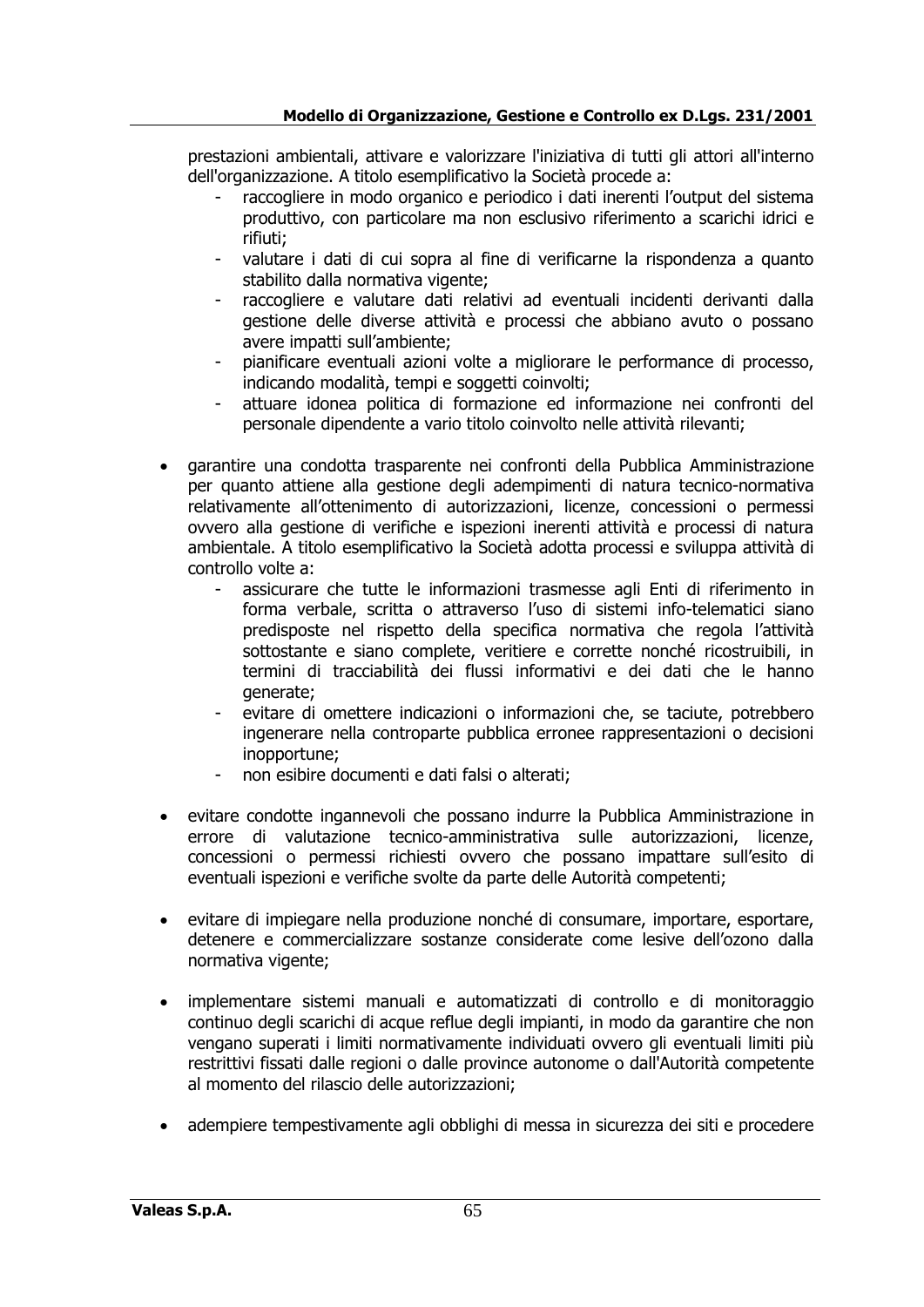con le opportune segnalazioni nei confronti delle Autorità competenti nonché con gli interventi di dovuta bonifica dei siti in caso di incidenti che abbiano causato l'inquinamento di suolo, sottosuolo e acque con superamento delle soglie di rischio;

- assicurare che tutti i dati riportati all'interno dei registri di carico e scarico dei rifiuti, formulari, certificati di analisi rifiuti siano completi, corretti e veritieri;
- garantire, anche tramite le associazioni imprenditoriali interessate o società di servizi di diretta emanazione delle stesse, la corretta tenuta - anche in termini di numerazione e vidimazione, e la corretta archiviazione del registro di carico e scarico, riportante tutte le informazioni sulle caratteristiche qualitative e quantitative dei rifiuti;
- garantire la corretta tenuta anche in termini di numerazione e vidimazione, e la corretta archiviazione dei formulari relativi al trasporto dei rifiuti;
- assicurare che i rifiuti contenenti sostanze pericolose siano imballati ed etichettati secondo quanto stabilito dalla normativa vigente;
- attuare le disposizioni normative per quanto riguarda il deposito dei rifiuti sanitari pericolosi a rischio infettivo utilizzando appositi imballaggi a perdere recanti scritte idonee ad identificare in modo specifico la natura pericolosa dei rifiuti imballati, e contenuti in un secondo imballaggio rigido esterno;
- assicurare che il deposito temporaneo di rifiuti sanitari pericolosi a rischio infettivo e non a rischio infettivo sia effettuato in condizioni tali da non causare alterazioni che comportino rischi per la salute e che lo stesso non abbia durata superiore a quella normativamente prevista a decorrere dalla data di chiusura del contenitore;
- effettuare/ricevere eventuali spedizioni transfrontaliere di rifiuti in presenza delle dovute autorizzazioni e notifiche alle Autorità competenti o comunque in presenza delle altre condizioni previste dalla normativa vigente;
- promuovere, costituire, organizzare ovvero contribuire a creare e garantire nel tempo una struttura organizzativa che, seppur minima, sia comunque idonea ed adeguata a cedere, ricevere, trasportare, esportare, importare, o gestire abusivamente ingenti quantitativi di rifiuti al fine di conseguire profitto in violazione dei casi e delle modalità normativamente stabilite e disciplinate.

Nell'ambito dei comportamenti sopra menzionati, è fatto divieto di porre in essere, collaborare o dare causa alla realizzazione di comportamenti tali che, presi individualmente o collettivamente, integrino, direttamente o indirettamente, le fattispecie di reato rientranti tra quelle sopra considerate (art. 25 undecies del D. Lgs. 231/2001).

In caso di dubbi circa la corretta attuazione dei principi etico-comportamentali di cui sopra nel corso dello svolgimento delle attività operative, è fatto obbligo al soggetto interessato di interpellare il proprio Responsabile (in caso di dipendente di Valeas S.p.A.) e referente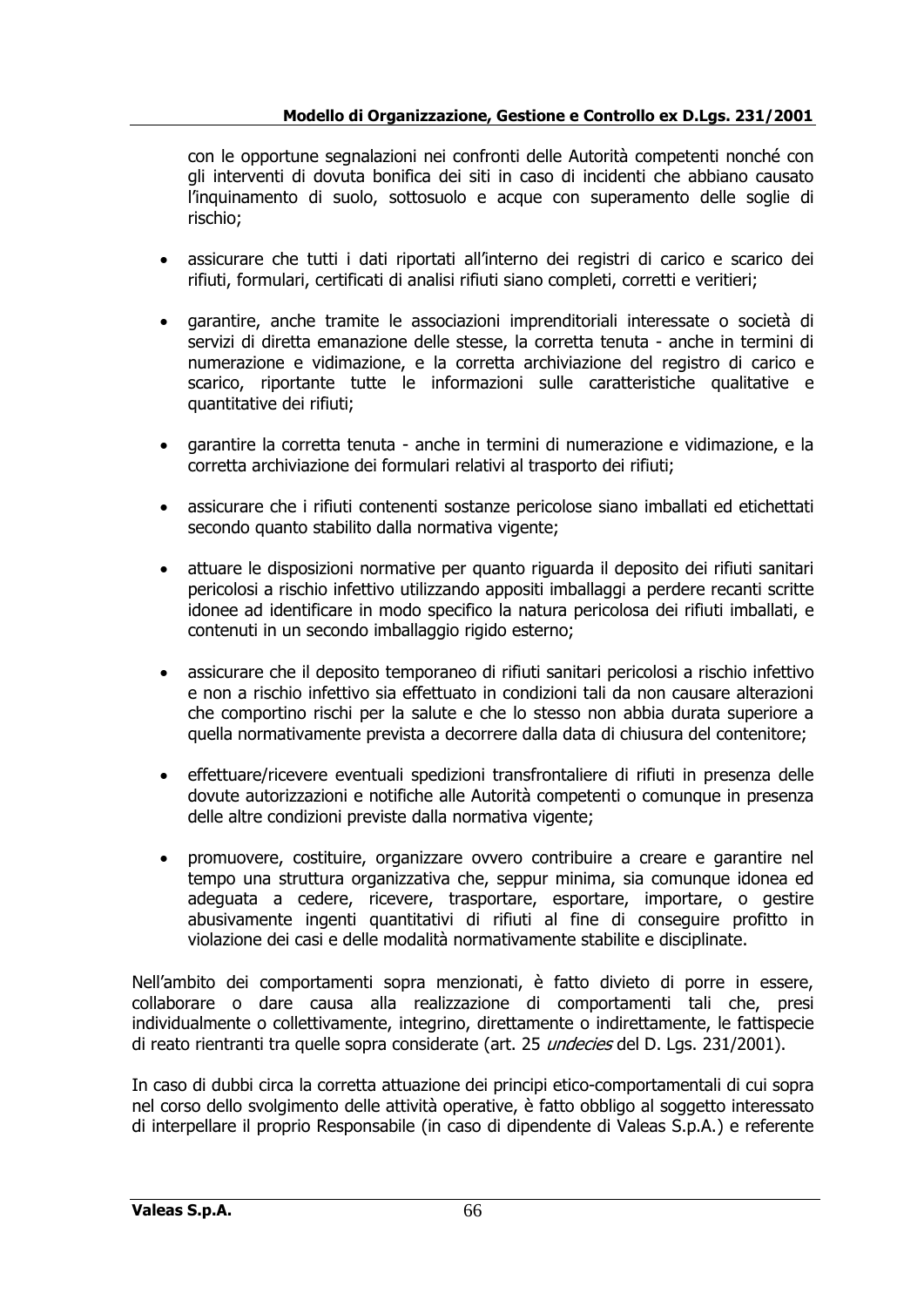interno (in caso di soggetti terzi) ed inoltrare formalmente richiesta di parere all'Organismo di Vigilanza.

Tutte le operazioni inerenti a prestazioni atipiche o inusuali devono essere specificamente e chiaramente motivate e comunicate all'Organismo di Vigilanza.

Ogni funzione aziendale è responsabile della veridicità, autenticità ed originalità della documentazione e delle informazioni rese nello svolgimento dell'attività di propria competenza.

Infine, i rapporti negoziali con terze parti contraenti (es.: collaboratori, consulenti, partner, fornitori, ecc.) coinvolte nello svolgimento di attività a rischio rispetto alla categoria di reati in oggetto e che operano per conto o nell'interesse della Società, dovranno prevedere l'applicazione dei protocolli e degli standard previsti nelle "Procedure di Base" (**Allegato 2**) del Modello (essere definiti per iscritto, contenere clausole standard o dichiarazioni di impegno al fine del rispetto del D. Lgs. 231/2001 nonché clausole che regolino le conseguenze sul rapporto in caso di violazione delle norme di cui al Decreto).

#### **4.9 COMPORTAMENTI DA TENERE NELL'AMBITO DELLE ATTIVITÀ SENSIBILI RISPETTO AL REATO DI CUI ALL'ART. 25 DUODECIES**

I seguenti principi di comportamento di carattere generale si applicano ai destinatari del presente Modello che, a qualunque titolo, direttamente o indirettamente, siano coinvolti nelle attività "sensibili" rispetto alla commissione dei delitti in tema di immigrazione e condizione dello straniero per conto o nell'interesse della Società e per l'espletamento della propria attività lavorativa in favore dell'Azienda.

In via generale, a tali soggetti è richiesto di:

- osservare e garantire l'osservanza, all'interno della Società di tutte le norme a tutela del lavoratore ed in materia di immigrazione;
- astenersi dal porre in essere, collaborare o dare causa alla realizzazione di comportamenti tali che, considerati individualmente o collettivamente, integrino, direttamente o indirettamente, la fattispecie di cui all'art. 25 duodecies.

E' inoltre previsto, a carico di tali soggetti, l'espresso divieto di favorire e/o promuovere l'impiego, alle dipendenze della Società, di lavoratori stranieri privi del permesso di soggiorno o con permesso scaduto rispetto al quale non sia stato chiesto, entro i termini di legge, il rinnovo oppure con permesso revocato o annullato.

A tali soggetti è richiesto quindi di provvedere a monitorare lo stato di validità del permesso di soggiorno di eventuali dipendenti extracomunitari attraverso la predisposizione di un apposito scadenziario.

E' fatto inoltre divieto di assegnare incarichi di fornitura a terzi nei casi in cui si abbia notizia, o anche solo il sospetto, dell'utilizzo di lavoro irregolare da parte del fornitore o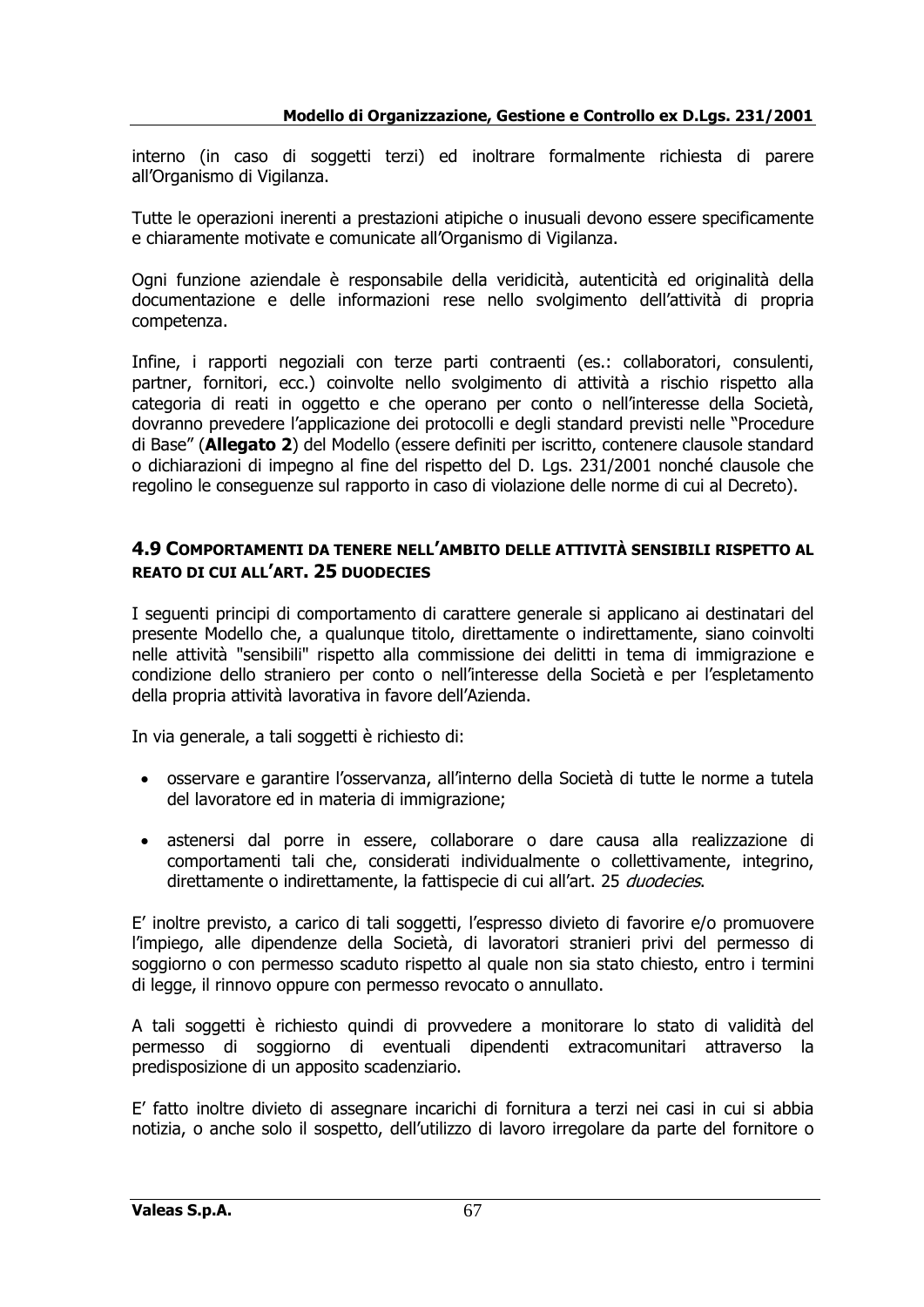del mancato rispetto delle norme a tutela del lavoratore e in materia di immigrazione.

A tale proposito, in caso di rapporti di fornitura in ambiti particolarmente sensibili (ad esempio aree geografiche a forte presenza di lavoro irregolare o comparti di attività storicamente esposti a tali rischi) la Società sensibilizza i propri fornitori, anche a mezzo di apposite clausole contrattuali, in merito ai principi cui l'attività degli stessi deve ispirarsi, nell'ambito della collaborazione con Valeas S.p.A., in tema di garanzie legali e morali dei lavoratori (rispetto della legge, non discriminazione, divieto di lavoro minorile, divieto di forme di coercizione mentale o fisica, divieto di abusi e molestie, rispetto delle norme in tema di sicurezza e salute sui luoghi di lavoro, rispetto dei minimi salariali e degli orari di lavoro, rispetto delle libertà di associazione, rispetto della tutela dell'ambiente, ecc.).

Nell'ambito dei comportamenti sopra menzionati, è fatto divieto di porre in essere, collaborare o dare causa alla realizzazione di condotte commissive od omissive tali che, prese individualmente o collettivamente, integrino, direttamente o indirettamente, le fattispecie di reato in tema di immigrazione e condizione dello straniero.

In caso di dubbi circa la corretta attuazione dei principi etico-comportamentali di cui sopra nel corso dello svolgimento delle attività operative, è fatto obbligo al soggetto interessato di interpellare il proprio Responsabile (in caso di dipendente della Società) e referente interno (in caso di soggetti terzi) ed inoltrare formalmente richiesta di parere all'Organismo di Vigilanza.

Tutte le operazioni inerenti a prestazioni atipiche o inusuali devono essere specificamente e chiaramente motivate e comunicate all'Organismo di Vigilanza.

E' fatto obbligo ai soggetti coinvolti di comunicare immediatamente all'Organismo di Vigilanza l'impossibilità di attuare gli obblighi previsti indicandone la motivazione e ogni anomalia significativa riscontrata nonché ogni evento suscettibile di incidere sull'operatività ed efficacia dell'attività (es. modifiche legislative e regolamenti, circostanze non regolamentate, mutamenti nell'attività disciplinata, modifica della struttura aziendale e delle funzioni coinvolte, ecc.).

Ogni funzione aziendale è responsabile della veridicità, autenticità ed originalità della documentazione e delle informazioni rese nello svolgimento dell'attività di propria competenza.

Infine, i rapporti negoziali con terze parti contraenti (es.: collaboratori, consulenti, partner, fornitori, ecc.) coinvolte nello svolgimento di attività a rischio rispetto alla categoria di reati in oggetto e che operano per conto o nell'interesse della Società, dovranno prevedere l'applicazione dei protocolli e degli standard previsti nelle "Procedure di Base" (**Allegato 2**) del Modello (essere definiti per iscritto, contenere clausole standard o dichiarazioni di impegno al fine del rispetto del D. Lgs. 231/2001 nonché clausole che regolino le conseguenze sul rapporto in caso di violazione delle norme di cui al Decreto).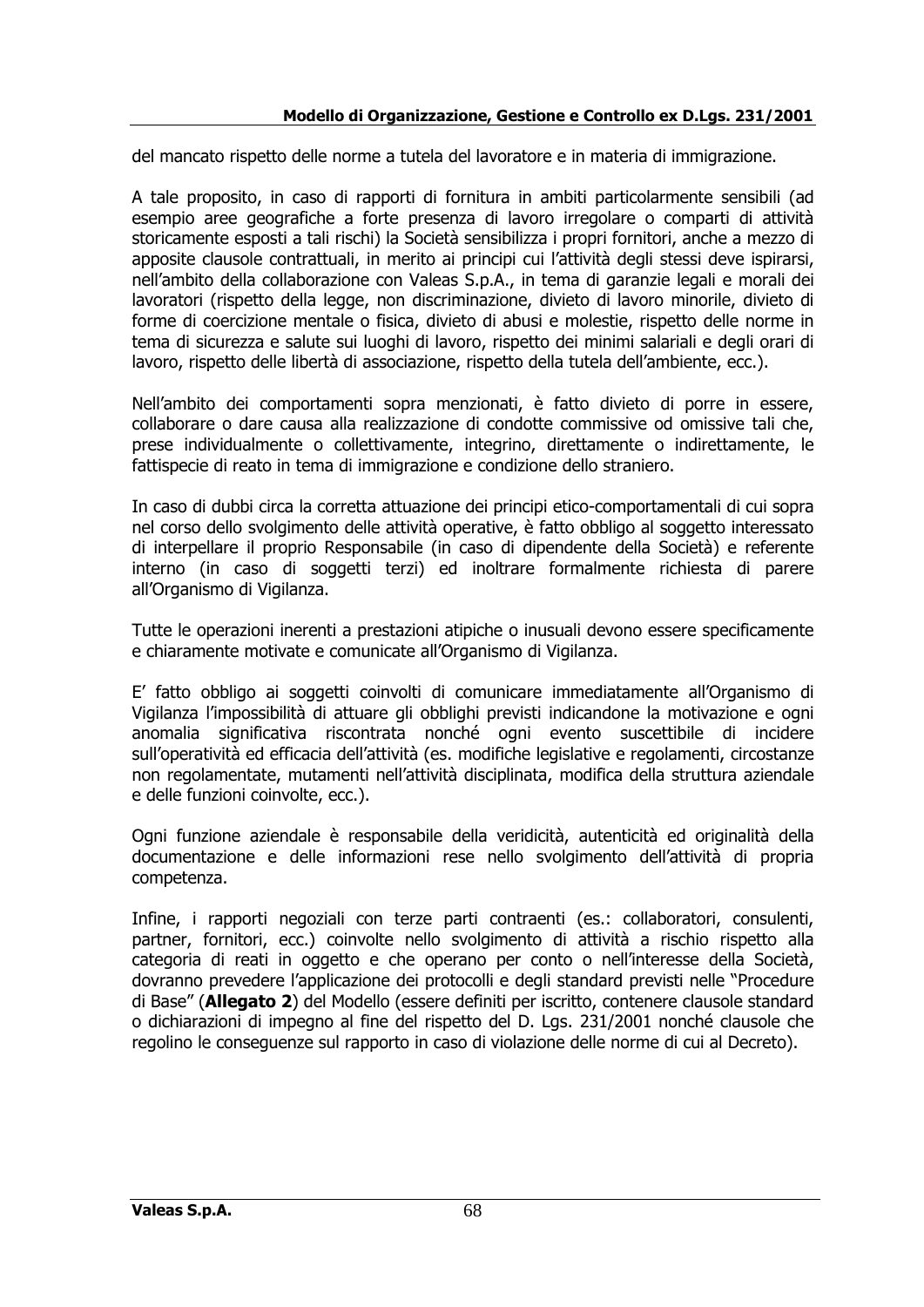#### **4.10 COMPORTAMENTI DA TENERE NELL'AMBITO DELLE ATTIVITÀ SENSIBILI RISPETTO AI REATI TRIBUTARI DI CUI ALL'ART. 25-QUINQUIESDECIES**

I seguenti principi di comportamento di carattere generale si applicano ai destinatari del presente Modello che, a qualunque titolo, direttamente o indirettamente, siano coinvolti nelle attività "sensibili" rispetto ai delitti tributari.

In via generale, a tali soggetti è richiesto di:

- garantire la segregazione dei compiti tra le attività di determinazione e verifica della correttezza del calcolo delle imposte dirette e indirette;
- garantire la piena e puntuale ricostruzione ex post e la tracciabilità delle operazioni concernenti la determinazione delle imposte sui redditi o sul valore aggiunto;
- garantire la corretta tenuta di tutte le scritture contabili e dei documenti di cui è obbligatoria la conservazione nel rispetto degli adempimenti tributari e in modo da permettere la ricostruzione dei redditi e del volume di affari;
- in occasione di ispezioni ed accertamenti in materia fiscale, evitare atteggiamenti intenzionalmente volti ad occultare o sottrarre all'ispezione la documentazione richiesta, ovvero comportamenti idonei ad ostacolare la normale prosecuzione delle operazioni ispettive.

È inoltre previsto, a carico di tali soggetti, l'espresso divieto di:

- presentare dichiarazioni relative alle imposte sui redditi o sul valore aggiunto contenenti elementi passivi fittizi, avvalendosi di fatture o altri documenti per operazioni inesistenti;
- presentare dichiarazioni relative alle imposte sui redditi o sul valore aggiunto contenenti elementi attivi per un ammontare inferiore a quello effettivo od elementi passivi fittizi o crediti e ritenute fittizi, compiendo operazioni simulate oggettivamente o soggettivamente ovvero avvalendosi di documenti falsi o di altri mezzi fraudolenti idonei ad ostacolare l'accertamento e ad indurre in errore l'amministrazione finanziaria;
- emettere o rilasciare fatture o altri documenti per operazioni inesistenti al fine di consentire a terzi l'evasione delle imposte sui redditi o sul valore aggiunto;
- occultare o distruggere in tutto o in parte le scritture contabili o i documenti di cui è obbligatoria la conservazione, in modo da non consentire la ricostruzione dei redditi o del volume di affari, al fine di evadere le imposte, ovvero di consentirne l'evasione a terzi;
- alienare simulatamente o compiere altri atti fraudolenti sui propri o su altrui beni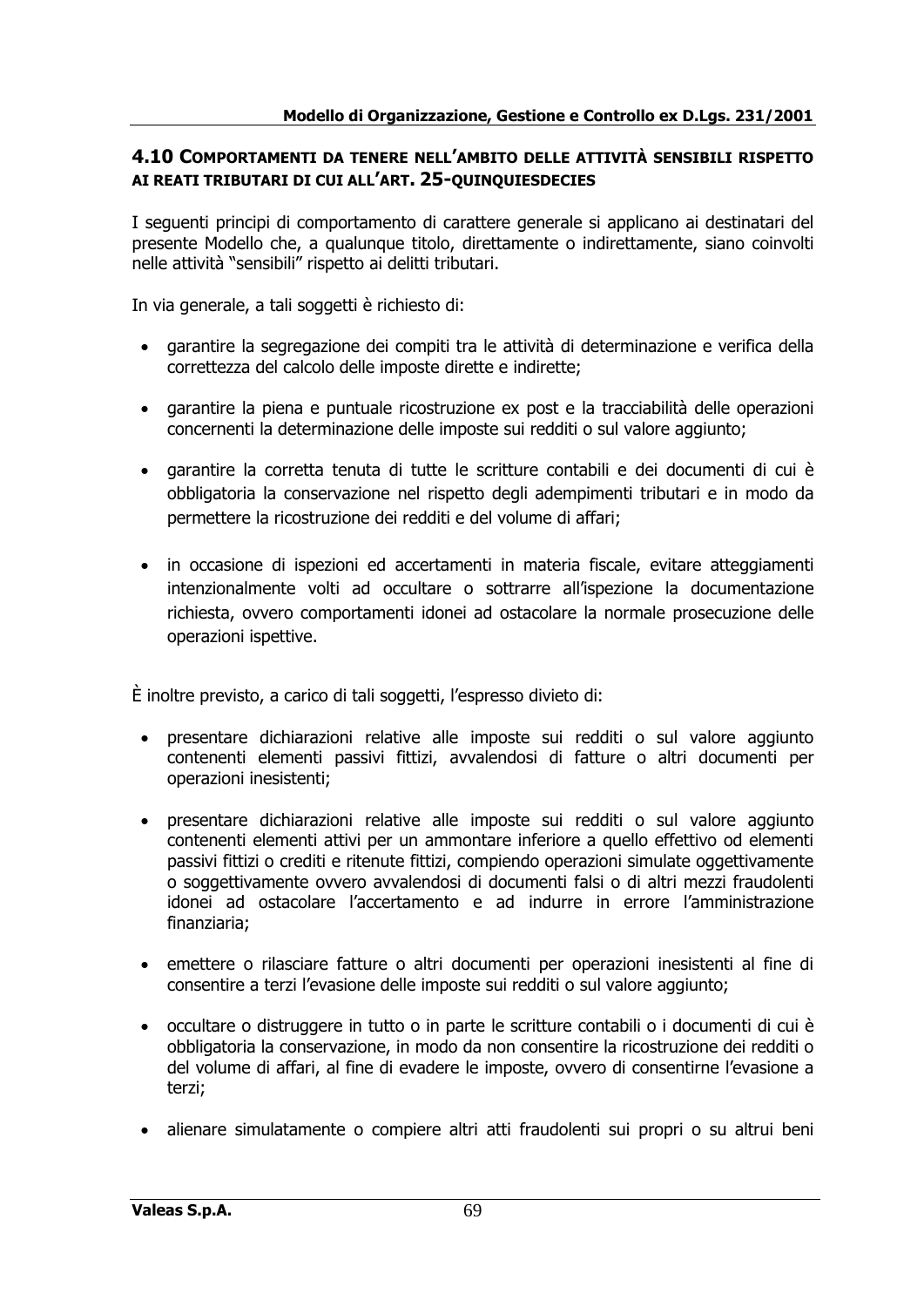idonei a rendere in tutto o in parte inefficace la procedura di riscossione coattiva, al fine di sottrarsi al pagamento delle imposte ovvero di interessi o sanzioni amministrative relativi a dette imposte;

- indicare nella documentazione presentata ai fini della transazione fiscale elementi attivi per un ammontare inferiore quello reale o elementi passivi fittizi per un ammontare complessivo superiore;
- registrare poste valutative di bilancio (ad es. fatture da emettere/da ricevere, valutazione cespiti, valutazione immobilizzazioni immateriali, ecc.) non conformi alla reale situazione patrimoniale, economica, finanziaria della Società ed ai principi contabili di riferimento.

La Società deve inoltre garantire:

- che il processo di determinazione delle imposte derivi da una rappresentazione del bilancio d'esercizio veritiera, secondo i principi contabili di riferimento;
- un'adeguata attività di monitoraggio degli aggiornamenti normativi in materia fiscale;
- la compilazione e la trasmissione della dichiarazione dei redditi e sul valore aggiunto nel rispetto dei tempi e modi previsti dalla legge;
- l'approvazione formale della bozza di dichiarazione da parte del Responsabile/Coordinatore amministrativo prima della firma del legale rappresentante (in funzione delle vigenti procure).

In caso di dubbi circa la corretta attuazione dei principi etico - comportamentali di cui sopra nel corso dello svolgimento delle attività operative, è fatto obbligo al soggetto interessato di interpellare il proprio Responsabile (in caso di dipendente della Società) o referente interno (in caso di soggetti terzi) ed inoltrare formalmente richiesta di parere all'Organismo di Vigilanza.

# **5. PRINCIPI GENERALI DEL SISTEMA ORGANIZZATIVO E DI CONTROLLO**

Il presente Modello di Organizzazione, Gestione e Controllo, ferme restando le finalità peculiari descritte al precedente paragrafo 2.1 e relative al D. Lgs. 231/2001, si inserisce nel più ampio sistema di gestione e controllo già in essere in azienda ed adottato al fine di fornire la ragionevole garanzia circa il raggiungimento degli obiettivi aziendali nel rispetto delle leggi e dei regolamenti, dell'affidabilità delle informazioni finanziarie e della salvaguardia del patrimonio, anche contro possibili frodi.

In particolare, quali specifici strumenti diretti a programmare la formazione e l'attuazione delle decisioni della Società e a garantire un idoneo controllo sulle stesse, anche in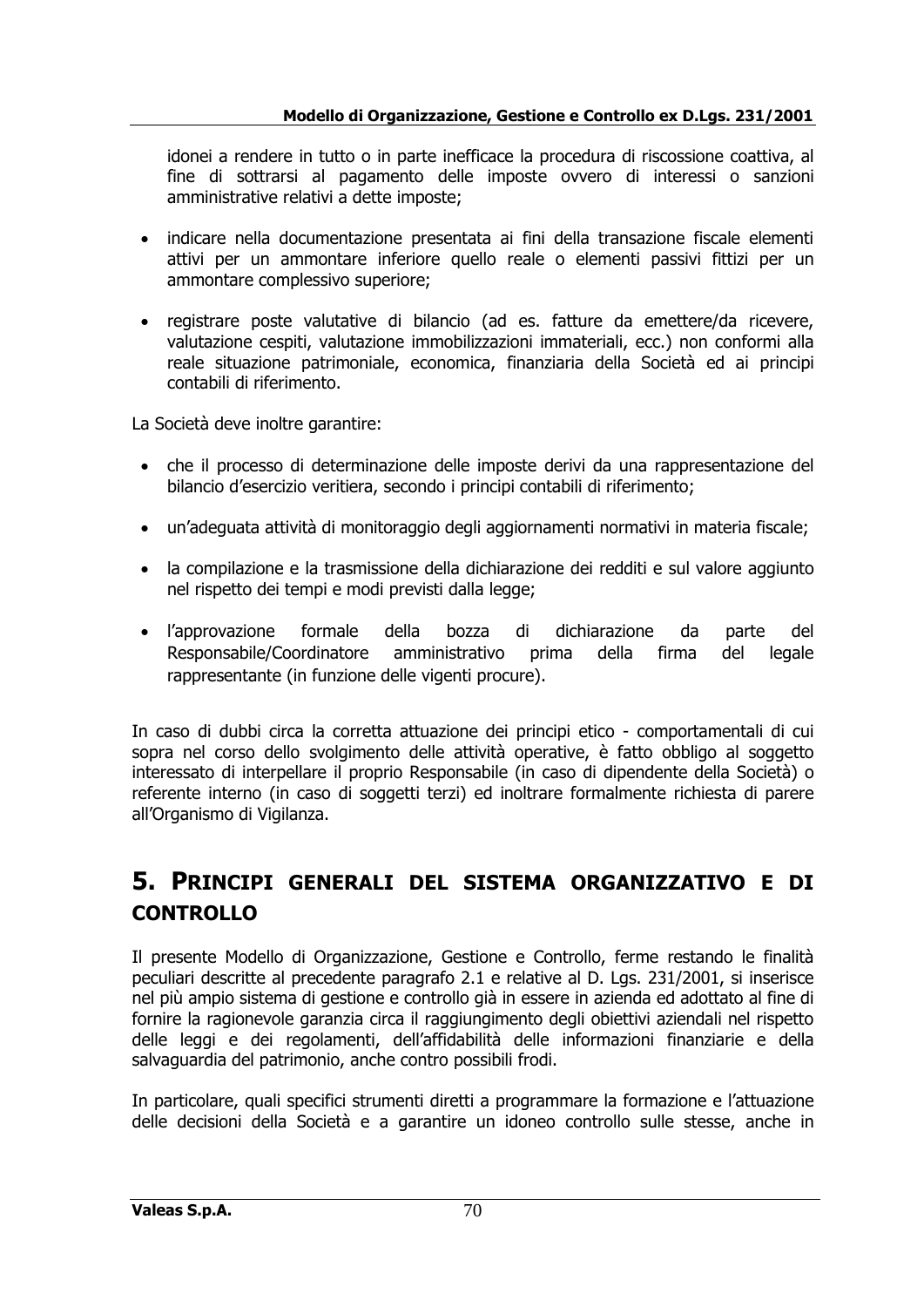relazione ai reati da prevenire, Valeas S.p.A. ha individuato le seguenti componenti:

# **Sistema organizzativo e separazione dei ruoli**

Il sistema organizzativo deve rispettare i requisiti di: (i) chiarezza, formalizzazione e comunicazione, con particolare riferimento all'attribuzione di responsabilità, alla definizione delle linee gerarchiche e all'assegnazione delle attività operative; (ii) separazione dei ruoli, ovvero le strutture organizzative sono articolate in modo da evitare sovrapposizioni funzionali e la concentrazione su di una sola persona di attività che presentino un grado elevato di criticità o di rischio.

Al fine di garantire tali requisiti, la Società si dota di strumenti organizzativi (organigrammi, comunicazioni organizzative, procedure codificate, ecc.) improntati a principi generali di: (i) conoscibilità all'interno della Società; (ii) chiara descrizione delle linee di riporto; (iii) chiara e formale delimitazione dei ruoli, con descrizione dei compiti e delle responsabilità attribuiti a ciascuna funzione.

# **Deleghe di poteri**

Il sistema di deleghe riguarda sia i poteri autorizzativi interni, dai quali dipendono i processi decisionali dell'azienda in merito alle operazioni da porre in essere, sia i poteri di rappresentanza per la firma di atti o documenti destinati all'esterno e idonei a vincolare la Società (cosiddette "procure" speciali o generali). Il sistema di deleghe deve rispettare le seguenti condizioni: a) la delega deve risultare da atto scritto recante data certa; b) il delegato deve possedere tutti i requisiti di professionalità ed esperienza richiesti dalla specifica natura delle funzioni delegate; c) la delega deve attribuire al delegato tutti i poteri di organizzazione, gestione e controllo richiesti dalla specifica natura delle funzioni delegate; d) la delega deve attribuire al delegato l'autonomia di spesa necessaria allo svolgimento delle funzioni delegate; e) la delega deve essere accettata dal delegato per iscritto.

A tal fine, la Società si impegna per garantire l'aggiornamento tempestivo delle deleghe di poteri, stabilendo i casi in cui le deleghe devono essere attribuite, modificate e revocate (assunzione di nuove responsabilità, trasferimento a diverse mansioni incompatibili con quelle per cui era stata conferita, dimissioni, licenziamento, ecc.).

## **Sistema procedurale**

Le procedure interne formalizzate a supporto dei processi e delle attività operative, hanno le seguenti caratteristiche: (i) adeguata diffusione nell'ambito delle strutture aziendali coinvolte nelle attività; (ii) regolamentazione delle modalità e tempistiche di svolgimento delle attività; (iii) chiara definizione delle responsabilità delle attività, nel rispetto del principio di separazione tra il soggetto che inizia il processo decisionale, il soggetto che lo esegue e lo conclude, e il soggetto che lo controlla; (iv) tracciabilità degli atti, delle operazioni e delle transazioni attraverso adeguati supporti documentali che attestino le caratteristiche e le motivazioni dell'operazione ed individuino i soggetti a vario titolo coinvolti nell'operazione (autorizzazione, effettuazione, registrazione, verifica dell'operazione); (v) oggettivazione dei processi decisionali, mediante la previsione, ove possibile, di definiti criteri e metodologie di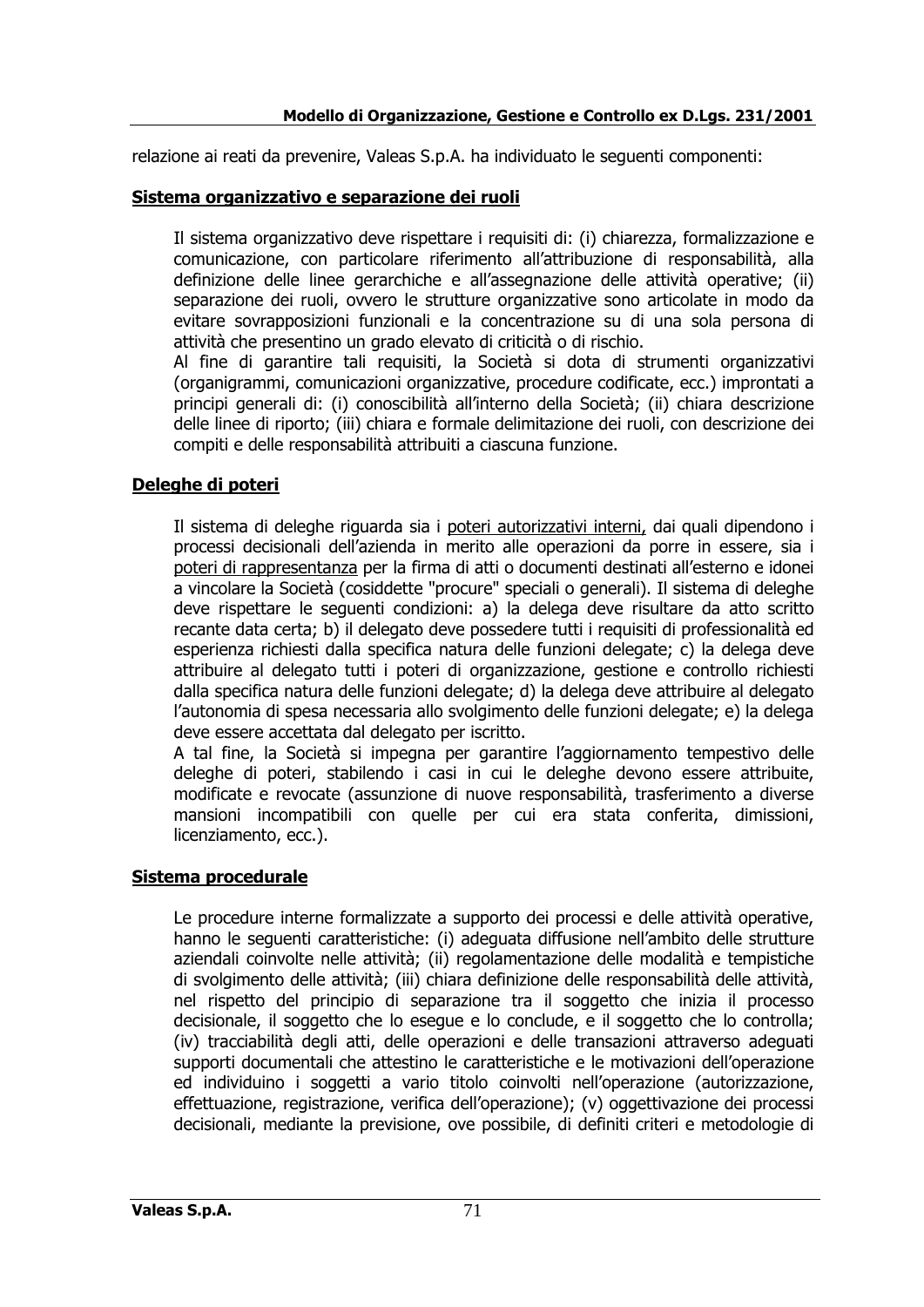riferimento per l'effettuazione delle scelte aziendali; (vi) previsione di specifici meccanismi di controllo (quali riconciliazioni, quadrature, ecc.) tali da garantire l'integrità e la completezza dei dati gestiti e delle informazioni scambiate nell'ambito dell'organizzazione.

# **Attività di controllo e monitoraggio**

Coinvolgono, con ruoli diversi: il Consiglio di Amministrazione, il Collegio Sindacale, la Società di Revisione (se presente), l'Alta Direzione, l'Organismo di Vigilanza, il Responsabile per la sicurezza e, più in generale, tutto il personale aziendale e rappresentano un attributo imprescindibile dell'attività quotidiana svolta da Valeas S.p.A..

I compiti di controllo di tali organi sono definiti nel rispetto delle seguenti tipologie di controllo: (i) *attività di vigilanza* sulla corretta amministrazione della Società, sull'adeguatezza delle strutture organizzative e sull'osservanza della legge e dell'atto costitutivo; (ii) *controlli di linea*, finalizzati ad assicurare il corretto svolgimento delle operazioni ed effettuati dalle stesse strutture produttive o incorporati nelle procedure; (iii) revisione interna, finalizzata alla rilevazione delle anomalie e delle violazioni delle procedure aziendali ed alla valutazione della funzionalità del complessivo sistema dei controlli interni ed esercitata da strutture indipendenti da quelle operative; (iv) revisione esterna, finalizzata a verificare la regolare tenuta della contabilità sociale e la redazione del bilancio di esercizio in conformità con i principi contabili applicabili; (v) *controllo e gestione*, in relazione alla tempestività di segnalazione di situazioni critiche e alla definizione di opportuni indicatori di rischio.

# **Tracciabilità**

Ogni operazione deve essere adeguatamente registrata. Il processo di decisione, autorizzazione e svolgimento dell'attività deve essere verificabile ex post, anche tramite appositi supporti documentali e, in ogni caso, devono essere disciplinati in dettaglio i casi e le modalità dell'eventuale possibilità di cancellazione o distruzione delle registrazioni effettuate o della documentazione giustificativa.

Nel rispetto del principio generale di tracciabilità di ogni operazione, per la prevenzione di alcune fattispecie di reato, tra cui il riciclaggio e l'autoriciclaggio, particolare enfasi è posta sulla necessità che siano adeguatamente tracciati tutti i flussi finanziari della Società (sia in entrata che in uscita), non solo quelli riferiti alle normali operazioni aziendali (incassi e pagamenti), ma anche quelli afferenti ad esigenze finanziarie (finanziamenti, coperture rischi, ecc.), operazioni straordinarie o sul capitale (fusioni, acquisizioni, cessioni, aumenti di capitale, liquidazioni, scambio di partecipazioni, ecc.).

I principi sopra descritti appaiono coerenti con le indicazioni fornite dalle Linee Guida emanate da Confindustria e Farmindustria e sono ritenuti dalla Società ragionevolmente idonei anche a prevenire i reati richiamati dal Decreto.

Per tale motivo, la Società ritiene fondamentale garantire la corretta e concreta applicazione dei sopra citati principi di controllo in tutte le aree di attività/processi aziendali identificati come potenzialmente a rischio-reato in fase di mappatura ed elencati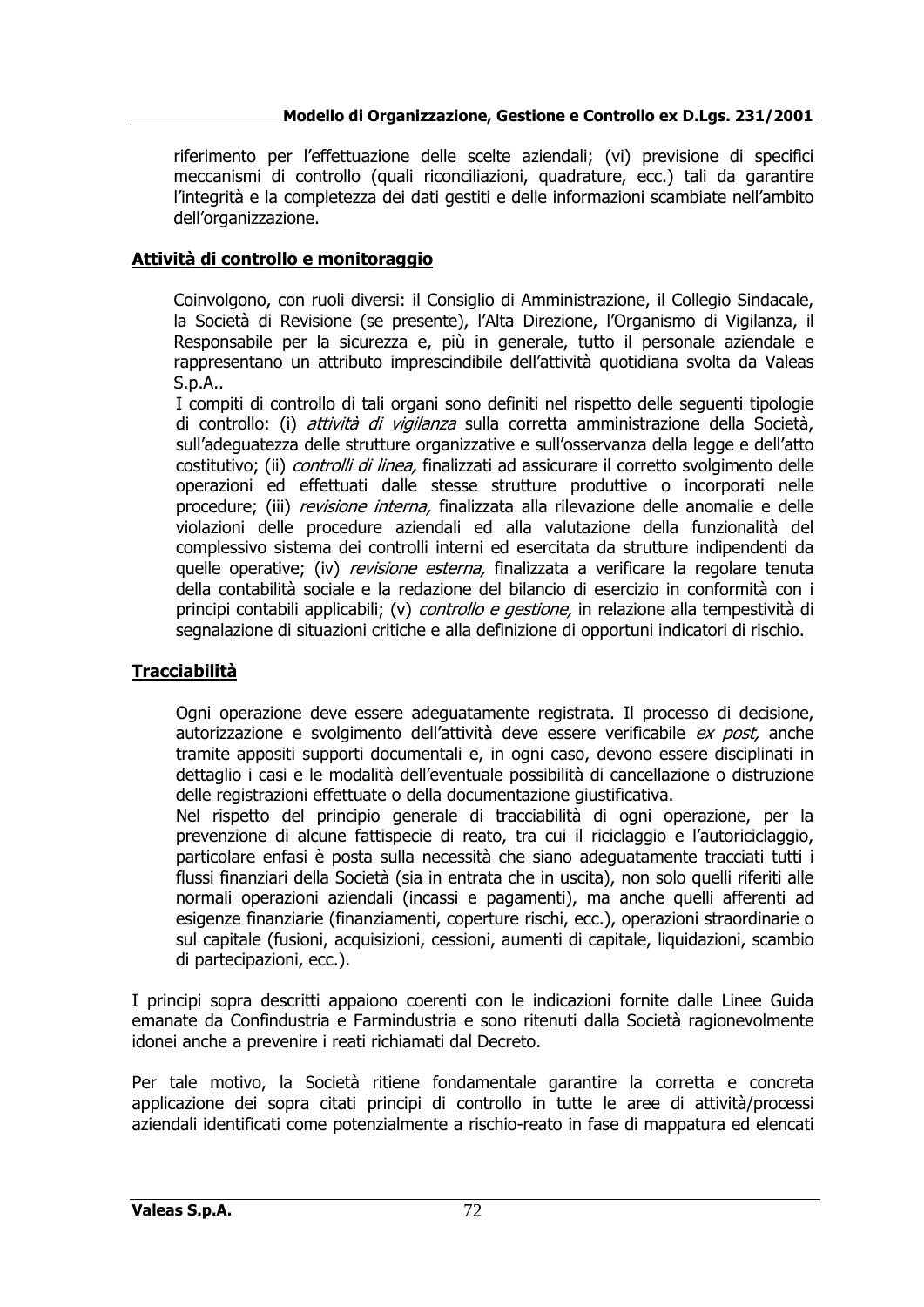al precedente capitolo 3.

Il compito di verificare la costante applicazione di tali principi, nonché l'adeguatezza e l'aggiornamento degli stessi, è dalla Società demandato, oltre che all'Organismo di Vigilanza, ai responsabili delle Funzioni/Divisioni/Unità aziendali e da questi eventualmente ai diretti collaboratori. A tale fine, detti responsabili dovranno interfacciarsi con continuità con l'Organismo di Vigilanza, che dovrà essere tenuto costantemente informato e al quale potranno essere richiesti pareri e indicazioni di principio e di orientamento.

Per un'analisi puntuale delle attività di verifica del Modello, si rinvia al successivo Capitolo 11.

# **6. ORGANISMO DI VIGILANZA**

### **6.1 IDENTIFICAZIONE E NOMINA**

Il compito di vigilare sul funzionamento e l'osservanza del Modello e di curarne l'aggiornamento è affidato ad un Organismo dell'ente dotato di autonomi poteri di iniziativa e di controllo (art. 6. 1, b) del D. Lgs. 231/2001), denominato Organismo di Vigilanza (in seguito anche "O.d.V.").

L'Organismo di Vigilanza deve svolgere attività specialistiche che presuppongano la conoscenza di strumenti e tecniche ad hoc e deve essere caratterizzato da continuità d'azione.

Non può esser individuato nel Consiglio di Amministrazione.

Il Collegio Sindacale può svolgere le funzioni dell'Organismo in base a quanto stabilito dal comma 4-bis, art.6 del D.Lgs. 231/01 come integrato dal comma 12 dell'art.14 della Legge n. 183 del 12/11/2011.

L'Organismo di Vigilanza svolge le sue funzioni al di fuori dei processi operativi della Società ed è svincolato da ogni rapporto gerarchico all'interno dell'organigramma aziendale.

L'O.d.V. è una figura che riporta direttamente ai vertici della Società, sia operativi che di controllo, in modo da garantire la sua piena autonomia e indipendenza nello svolgimento dei compiti che gli sono affidati.

Valeas S.p.A. ha ritenuto di conferire la qualifica di Organismo di Vigilanza ad un organo collegiale:

- i cui membri sono nominati dal Consiglio di Amministrazione;
- composto da un minimo di 3 membri nominati di volta in volta dal Consiglio di Amministrazione, particolarmente qualificati ed esperti nelle materie rilevanti ai fini del D. Lgs. 231/2001, in modo da garantire all'Organismo adeguata competenza in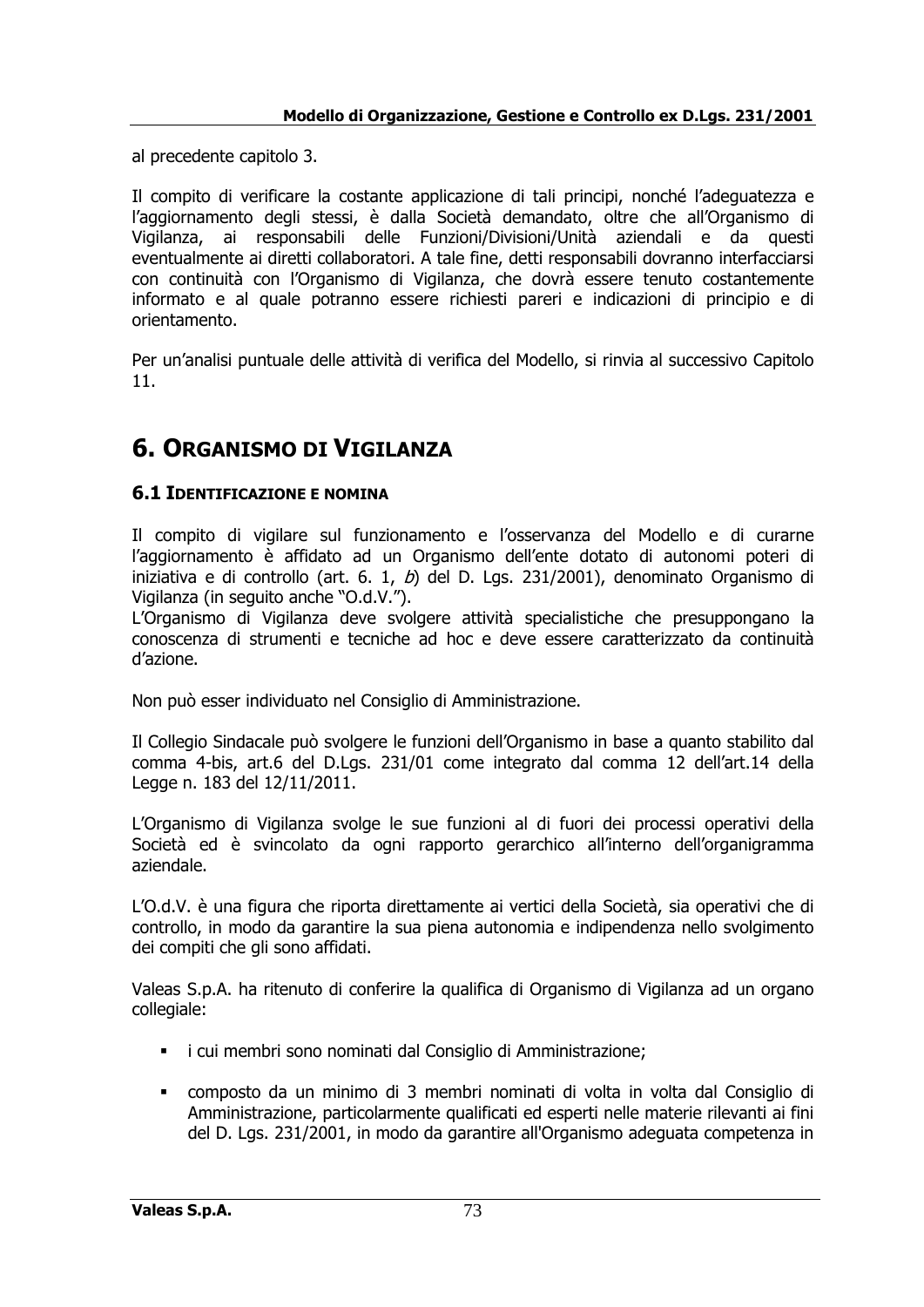ambito legale, contabile, di risk assessment, auditing e giuslavoristico, nonché in possesso dei necessari requisiti di onorabilità. Almeno 1 dei membri dell'Organismo deve essere individuato tra soggetti esterni alla Società. I membri esterni devono essere indipendenti rispetto a questa, vale a dire:

- 1. non devono essere legati alla Società, alla Società di questa controllante o alle Società da questa eventualmente controllate e/o partecipate da rapporti di consulenza o di prestazione d'opera retribuita, ovvero da rapporti di natura patrimoniale che ne compromettano l'indipendenza o implichino, in riferimento alle aree di competenza dell'O.d.V., potenziali conflitti di interesse;
- 2. non devono avere rapporti di parentela con i soci o gli amministratori della Società, della sua controllante o delle Società eventualmente controllate e/o partecipate idonei a ridurne l'autonomia di giudizio;
- 3. non devono essere legati in alcun modo, a qualsivoglia titolo, alla Società, alla sua controllante o alle Società eventualmente controllate e/o partecipate stessa da vincoli di dipendenza o subordinazione.

Tra i membri esterni deve essere scelto e nominato il Presidente dell'Organismo di Vigilanza.

Gli altri membri dell'Organismo devono essere scelti tra i componenti del Consiglio di Amministrazione privi di deleghe operative, tra i componenti del Collegio Sindacale e/o tra i dirigenti responsabili di funzioni (es.: Assicurazione Qualità, Personale, Legale, ecc.) aventi attinenza con le problematiche del D.Lgs. 231/2001, in ogni caso non appartenenti alle Aree di Business aziendali.

- che riporta direttamente al Consiglio di Amministrazione;
- che opera secondo il metodo collegiale ed è dotato di un proprio "regolamento di funzionamento" redatto dallo stesso;
- dotato di autonomi poteri di intervento nelle aree di competenza. A tal fine, nonché per garantire lo svolgimento con continuità dell'attività di verifica circa l'adeguatezza e l'idoneità del Modello, l'Organismo si avvale di personale interno e/o di collaboratori esterni;
- è dotato di un proprio autonomo budget di spesa deliberato dal C.d.A. per il periodo in cui resta in carica. In caso di richieste di spese eccedenti il budget approvato, l'O.d.V. dovrà essere autorizzato dal Presidente di Valeas S.p.A. nei limiti delle sue deleghe o direttamente dal Consiglio di Amministrazione.

L'Organismo di Vigilanza è nominato in carica per un periodo di tre anni ed i suoi membri sono rieleggibili.

L'Organismo si riunisce con cadenza almeno trimestrale e comunque secondo quanto dallo stesso deliberato nel proprio "regolamento di funzionamento".

Ai fini di una migliore conoscenza e corretto presidio del contesto aziendale, l'Organismo di Vigilanza può richiedere la presenza (anche in forma permanente) alle proprie riunioni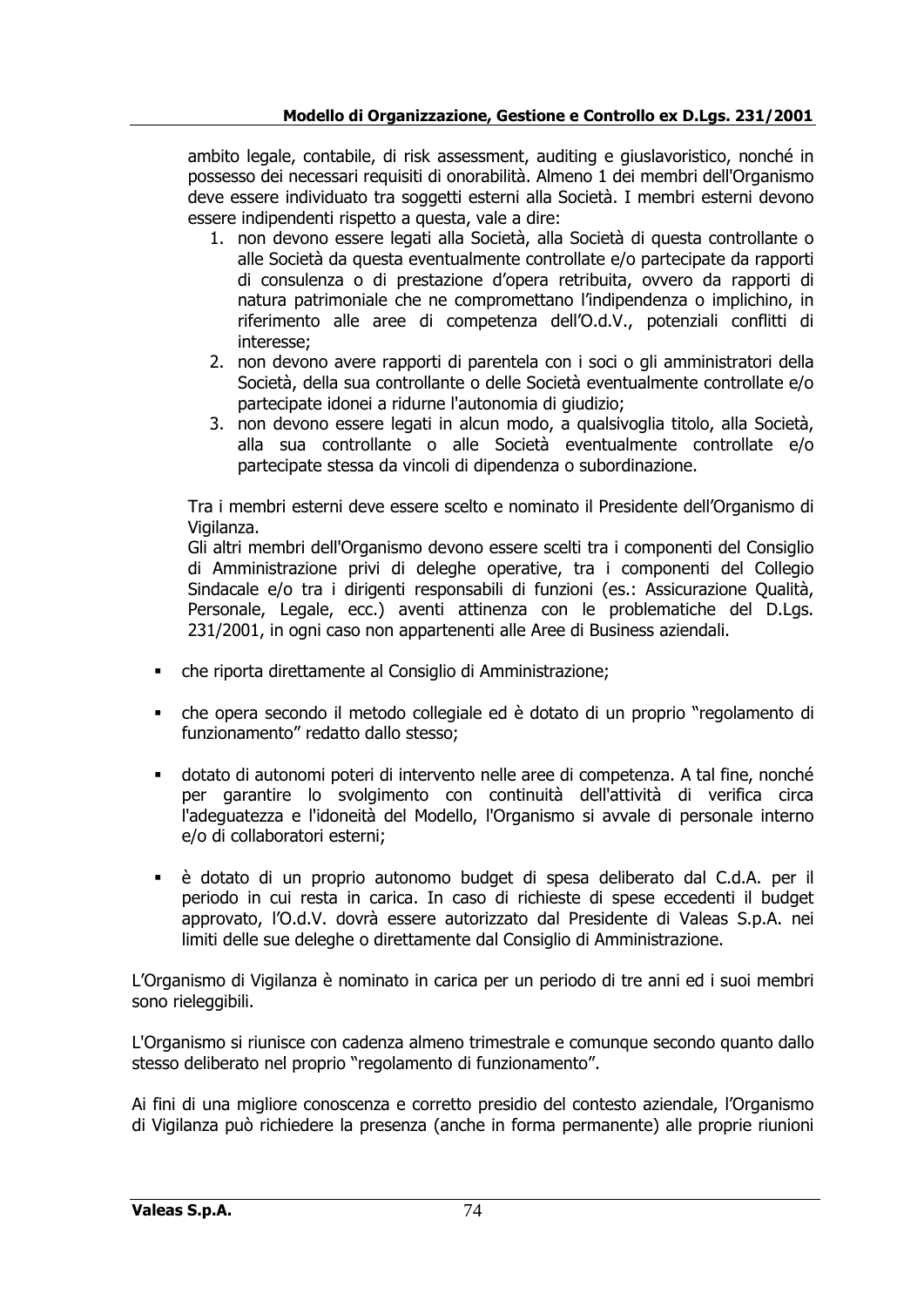di soggetti quali, a titolo di esempio, i membri del Collegio Sindacale ed i responsabili di quelle funzioni aziendali (es. Qualità, Personale, Legale, ecc.) aventi attinenza con le tematiche del controllo. Questi partecipano alle riunioni esclusivamente in qualità di invitati.

Sono cause di ineleggibilità/incompatibilità rispetto all'incarico di membro dell'Organismo di Vigilanza, anche a garanzia del requisito di onorabilità:

- 1. essere membro munito di deleghe operative del C.d.A. di Valeas S.p.A. o di Società controllante, nonché di Società eventualmente controllate e/o partecipate;
- 2. essere revisore contabile di Valeas S.p.A. o di Società controllante, nonché di Società eventualmente controllate e/o partecipate;
- 3. avere relazioni di coniugio, parentela o affinità fino al quarto grado con i soggetti di cui ai punti precedenti;
- 4. essere stato condannato con sentenza anche non irrevocabile a:
	- pena detentiva che comporta l'interdizione, anche temporanea, dai pubblici uffici ovvero l'interdizione temporanea dagli uffici direttivi delle ordinarie persone giuridiche;
- 5. essere stato condannato con sentenza anche non irrevocabile ed anche a seguito di applicazione della pena su richiesta ai sensi degli artt. 444 e 447 c.p.p. per delitti non colposi e per reati puniti a titolo di dolo o di colpa richiamati nell'ambito del D. Lgs. 231/01.

### **6.2 REVOCA E SOSTITUZIONE**

A tutela dell'autonomia ed indipendenza dell'Organismo, modifiche alla sua struttura (revoche, etc), ai suoi poteri e al suo funzionamento possono essere apportate unicamente a mezzo di delibere adottate dal Consiglio di Amministrazione con voto unanime ed adeguatamente motivato.

La revoca dei singoli componenti dell'O.d.V. può avvenire unicamente per giusta causa. A tale proposito, per giusta causa dovrà intendersi:

- un grave inadempimento dei propri doveri, così come definiti nel cap. 6 del presente Modello;
- una sentenza di condanna della Società ovvero una sentenza di patteggiamento ai sensi del Decreto, dalla quale risulti "l'omessa o insufficiente vigilanza" da parte dell'O.d.V.;
- la violazione degli obblighi di riservatezza (anche in riferimento a quanto disciplinato dall'art. 6, comma 2-bis, lettera d) del D. Lgs. 231/2001).

In tutti i casi di applicazione in via cautelare di una sanzione interdittiva prevista dal Decreto, il Consiglio di Amministrazione, assunte le opportune informazioni, potrà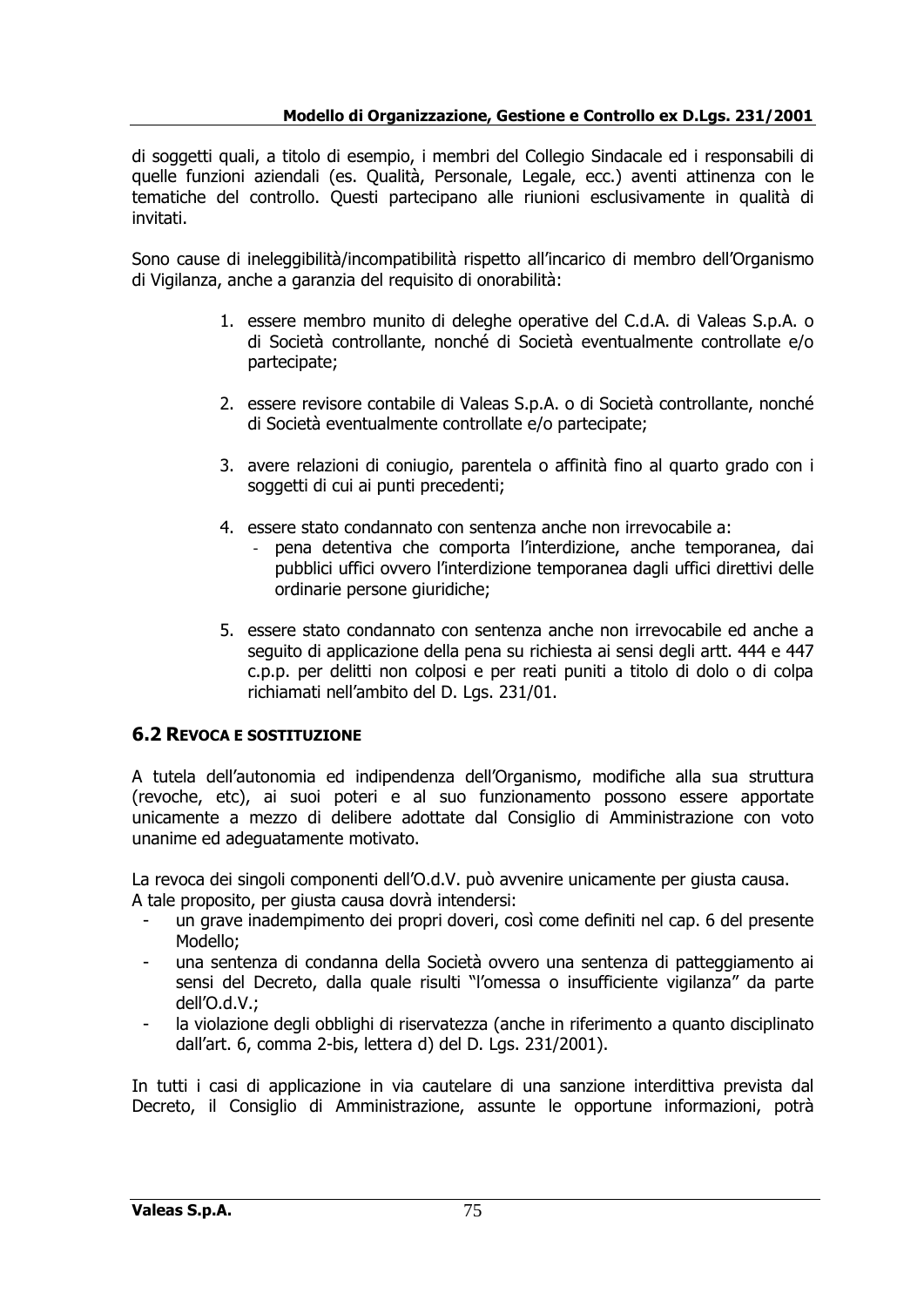eventualmente provvedere alla revoca dell'O.d.V., qualora ravvisi un'ipotesi di omessa o insufficiente vigilanza da parte dello stesso.

Nel caso in cui vengano meno i requisiti di autonomia, indipendenza e professionalità ovvero in caso di insorgenza di una delle cause di ineleggibilità sopra individuate, il Consiglio di Amministrazione, esperiti gli opportuni accertamenti e sentito l'interessato, nonché gli altri componenti dell'O.d.V., stabilisce un termine, non inferiore a trenta giorni, entro il quale deve cessare la situazione di incompatibilità. Trascorso tale termine senza che la predetta situazione sia cessata, il Consiglio di Amministrazione deve dichiarare l'avvenuta decadenza del componente.

Parimenti, una grave infermità che renda uno dei componenti dell'O.d.V. inidoneo a svolgere le proprie funzioni di vigilanza, o un'infermità ovvero altre ragioni di natura personale che, comunque, determinino l'assenza dalle attività dell'O.d.V. per un periodo superiore a sei mesi, comporterà la dichiarazione di decadenza dello stesso, da attuarsi secondo le modalità sopra individuate.

Nel caso di dimissioni, revoca o decadenza di uno o più membri dell'Organismo di Vigilanza, il Consiglio di Amministrazione dovrà provvedere alla nomina del sostituto/i in modo tempestivo, nei casi in cui venga meno il numero minimo di componenti sopra indicato. Nel frattempo, l'Organismo resta nel pieno dei suoi poteri e funzioni seppur operando in formazione ridotta e deliberando all'unanimità dei membri presenti.

Qualora, a causa degli eventi sopra citati, l'O.d.V. si trovi temporaneamente costituito solo da un componente, questo potrà comunque adottare ogni provvedimento che ritenga indifferibile per far fronte a situazioni di emergenza.

Nel corso della prima riunione dell'O.d.V., successiva alla ricostituzione della plurisoggettività dei suoi componenti, l'O.d.V. dovrà convalidare l'operato del componente che ha agito in funzione dell'O.d.V..

Qualora le circostanze precedenti riguardino il Presidente dell'O.d.V., a questi subentra il componente più anziano che rimane in carica sino alla data in cui il Consiglio di Amministrazione deliberi la nomina del nuovo componente.

### **6.3 REQUISITI**

Sono riconducibili a:

- a) autonomia e indipendenza: mirano a garantire che l'Organismo di Vigilanza non sia direttamente coinvolto nelle attività gestionali che costituiscono l'oggetto della sua attività di controllo e, soprattutto, la possibilità di svolgere il proprio ruolo senza condizionamenti diretti o indiretti da parte dei soggetti controllati. Tali requisiti si possono ottenere garantendo all'Organismo di Vigilanza una dipendenza gerarchica e un'attività di reporting direttamente al Vertice aziendale, ovvero al Consiglio di Amministrazione;
- b) professionalità: è un organismo dotato di competenze tecnico-professionali e specialistiche adeguate alle funzioni che è chiamato a svolgere (es. tecniche di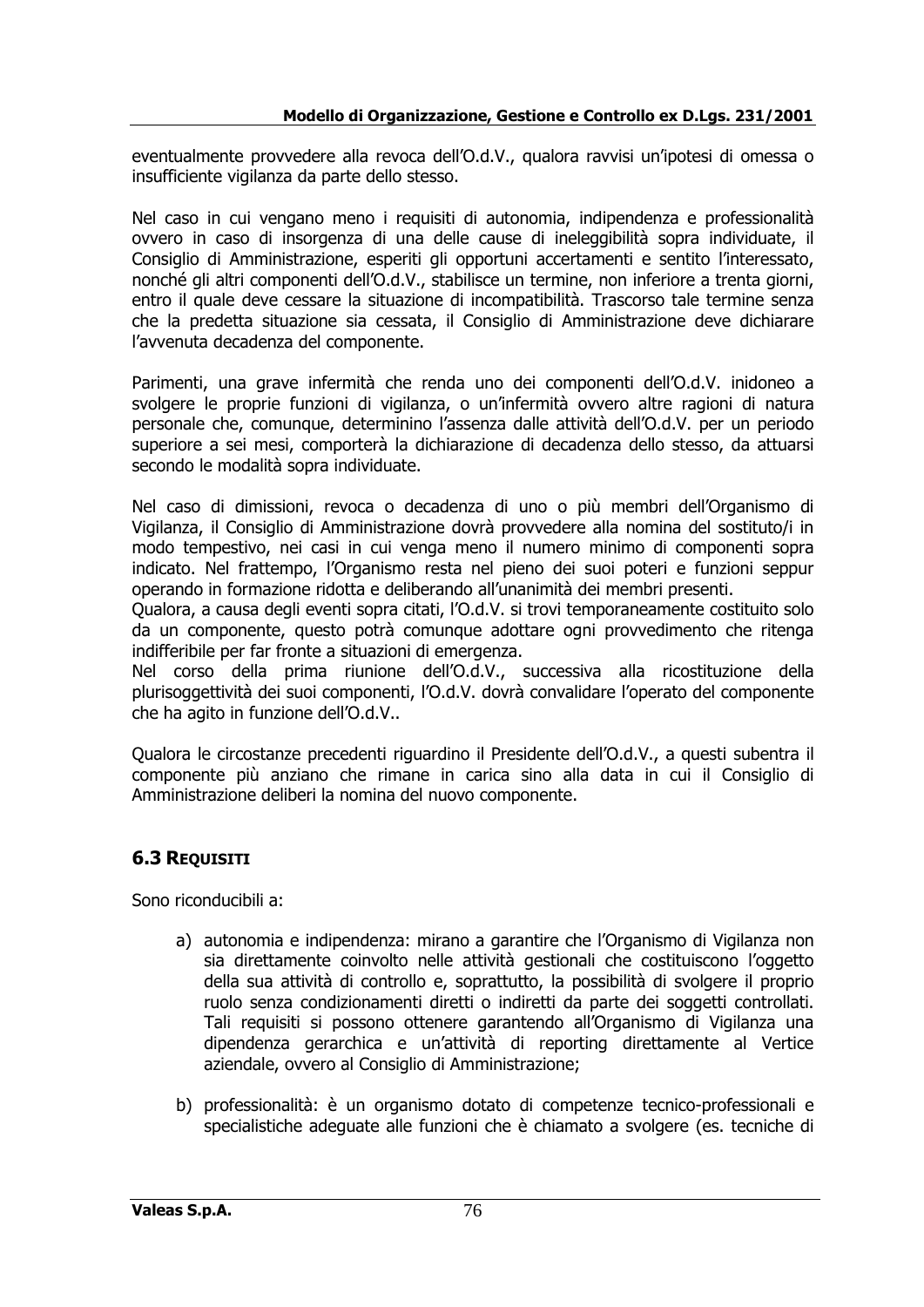intervista, flow charting, tecniche di analisi dei rischi, ecc..). Tali caratteristiche unite all'indipendenza, garantiscono l'obiettività di giudizio;

c) continuità di azione: è un organismo interno all'organizzazione, adeguato in termini di struttura e risorse dedicate, nonché privo di mansioni operative che possano limitare l'impegno necessario allo svolgimento delle funzioni assegnate.

La scelta di istituire un organo collegiale è stata dettata anche dall'esigenza di rafforzare i suddetti requisiti.

Al fine di attribuire all'Organismo di Vigilanza idonea capacità di reperimento delle informazioni e quindi di effettività di azione nei confronti dell'organizzazione aziendale, sono stabiliti, mediante il presente Modello e, successivamente, mediante appositi documenti organizzativi interni emanati dal Consiglio di Amministrazione o dall'Organismo di Vigilanza, i flussi informativi da e verso l'Organismo medesimo.

## **6.4 FUNZIONI E POTERI**

All'Organismo di Vigilanza di Valeas S.p.A. è affidato sul piano generale il compito di vigilare:

- a) sull'osservanza delle prescrizioni del Modello da parte dei Dipendenti, degli Organi Sociali, dei Consulenti e delle imprese controparti nella misura in cui è richiesta a ciascuno di loro;
- b) sull'efficacia ed adeguatezza del Modello in relazione alla struttura aziendale ed alla effettiva capacità di prevenire la commissione dei reati di cui al Decreto;
- c) sull'opportunità di aggiornamento del Modello, laddove si riscontrino esigenze di adeguamento dello stesso in relazione a mutate condizioni aziendali e/o normative;
- d) sull'adeguatezza, sull'applicazione e sull'efficacia del sistema sanzionatorio.

All'Organismo sarà affidato, su un piano operativo, il compito di:

- 1. verificare l'attuazione delle procedure di controllo previste dal Modello, attraverso l'esecuzione del Piano di Lavoro dell'attività di controllo dell'O.d.V.;
- 2. verificare costantemente l'efficacia e l'efficienza delle procedure aziendali vigenti, ricorrendo all'ausilio delle competenti Funzioni, nonché del Responsabile della Sicurezza (RSPP) per quanto concerne le problematiche concernenti l'igiene, la salute e la sicurezza dei lavoratori;
- 3. condurre ricognizioni sull'attività aziendale ai fini dell'aggiornamento della mappatura delle attività sensibili e dei processi strumentali;
- 4. effettuare periodicamente verifiche mirate su determinate operazioni o atti specifici posti in essere da Valeas S.p.A., soprattutto nell'ambito delle attività sensibili o "strumentali" alla realizzazione delle stesse;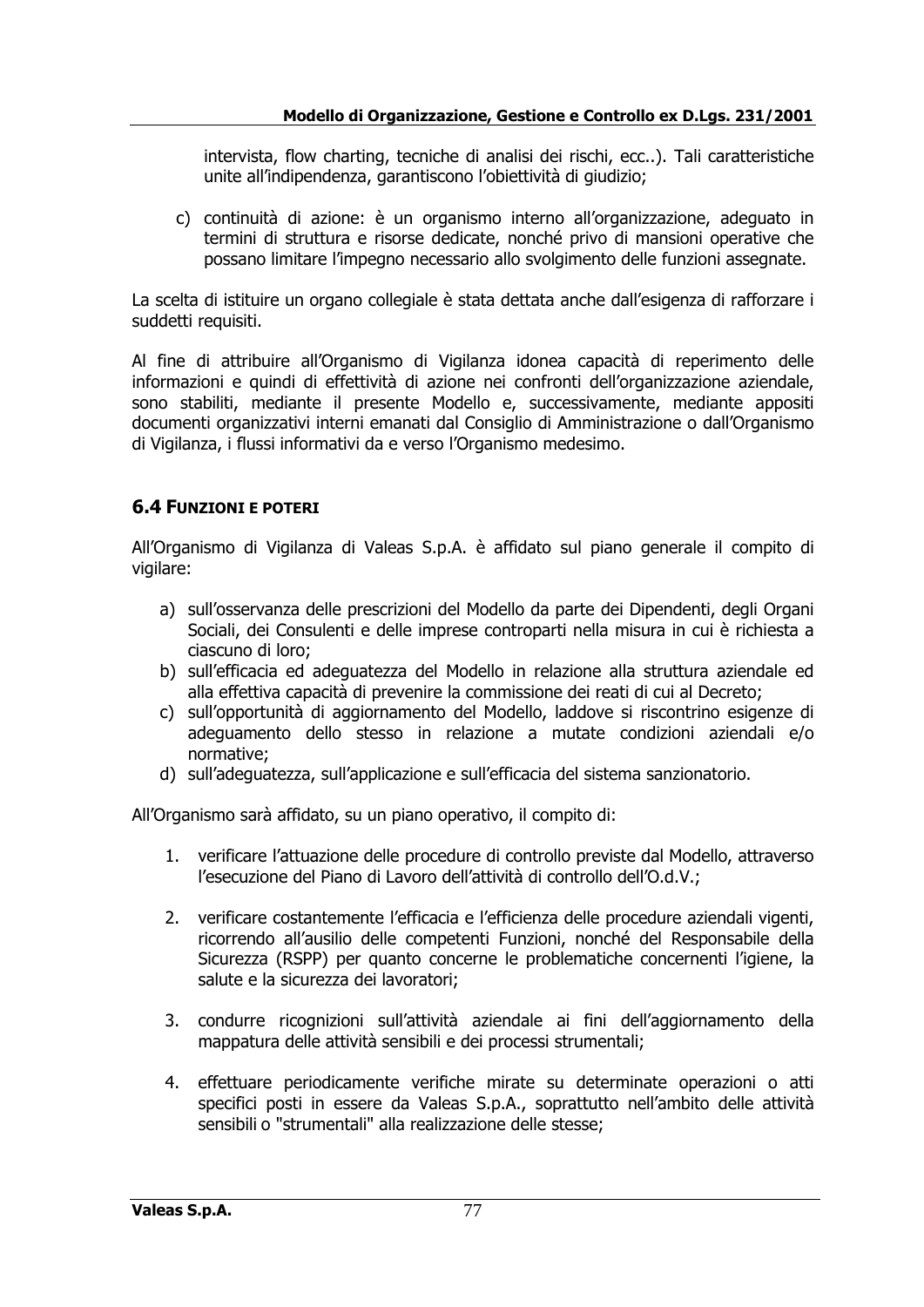- 5. segnalare al Responsabile di Formazione, Organizzazione e Sviluppo (coincidente con il Responsabile del Personale) la necessità di attuare i programmi di formazione per il personale;
- 6. monitorare le iniziative per la diffusione della conoscenza e della comprensione del Modello e predisposizione della documentazione interna necessaria al fine del funzionamento del Modello, contenente le istruzioni, chiarimenti o aggiornamenti;
- 7. raccogliere, elaborare e conservare le informazioni rilevanti in ordine al rispetto del Modello, nonché aggiornare la lista di informazioni che devono essere a lui trasmesse o tenute a sua disposizione costituendo il data base "formale" dell'attività di controllo interno;
- 8. coordinarsi con le altre funzioni aziendali nell'espletamento delle attività di monitoraggio di loro competenza e previste nei protocolli;
- 9. verificare l'adeguatezza del sistema di controllo interno in relazione alla normativa vigente ai fini di compliance ai sensi del D. Lgs. 231/2001;
- 10. verificare che gli elementi previsti per l'implementazione del Modello (adozione di clausole standard, espletamento di procedure, ecc.) siano comunque adeguati e rispondenti alle esigenze di osservanza di quanto prescritto dal Decreto, adottando o suggerendo l'adozione, in caso contrario, di un aggiornamento degli elementi stessi;
- 11. verificare le esigenze di aggiornamento del Modello;
- 12. riferire periodicamente al Presidente, e tramite quest'ultimo al Consiglio di Amministrazione e al Collegio Sindacale in merito all'attuazione delle politiche aziendali per l'attuazione del Modello;
- 13. controllare l'effettiva presenza, la regolare tenuta e l'efficacia dell'archivio a supporto dell'attività ex D. Lgs. 231/2001.

Ai fini dello svolgimento dei compiti sopra indicati, all'Organismo sono attribuiti i poteri qui di seguito indicati:

- a) emanare disposizioni intese a regolare l'attività dell'Organismo;
- b) accedere ad ogni e qualsiasi documento aziendale rilevante per lo svolgimento delle funzioni attribuite all'Organismo ai sensi del D. Lgs. 231/2001;
- c) ricorrere a consulenti esterni di comprovata professionalità nei casi in cui ciò si renda necessario per l'espletamento delle attività di verifica e controllo ovvero di aggiornamento del Modello;
- d) disporre che i Responsabili delle varie Funzioni forniscano tempestivamente le informazioni, i dati e/o le notizie loro richieste per individuare aspetti connessi alle varie attività aziendali rilevanti ai sensi del Modello e per la verifica dell'effettiva attuazione dello stesso da parte delle strutture organizzative aziendali.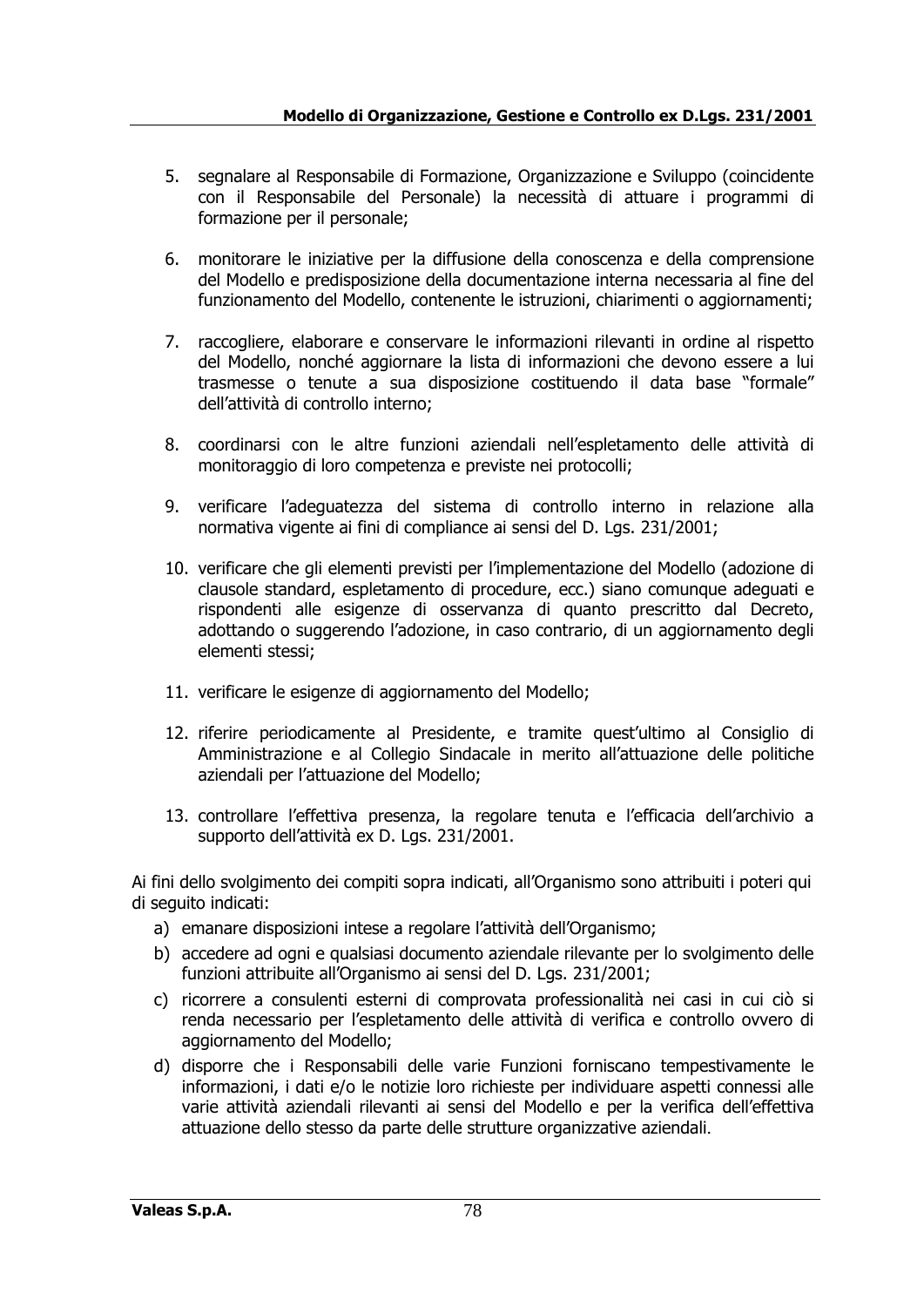#### **6.5 MODALITÀ E PERIODICITÀ DEL REPORTING AGLI ORGANI SOCIETARI**

L'Organismo di Vigilanza della Valeas S.p.A. opera secondo due linee di reporting:

- la prima, su base continuativa, direttamente con il Presidente del Consiglio di Amministrazione e/o l'Amministratore Delegato;
- la seconda, su base semestrale, attraverso un rapporto scritto sulla sua attività per il Consiglio di Amministrazione ed il Collegio Sindacale.

La presenza dei suddetti rapporti di carattere funzionale, anche con organismi privi di compiti operativi e quindi svincolati da attività gestionali, costituisce un fattore in grado di assicurare che l'incarico venga espletato dall'Organismo di Vigilanza con le maggiori garanzie di indipendenza.

L'Organismo di Vigilanza potrà essere convocato in qualsiasi momento dai suddetti organi o potrà a propria volta presentare richieste in tal senso, per riferire in merito al funzionamento del Modello o a situazioni specifiche.

Peraltro, l'Organismo di Vigilanza può rivolgere comunicazioni al Presidente/ Amministratore Delegato e/o al Consiglio di Amministrazione ogni qualvolta ne ritenga sussistere l'esigenza o l'opportunità e comunque deve trasmettere agli stessi con cadenza semestrale la sopraccitata relazione di carattere informativo, avente ad oggetto:

- 1. l'attività di vigilanza svolta dall'Organismo nel periodo di riferimento;
- 2. le eventuali criticità emerse sia in termini di comportamenti o eventi interni alla Valeas S.p.A., sia in termini di efficacia del Modello;
- 3. gli interventi correttivi e migliorativi suggeriti ed il loro stato di realizzazione.

Gli incontri con i soggetti e gli organi sopra indicati devono essere verbalizzati e copie dei verbali verranno custodite dall'O.d.V. e dagli organismi di volta in volta coinvolti.

### **6.6 ALTRE ATTIVITÀ**

L'O.d.V. deve inoltre coordinarsi, con le funzioni competenti presenti in azienda, per i diversi profili specifici e precisamente:

- con il Responsabile del controllo di gestione per l'analisi delle dinamiche gestionali di impatto economico e finanziario;
- con i Responsabili di Funzione per gli adempimenti societari che possono avere rilevanza rispetto alla commissione dei reati societari;
- con il Responsabile degli Affari Legali per la contrattualistica;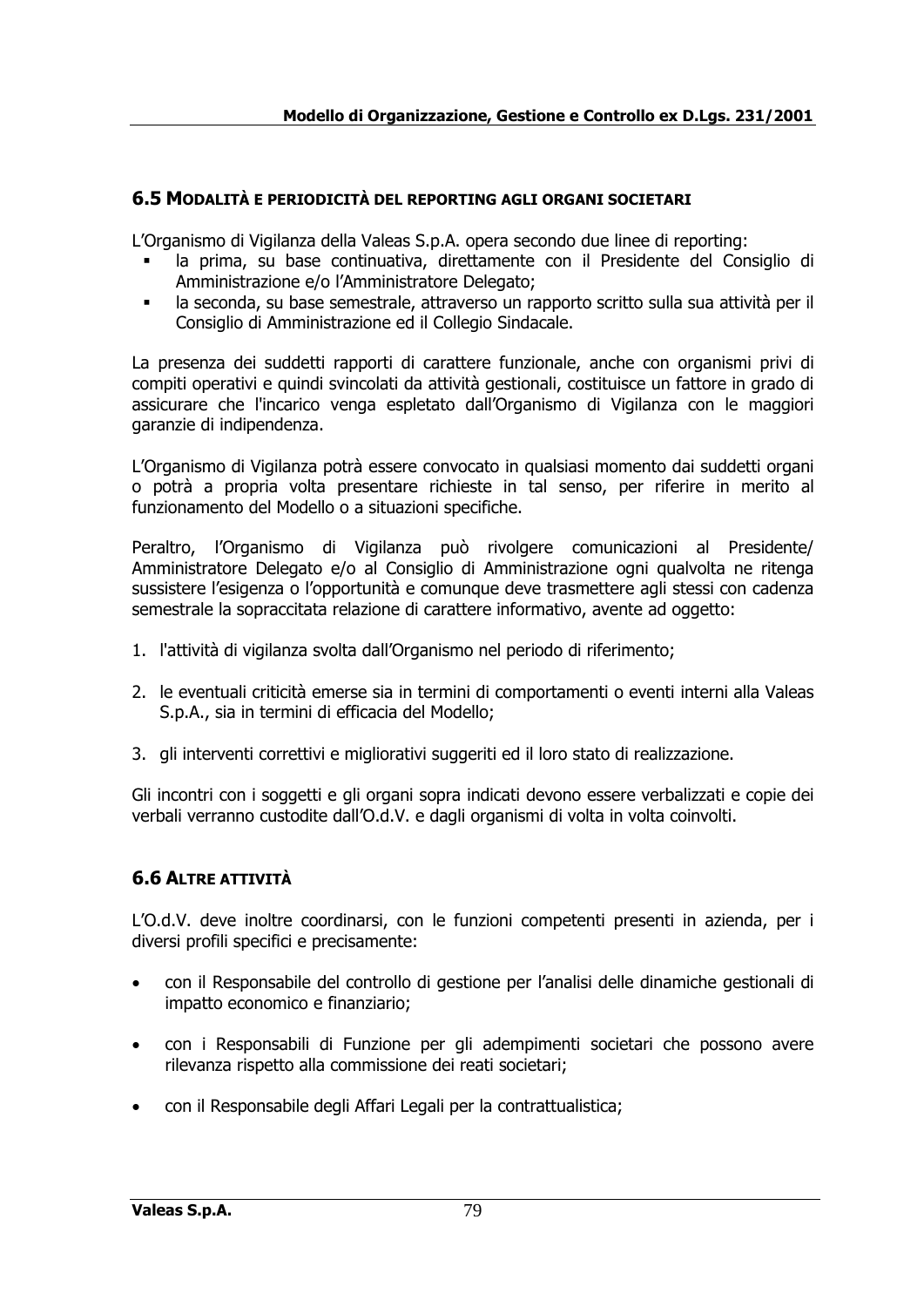- con il Responsabile del Personale sia in ordine alla diffusione delle informazioni che riguardo alla formazione del personale e ai procedimenti disciplinari di cui al D. Lgs. 231/2001;
- con il Responsabile della Sicurezza (RSPP) per l'osservanza di tutte le norme poste dalla legge e dalle procedure aziendali interne in materia di salute, sicurezza ed igiene sul lavoro;
- con ogni altra Funzione ritenuta di volta in volta rilevante ai fini delle proprie attività.

## **7. MODALITÀ DI GESTIONE DELLE RISORSE FINANZIARIE**

L'O.d.V. indirizza al management indicazioni relative a opportune integrazioni ai sistemi gestionali delle risorse finanziarie (sia in entrata che in uscita) con eventuali accorgimenti pensati ai fini del rispetto del D. Lgs. 231/2001 (ad es. rilevazione delle anomalie in particolari operazioni o pagamenti di corrispettivi che non risultino giustificati dall'economia della transazione nell'ottica di appurare se essi non nascondano poste extracontabili o ipotesi corruttive) e nell'ottica di rilevare l'esistenza di flussi finanziari atipici e connotati da maggiori margini di discrezionalità rispetto a quanto ordinariamente previsto.

Tutte le operazioni inerenti ad attività o prestazioni atipiche o inusuali devono essere specificamente e chiaramente motivate e comunicate all'O.d.V..

Il sistema di gestione delle risorse finanziarie deve assicurare la separazione e l'indipendenza tra i soggetti che concorrono a formare le decisioni di impiego delle risorse, coloro che attuano tali decisioni e coloro ai quali sono affidati i controlli circa il loro impiego.

La società, ai fini dell'attuazione delle decisioni di impiego, si avvale di intermediari finanziari e bancari sottoposti ad una regolamentazione di trasparenza e di stabilità conforme a quella adottata negli Stati Membri dell'UE.

Tutte le operazioni che comportano l'utilizzazione o l'impiego di risorse finanziarie devono avere adeguata causale ed essere documentate e registrate, con mezzi manuali e informatici, in conformità ai principi di correttezza professionale e contabile; il relativo processo decisionale deve essere verificabile.

## **8. FLUSSI INFORMATIVI VERSO GLI ORGANISMI DEPUTATI AL CONTROLLO**

#### **8.1 OBBLIGHI INFORMATIVI ALL'ORGANISMO DI VIGILANZA**

Al fine di agevolare l'attività di vigilanza sull'efficacia e funzionamento del Modello, l'O.d.V. è destinatario di:

• informazioni utili e necessarie allo svolgimento dei compiti di vigilanza affidati all'O.d.V. stesso;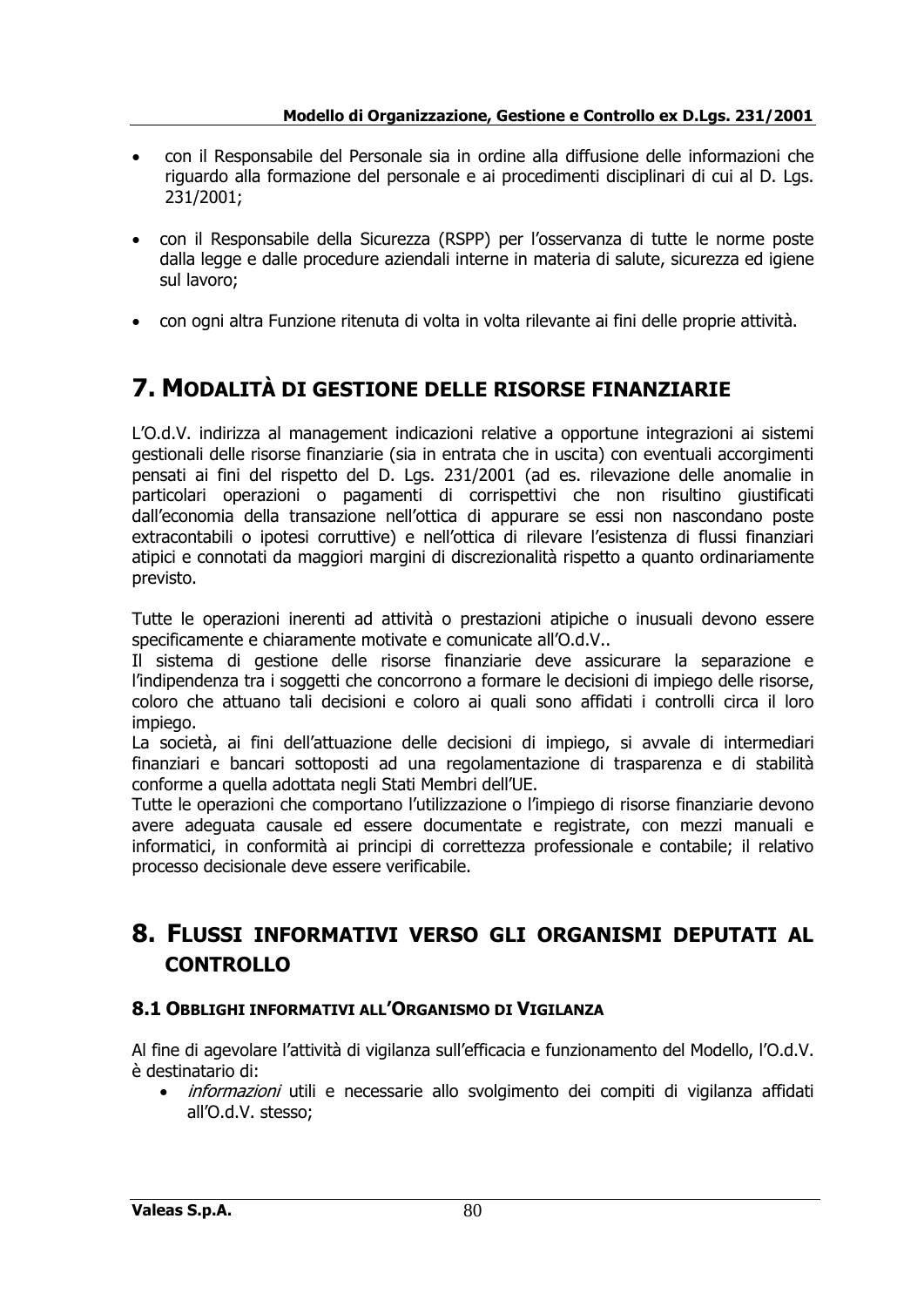• *segnalazioni* relative a violazioni, presunte o effettive, del Modello e/o condotte illecite rilevanti ai sensi del D.Lgs. 231/2001, avvenute o in corso di esecuzione.

#### **INFORMAZIONI**

In ambito aziendale, le strutture operative e manageriali di Valeas S.p.A. devono comunicare all'Organismo di Vigilanza:

- su richiesta dello stesso O.d.V. e con le modalità da questo definite, le informazioni e le attività di controllo svolte, a livello di propria area operativa, utili all'esercizio dell'attività dell'O.d.V. in termini di verifica di osservanza, efficacia ed aggiornamento del presente Modello e da cui possano emergere fatti, atti, eventi od omissioni con profili di criticità rispetto all'osservanza delle norme del D. Lgs. 231/2001;
- su base periodica, le informazioni identificate nella Parte Speciale del Modello, nonché qualsiasi altra informazione identificata dall'Organismo e da questo richiesta alle singole strutture organizzative e manageriali di Valeas S.p.A. attraverso direttive interne. Tali informazioni devono essere trasmesse nei tempi e nei modi che saranno definiti dall'Organismo medesimo;
- ad evidenza, ogni altra informazione, proveniente anche da terzi ed attinente all'attuazione del Modello nelle aree di attività "sensibili" ed il rispetto delle previsioni del Decreto, che possano essere ritenute utili ai fini dell'assolvimento dei compiti dell'Organismo di Vigilanza. In particolare, a titolo esemplificativo e non esaustivo, devono essere obbligatoriamente e tempestivamente trasmesse all'Organismo le informazioni concernenti:
	- provvedimenti e/o notizie provenienti da organi di polizia giudiziaria, amministrazione finanziaria o da qualsiasi altra autorità, dai quali si evinca lo svolgimento di attività di indagine per i reati di cui al Decreto, avviate anche nei confronti di ignoti;
	- richieste di assistenza legale inoltrate dai dirigenti e/o dai dipendenti in caso di avvio di procedimento giudiziario a loro carico per i reati previsti dal Decreto;
	- operazioni sul capitale sociale, operazioni di destinazione di utili e riserve, operazioni di acquisto e cessione di partecipazioni di Aziende o loro rami, operazioni di fusione, scissione e scorporo che possano potenzialmente ledere l'integrità del capitale sociale;
	- valutazioni che hanno condotto alla scelta del Revisore Legale;
	- qualsiasi incarico conferito o che si intenda conferire al Revisore Legale aggiuntivo rispetto alla certificazione del bilancio;
	- decisioni relative alla richiesta, erogazione ed utilizzo di finanziamenti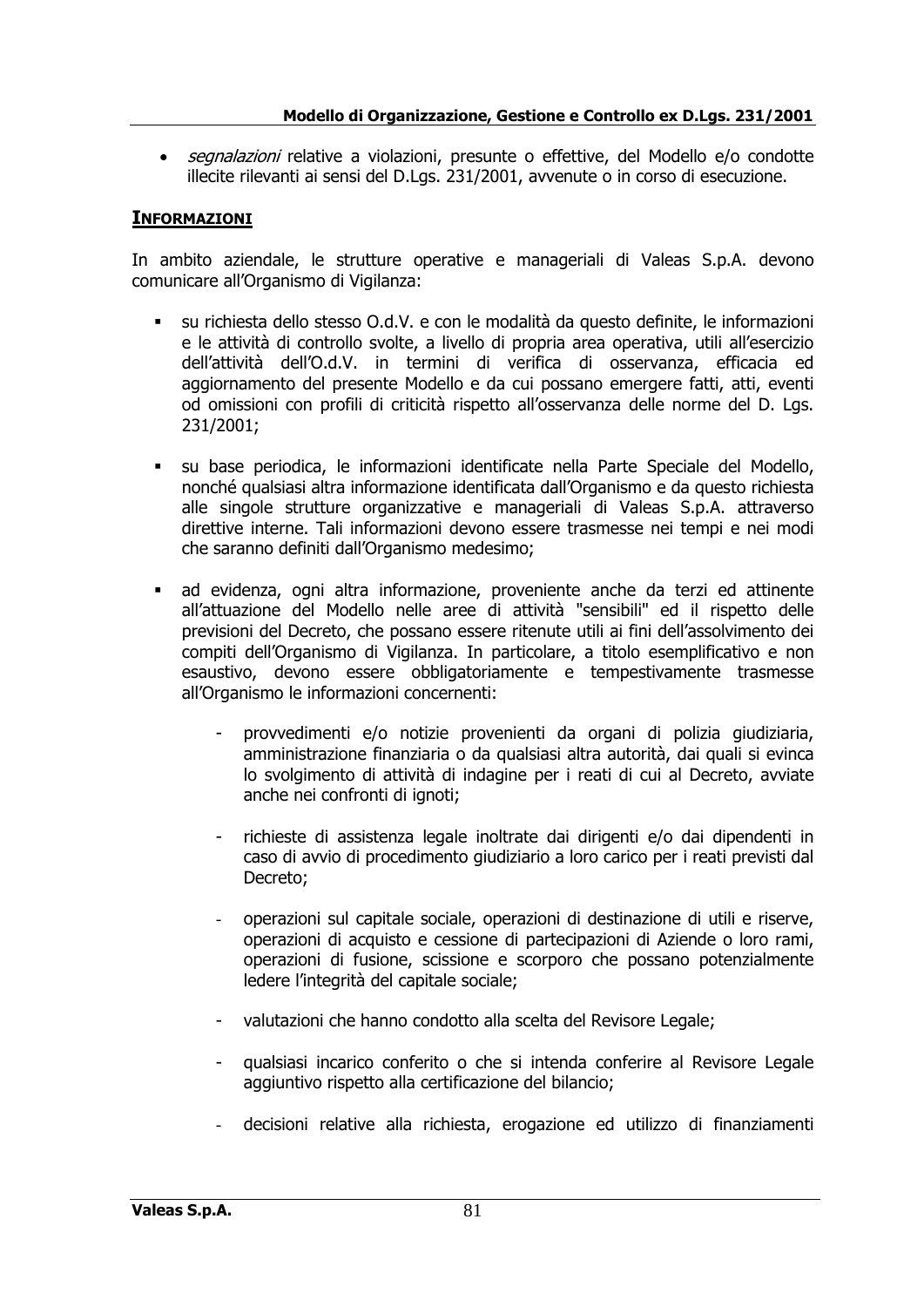pubblici anche europei;

- notizie relative all'effettiva attuazione, a tutti i livelli aziendali, del Modello, con evidenza dei procedimenti disciplinari svolti e delle eventuali sanzioni irrogate ovvero dei provvedimenti di archiviazione di tali procedimenti con le relative motivazioni;
- rapporti preparati dai responsabili di altre funzioni aziendali nell'ambito della loro attività di controllo e dai quali possano emergere fatti, atti, eventi od omissioni con profili di criticità rispetto all'osservanza delle norme del D. Lgs. 231/2001;
- il sistema delle deleghe degli amministratori e di ogni sua successiva modifica e/o integrazione, nonché l'assetto organizzativo;
- il sistema dei poteri di firma aziendale e di ogni sua successiva modifica e/o integrazione;
- le segnalazioni e/o notizie relative ai reati commessi in violazione delle norme antinfortunistiche e sulla tutela dell'igiene e della salute sul lavoro;
- altri documenti dai quali possano emergere fatti, atti, eventi od omissioni con profili di criticità rispetto all'osservanza delle norme del D. Lgs. 231/2001.

Si precisa infine che, tali informazioni potranno anche essere raccolte direttamente dall'O.d.V. nel corso delle proprie attività di controllo periodiche, attraverso le modalità che l'O.d.V. riterrà più opportune (quali, a titolo meramente esemplificativo, la predisposizione e l'utilizzo di apposite checklist).

#### **SEGNALAZIONI**

L'obbligo di informazione grava su tutto il personale (apicali e sottoposti alla direzione e alla vigilanza di questi ultimi) che venga in possesso di notizie relative alla commissione dei reati o a comportamenti non in linea alle regole di condotta. Gli obblighi di segnalazione sono rivolti anche ai soggetti terzi che operano, a qualsiasi titolo, per conto o nell'interesse della Società nell'ambito delle attività aziendali a rischio e ai quali la Società provvede a dare adeguata informativa in merito al Modello adottato (secondo quanto definito al successivo paragrafo 8.2).

Le segnalazioni devono essere circostanziate e fondate su elementi di fatto, precise e concordanti.

I canali dedicati alla trasmissione delle segnalazioni devono garantire la riservatezza dell'identità del segnalante nelle attività di gestione della segnalazione in ottemperanza a quanto stabilito dall'art. 6 del D. Lgs. 231/2001.

Inoltre:

nelle ipotesi di segnalazione o denuncia effettuate nelle forme e nei limiti di cui all'art. 6 del D.Lgs. 231/2001, il perseguimento dell'interesse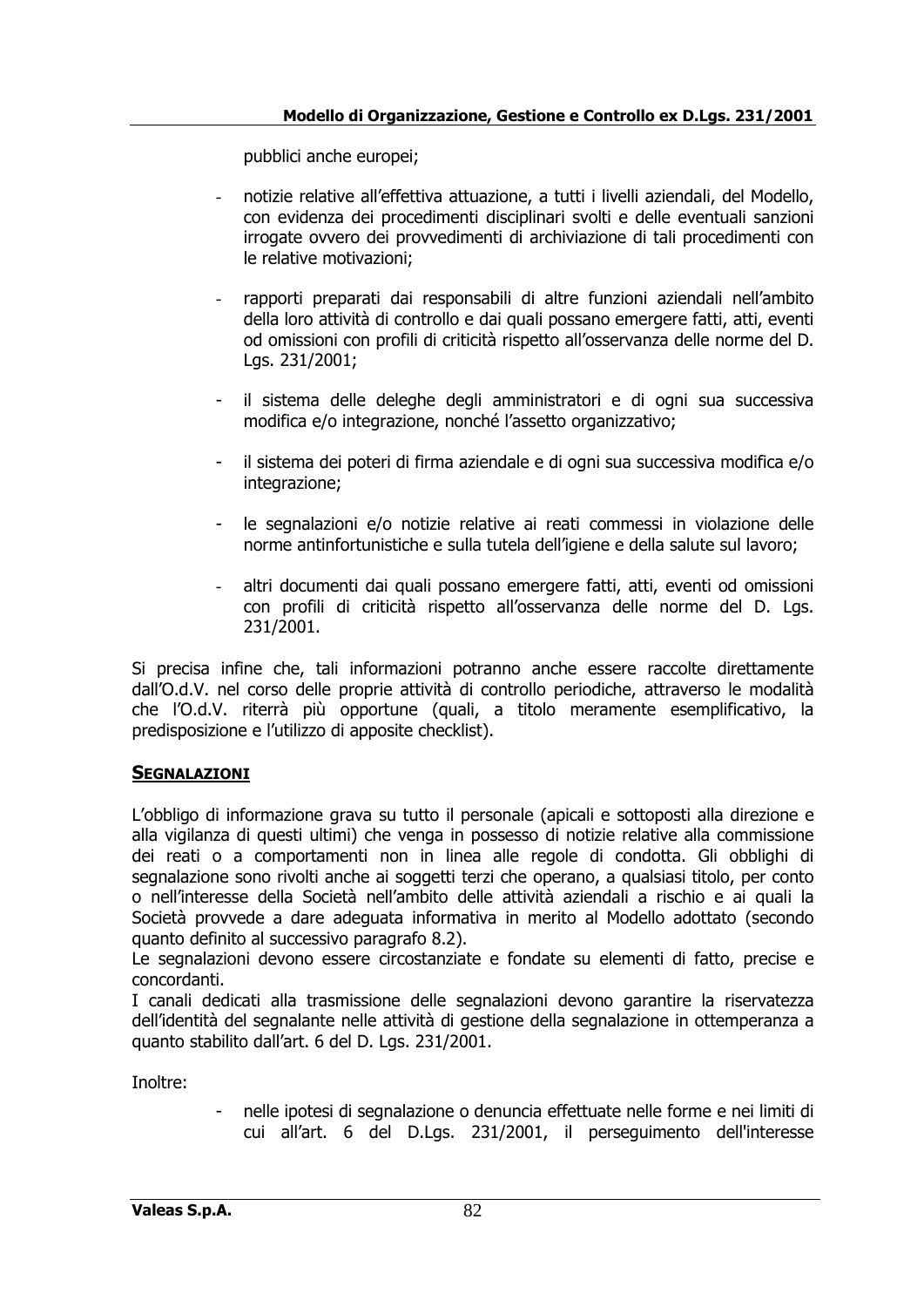#### **Modello di Organizzazione, Gestione e Controllo ex D.Lgs. 231/2001**

all'integrità dell'ente, nonché alla prevenzione e alla repressione delle malversazioni, costituisce giusta causa di rivelazione di notizie coperte dall'obbligo di segreto di cui agli articoli 326 (Rivelazione ed utilizzazione di segreti di ufficio), 622 (rivelazione del segreto professionale) e 623 (rivelazione di segreti scientifici o industriali) del codice penale e all'articolo 2105 (obbligo di fedeltà) del codice civile;

- la disposizione precedente non si applica nel caso in cui l'obbligo di segreto professionale gravi su chi sia venuto a conoscenza della notizia in ragione di un rapporto di consulenza professionale o di assistenza con l'ente, l'impresa o la persona fisica interessata;
- quando notizie e documenti che sono comunicati all'organo deputato a riceverli siano oggetto di segreto aziendale, professionale o d'ufficio, costituisce violazione del relativo obbligo di segreto la rivelazione con modalità eccedenti rispetto alle finalità dell'eliminazione dell'illecito e, in particolare, la rivelazione al di fuori del canale di comunicazione specificamente predisposto a tal fine.

La Società, conformemente a quanto previsto dalla L. 179/2017, tutela i segnalanti da atti di ritorsione o discriminatori, diretti o indiretti, per motivi collegati, direttamente o indirettamente, alla segnalazione.

#### **8.2 MODALITÀ DI TRASMISSIONE DELLE INFORMAZIONI E DELLE SEGNALAZIONI ALL'ORGANISMO DI VIGILANZA E LORO VALUTAZIONE**

Con riferimento alle modalità di trasmissione delle segnalazioni, valgono le seguenti prescrizioni:

- le segnalazioni da chiunque pervengano, comprese quelle attinenti ad ogni violazione o sospetto di violazione del Modello, dei suoi principi generali, ovvero a condotte illecite rilevanti ai sensi del D. Lgs. 231/2001, devono essere effettuate per iscritto e in forma non anonima. L'Organismo agisce in modo da garantire gli autori delle segnalazioni contro qualsiasi forma di ritorsione, discriminazione, diretta o indiretta, o penalizzazione o qualsivoglia conseguenza derivante dalle stesse, assicurando loro la riservatezza circa la loro identità, fatti comunque salvi gli obblighi di legge e la tutela dei diritti di Valeas S.p.A. o delle persone accusate erroneamente e/o in malafede;
- le segnalazioni devono essere inviate ad opera dell'interessato direttamente all'Organismo di Vigilanza secondo le modalità previste nei precedenti paragrafi;
- l'Organismo valuta le segnalazioni ricevute e gli eventuali provvedimenti conseguenti a sua ragionevole discrezione e responsabilità ascoltando eventualmente l'autore della segnalazione e/o il responsabile della presunta violazione e adotta le misure eventualmente ritenute necessarie ai fini dell'adeguamento del Modello dando corso alle comunicazioni necessarie per l'applicazione delle eventuali sanzioni. Deve motivare per iscritto le motivazioni delle decisioni ed eventuali rifiuti di procedere ad una indagine interna. Gli eventuali provvedimenti conseguenti sono applicati in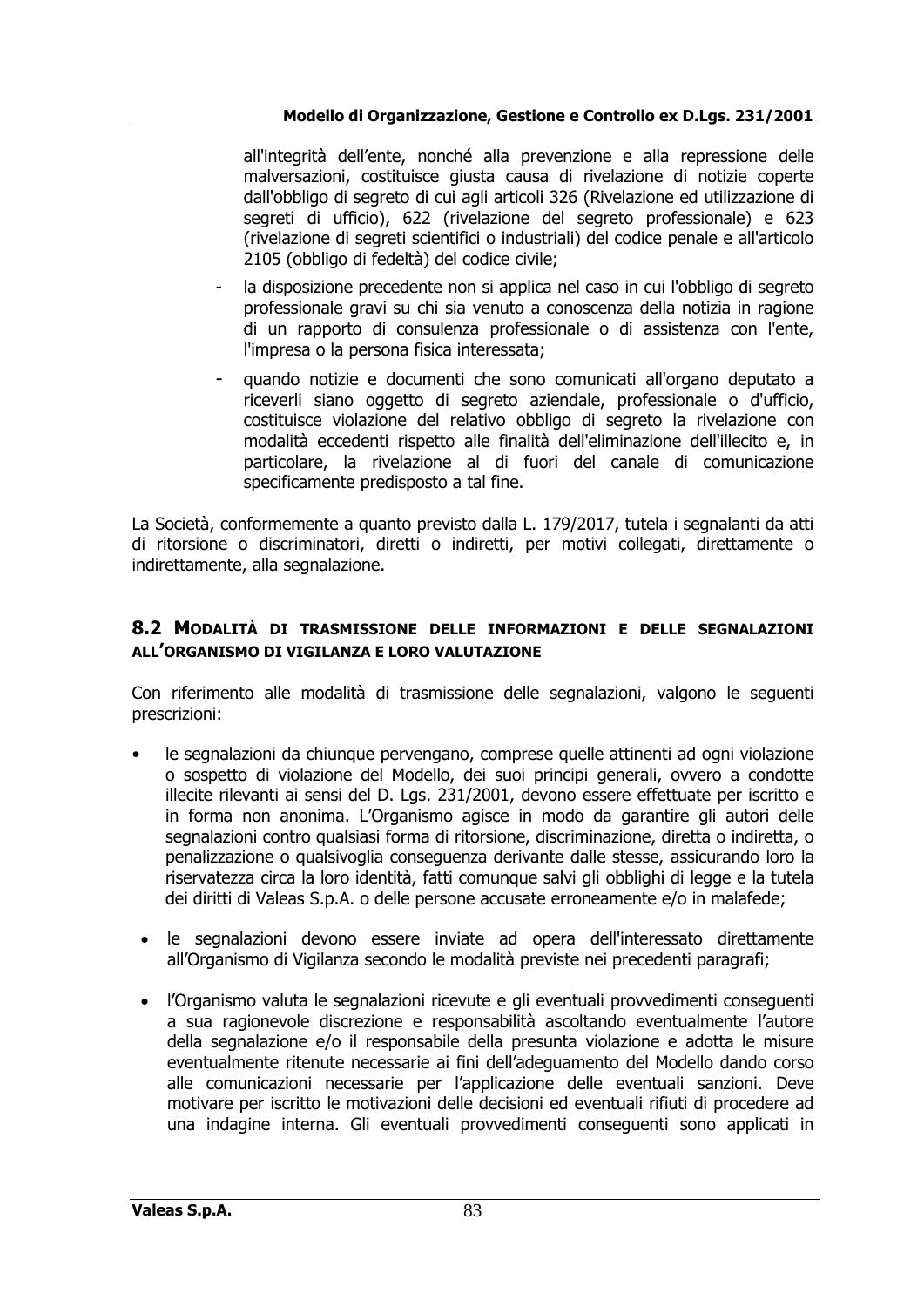conformità a quanto previsto dal sistema sanzionatorio di cui al successivo paragrafo 9;

• tutti i soggetti destinatari degli obblighi informativi sono tenuti a collaborare con l'Organismo, al fine di consentire la raccolta di tutte le ulteriori informazioni ritenute necessarie dall'Organismo per una corretta e completa valutazione della segnalazione. La mancata collaborazione o la reticenza potranno essere considerate violazioni del Modello con le conseguenze previste anche in termini di sanzioni disciplinari.

Si sottolinea che sull'Organismo di Vigilanza non incombe l'obbligo di agire ogni volta che venga fatta una segnalazione in quanto è rimessa alla sua discrezionalità e responsabilità la decisione di agire e attivarsi.

Nell'ambito delle specifiche procedure aziendali sono istituiti canali informativi dedicati da parte dell'Organismo di Vigilanza, con la funzione di:

- facilitare il flusso di informazioni e segnalazioni verso l'Organismo;
- risolvere rapidamente casi incerti e dubbi;
- garantire, in caso di segnalazioni, la riservatezza dell'identità del segnalante.

Le modalità di trasmissione e comunicazione (sia per le informazioni che per le segnalazioni) comprendono:

- indirizzo di posta elettronica esclusivamente del Presidente dell'Organismo di Vigilanza: [marco.strafurini@bdo.it;](mailto:marco.strafurini@bdo.it)
- indirizzo postale a mezzo busta chiusa: all'attenzione del Dott. Marco Strafurini presso BDO Italia S.p.a. viale Abruzzi 94 Milano, in questo caso la trasmissione è destinata all'attenzione del Presidente dell'Organismo di Vigilanza di Valeas S.p.a..

Inoltre, tramite gli stessi canali, è possibile comunicare con l'Organismo di Vigilanza in caso di richieste di "informazioni" riguardanti aspetti operativi di comprensione ed utilizzo del Modello o richiedere un incontro per comunicare di persona con l'Organismo di Vigilanza.

#### **8.3 RACCOLTA E CONSERVAZIONE DELLE INFORMAZIONI**

Ogni informazione, segnalazione, report inviato all'Organismo è conservato da quest'ultimo in un apposito *data base* (informatico o cartaceo) per un periodo di anni 10.

L'accesso al *data base* è consentito, oltre che all'Organismo di vigilanza, ai membri del Consiglio di Amministrazione e del Collegio Sindacale dietro richiesta formale all'O.d.V..

## **9. SISTEMA DISCIPLINARE**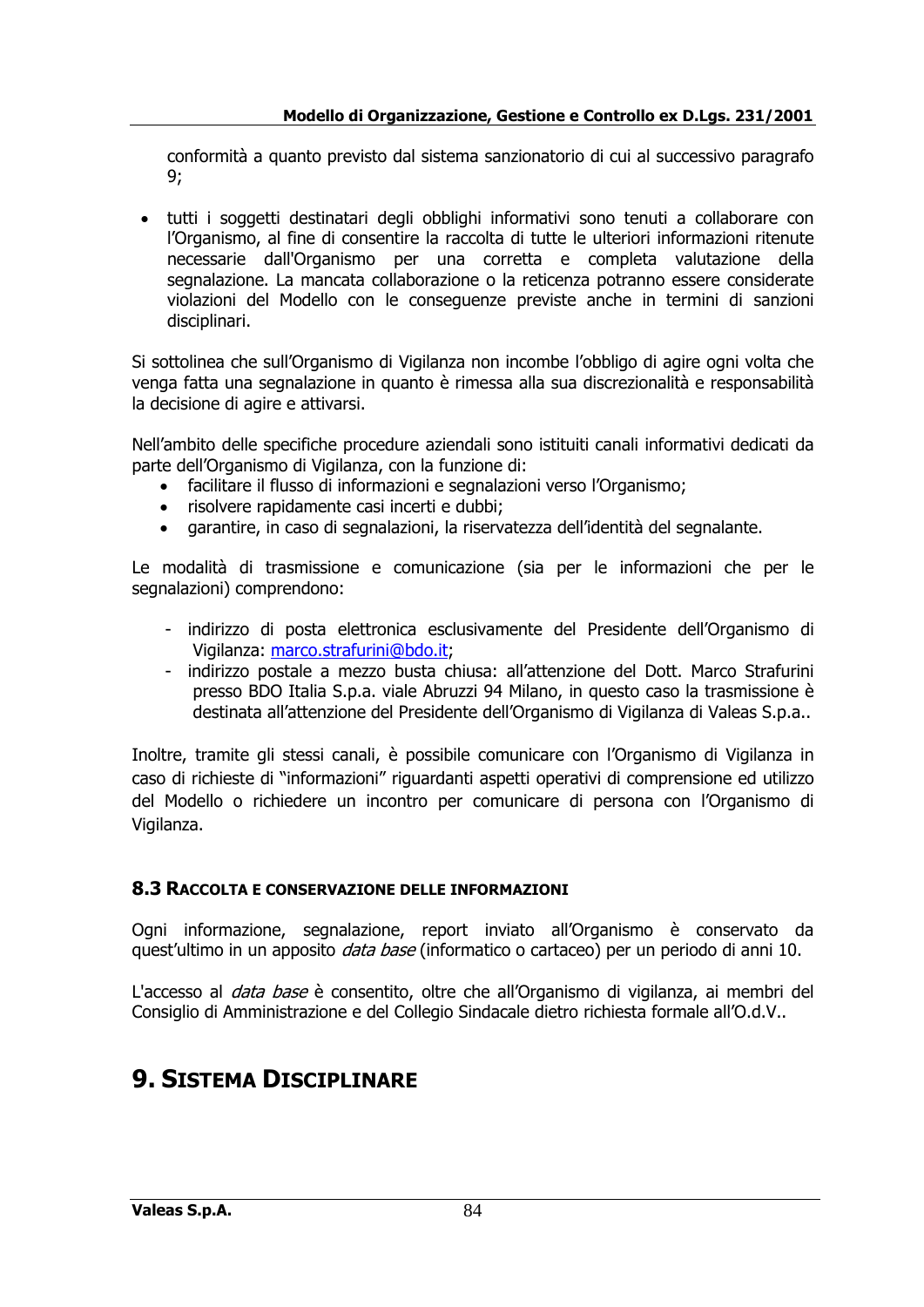### **9.1 PRINCIPI GENERALI**

Ai sensi degli artt. 6, co. 2, lett.e), e 7, co. 4, lett. b) del Decreto Legislativo 231/2001, i modelli di organizzazione, gestione e controllo, la cui adozione ed attuazione (unitamente alle altre situazioni previste dai predetti articoli 6 e 7) costituisce condizione *sine qua non* per l'esenzione di responsabilità della Società in caso di commissione dei reati di cui al Decreto, possono ritenersi efficacemente attuati solo se prevedano un sistema disciplinare idoneo a sanzionare il mancato rispetto delle misure in essi indicate.

Tale sistema disciplinare deve rivolgersi tanto ai lavoratori dipendenti quanto ai collaboratori e terzi che operino per conto della Società, prevedendo idonee sanzioni di carattere disciplinare in un caso, di carattere contrattuale/negoziale (es. risoluzione del contratto, cancellazione dall'elenco fornitori ecc.) nell'altro caso.

L'applicazione delle sanzioni disciplinari prescinde dall'avvio o dall'esito di un eventuale procedimento penale, in quanto i modelli di organizzazione e le procedure interne costituiscono regole vincolanti per i destinatari, la violazione delle quali deve, al fine di ottemperare ai dettami del citato Decreto Legislativo, essere sanzionata indipendentemente dall'effettiva realizzazione di un reato o dalla punibilità dello stesso. I principi di tempestività e immediatezza della sanzione rendono non solo non doveroso ma anche sconsigliabile ritardare l'applicazione della sanzione disciplinare in attesa del giudizio penale.

### **9.2 SANZIONI PER I LAVORATORI SUBORDINATI E DIRIGENTI**

Il presente Modello costituisce a tutti gli effetti un regolamento aziendale quale espressione del potere del datore di lavoro di impartire disposizioni per l'esecuzione e per la disciplina del lavoro. Il documento costituirà altresì codice disciplinare e, pertanto, dovrà essere disponibile in un luogo accessibile a tutti.

I soggetti cui pertanto il presente regolamento è diretto sono obbligati ad adempiere a tutte le obbligazioni e prescrizioni ivi contenute e ad uniformare il proprio comportamento alla condotta ivi descritta. Fermo il diritto al risarcimento del danno, l'eventuale inadempimento a tali obblighi sarà sanzionato disciplinarmente nel rispetto della proporzionalità tra sanzione ed infrazione e nel rispetto della procedura prevista dall'art. 7 della legge 300/1970 nonché del CCNL applicato. A titolo esemplificativo:

1) incorrerà nel provvedimento di RIMPROVERO VERBALE O SCRITTO, MULTA O SOSPENSIONE il lavoratore che violi le procedure interne previste dal presente Modello (ad esempio che non osservi le procedure prescritte, ometta di dare comunicazione all'O.d.V. delle informazioni prescritte, ometta di svolgere controlli, ecc..) o adotti nell'espletamento di attività sensibili un comportamento non conforme alle prescrizioni del Modello stesso, dovendosi ravvisare in tali comportamenti una mancanza di cui all'art. 53 del vigente CCNL. La sanzione sarà commisurata alla gravità dell'infrazione ed alla reiterazione della stessa.

2) può essere inflitto, inoltre, il LICENZIAMENTO, con immediata risoluzione del rapporto di lavoro e con la perdita dell'indennità sostitutiva, al lavoratore che adotti, nell'espletamento di attività sensibili, un comportamento, sempre a titolo esemplificativo e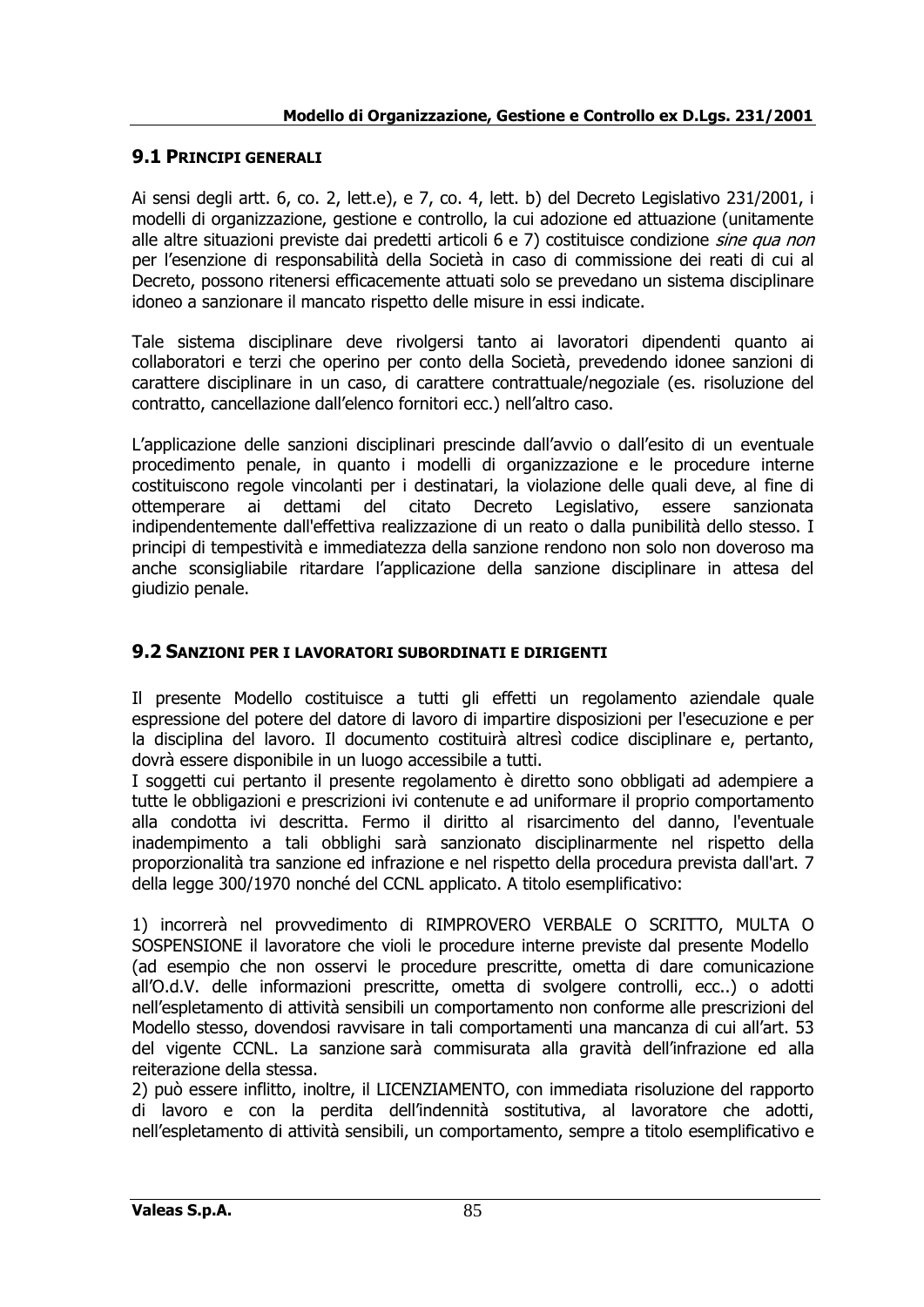non esaustivo circa i casi non espressi, non conforme alle prescrizioni del Modello o diretto in modo univoco al compimento di un reato sanzionato dal D. Lgs. 231 o palesemente in violazione delle prescrizioni del Modello in misura tale da determinare la concreta applicazione a carico della Società di misure sanzionatorie previste dal Decreto o la recidiva nelle mancanze di cui al paragrafo che precede, dovendosi ravvisare in tali condotte gravi infrazioni alla disciplina o alla diligenza nel lavoro o grave nocumento morale o materiale all'impresa o il compimento di azione delittuosa in connessione con lo svolgimento del rapporto di lavoro, di cui all'art. 52 del Contratto Collettivo di lavoro.

L'accertamento delle suddette infrazioni, eventualmente su segnalazione dell'Organismo di Vigilanza, la gestione dei procedimenti disciplinari e l'irrogazione delle sanzioni restano di competenza delle funzioni preposte.

In particolare per quanto concerne il personale dirigente, nel caso di violazione dei principi generali del modello organizzativo o delle procedure aziendali, l'organo competente a rilevare infrazioni e applicare sanzioni è il Consiglio di Amministrazione o soggetto o organo da questo delegato, che provvederà ad assumere nei confronti dei responsabili i provvedimenti ritenuti idonei e proporzionati in funzione delle violazioni commesse, tenuto conto che le stesse costituiscono inadempimenti alle obbligazioni e prescrizioni scaturenti dal rapporto di lavoro.

Il tipo e l'entità di ciascuna delle sanzioni sopra richiamate, saranno applicate anche tenendo conto:

- dell'intenzionalità del comportamento o del grado di negligenza, imprudenza o imperizia con riguardo anche alla prevedibilità dell'evento;
- del comportamento complessivo del lavoratore con particolare riguardo alla sussistenza o meno di precedenti disciplinari del medesimo, nei limiti consentiti dalla legge;
- delle mansioni del lavoratore;
- della posizione funzionale delle persone coinvolte nei fatti costituenti la mancanza;
- dell'entità del pericolo e/o delle conseguenze dell'infrazione per la Società e per tutti i dipendenti ed i portatori di interesse della Società stessa;
- delle altre particolari circostanze che accompagnano l'illecito disciplinare.

### **9.3 MISURE NEI CONFRONTI DEGLI AMMINISTRATORI**

In caso di violazione della normativa vigente e del Modello da parte di componenti del C.d.A. della Società, l'Organismo di Vigilanza informerà l'intero Consiglio di Amministrazione ed il Collegio Sindacale, i quali dovranno assumere le opportune iniziative ai sensi di legge, coinvolgendo, ove necessario, l'Assemblea.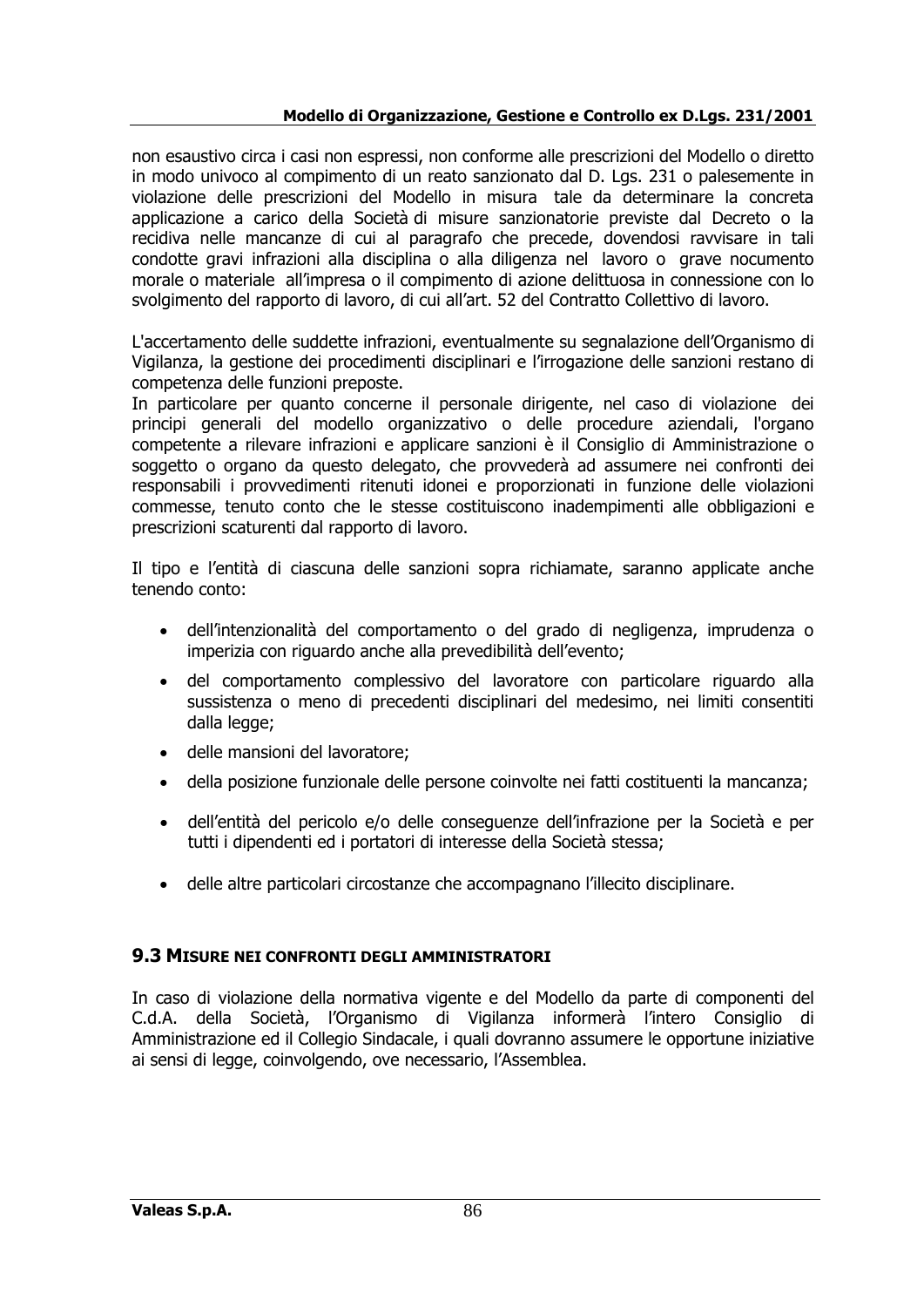#### **9.4 MISURE NEI CONFRONTI DEI SINDACI**

Nel caso di violazione del presente Modello da parte di uno o più Sindaci, l'Organismo di Vigilanza informerà l'intero Collegio Sindacale e il Consiglio di Amministrazione, i quali, prenderanno gli opportuni provvedimenti tra cui, ad esempio, la convocazione dell'Assemblea dei Soci al fine di adottare le misure più idonee previste dalla Legge.

#### **9.5 MISURE NEI CONFRONTI DEI CONSULENTI, PARTNER ED AGENTI**

Ogni comportamento posto in essere dai collaboratori, dai consulenti o da altri terzi collegati alla Società da un rapporto contrattuale non di lavoro dipendente, in violazione delle previsioni del D. Lgs. 231/2001, potrà determinare l'applicazione di penali o, nel caso di grave inadempimento, la risoluzione del rapporto contrattuale, fatta salva l'eventuale richiesta di risarcimento qualora da tale comportamento derivino danni alla Società, anche indipendentemente dalla risoluzione del rapporto contrattuale.

A tal fine è previsto, con particolare attenzione alle attività affidate a terzi in "outsourcing", l'inserimento nei contratti di specifiche clausole che diano atto almeno della conoscenza del Decreto da parte del terzo contraente, richiedano l'assunzione di un impegno da parte del terzo contraente e da parte dei dipendenti e collaboratori di questo ad astenersi da comportamenti idonei a configurare le ipotesi di reato di cui al Decreto medesimo (a prescindere dalla effettiva consumazione del reato o dalla punibilità dello stesso) e che disciplinino le conseguenze in caso di violazione delle previsioni di cui alla clausola; ovvero una dichiarazione unilaterale di "certificazione" da parte del terzo o del collaboratore circa la conoscenza del Decreto e l'impegno a improntare la propria attività al rispetto delle previsioni di legge.

#### **9.6 MISURE IN CASO DI VIOLAZIONE DELLE MISURE DI TUTELA DEL SEGNALANTE E VERSO CHI EFFETTUA CON DOLO O COLPA GRAVE SEGNALAZIONI INFONDATE**

Il sistema disciplinare adottato ai sensi dell'art. 6, comma 2, lettera  $e$ ), del D. Lgs. 231/2001, prevede sanzioni da applicare nei confronti di chi viola le misure di tutela del segnalante nonché di chi effettua segnalazioni infondate con dolo o colpa.

In particolare:

- nei confronti dei membri dell'OdV, la violazione di tali misure, è causa di revoca; possono applicarsi altresì le sanzioni richiamate nei precedenti paragrafi 9.2, 9.3, 9.4 e 9.5 laddove applicabili (es. dipendente consulente, sindaco); il processo di accertamento della violazione e decisione rispetto alla sanzione da applicare è in capo al CDA;
- nei confronti di altri soggetti, la violazione di tali misure comporta l'applicazione delle sanzioni di cui ai precedenti paragrafi 9.2, 9.3, 9.4 e 9.5.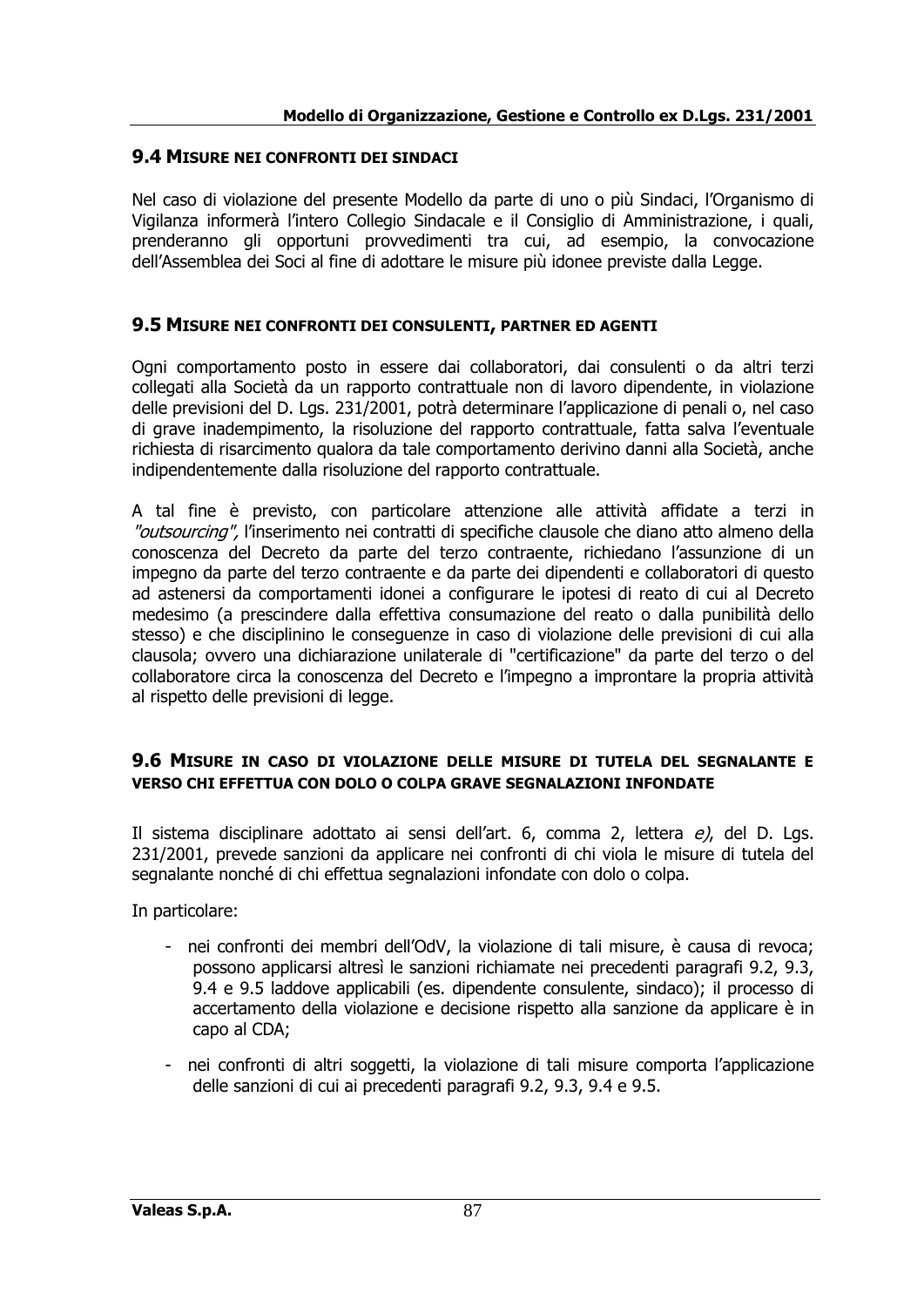Le sanzioni sopra richiamate sono applicate nei confronti di chi effettua segnalazioni infondate con dolo o colpa.

L'adozione di misure discriminatorie nei confronti dei soggetti che effettuano segnalazioni può essere denunciata all'Ispettorato nazionale del lavoro, per i provvedimenti di propria competenza, oltre che dal segnalante, anche dall'organizzazione sindacale indicata dal medesimo.

Il licenziamento ritorsivo o discriminatorio del soggetto segnalante è nullo. Sono altresì nulli il mutamento di mansioni ai sensi del[l'articolo 2103 del codice civile,](http://www.normattiva.it/uri-res/N2Ls?urn:nir:stato:codice.civile:1942-03-16;262#art2103) nonché qualsiasi altra misura ritorsiva o discriminatoria adottata nei confronti del segnalante. È onere del datore di lavoro, in caso di controversie legate all'irrogazione di sanzioni disciplinari, o a demansionamenti, licenziamenti, trasferimenti, o sottoposizione del segnalante ad altra misura organizzativa avente effetti negativi, diretti o indiretti, sulle condizioni di lavoro, successivi alla presentazione della segnalazione, dimostrare che tali misure sono fondate su ragioni estranee alla segnalazione stessa.

## **10. SELEZIONE, INFORMAZIONE E FORMAZIONE DEL PERSONALE**

## **10.1 SELEZIONE**

L'O.d.V., in coordinamento con il Responsabile della Selezione e Formazione, valuta l'opportunità di istituire/aggiornare uno specifico sistema di valutazione del personale in fase di selezione, che tenga conto delle esigenze aziendali in relazione all'applicazione del D. Lgs. 231/2001.

### **10.2 INFORMAZIONE E FORMAZIONE**

Ai fini dell'efficacia del presente Modello, è obiettivo di Valeas S.p.A. garantire corretta divulgazione e conoscenza delle regole di condotta ivi contenute nei confronti delle risorse già presenti in azienda e di quelle da inserire, con differente grado di approfondimento in relazione al diverso livello di coinvolgimento delle risorse medesime nelle attività a rischio.

Attraverso la collaborazione con il responsabile della Direzione del Personale e con i responsabili delle Funzioni di volta in volta coinvolte nell'applicazione del Modello, l'Organismo di Vigilanza, sulla base all'attività di controllo svolta, può indicare la necessità di integrare il sistema di informazione e formazione rivolto ai dipendenti della Società.

Il presente Modello è comunicato a tutte le risorse presenti in azienda al momento dell'adozione dello stesso. Ai nuovi assunti, viene consegnato un Riepilogo Sintetico del Modello, con il quale assicurare agli stessi le conoscenze considerate di primaria rilevanza. Inoltre, il Modello, nella sua versione integrale, è affisso per la sua consultazione nelle apposite bacheche dislocate presso la portineria d'ingresso e la mensa.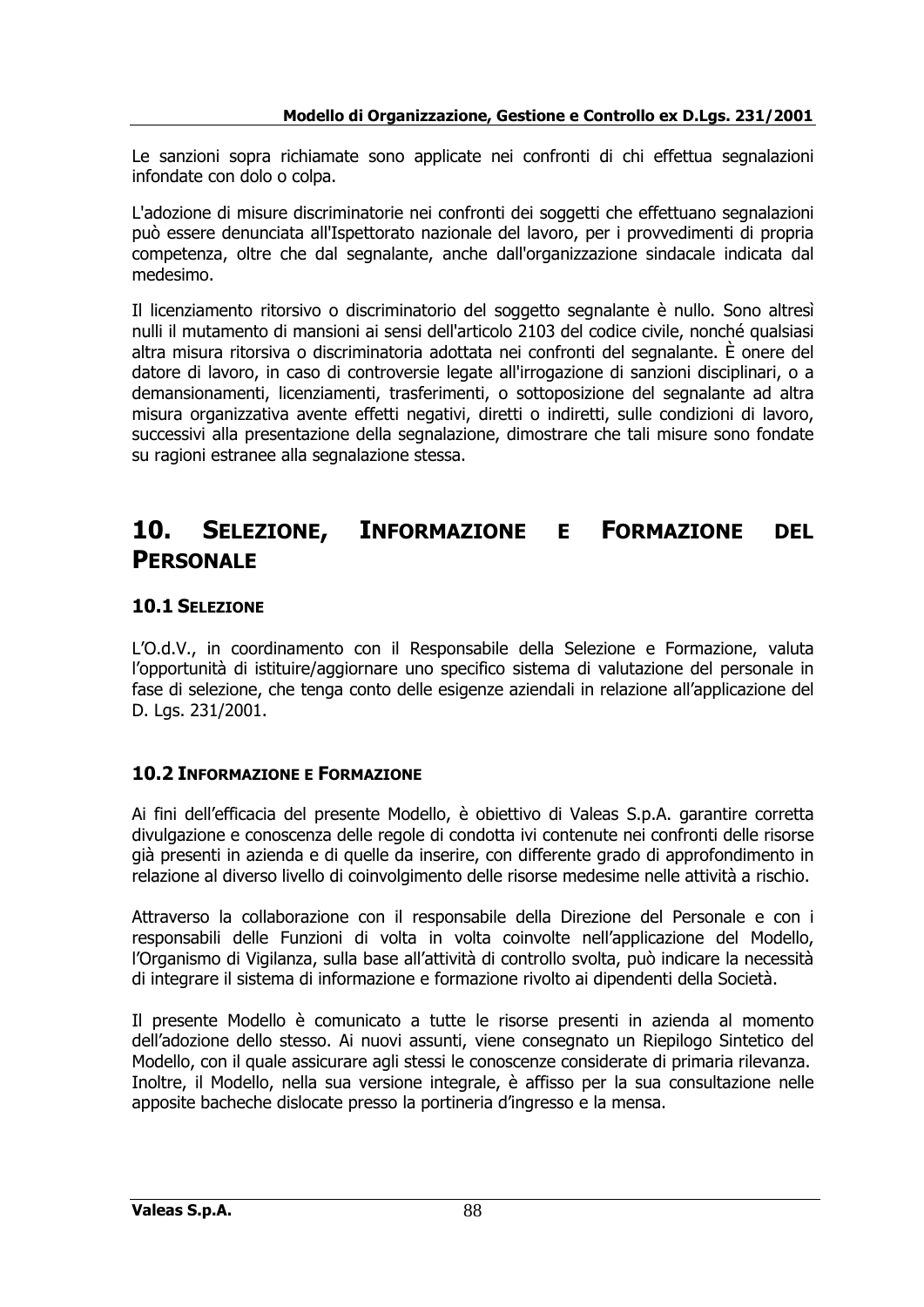#### **Modello di Organizzazione, Gestione e Controllo ex D.Lgs. 231/2001**

L'attività di formazione, finalizzata a diffondere la conoscenza della normativa cui al D. Lgs. 231/2001, è differenziata nei contenuti e nelle modalità di erogazione in funzione della qualifica dei destinatari, del livello di rischio dell'area in cui operano, dell'avere o meno funzioni di rappresentanza della Società. In particolare, Valeas S.p.A. prevede livelli diversi di informazione e formazione attraverso strumenti di divulgazione quali:

- a) **personale direttivo** e con funzioni di rappresentanza della Società: Seminario di aggiornamento annuale;
- b) **altro personale**: nota informativa interna. Clausola apposita su tutti i contratti per i neoassunti;
- c) **consulenti, agenti e partner**: nota informativa iniziale (Riepilogo Sintetico). Clausola apposita su tutti i nuovi contratti da sottoscrivere separatamente. Note informative di aggiornamento.

Le attività di comunicazione iniziale e di formazione periodica al personale aziendale sono documentate a cura della Direzione del Personale e riportate nelle Procedure di Base del Controllo Interno (Parte Speciale – **Allegato 2**).

# **11. SELEZIONE E INFORMATIVA FORNITORI**

### **11.1 SELEZIONE**

Il processo di selezione di terze parti prevede che la Società riceva adeguata informativa sulla eventuale pendenza (anche passata) di procedimenti ex D.Lgs. 231/2001 in capo alla controparte e/o al suo rappresentante legale. A tal fine la Società, nell'ambito delle procedure di qualificazione e selezione dei fornitori, prevede che qualsiasi rapporto negoziale sia subordinato all'acquisizione di tale informativa e che la controparte dichiari notizie veritiere e si obblighi a comunicare ogni variazione riguardante le informazioni fornite.

In caso di dichiarate pendenze di procedimenti ex D.Lgs. 231/2001, in essere o passate, la Società ne dà tempestiva comunicazione all'Organismo di Vigilanza attraverso i canali dedicati.

### **11.2 INFORMATIVA**

Nel caso di rapporti negoziali con terze parti, i relativi contratti/incarichi contengono specifiche clausole, con dichiarazioni e garanzie ai fini del D. Lgs. 231/2001 tali da tutelare la Società dai rischi e dalle responsabilità connesse. I contratti/incarichi devono:

- essere definiti per iscritto, in tutte loro condizioni e termini;
- sottoscritti dai soggetti aventi idonei poteri e a ciò espressamente delegati, secondo il vigente sistema di procure e deleghe;
- sottoposto ad un iter autorizzativo interno orientato al rispetto del principio di separazione delle funzioni (tra chi propone l'accordo, chi lo verifica e chi lo sottoscrive) e alla corretta verifica dei contenuti e degli impegni economici;
- contenere clausole standard al fine del rispetto del D. Lgs. 231/2001 (ovvero, se si tratta di soggetto straniero o operante all'estero, al rispetto della normativa internazionale e locale relativa, in particolare, a comportamenti configuranti ipotesi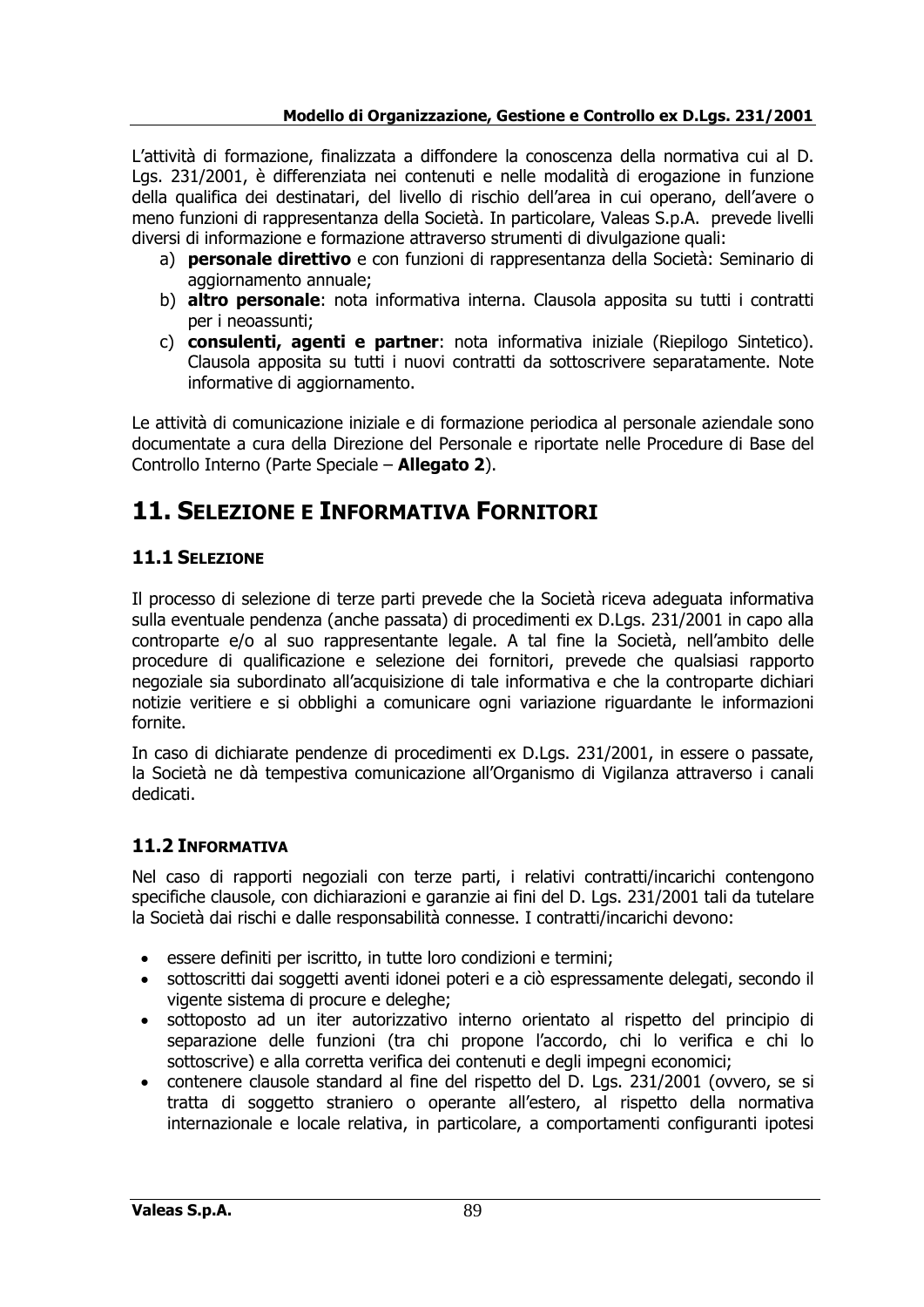corrispondenti alla corruzione e alla truffa ai danni di enti pubblici o dell'Unione Europea);

- contenere apposita dichiarazione dei medesimi con cui si affermi di essere a conoscenza della normativa di cui al D. Lgs. 231/2001 (ovvero, se si tratta di soggetto straniero o operante all'estero, al rispetto della normativa internazionale e locale relativa, in particolare, a comportamenti configuranti ipotesi corrispondenti alla corruzione e alla truffa ai danni di enti pubblici o dell'Unione Europea) e di impegnarsi a tenere comportamenti conformi al dettato della norma;
- contenere apposita clausola che regoli le conseguenze della violazione da parte degli stessi delle norme di cui al D. Lgs. 231/2001 (ovvero, se si tratta di soggetto straniero o operante all'estero, al rispetto della normativa internazionale e locale relativa, in particolare, a comportamenti configuranti ipotesi corrispondenti alla corruzione e alla truffa ai danni di enti pubblici o dell'Unione Europea) (es. clausole risolutive espresse, penali).

Due esempi di clausola standard di questo tipo vengono di seguito esposte come riferimento, con l'avvertimento che le stesse andranno adattate allo specifico rapporto contrattuale:

*« Il* fornitore/consulente/collaboratore esterno dichiara di conoscere il contenuto del Decreto Legislativo 8 giugno 2001 n. 231 e si impegna ad astenersi da comportamenti idonei a configurare le ipotesi di reato di cui al Decreto medesimo (a prescindere dalla effettiva consumazione del reato o dalla punibilità dello stesso). L'inosservanza da parte del fornitore di tale impegno è considerato dalle Parti un inadempimento grave e motivo di risoluzione del contratto per inadempimento ai sensi dell'art. 1453 c.c. e legittimerà Valeas Spa a risolvere lo stesso con effetto immediato ».

#### Oppure:

« *Il* fornitore/consulente/collaboratore esterno si impegna alla più attenta e scrupolosa osservanza delle vigenti norme di legge e tra queste, in particolare, delle previsioni del D. Lgs. 231/2001 nonché a rispettare e ad adeguare i propri comportamenti ai principi espressi nel Modello di Valeas Spa (che si allega) per quanto rilevanti ai fini dell'esecuzione del presente contratto. Il mancato rispetto delle norme di legge o del Modello da parte di ….. è circostanza gravissima che, oltre <sup>a</sup> ledere il rapporto fiduciario instauratosi tra Valeas Spa e ….., costituisce grave inadempienza del presente contratto dando titolo e diritto a Valeas Spa di risolvere anticipatamente e con effetto immediato il presente contratto ai sensi dell'art. 1456 c.c. e di ottenere, a titolo di penale, una somma pari a  $\epsilon$  ................., salva la risarcibilità dell'eventuale maggior danno ».

## **12. VERIFICHE PERIODICHE DEL MODELLO**

L'attività di vigilanza svolta continuativamente dall'Organismo per:

- 1) verificare l'effettività del Modello (vale a dire, la coerenza tra i comportamenti concreti dei destinatari ed il Modello medesimo),
- 2) effettuare la valutazione periodica dell'adeguatezza, rispetto alle esigenze di prevenzione dei reati di cui al D. Lgs. 231/2001, delle procedure codificate che disciplinano le attività a rischio,
- 3) segnalare la necessità di procedere agli opportuni aggiornamenti del Modello, si concretizza, in primis, nel **Programma delle verifiche dell'O.d.V.** approvato annualmente dall'Organismo di Vigilanza.

Il sistema di controllo è atto a: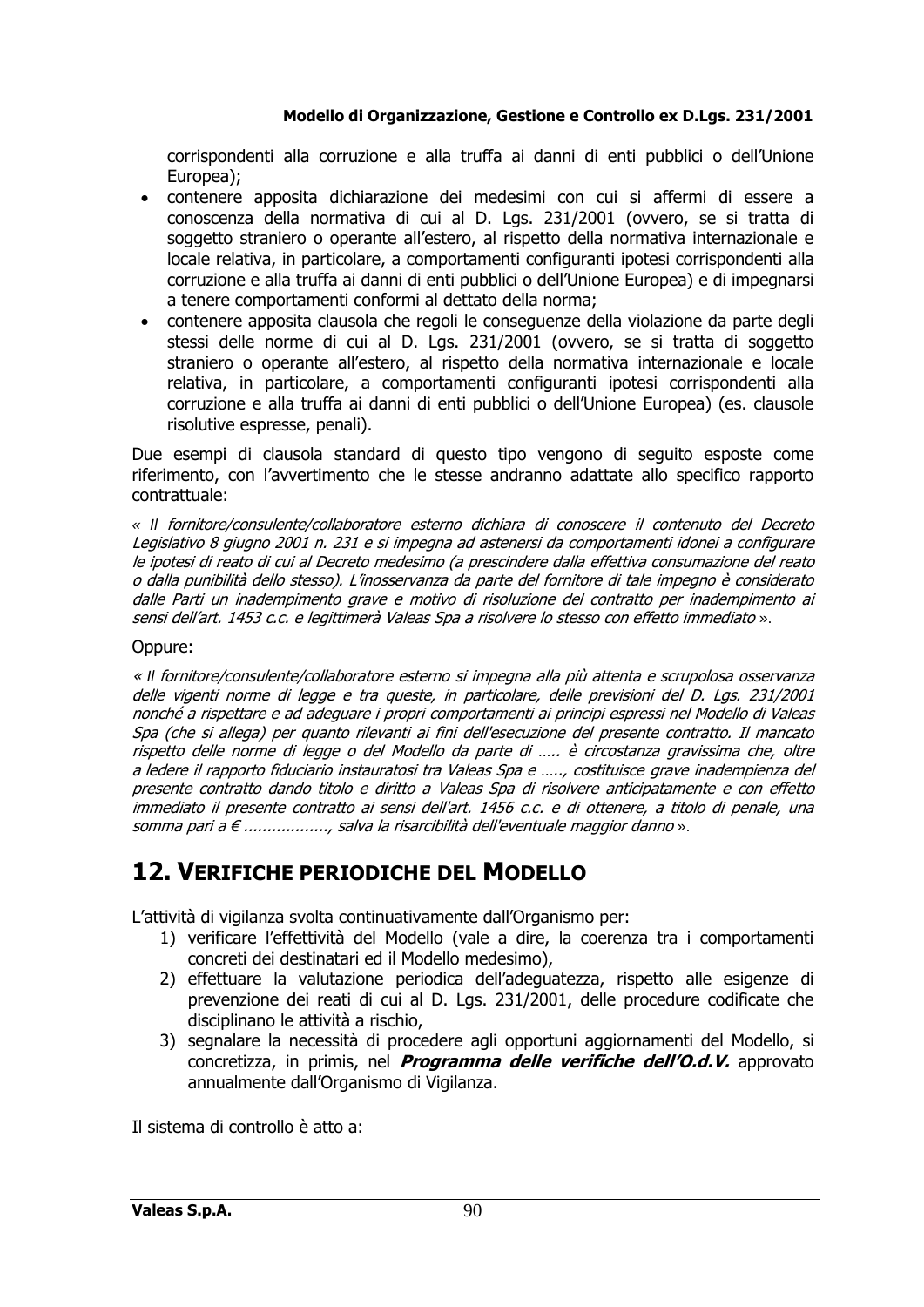- assicurare che le modalità operative soddisfino le prescrizioni del Modello e le vigenti disposizioni di legge vigenti;
- individuare le aree che necessitano di azioni correttive e/o miglioramenti e verificare l'efficacia delle azioni correttive;
- sviluppare, in azienda, la cultura del controllo, anche al fine di supportare al meglio eventuali visite ispettive da parte di altri soggetti deputati, a diverso titolo, ad attività di verifica.

A tal fine, tale attività di controllo viene effettuata dall'O.d.V. attraverso:

- a) il flusso di informazioni;
- b) verifiche periodiche mirate sulle "attività sensibili" ("Piano di lavoro");
- c) riunioni con personale chiave dell'impresa o con alcuni partner, consulenti o agenti.

Le verifiche interne sono gestite dall'Organismo di Vigilanza. Per lo svolgimento delle attività di verifica pianificate l'Organismo di Vigilanza può avvalersi della collaborazione di personale di altre funzioni, non coinvolte nelle attività verificate, con specifiche competenze, o di consulenti esterni.

L'Organismo di Vigilanza dovrà curare, mediante appositi archivi (cartacei o informatici), la tenuta della documentazione, l'aggiornamento dei file e la coerenza delle procedure seguite nel corso del tempo, nonché la trasmissione della documentazione rilevante agli altri Organi Sociali interessati.

Il "Piano di Lavoro" copre un anno (periodo gennaio - dicembre di ogni anno fiscale) e indica per ogni attività controllata:

- la periodicità dell'effettuazione delle verifiche;
- la selezione del campione;
- i flussi di informazione (flusso informativo dello staff operativo all'O.d.V.) definito per ogni controllo effettuato;
- l'attivazione di azioni formative (attività di risoluzione delle carenze procedurali e/o informative) per ogni anomalia riscontrata.

Le aree aziendali da verificare e la frequenza dei controlli dipendono da una serie di fattori quali:

- rischio ex D. Lgs. 231/2001, in relazione agli esiti della mappatura delle attività sensibili;
- valutazione dei controlli operativi esistenti;
- risultanze di audit precedenti.